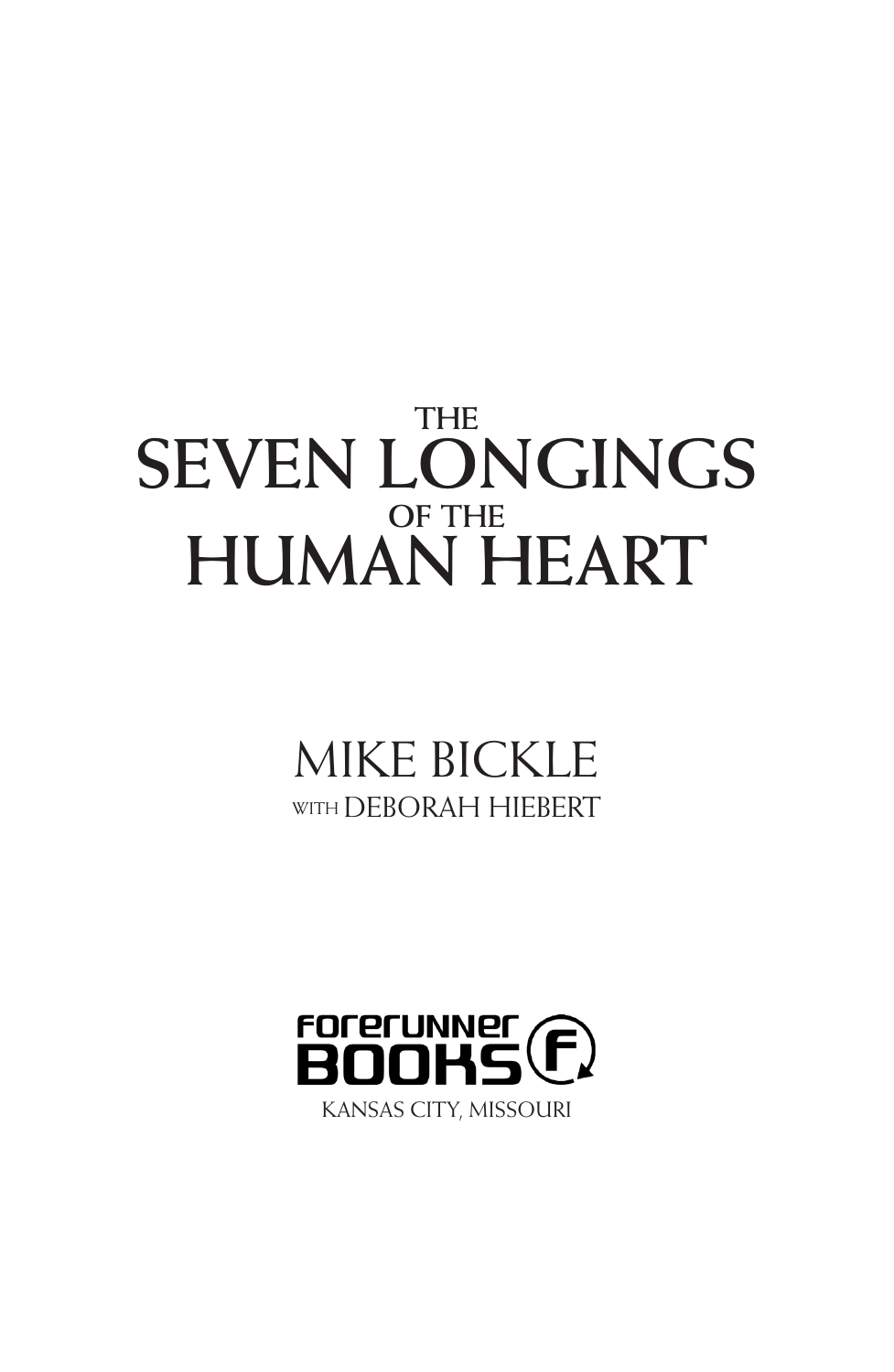# **FOCECUNNER**

*The Seven Longings of the Human Heart* By Mike Bickle with Deborah Hiebert

Published by Forerunner Books International House of Prayer–Kansas City 3535 East Red Bridge Road Kansas City, Missouri 64137 (816) 763-0200 Ext. 675 *forerunnerbooks@ihop.org www.IHOP.org*

Copyright © 2006 by Forerunner Books All rights reserved.

This book or parts of this book may not be reproduced in any form, stored in a retrieval system, or transmitted in any form by any means —electronic, mechanical, photocopy, recording, or otherwise—without prior written permission of the publisher, except as provided by United States of America copyright law.

ISBN: 0-9776738-4-7

Unless otherwise noted, all Scripture quotations are from the *New King James Version* of the Bible. Copyright © 1979, 1980, 1982 by Thomas Nelson, Inc., publishers.

Scripture quotations marked KJV are from the *King James Version* of the Bible.

Scripture quotations marked NAS are from the *New American Standard Bible*. Copyright © 1960, 1962, 1963, 1968, 1971, 1972, 1973, 1975, 1977 by the Lockman Foundation.

Cover design by Owen A. Brock, Visual Fluency Interior design by Dale Jimmo

Printed in the United States of America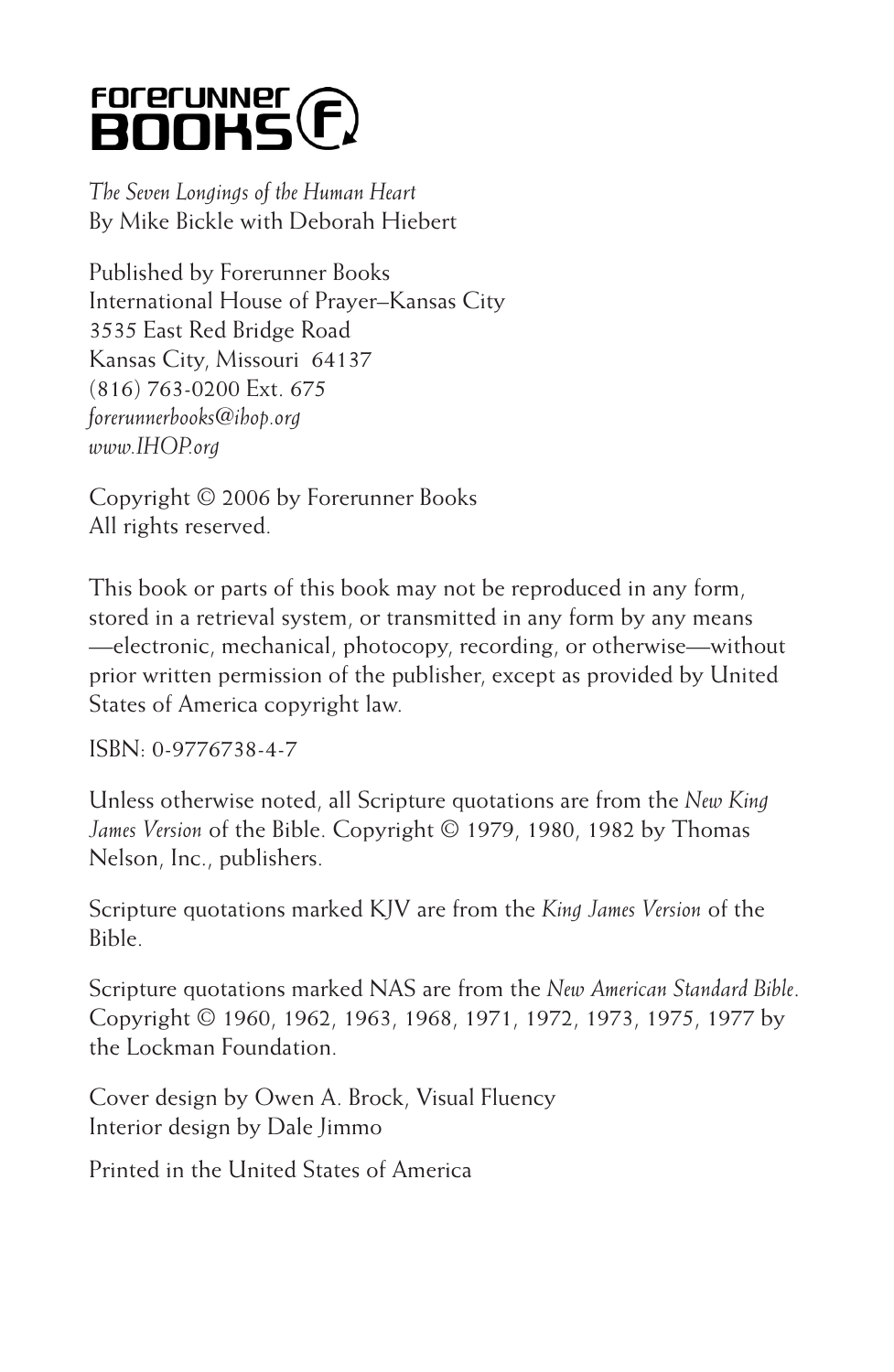# **TABLE OF CONTENTS**

| <b>INTRODUCTION</b>                                |  |
|----------------------------------------------------|--|
|                                                    |  |
| <b>CHAPTER ONE</b>                                 |  |
|                                                    |  |
| <b>CHAPTER TWO</b>                                 |  |
|                                                    |  |
| <b>CHAPTER THREE</b>                               |  |
|                                                    |  |
| <b>CHAPTER FOUR</b>                                |  |
|                                                    |  |
| <b>CHAPTER FIVE</b>                                |  |
|                                                    |  |
| <b>CHAPTER SIX</b>                                 |  |
|                                                    |  |
| <b>CHAPTER SEVEN</b>                               |  |
| The Longing to Make a Deep and Lasting Impact  133 |  |
|                                                    |  |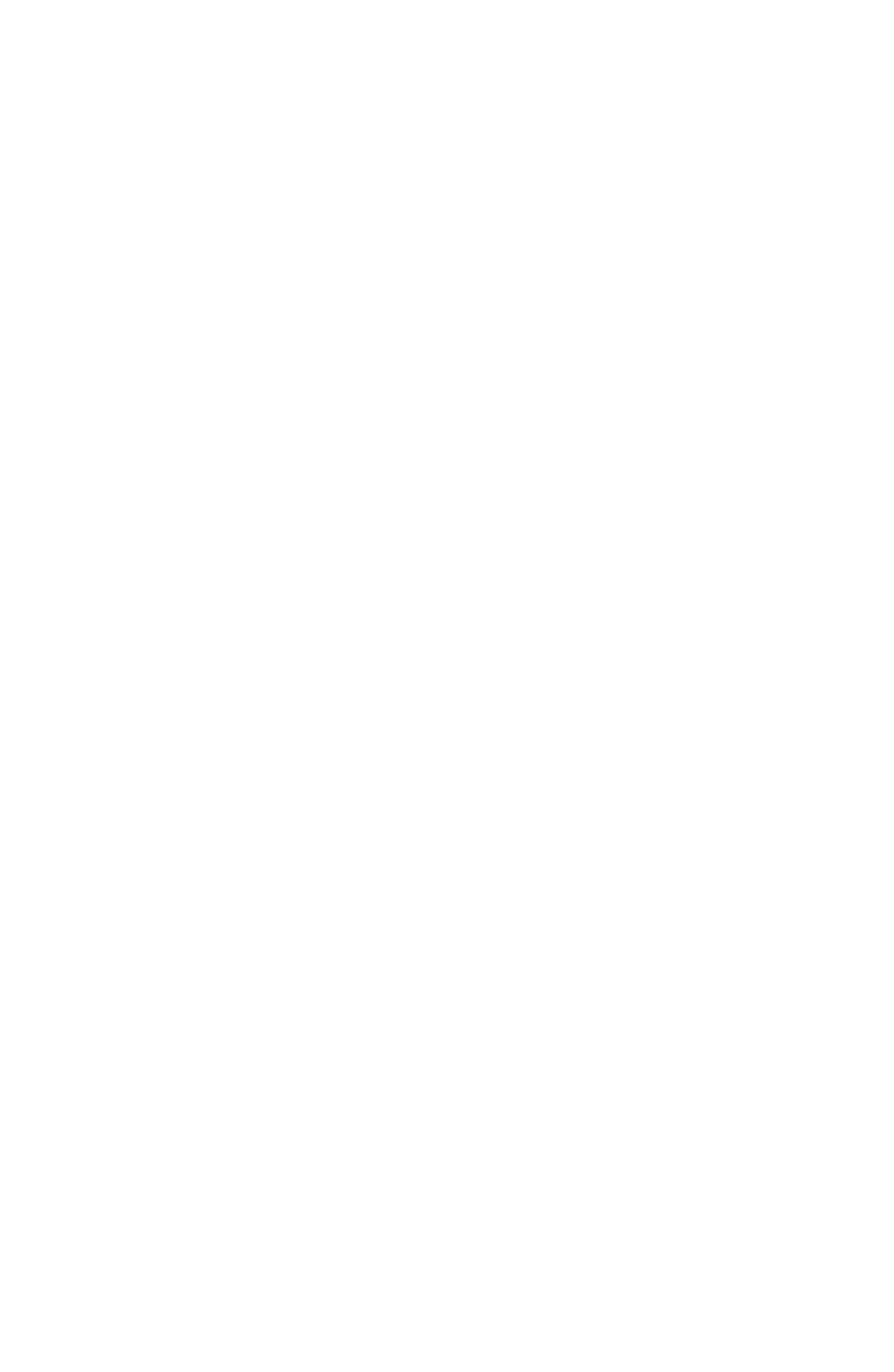# INTRODUCTION *The Nature of Longing*

There are inescapable cravings in the core of every human heart that cannot be ignored, denied or pacified:<br>they must be *satisfied*. When we wake up in the morning, man heart that cannot be ignored, denied or pacified: they must be *satisfied*. When we wake up in the morning, whether we realize it or not, we are being driven by innate desires that demand answers and refuse delay. These longings are inherent to us as human beings. We have longings, yearnings, placed deep within us by God, for the purpose of wooing us into His grace and presence. As we understand their origin in God, we begin to cooperate with these longings in accordance with His will. We find the answer to our longings in the One who put them in us. His master plan extends even into the realm of our emotions.

Through thirty years of ministry I have been an eager student of human emotions and dynamics. I have enjoyed countless hours listening to people talk about what excites their hearts. What's interesting is that people's longings and needs are not dissimilar and varied; they are common. We have watched thousands of people come through our spiritual community here at the International House of Prayer in Kansas City. Some are internationally-known speakers in their seventies, others are eighteen-year-old interns on their first big adventure away from home. They come from a broad variety of backgrounds, from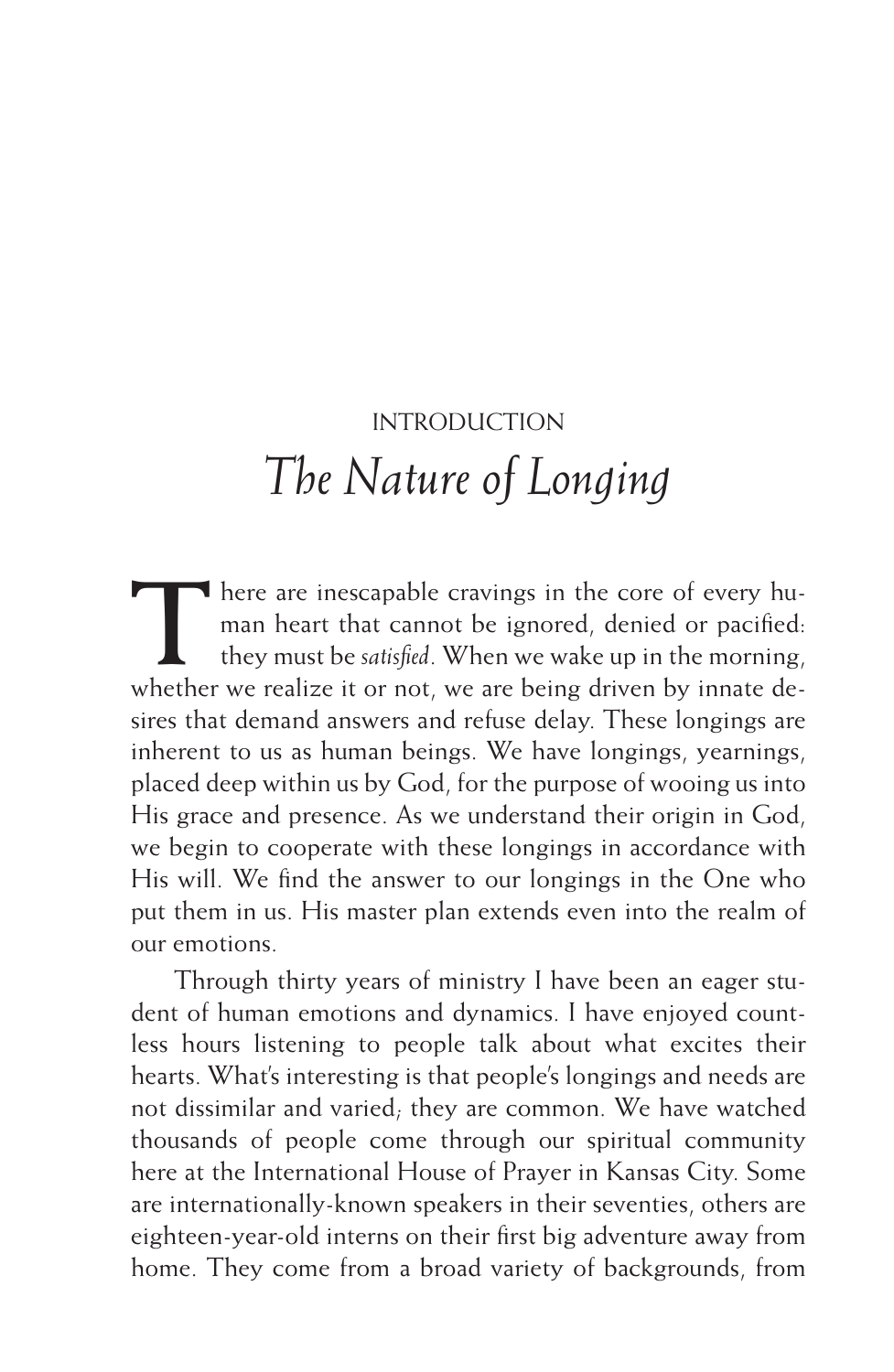within the Church and outside of it. Some have large budgets: others have scraped together barely enough support to get by. They come with big moving trucks or with everything they own crammed in a backpack. While no two are exactly the same, I have noticed this interesting commonality among all of them: their *longing*.

Few words in the English language capture such depth of emotion in two short syllables. A longing is not a superficial want that might be satisfied by a simple act of kindness. A longing is not even a genuine need for which we can demand satisfaction. Longing goes deeper than that. A longing is an ache of the heart. It is a cavity of the spirit crying to be filled. In its deepest sense it is neither a true verb nor a true noun, but combines the two, spanning the gap between emotion and genuine need. It is an intangible feeling that ebbs and flows, yet it is a concrete reality. It cannot be reasoned with, negated or dismissed. If not attended to, it will overtake us. One way or another, whether legitimately or illegitimately, a human longing will be filled. It must be.

As I have observed people and studied the Scriptures, I have identified seven longings that are found in every human heart. These longings are universal and give us insight into the way God designed us. We have cravings built into our spirit as an integral part of our divine design. These cravings reveal the genius of the Creator, who placed these longings in us to reflect His own personality and guide us to—and back to—Him. We are made in His image, and He intentionally planted longings deep within our hearts that only He can fill. He hard-wired us to need, to want, and to find our satisfaction in Him and Him alone. It is the epitome of intelligent design. God's design both brilliant and diligent—is evidence that He is a jealous God who does not want us to be given over to any lesser pleasure. We were made for *Him*.

The seven longings I have identified are: the longing for the assurance that we are enjoyed by God, the longing to be fascinated, the longing to be beautiful, the longing to be great, the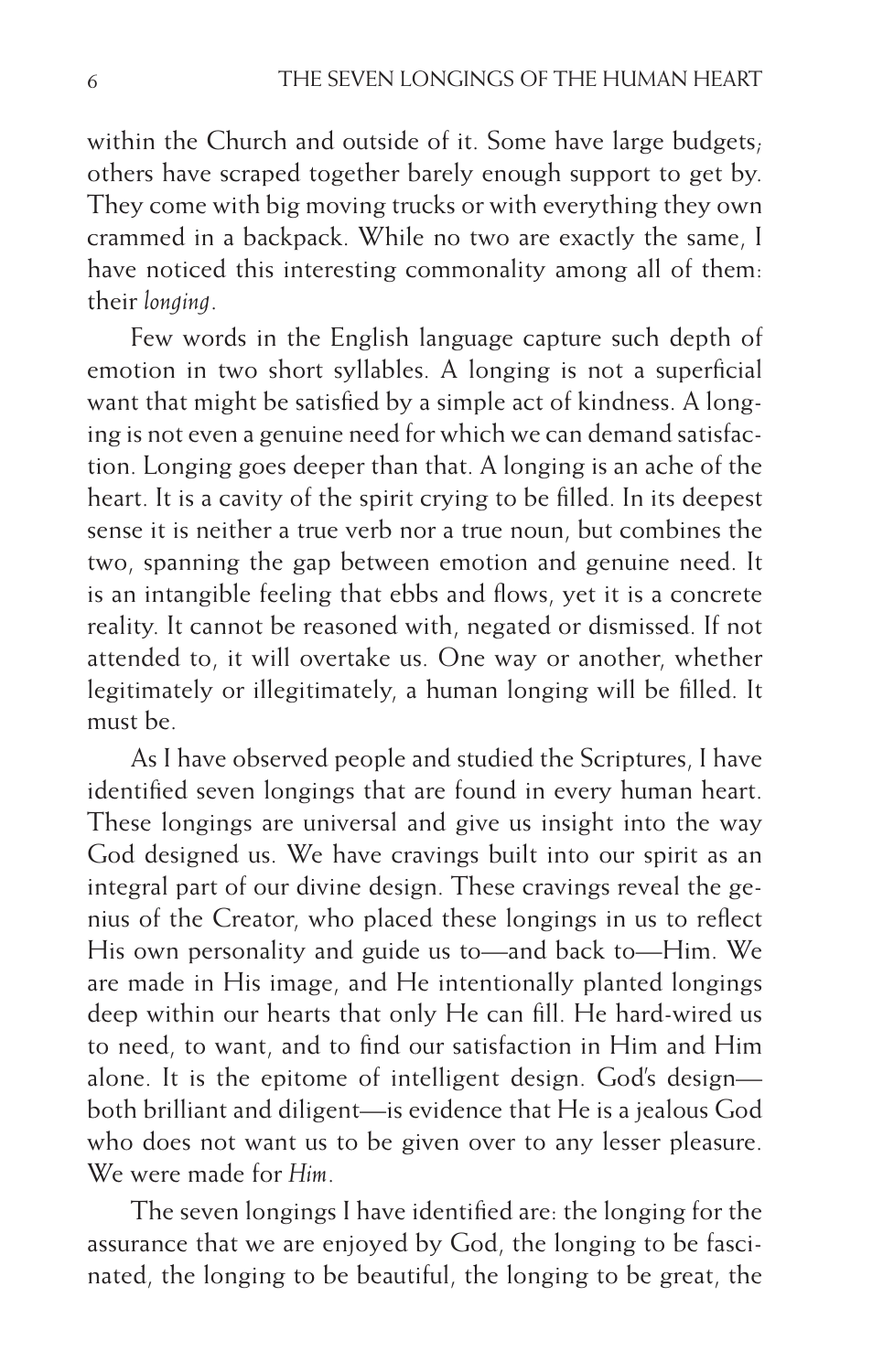longing for intimacy without shame, the longing to be wholehearted and passionate, and the longing to make a deep and lasting impact. To understand these longings is to better understand both our struggles and the true purpose of life. They are cravings put into us strategically by God and they entice us into His presence. Though the enemy twists these cravings to tempt us into darkness, they are actually amazing counterparts to characteristics in God's personality and realities in His heart. As with all hunger, these longings have an element of pain, an element of delight and an element of aching as they woo us into God's presence. When these longings are not fulfilled in God, we are left empty, with pain, mourning and dissatisfaction. We have built into us a God-shaped vacuum, which remains empty until we allow God to fill it by fulfilling our deepest longings. This gnawing hunger is only sated by God's touch, and never totally fulfilled in this age. Even so, having the merest taste of this satisfaction is to truly live, and having the faintest revelation of that future fulfillment is the pinnacle of what it means to be alive.

This idea of created desire is not entirely foreign to us. When the father of a young child takes him into a swimming pool for the first time, he holds him gently. While never actually giving up control of his son, he allows the child to get a sense of buoyancy, to bob in the water for a moment, in order to demonstrate that this is *not* the playpen. No matter how surefooted the little fellow was on dry land, this is a different environment demanding a different response. If the child is going to survive, he is going to need to hold tightly to his father. From the child's perspective, at first this may all be new and a little scary, but it doesn't take long for him to learn that the answer to his yearning for stability is found in the arms of his father. Dad, in his wisdom, creates the awareness of a need and then presents himself as the obvious answer to the need. His son finds the answer to his longing for safety when he is nearest to his father. The end result is a child who clings closer to his father than he would have had he not been compelled to crave safety.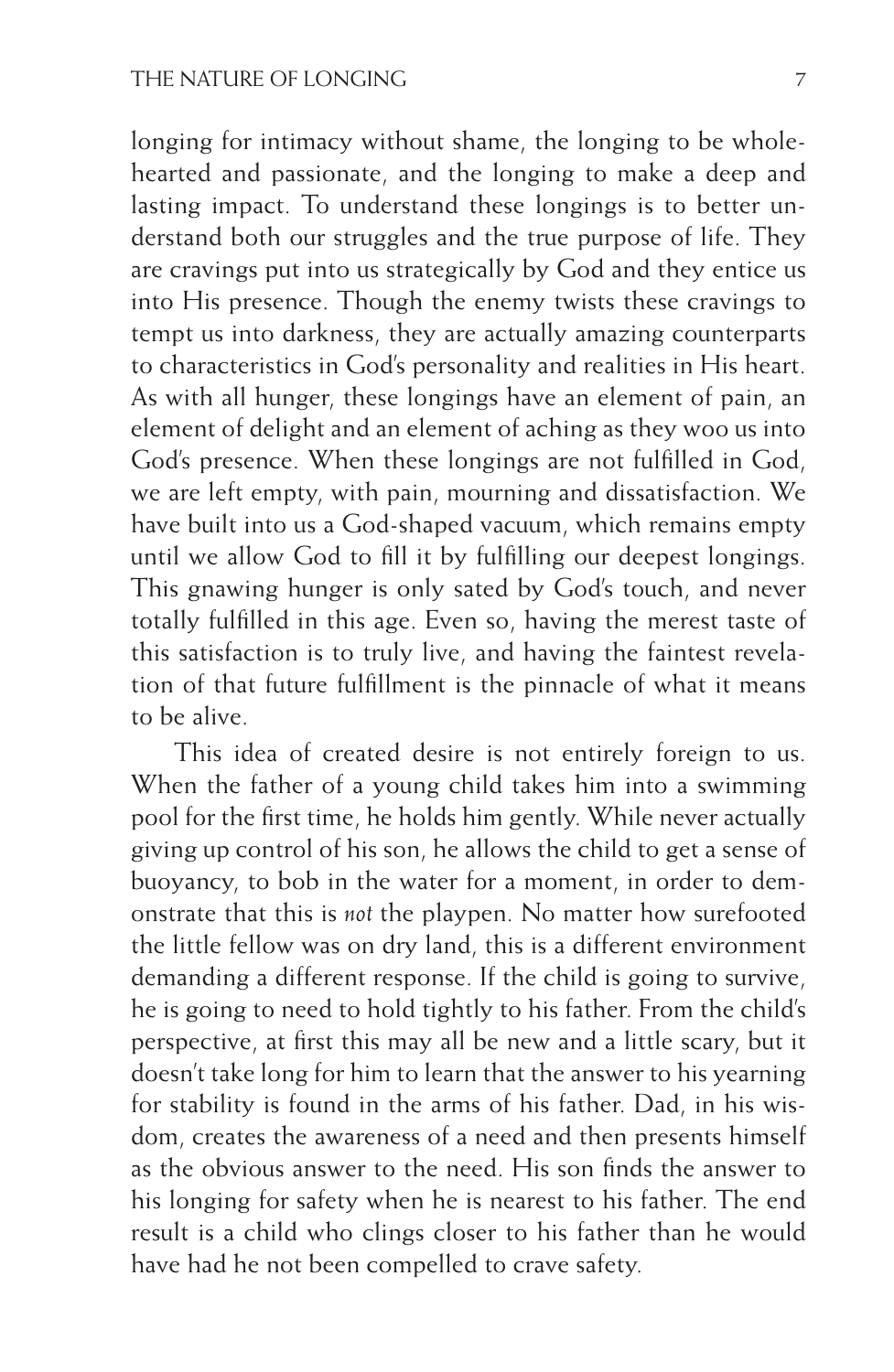God is not a haphazard leader or random designer. Everything He does is done with specific intent. In His sovereignty, He put these seven longings in us to help us walk in different facets of privilege as the Bride of Christ. He put these cravings deep within us not so that He could *deprive* us, but so He could *fulfill* us to the uttermost! I often refer to something I call the "superior pleasures of the Gospel." God romances our hearts with His Word in such a way as to loosen our grasp from that which is inferior to His Kingdom—all the secondary pleasures cluttering our lives—and cause us to be apprehended by the *superior* pleasures of God: those which authentically and eternally satisfy.

Our response to these longings determines our success in life. People spend an inordinate amount of time alternating between denying desires and fulfilling them in unhealthy, ungodly and even destructive ways. Imagine the time and energy we would save if we acknowledged these longings as inescapable, Godgiven desires, and then positioned our hearts to allow them to be answered and satisfied in the way God intended. The Church must realize that mankind cannot repent for *having* these heart longings, but only for seeking to fulfill them in wrong ways. We cannot repent of the way we were formed by God any more than we can repent of our physical DNA. No one has ever thought of asking God's forgiveness for being tall or having brown eyes. People may or may not like these characteristics, but they don't view them as wrong; they are just a part of who they are. So it is with these longings of the heart. When we learn to embrace them in a healthy, godly way and allow God to answer them with the only true satisfaction—then we will begin to touch the superior pleasures of the Gospel and enter into the joyous realm of living for which we were created.

## **CREATED FOR PLEASURE**

While the Puritans contributed greatly to the spiritual DNA of our country, one of their unfortunate legacies is the tendency some had of viewing all pleasure as evil. These attitudes have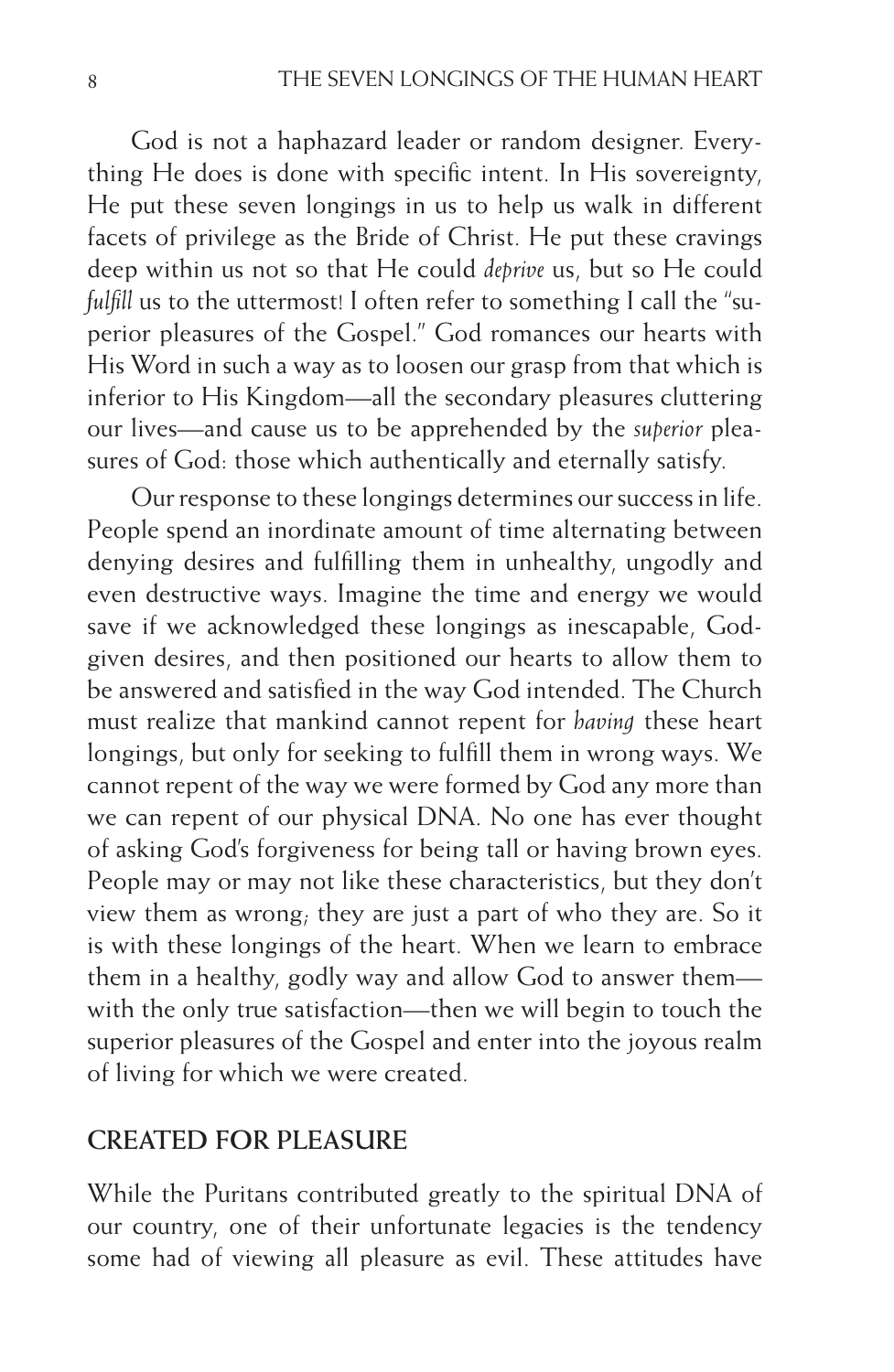stayed with American Christians for generations … if something is enjoyable, it is viewed with suspicion and disdain. How could something be godly and enjoyable at the same time? One of our staff members remembers his Bible college professor explaining how he was raised believing that anything pleasurable was sinful. During his childhood he was never allowed to play any sport that involved a ball. "Daddy wouldn't let us play basketball or baseball," the professor explained. "We'd always ask him how he knew those things were a sin, and he'd tell us, 'If it's round, it's wrong!'"

Of course, we'd like to think we've outgrown these kinds of attitudes, and indeed most of the Church has loosened its legalistic grip on things; but we have retained the core belief that things that give us pleasure, even emotional pleasure, are somehow wrong and must be rejected. The result is a Church full of people with genuine God-given longings who lecture one another on why it's wrong to feel the way they do. Meanwhile, God is crying out to them, "I made you that way!"

We can't repent our way out of these longings, but we can only satisfy them within the context of the Gospel. If we are going to walk in the kind of resiliency and victory needed to face the ever-increasing onslaught of demonic deception and rage, these seven longings must be answered. Our temptation is to try to satisfy these longings in unsanctified ways. Of course, Satan is more than willing to accommodate us in this endeavor. Pulled by our sinful nature, we too often succumb to the lure of satisfying these longings in wrong ways. Fulfilling them in a right way will make us victorious in our hearts and enable us to resist pride, covetousness, pornography, the occult, bitterness, rage and the like. We are not to live without power and without hope.

Because Satan is master of the counterfeit, each longing finds a counterfeit fulfillment in our fallen nature. The young woman, looking to satisfy her God-given capacity to feel love, gives her heart and body to a young man who is struggling in exactly the same way. Both of them find temporary answers to eternal longings, but when the gloss wears off, they're simply lonely together. Many a marriage has begun in such a manner, only to dissolve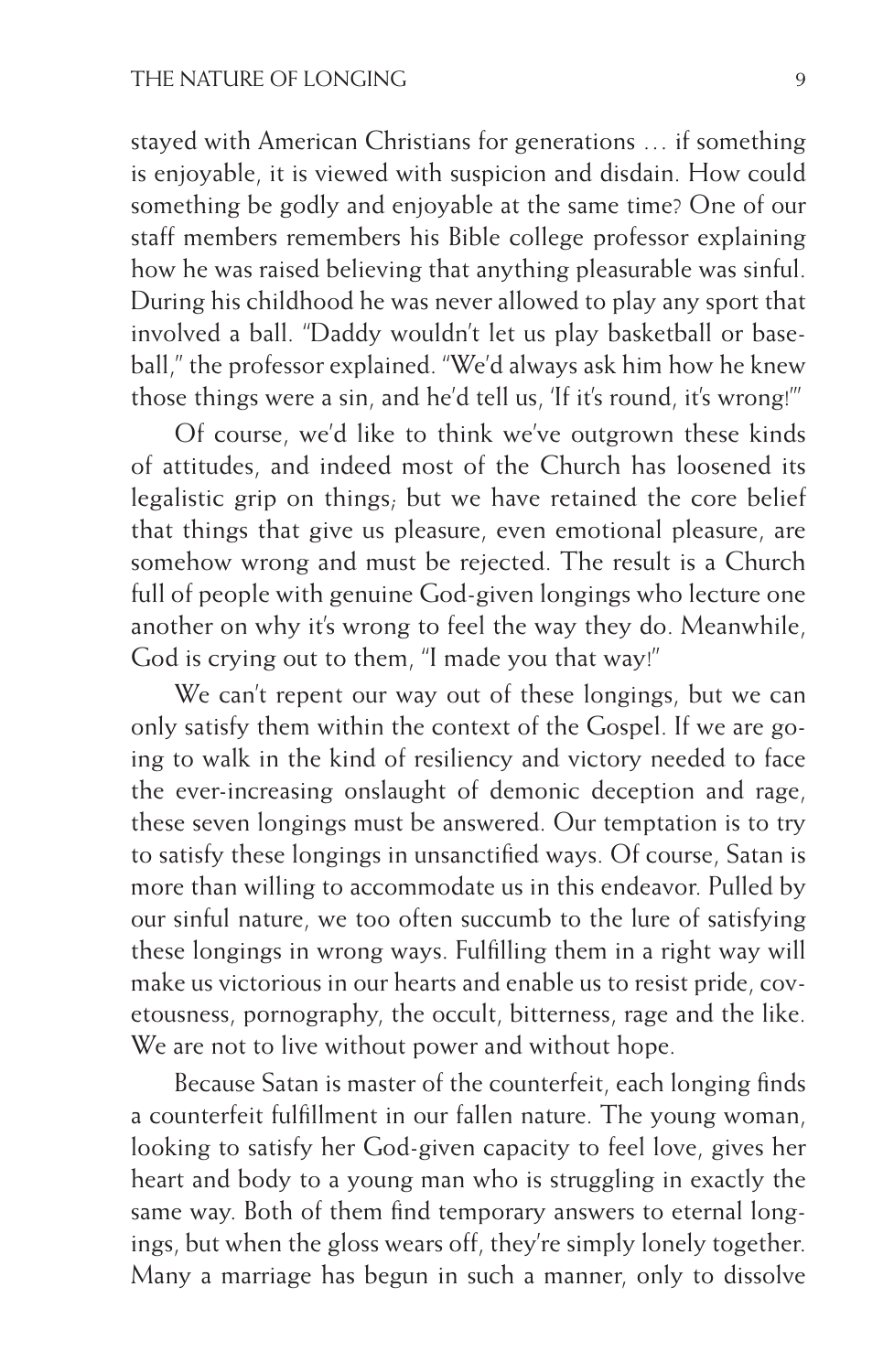later when mere physical attraction cannot withstand the pressures of children, a mortgage, or a lack of common interests. In another example, the busy executive, fully aware of his capacity for greatness, misinterprets greatness to mean worldly acclaim. Twenty years later he finds himself at the top of his career. Houses, cars and travel are at his disposal. In a moment of brutal honesty, he admits that it all leaves him empty. He reached for the brass ring and found it attached to nothing.

Our newspapers and neighborhoods are full of stories just like this. Since Cain killed Abel, people have had one wrong idea after another as to how they could fulfill the longing to make a difference. In the end they find themselves disappointed, empty-hearted, and hating the very longings that got them there. Consider for a moment how God must feel about this; He created these priceless longings only to watch men and women pursue a false fulfillment. How He longs for His people to position their hearts and their hunger rightly, and in doing so, to encounter the surprise of their lives—the pleasures of God which satisfy beyond measure.

#### **ETERNAL LONGING**

Not only are our longings universal, they are eternal. They are not limited to our relationship with God in this age. God did not intend for our longings to go away after this life. In fact, they and their fulfillment will be even greater in the age to come. In this age there will be moments when we experience great things in God. These satisfactions are God's beautiful gift to sustain our hearts. Much of life can seem devoid of the experience of God's touch, and even a little movement of His Spirit toward ours results in moments of great satisfaction. Even though these experiences are God-given and impacting, they are still temporary and need to be repeated. Periodic touches from God give us strength to continue on in our race. The remembrance of them keeps us reaching to experience them yet again. All of this works together in God's divine plan. He touches tender and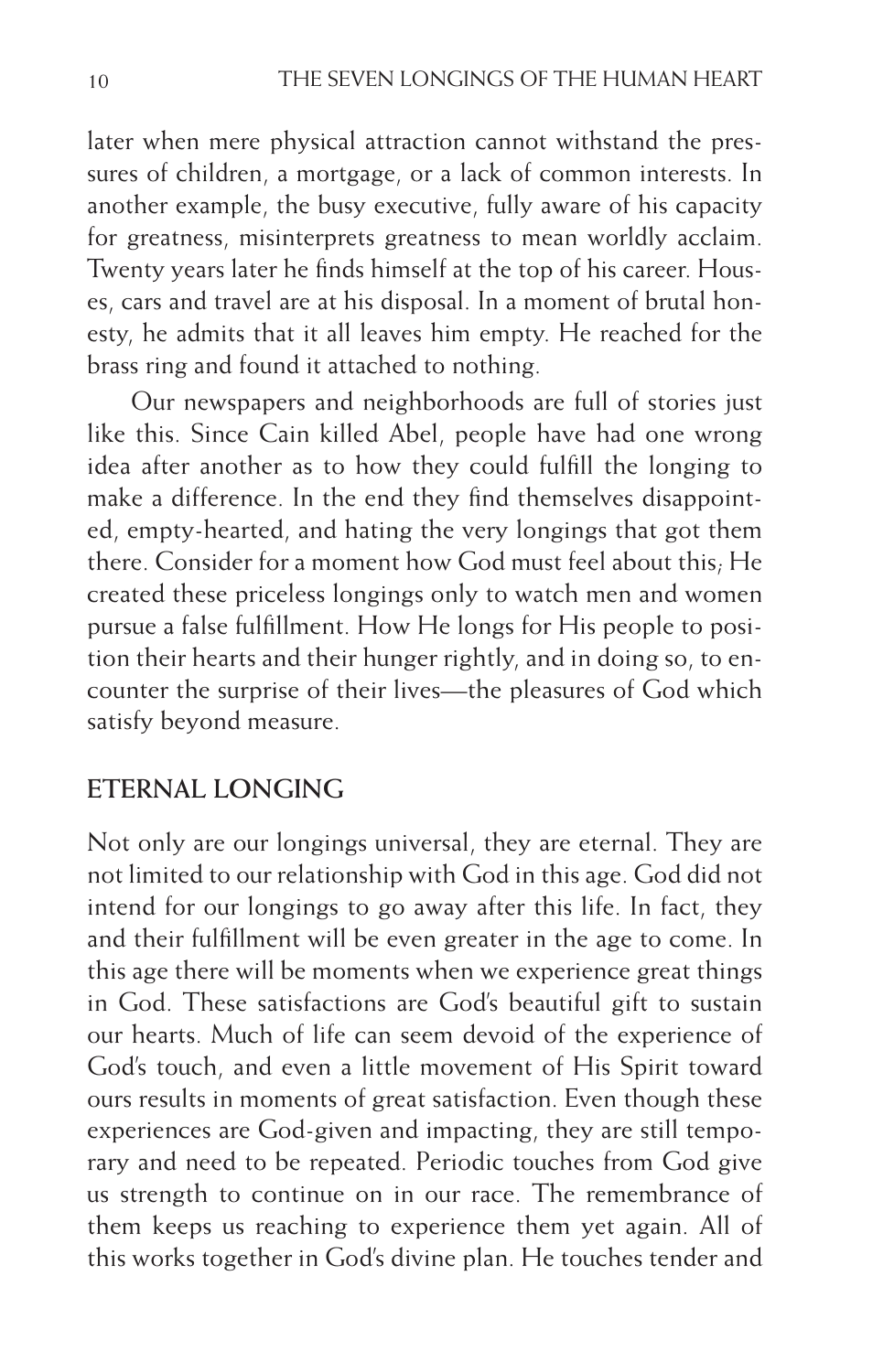vulnerable areas of our hearts and these divine touches stay with us for a season. We long, His presence comes, and when it lifts we are left more in love, with more longing for Him than we had before. The Creator places longings within us which can only be answered by and in Him. He then answers the longings in part, giving us just enough satisfaction to sustain us in the pursuit, and leaving just enough of an ache to keep us on the journey. The nature of being wooed demands an ebb and flow of desire and satisfaction. A billion years from now, we will still long for these things. They will play a key part in the way we will be fascinated by God for eternity.

Why did God place these longings within us? Surely He knew we would run to and fro, finding temporary relief in counterfeit answers. Getting an understanding of the nature of these seven longings and God's desire to be their sole fulfillment helps us understand both our struggle and our purpose in life in a whole new way. The longings are dynamically connected to who God is, and no amount of makeshift or false pleasures can compare with their ultimate fulfillment. Each longing is a means by which we can understand God more deeply, just as it is an essential part of His beauty in our lives. The pleasures we gain when we allow God to fulfill our longings are eternal—they will last forever and ever.

#### **THE BRIDAL PARADIGM**

One of the greatest foundational truths about God and His people is that Jesus Himself is the eternal Bridegroom and we, as the Bride of Christ, are the ones chosen by God to be His eternal partner. Understanding this gives us insight into how we were formed and our reason for existence. Before the creation of the world, the Father wanted His Son to have a Bride. All of history—from the fall of man to the cross of Christ and every instance of repeated sin and offered redemption—builds toward the great climactic event called the Marriage Supper of the Lamb (Revelation 19:7-8).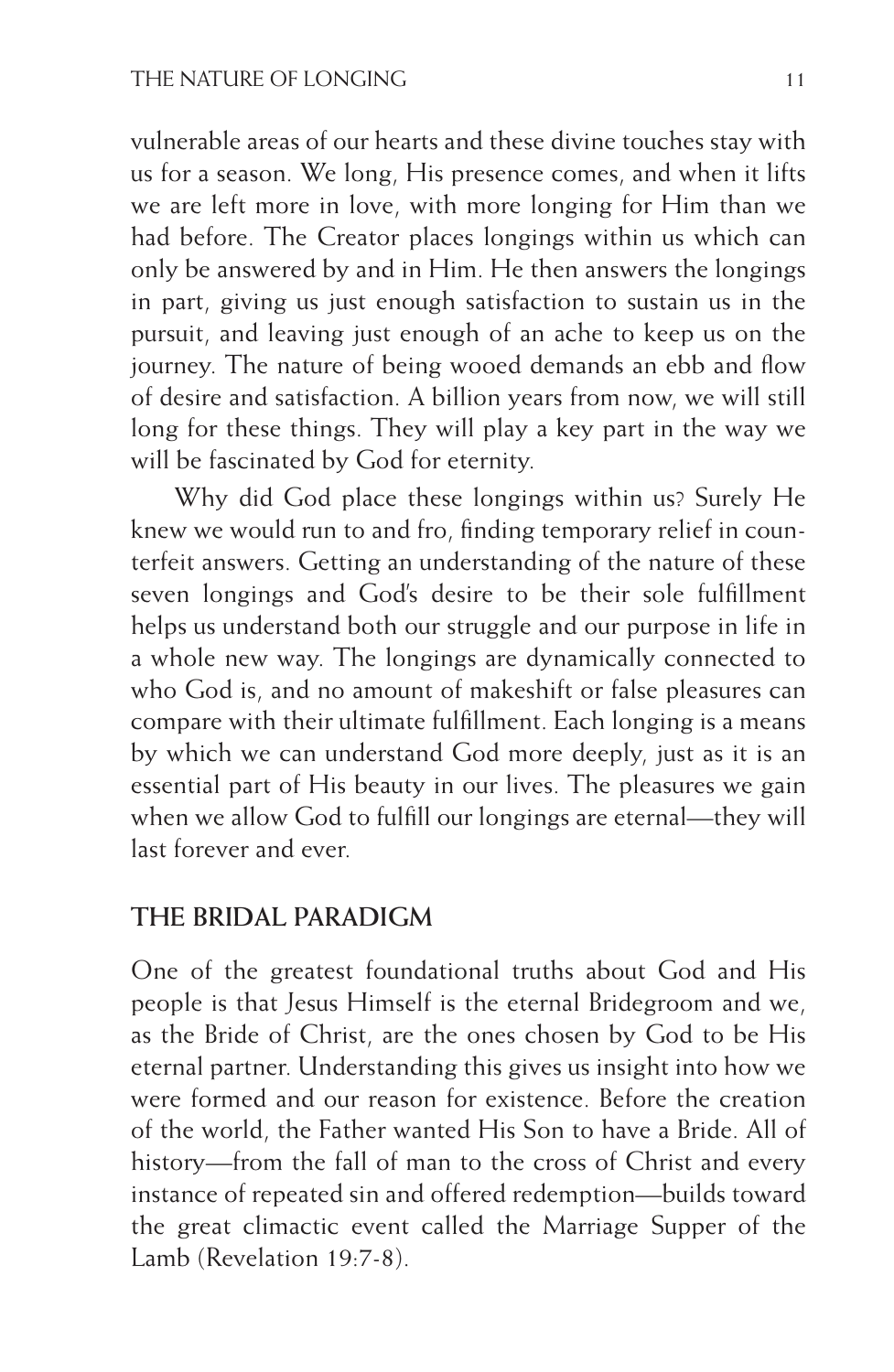Jesus' death on the cross served a dual purpose. It provided redemption for humanity while simultaneously providing a way for the Son to have a worthy Bride, a partner equal in every way. We are familiar with the Cross and how it buys us redemption, but we don't always consider the fullness of why we were redeemed. Why has God closed so wide a gap and walked out so baffling a mission? It was for the purpose of bringing mankind, the redeemed saved by grace, into the embrace of a Bridegroom King. We will never understand our longings—desires crying out night and day and refusing to be silenced—unless we first understand this truth about God as a passionate Bridegroom and begin to relate to Him from the standpoint of a cherished Bride. I often describe this perspective on life, this interpretation of who we are to God and who He is to us, as the "Bridal Paradigm." It is a paradigm or perspective of a God who enjoys us and is filled with affection for us, embracing us even in the midst of our weakness and stumbling.

A paradigm is an example that serves as a pattern or model for thought. We are not always aware of the paradigms with which we view life; however, our paradigms color every experience we have. What we think, how we speak, how we interpret the past and how we anticipate the future—all these things are affected by our paradigms. A visitor to Washington, DC, for example, looks at the Capitol Building with a very different paradigm than a powerful senator. Both have a right to be there, but one walks with much more confidence than the other. The senator understands he is expected to be there. Within the briefing rooms and the Senate Chamber he commands a measure of respect. Likewise, he knows who the senior members of the Senate are and when to defer to them. The senator operates with an authority paradigm. The tourist who just stepped off the train, unfamiliar with the security precautions and many protocols of the Senate, walks tentatively. He is welcome in the Capitol Building, but the business of the country does not hinge on his contribution. Interestingly enough, the tourist notices things the senator has long ignored, like the ornately-carved ceilings or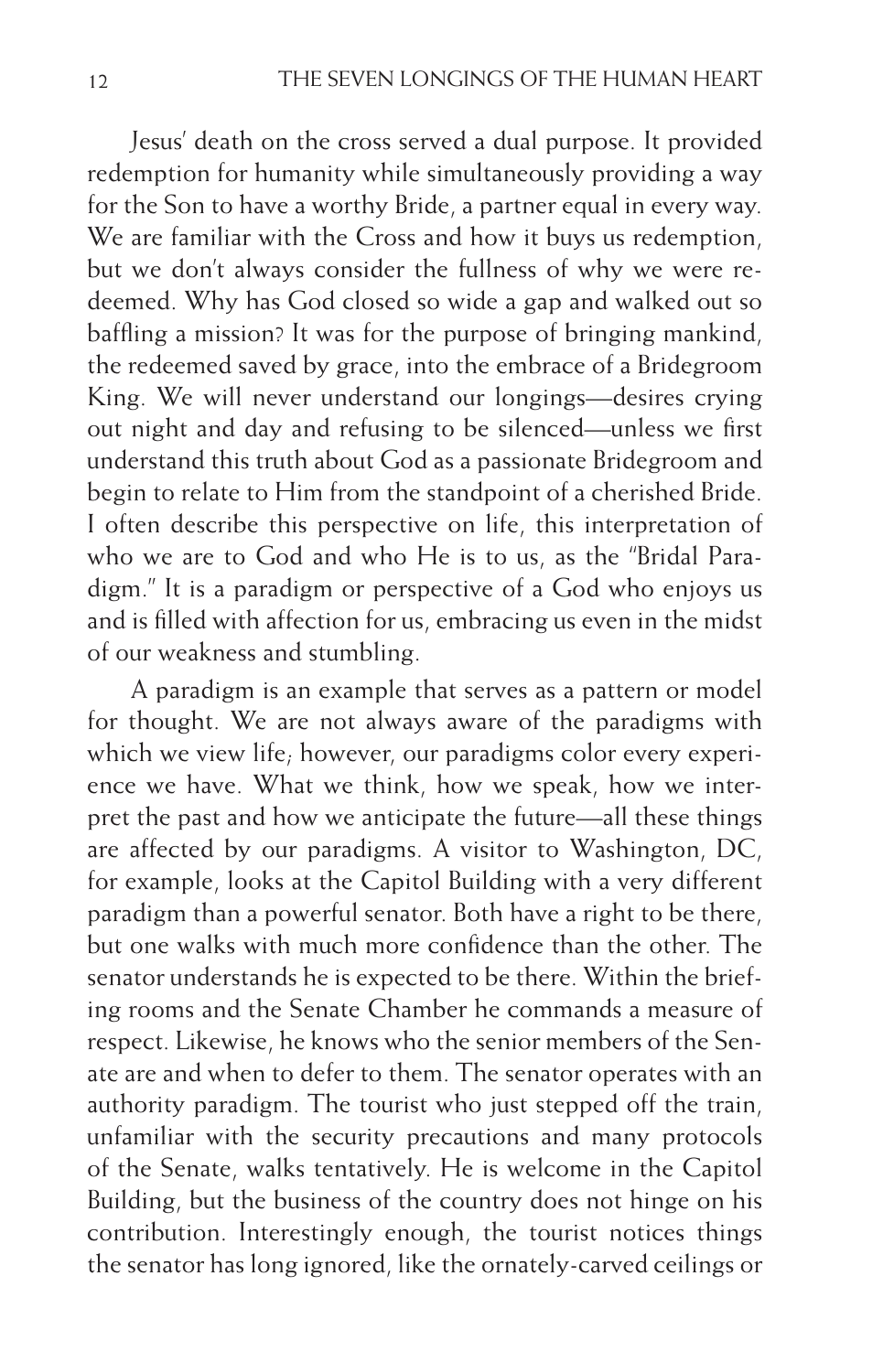vast tile floors. He operates with a visitor's paradigm. The tourist and the senator will walk the same hallways, see the same sights, and meet many of the same people, but will have very different experiences because of their very different paradigms.

The Bridal Paradigm describes a specific perspective of the Kingdom of God. While it is not a term found in Scripture, it is a helpful phrase that conveys this distinct paradigm of God and so is essential to our spiritual journeys and pursuit of Him. This focus draws together specific biblical themes relating to the beauty of Jesus as the heavenly Bridegroom and the impartation of His beauty to His eternal Bride, the Church. The Bridal Paradigm changes the way we understand and absorb many Scriptures because it honors the larger body of truth in the Bible. It enables us to rejoice in the whole of Scripture. Written over thousands of years, by forty different authors (most of whom did not know one another), it is astounding how the Bible shows such unity in theme and purpose. Out of the vastness of Scripture, the Holy Spirit will often draw us into a particular focus for a season. Such a focus functions as a smaller current within the great river of the Gospel of Christ.

The Bridal Paradigm of the Kingdom of God is one such focus that has a glorious impact on our hearts (though, of course, the whole of Scripture is necessary). I have found it helpful to name this focus in order to more clearly identify the power of its elements. The real strength of this paradigm is seen in its unique combination of the truths captured in the whole package. The more you study, the more you will find hints of the Bridal Paradigm throughout the Word of God.

When you search the Scriptures, you find many different pictures of the Kingdom of God. The Kingdom of God is likened to the fishing industry, as we are told to be fishers of men. Those who are evangelists live with a fishing paradigm. Wherever they go, they see people who need Jesus and "cast a net." The metaphors of sowing, pruning, reaping and grafting lend themselves well to the Kingdom's likeness to agriculture. West of Kansas City, the Great Plains area spreads a thousand miles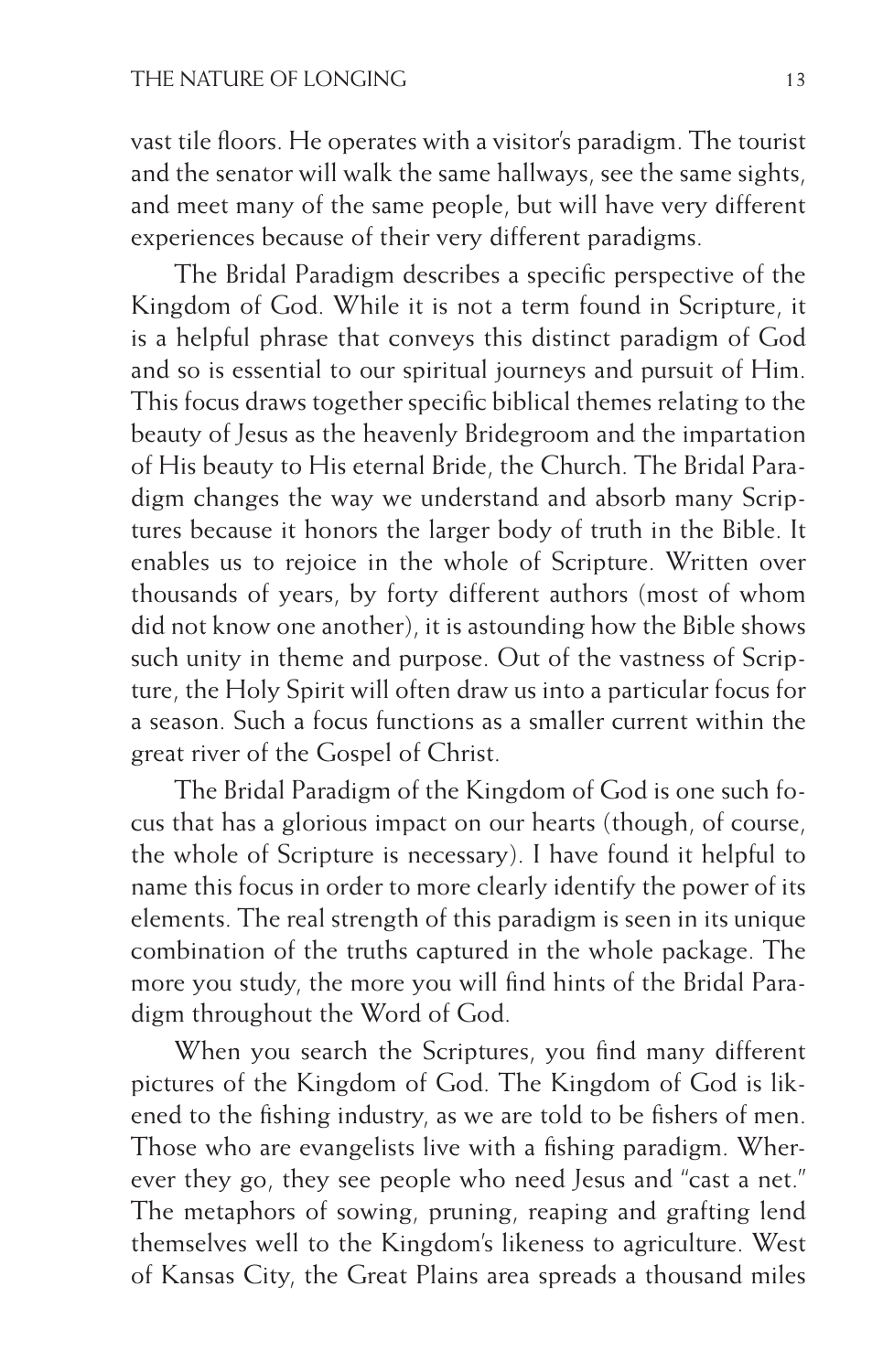north to south. To the families who farm those fields, the agricultural paradigm is very real. They understand well the nature and process of reaping and planting. The Kingdom is often referred to in a war paradigm, with Scripture passages about fighting, sacrifice, suffering and government. Any soldier can quickly offer you countless examples of how authority relates to the Kingdom of God.

All of these paradigms are genuine and worthy of study, but as we near the return of Jesus, I believe the spiritual paradigm God is emphasizing with the greatest urgency is the Bridal Paradigm. I often speak of the generation in which Jesus returns as the "Bridegroom generation" because in that generation many believers will interpret the Kingdom of God in this light. This view of God and of ourselves will equip our hearts with holy affection to endure the greatest trouble in all of human history, and will prepare us to stand in pure love and bright righteousness at Jesus' return.

In His last public sermon before His crucifixion, Jesus declared, "the Kingdom of Heaven is like a certain King who arranged a marriage for His Son" (Matthew 22:2). Knowing what has now been revealed to us, we can imagine the gleam in Jesus' eye, understanding that His Father was the "certain King" who was planning His own wedding. Scripture makes it clear that God possesses a hidden plan in His heart that will culminate in a wedding celebration at the end of natural history (Revelation 19:7-8). By the indescribable grace of God, this human Bride, the promised inheritance, cleansed and freed from sin, will be enthroned, embraced and adorned by Jesus Himself as she rules with Him (Revelation 3:21). This is the purpose for which we were created. From Genesis 1 on, the Bible makes this clear. Out of the burning heart of Jesus comes forth a river of longing for His people that will be satisfied in the fullness of history—and it is *our* story!

I firmly believe that the Bridal Paradigm of the Kingdom, given by Christ in His final earthly message, is the most powerful method used to transform the human heart. It is the last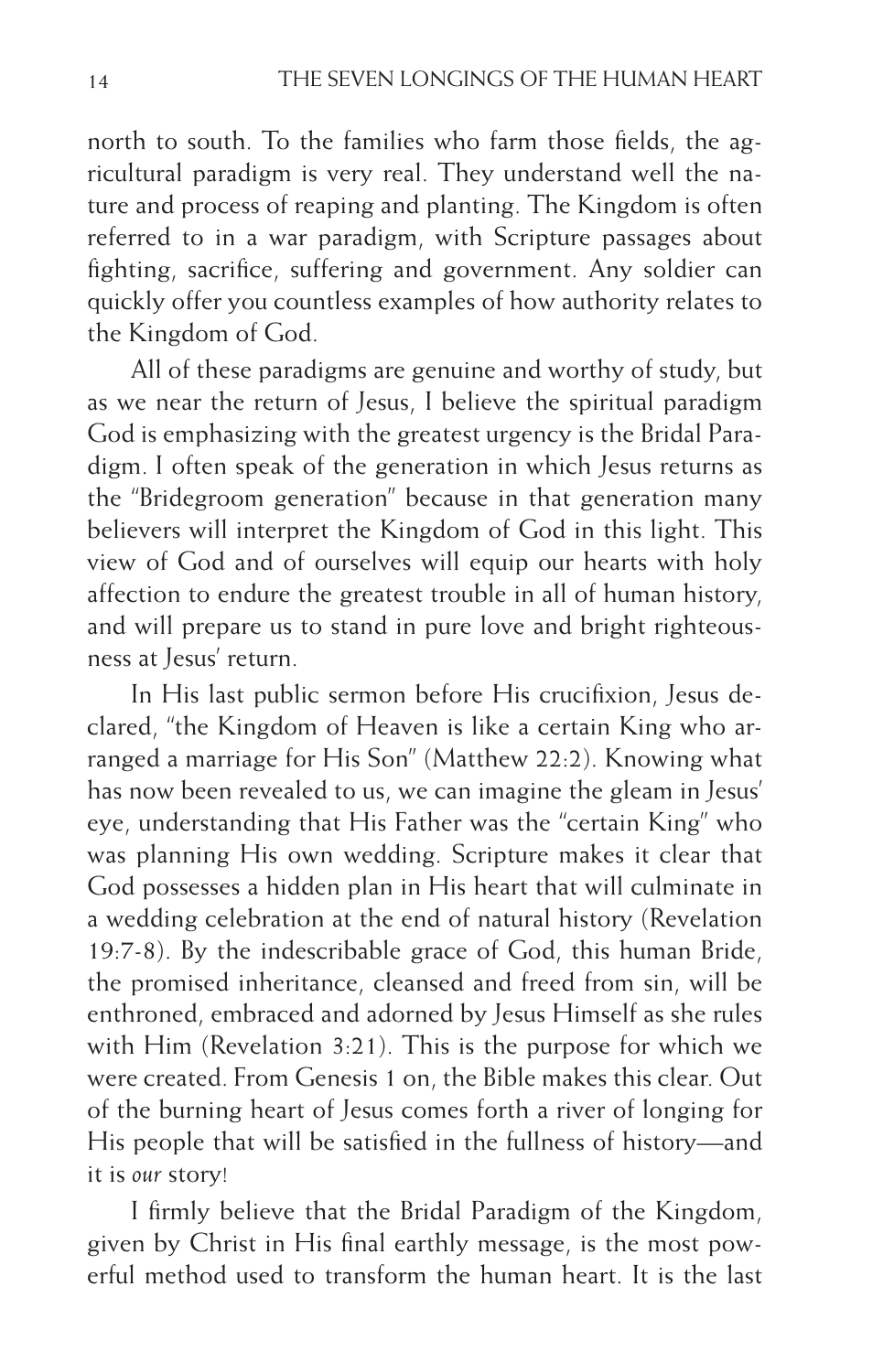paradigm Jesus emphasized at His First Coming and it will be the final one the Holy Spirit emphasizes to the Church worldwide before Jesus' Second Coming. I realize that this is a bold statement, but I believe it is a scriptural one.

## "And the Spirit and the bride say, "Come!" (Revelation 22:17)

This passage records a cry that will arise from both the Holy Spirit and the Bride of Christ. They will join voices in one clarion call to Jesus. The Messiah will return to be enthroned on Earth as God's human King—fully God, fully man. But what ushers this in? The joint call of the Spirit and the Bride. Although there will be unprecedented spiritual warfare at the end of the age, Scripture does not say, "The Spirit and the army." Although we will function as a spiritual family, it is not "the Spirit and the family" crying out for Jesus to return. At the end of the age, He's coming back in response to the Spirit-led cry of the Church in her primary identity as the Bride.

People obey God for a variety of reasons. Many are motivated out of a fear of punishment. Like whipped dogs, they cower in the corner and watch for the twitch of the master's hand. In their minds, God spends most of His time angry, and if they misstep, the fury of heaven will be unleashed upon them. Ironically, these people often serve as the volunteer base of the local church. They may be serving in the wrong area of ministry, but they stepped in to fill a hole out of fear that God would punish them if they didn't. Misery becomes a part of their identity in Christ. These people often make the right decisions for holiness but are empty, and sometimes even angry, while doing so. Unbelievers watch them and think, "Surely this is the worst of both worlds." Other believers are motivated out of a sense of superiority. Their obedience displays that they have, in fact, heard the voice of God and responded. In their minds, it's important to be known among the brethren as ones who are radically obedient, because it makes them feel better than the rest. Like those motivated by fear, these people also often make right decisions.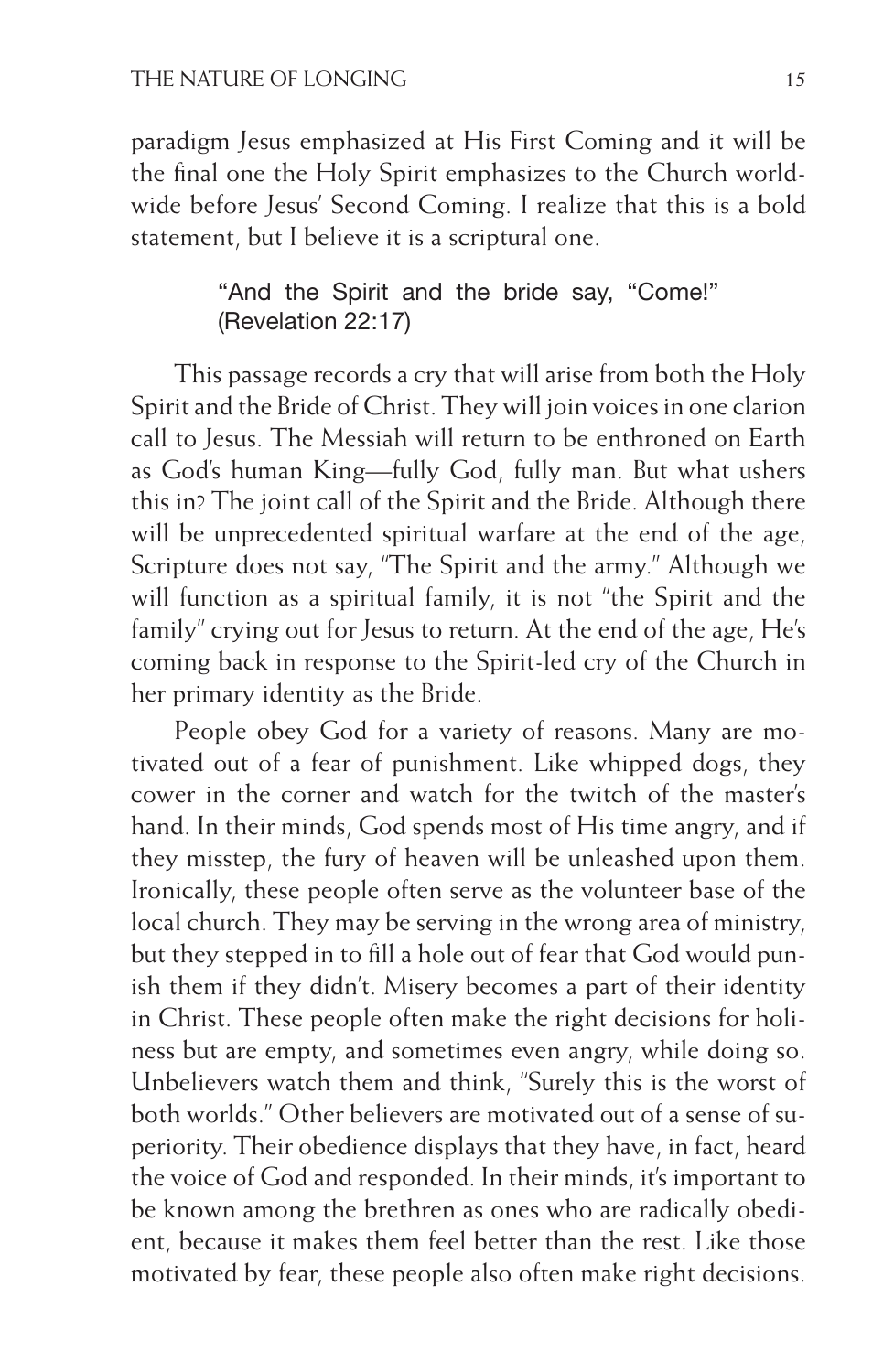Unfortunately, they receive the majority of their reward before men in this age (Matthew 6:1-18). At the end of their days, they will have lived long, obedient lives that have been primarily motivated by the fear of man.

Affection-based obedience is an entirely different thing. Affections are unique to human beings; there is nothing in the Scripture about angels having affections. They have joy and other emotions, but these are not affections. Only human beings have been given the dignity of possessing burning desire and affectionate love. God gave us this nobility so we might voluntarily choose Him in love with all of our hearts, souls, minds and strength. A life characterized by affection-based obedience is a life in which a person knows that he or she is so loved by God, and so loves God in return, that obedience is the only reasonable response to anything God wishes. For the sake of love, they give everything and find no sacrifice too great. This is what God intends for all of us. As we view ourselves and position our hearts in the spiritual identity of voluntary lovers, rather than timid or manipulated workers, something powerful begins to be awakened. This truly is who we are. And this is the Bridal Paradigm. God uses this mindset, this Bridal Paradigm, to motivate us to affection-based obedience and lovesick holiness.

Before the return of the Lord, the Church will have a fierce and determined spirituality based in affection for God. Passion for Jesus accompanied by extravagant obedience will be the norm among believers around the world. Two great trends will occur in the Church at the same time. One, the great falling away of the Church, will be countered by the other, the great ingathering of souls and maturing of the Church (2 Thessalonians 2:3; Revelation 7:9-14). Paul described a Church worldwide that will be spotless and blameless in character (Ephesians 5:26-32). This character will be both the product of the Holy Spirit's work and the by-product of the unprecedented circumstances called the Great Tribulation (Matthew 24:21). The Bridal Paradigm will be the most effective way to live in that time; this passionate view of God will empower us to stand fearlessly in our obedience.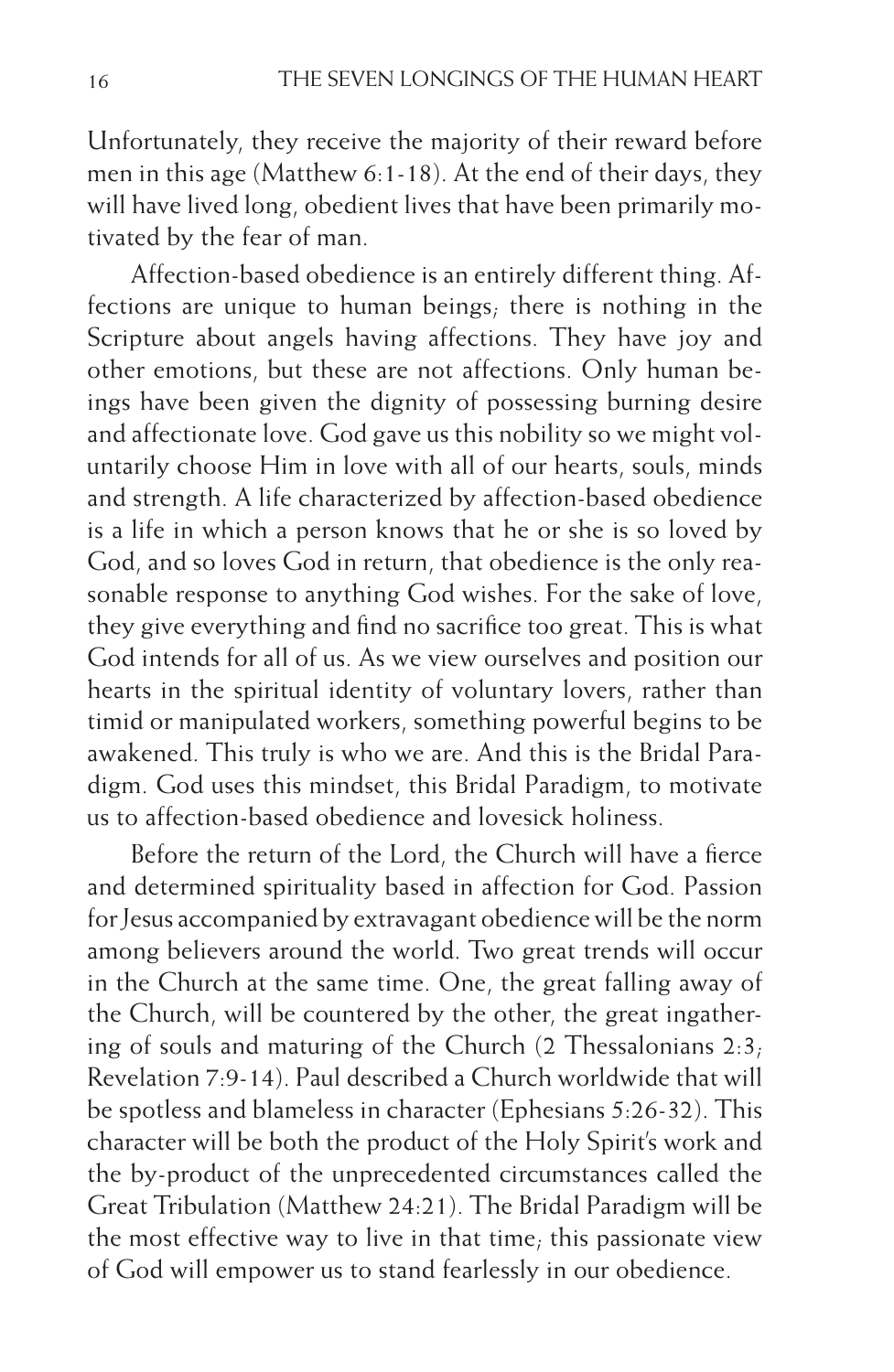#### **WHY LIVE BY THE BRIDAL PARADIGM?**

Some may ask, "Why is the Bridal Paradigm necessary? I've gotten along fine in this life without thinking of God in this way. Why is it imperative to start now?" There are many answers to this question but I'll give you just a few. The Bridal Paradigm offers a framework to live an energized life in Christ, relating to Him as more than just a healer who heals and savior who forgives. Yes, He is forever our Healer and Savior, but He is also a Lover, a God who is lovesick for us. We pray differently to God when we know His primary motivation is desire for us and His passion is to have our attention—indeed, we find ourselves growing more deeply in love for Him. Since the days of Mary and Martha (Luke 10:38-42), we have been aware that the Kingdom of God is populated by both workers and lovers. We all fall somewhere along that spectrum and, if we are honest with ourselves, would admit to moving back and forth between the two from time to time. Over the years, I have noticed something: lovers will outwork workers *every* time.

Thirty-three years ago, under the lights of a high school football game, my brother suffered a horrific collision that resulted in a broken neck. Of course, he was immediately rushed to the hospital, but the damage was already done. He is totally paralyzed to this day. I have been in and out of hospitals with him over the last thirty-three years. In the early years we spent months at a time in rehabilitation hospitals. Once in a while we would see a nurse fall in love with a patient. It didn't happen often, but every now and then a worker would change their relationship with the patient to become a lover. It was interesting to see how, when a worker became a lover, they could throw their nursing checklist out the window and serve out of love, not needing a list to remind them of what their beloved needed. The endurance and energy demonstrated by a nurse who had fallen in love with a patient was astounding. They would work much harder because of love than they ever did when it was just their job. My point is that love is a much more powerful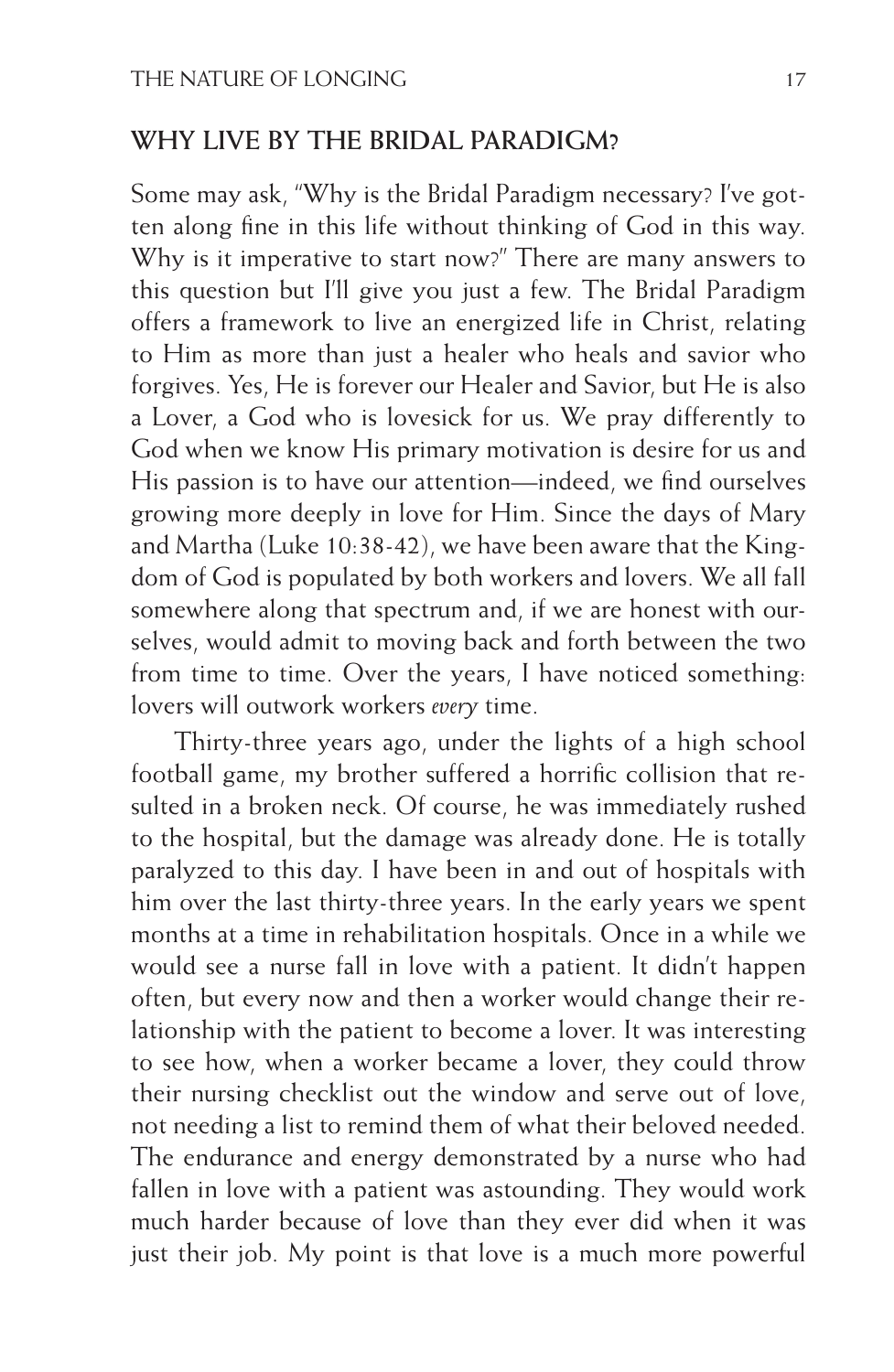motivator than duty. Love changes the way we respond to the will of another. Being a lover of God will transform how we live for Him, and having the Bridal Paradigm, in which we understand that Jesus is our Bridegroom and we are His Bride, is essential if we are to think of Him as an eternal Lover.

The generation in which the Lord returns will be characterized by a level of emotional brokenness unprecedented in human history. The perversion and woundedness of the human heart will reach previously unimagined proportions. Sinful perversion, occult activity, divine judgment and widespread martyrdom will reach levels of intensity mankind has never known. The pornography industry and the occult will both continue to intersect with rapidly-growing technology. Jesus described the last generation as being filled with bitterness, offense and betrayal, with people's hearts growing cold in love (Matthew 24:10-14). In that dark and pressing time, the Church will need to see herself as a Bride who has a jealous Husband on His way to deliver her. God has strategically reserved the fullest expression of the Bridal Paradigm for the unique and complex pressures of the last generation. It is God-inspired to empower the Church to overcome the coldest, most lawless, fearful, demonic and sexually perverted generation in history.

Jesus is going to cleanse His Church, washing us with the Word, and present us to Himself as something more glorious than we can imagine. He absolutely *will* bring His people to victory, to a place of power, of lovesickness and of triumph over sin. Paul wrote, "That Jesus might cleanse the Church with the washing of water by the Word, that He might present her to Himself a glorious church, not having spot or wrinkle or any such thing, but that she should be holy and without blemish" (Ephesians 5:26-27). This reference to having no spot or wrinkle is not merely speaking of our legal standing of justification—obviously we will stand blameless because Jesus died for us. It also refers to the actual building of character in the people of God as we come into full cooperation with God. Jesus will accomplish it without violating anyone's free will. There is nothing more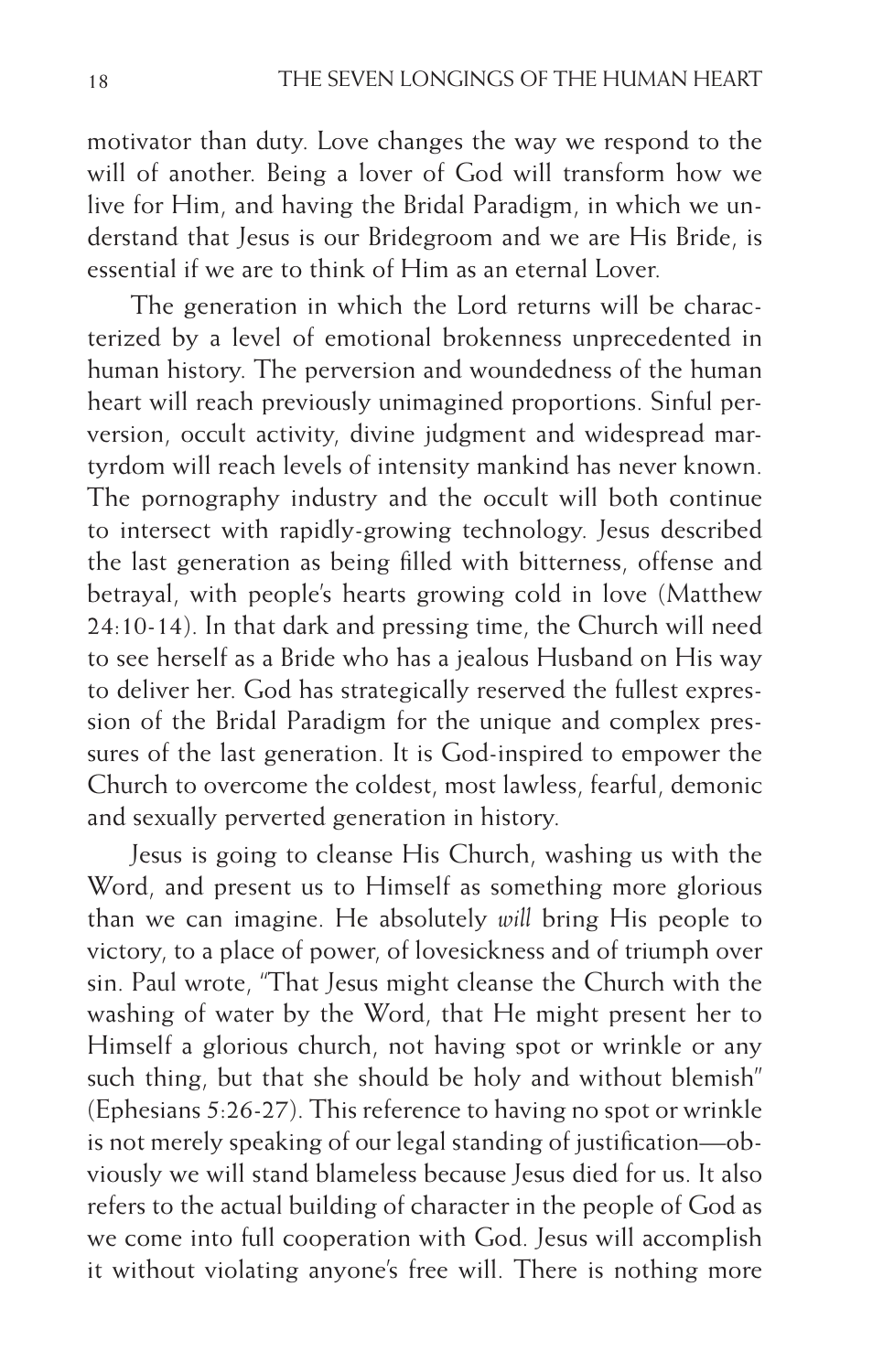powerful or pleasurable than when God reveals God to the human spirit. This washing and presentation to Christ can only be accomplished as the Church steps into her identity as the Bride of Christ, who loves Jesus just as the Father also loves Him (John 17:26). Paul did not say that Jesus would wash a family or an army or a farmer. He said Jesus would purify and cleanse His Bride.

The Church will be empowered by the grace of God until she overflows with holy lovesickness for her Bridegroom Messiah. *It takes God to love God*. We need the Spirit's impartation of God's love to equip us to love God. *Our desire for God is God's gift to us.* Our love and desire for God is an expression of His desire for us. All the emotional resources necessary for God's people to walk victoriously in love will flow out of our enjoyment of God as we walk in our bridal identity.

As we consider these seven longings of the human heart, begin to look at them as a roadmap to viewing the Lord as our Bridegroom and ourselves as His chosen eternal companion. There is a delightful redundancy, in that in order to fulfill these longings we must see Jesus as our Bridegroom, and in order to see Him as a Bridegroom, we must come to Him to satisfy our longings. We will never be satisfied in the pursuit of false and temporary fulfillments. Only when we begin to touch and experience some of these eternal satisfactions will we be empowered to let go of the inferior ones. No matter how easy it is to prop up our lives with counterfeit pleasures, we must give ourselves in wholehearted pursuit of the pleasures that will carry us now, and continue to carry us even billions of years from now.

Sin is pleasurable and sin appears to be the most pleasurable thing the human spirit can experience. Satan did not invent pleasure: he perverted it and offered empty substitutes that can never satisfy. The difference between false pleasures and the truth of the romance of the Gospel, of God revealing Himself to the human spirit, is as different as the counterfeit always is from the purity of the real thing. The superior pleasures of the Spirit are far more powerful than the inferior pleasures of sin, and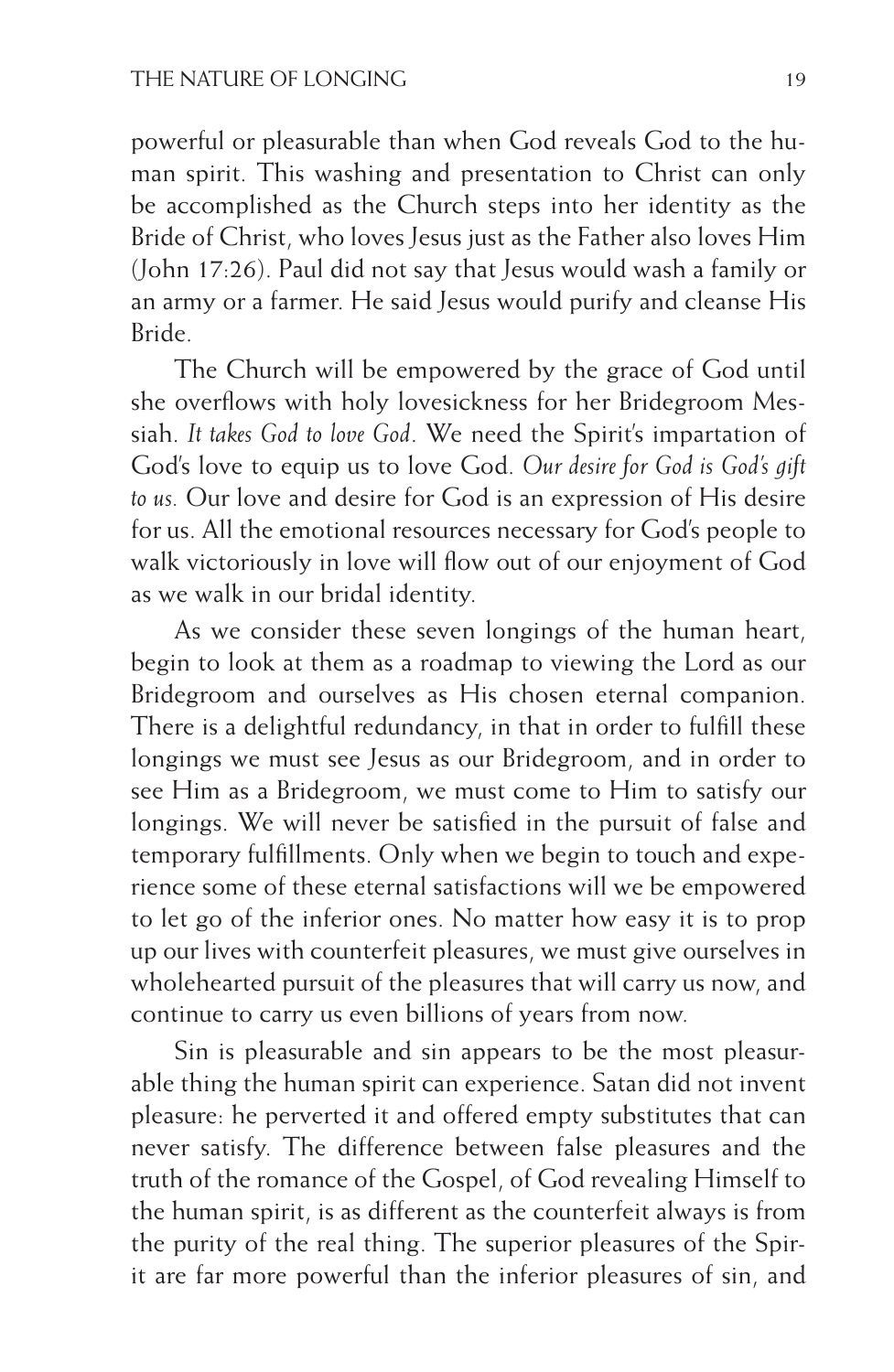supernatural emotional strength and power will be vital in light of the coming global crisis of social, spiritual, economic, political and emotional disruption. Only satisfied people who are happy in God will be equipped to stand in that hour. Thus, the seven longings related to the Bridal Paradigm are significant for today. Paul prayed that we would be strengthened with divine might in the inner man (Ephesians 3:16). God will do this as He releases truth into our hearts.

The realm of pleasure belongs squarely in God's camp. While God has certainly granted us physical pleasures, emotional pleasures and mental pleasures, the most profound pleasures are spiritual in nature. This is evident when the Holy Spirit reveals the Son to the human spirit. The superior pleasures of the Gospel are implied in Matthew 22:2. When Jesus referred to the Kingdom as a bridegroom and bride at a wedding, He was pointing to a whole new arena of experience in redemption the experience of being an eternally-cherished Bride. Tragically, the inferior pleasures of sin have the potential to dominate our lives if they are the only pleasures we experience. If someone has not experienced God, or has very little knowledge of who He is, the inferior pleasure of sin seems a worthy fulfillment, rather than the hollow counterfeit we know it to be.

Many Christians focus only on resisting the inferior pleasures Satan offers. They look at their sin and promise God, "I'll never, ever, *ever* do that again!" They make promises they can't keep and go through religious incantations as they seek to be set free. Still, in the back of their minds they're remembering that their sin was pleasurable … it was wrong, but it still felt good. It was sin, but it was the only pleasure they'd ever known. They struggle to live their lives in Christ, but if they were honest, they'd admit that they consider their days before coming to Jesus as "the good old days."

God's desire is to awe us with the pleasures available only in relationship with Him. He taps us on the shoulder and whispers, "Turn around! Look at the superior pleasures, the beauty of My Son, the greatness of who you are in God—My chosen partner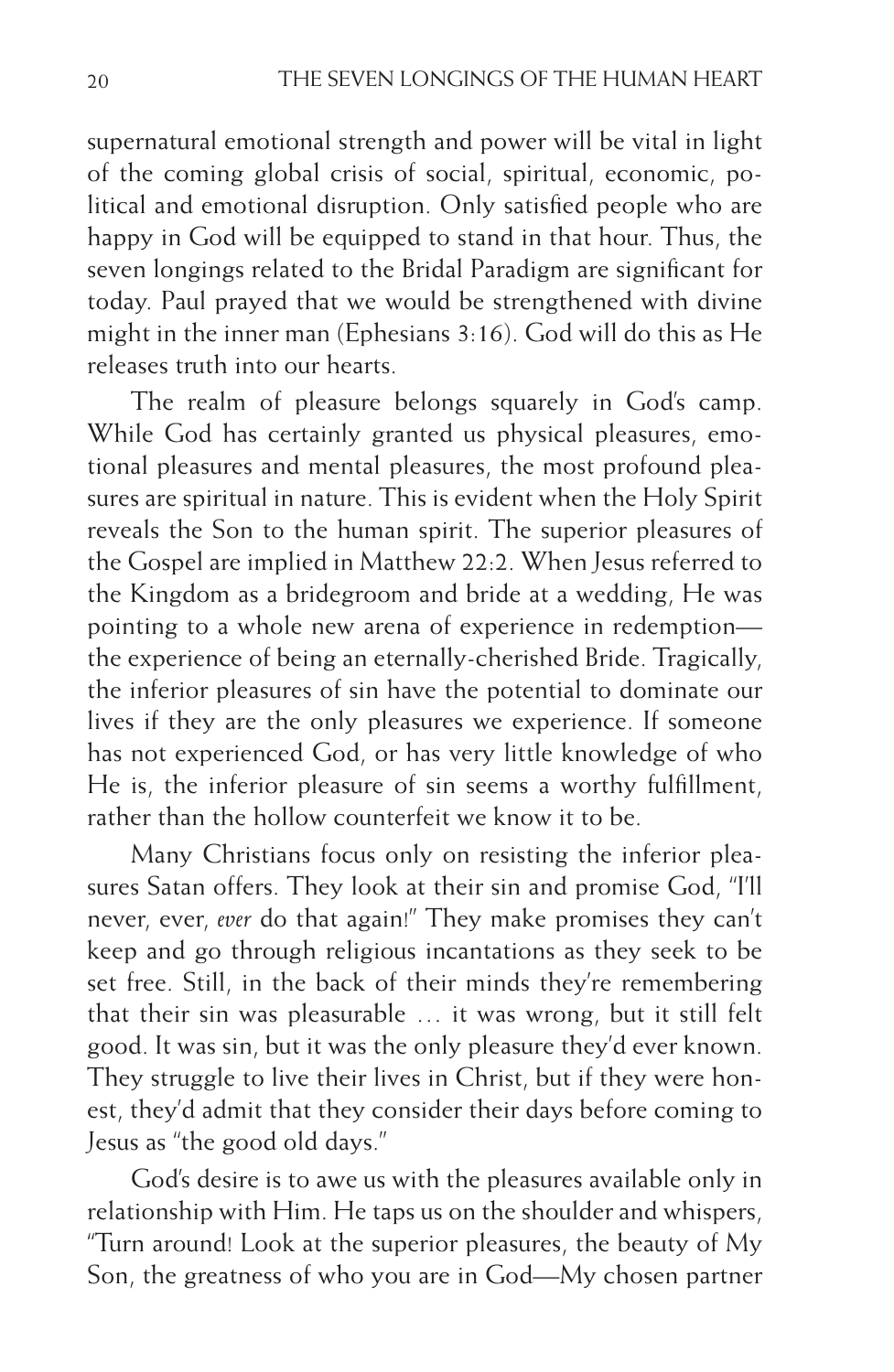who will rule and reign with Me forever and ever!" It is when we fix our eyes on these things, on the greater pleasures of God, that something happens in our hearts. The First Commandment shifts into first place and we begin to live for Him wholeheartedly. The pleasures sin had to offer suddenly appear as they really are: cold, hollow, and always demanding our time, attention and energy while butchering our hearts piece by piece. Covetousness, pornography and bitterness are not nearly as powerful when we're brushing up against the superior pleasures of God and touching the vast enjoyment within His Person. When the scales are removed from our eyes, we realize just how much God has to offer. And that what He has to offer is precisely what we've been chasing after.

The master plan of God is an amazing thing. He created a Bride for His Son, watched her fall into imperfection, and then offered His Son to redeem the Bride for Himself. All along God rested, confident in knowing He had endowed the Bride with longings that she could not ignore. He knew the enemy would use those longings to manipulate Jesus' Bride. Even this did not make God nervous. He knew what He had to offer. As she has run from place to place trying to fulfill her longings, God has remained confident she would only find fulfillment in returning to the identity and destiny for which she was created—to be the Bride of Christ. She will have to come home to a holy romance if she is ever to be truly happy.

To be clear, when I refer to holy romance, I'm not referring to anything related to Jesus and sexuality. The concept of a holy romance is a truth contained in the Word of God: being delighted by God's beauty, feeling the spiritual pleasures of the Word, feeling the Spirit resonating inside, and understanding what it means to be loved by God. It's also called "the fullness of joy" (Psalm 16:11). Fullness of joy is a massive reality. It's more than just feeling good about a circumstance and claiming a sense of victory, it's a genuine way of life. Paul the Apostle spoke brilliantly of this romance when he said, "For I reckon that the sufferings of this present time are not worthy to be compared with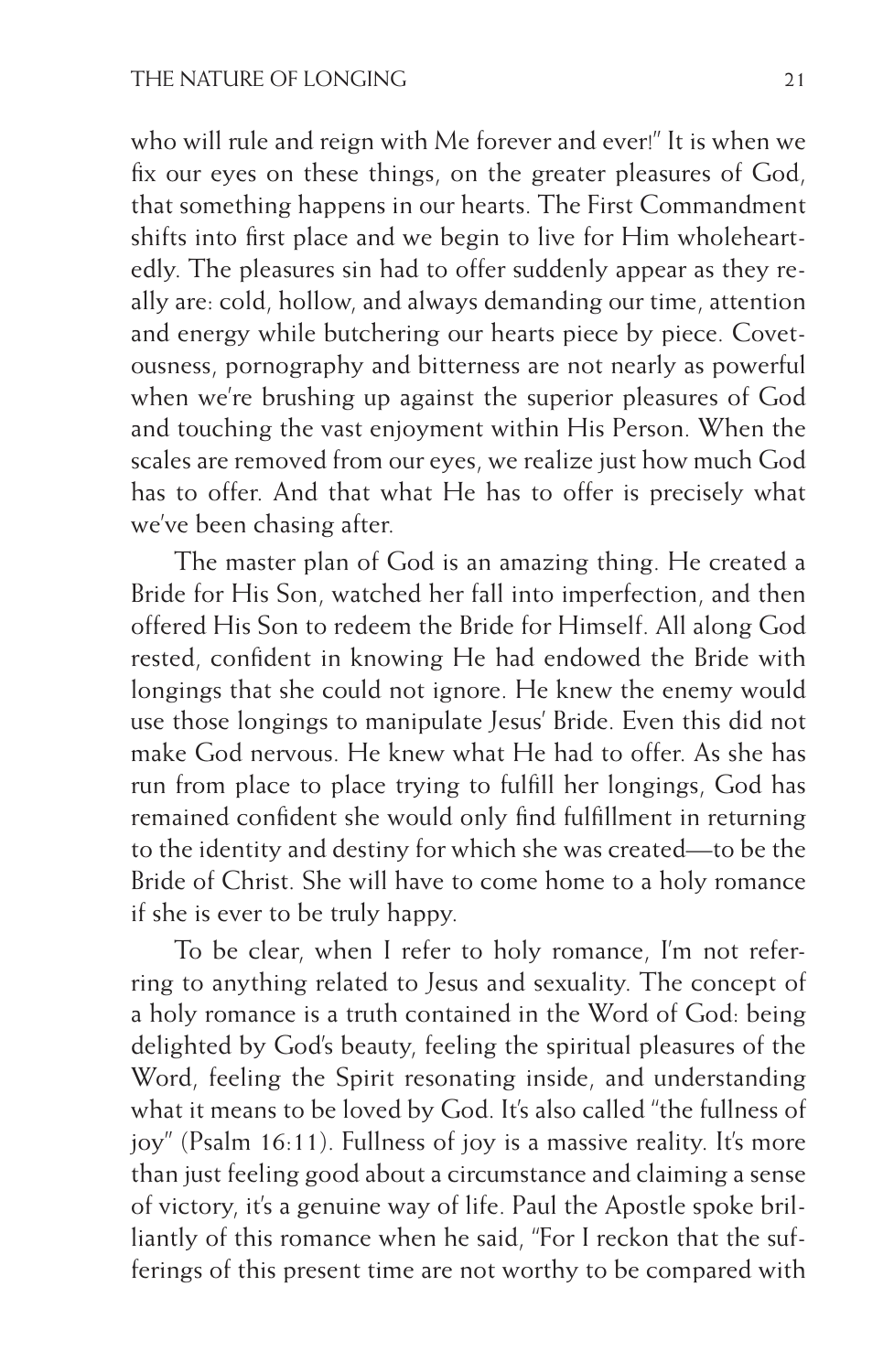the glory which shall be revealed in us" (Romans 8:18). There was no exaggeration in that statement.

Paul was a man romanced by the Gospel. His heart was exhilarated. He was a lovesick man. In Philippians 3:8, he spoke about counting the cost. He was in essence saying, "Everything that I gave up, my entire career, all the family lineage I had going for me—it is rubbish, it means nothing to me. Do not talk about me giving up stuff because it only tells me that you do not understand how to live. I did not give up anything, I brought nothing to the table, in light of what is truth." Why did he say this? Because the reward of a lover is the power to love, and that's exactly what he had. He was able to truly receive God's love for him and in so receiving was empowered to love God back. A lover's reward is love reciprocated. We know it is the desire of God to unlock the hearts of His people; He is going to bring us into the superior pleasures of the Gospel. He is going to cause us to know obedience rooted in lovesickness. My premise is that the Bridal Paradigm is the most powerful Gospel truth in terms of transforming the human heart and empowering it to love. The Bridal Paradigm has the most powerful impact on our emotional chemistry.

Friends, the Great Commission will not be fulfilled without martyrs. Many ministries in the coming hour, even in the Western Church, will be sufficiently anointed to equip "joyful martyrs." There are more believers being martyred worldwide in this time than at any other time in history. Until now the Western Church has been largely exempt from this reality. That will soon change. The Apostle John had a vision that revealed the prominent role that martyrs will play in the last days.

> When He opened the fifth seal, I saw under the altar the souls of those who had been slain for the word of God and for the testimony which they held. And they cried with a loud voice, saying, "How long, O Lord, holy and true, until You judge and avenge our blood on those who dwell on the earth?" Then a white robe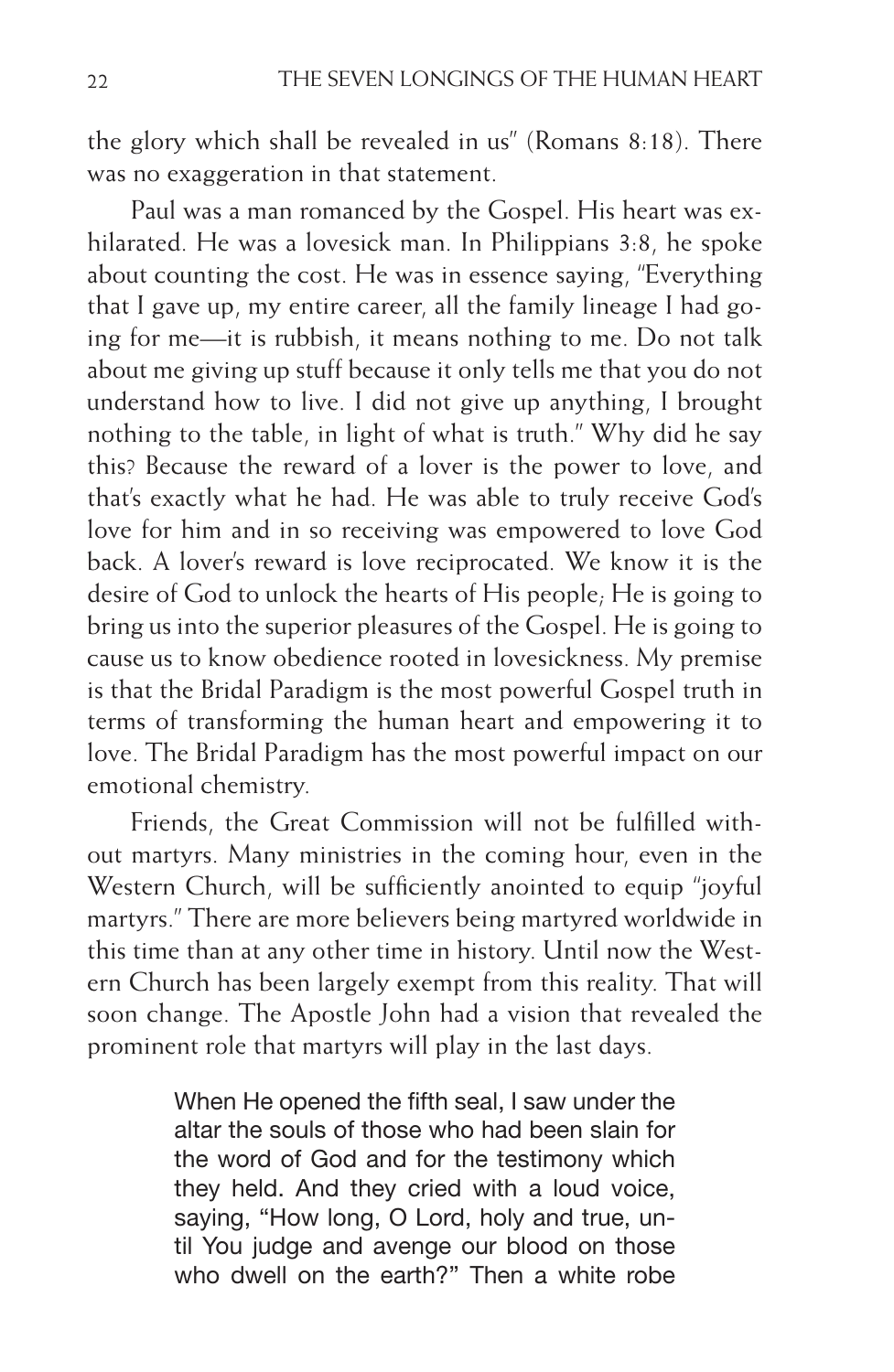was given to each of them; and it was said to them that they should rest a little while longer, until both the number of their fellow servants and their brethren, who would be killed as they were, was completed. (Revelation 6:9-11)

What will empower these martyrs? They will experience a deep spiritual intimacy with Jesus. This intimacy will be the result of feasting on the knowledge of the beauty and majesty of Jesus, the Bridegroom King. These martyrs will abundantly experience the superior pleasures of the Gospel in accordance with the Bridal Paradigm of the Kingdom. John described a victorious multitude of joyful, worshipping martyrs at the end of the age.

> And I saw … those who have the victory over the beast … standing on the sea of glass, having harps of God. (Revelation 15:2)

The Book of Revelation encourages the Church to come home to her Husband. It affirms the legitimacy of the longings that the Bride has so long denied, and assures us that those longings are not at odds with how God created us.

As we explore these seven longings, imagine with me for a moment what it would be like to finally find the utter fulfillment of your deepest, most inescapable desires. Begin to imagine what it would be like to have these longings totally satisfied—if you woke up one day and found yourself completely whole and fully functioning in pure, unadulterated delight. If the burning longings that have haunted you for as long as you've been aware of them were fulfilled, if suddenly all your needs were met … *who would you be?* I'm trusting you'll find out that you would be who you were created to be, a person rooted and grounded in the incomprehensible love of Christ, filled with holy passion for God, and deeply satisfied by His ardent passion for you.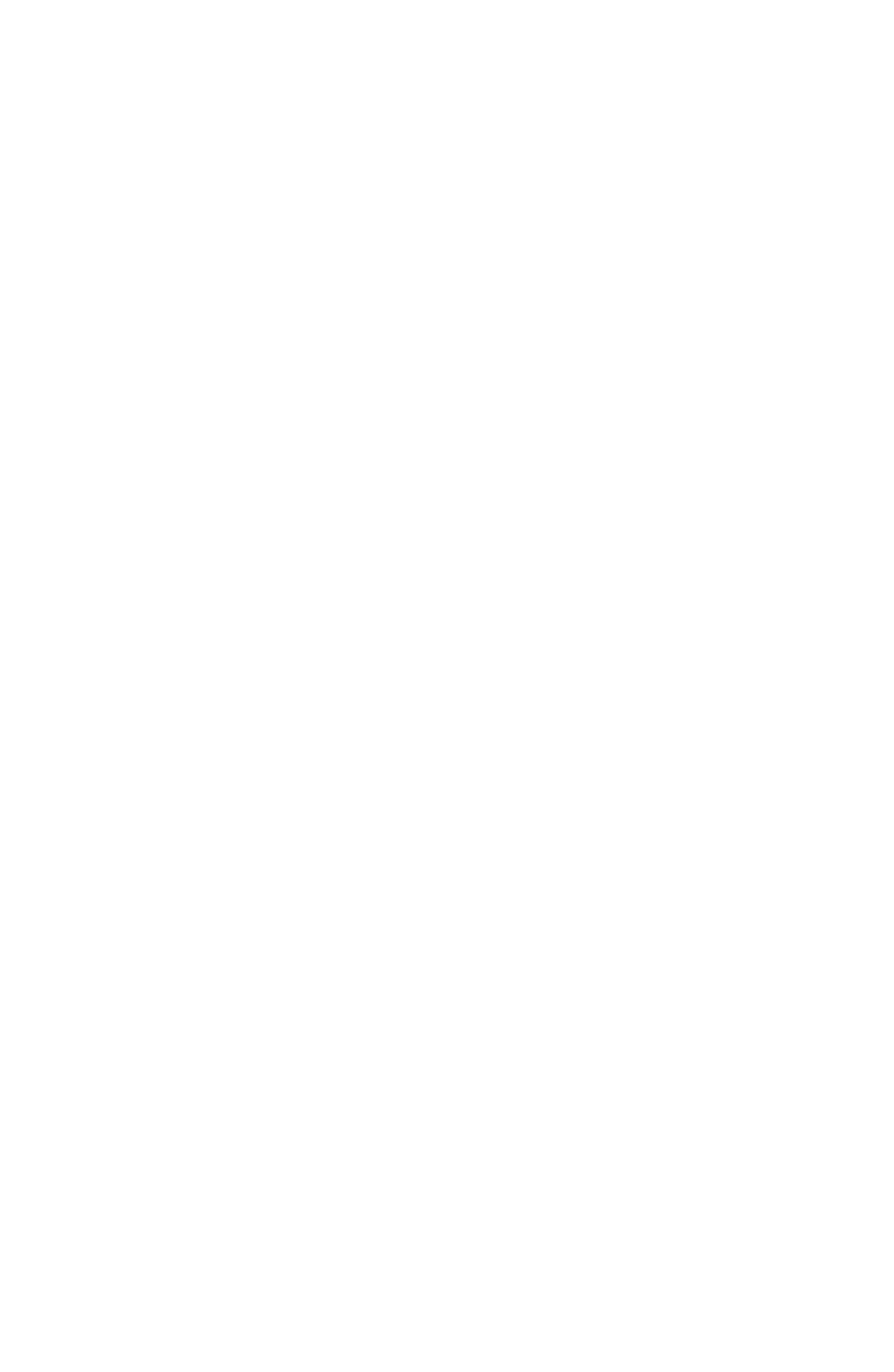# CHAPTER ONE

# *The Longing to Be Enjoyed by God*

The Lord jealously desires that we believe He sincerely enjoys us in a personal way. We were created for this. There is no way to avoid our deep need for this. He and an announcement of the singular prior and the distinct enjoys us in a personal way. We were created for this. orders our seasons and our days around this distinct objective.

*In my own personal journey, there is one day I will never forget, a day that formed this truth in my heart so specifically and tangibly that it marked me forever. I had spent the day in my lonely apartment, seeking the Lord in prayer, reaching for Him in the study of His Word and pursuing Him in every way I knew how. Hours went by with little or no evidence of any sort of breakthrough. As the day grew longer, my heart grew heavier with feelings of loneliness and the uncertainty of why I was spending my time and my strength in such a way.*

*After long hours of what seemed to be futile disciplines, I spread open my arms with one last request for God. I simply said, "Enjoy me." It was then that I was flooded with the piercing truth that God did enjoy me, and I was instantly set free from the cloud of accusation, rejection and shame under which I had found myself. I had nothing to offer, except a heart that said yes to Him, however weak and feeble it was. That day, God convinced me that it was not about me or anything I could do, but only about a God who enjoys me and has unyielding affection for me.*

*—Deborah Hiebert*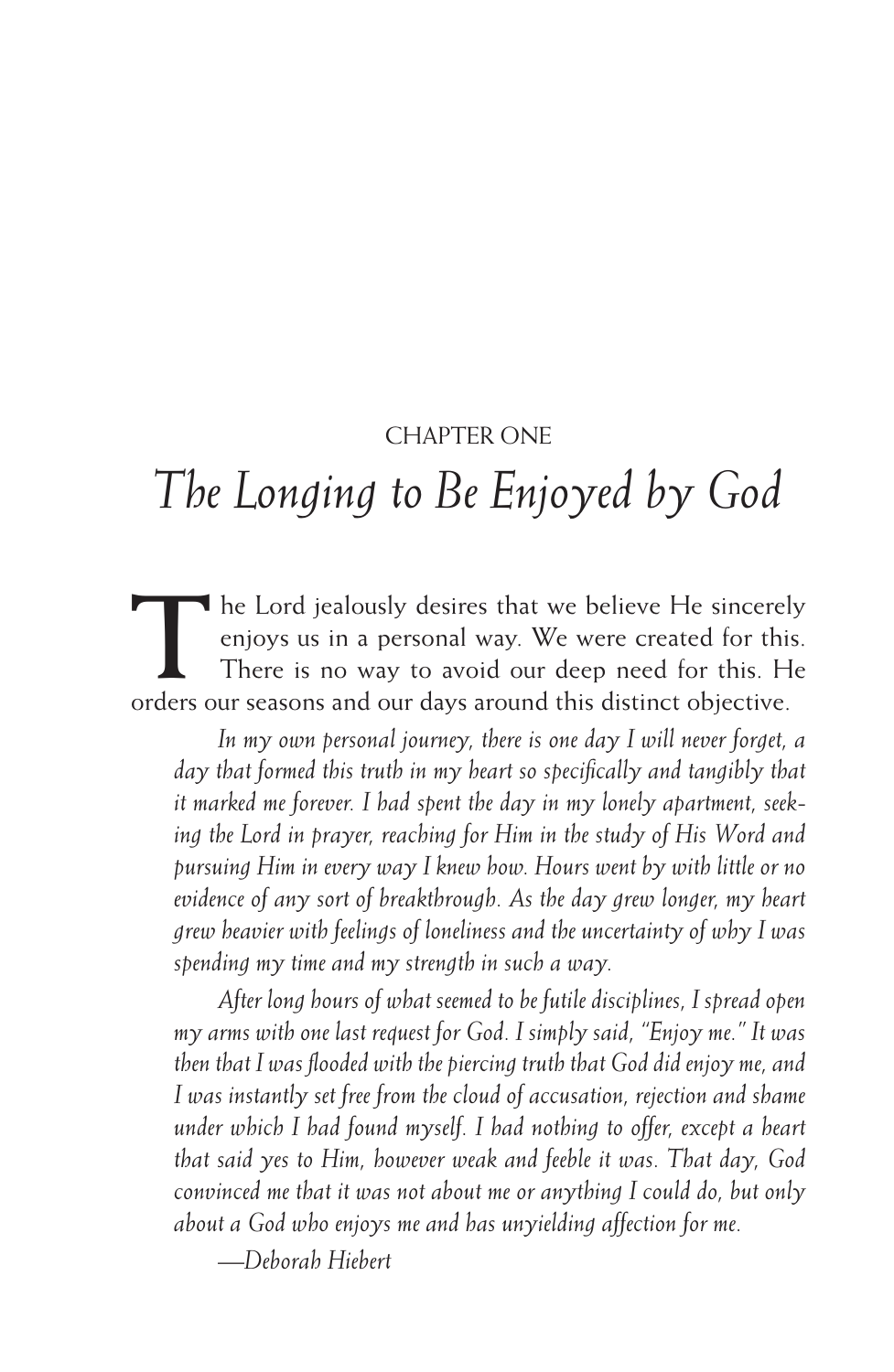## **THE NEED TO BE ENJOYED**

It has been said that you see what people are made of when they struggle. While it's true that pressure displays a person's character, there's something equally revealing about success. Sally Fields' speech when she won her second Oscar in 1985 is an example. Having ascended to the podium to receive the Oscar, Fields revealed a common longing of the human heart—to be enjoyed. Speaking candidly, she admitted to the crowded theater, "I haven't had an orthodox career, and I've wanted more than anything to have your respect. The first time [I won] I didn't feel it, but this time I feel it, and I can't deny the fact that *you like me right now, you like me*!"

That six-second speech pointed to the most fundamental of the seven longings of the human heart: the longing for the assurance that we are enjoyed. While we most naturally look for fulfillment of this in receiving affirmation from others, our true longing to be enjoyed is rooted in our desire to be enjoyed by God Himself. We were created by a God who enjoys loving us, and He designed us to need this assurance from Him. When we understand the truth of God's enjoyment, our hearts become strong and bold in response.

The fulfillment of this longing begins only as we truly understand the finished work of the Cross. God certainly forgives us, but He also enjoys us. He truly desires our fellowship. This is remarkable. After we first understand *what* Jesus did on the Cross, then we seek to understand *why* He did it. He desires and delights in us for reasons bigger than anything we can secure by our dedication or achievements. The extravagant emotions God feels for us fulfill our longing to be enjoyed and are expressed in two distinct ways: as a Father and as a Bridegroom. The Father has affection for us as His children, and Jesus has passion for us as His Bride. This understanding gives us the foundation to identify with and enter into what I call the "romance of the Gospel." We feel enjoyed by God and exhilarated in God's love and joy.

The Song of Solomon is an eight-chapter love song. It is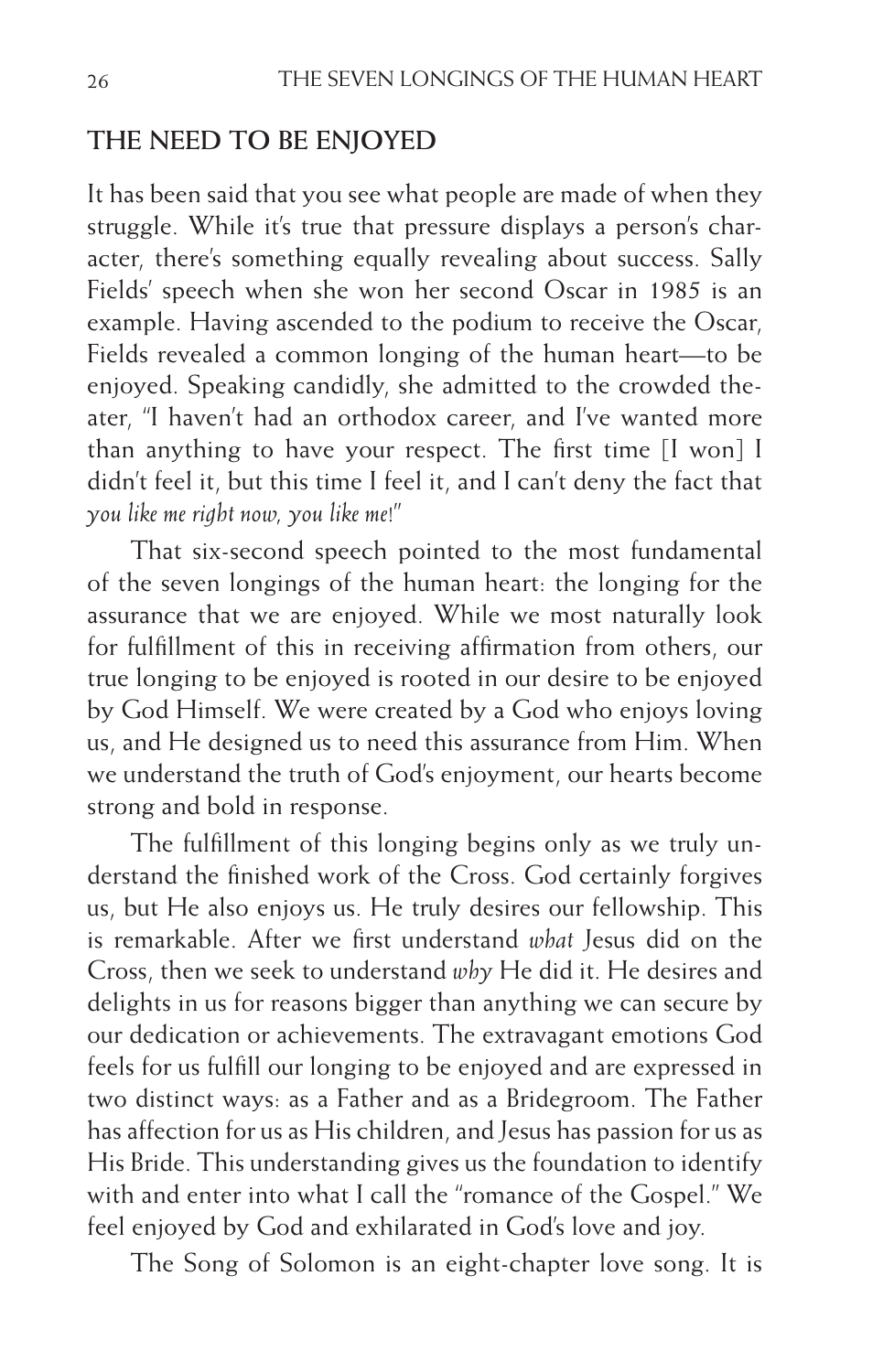first a natural love song that extols the glory and beauty of married love. It is powerful at the natural level, but it has a spiritual interpretation as well. We do not have to choose one over the other; both of them are powerful and necessary. In the spiritual, or allegorical interpretation, on two occasions the Bride, the Church, stands before Jesus, the Bridegroom, and cries out, "I am lovesick!" (Song of Solomon 2:5; 5:8). She then goes on to proclaim the truth that God's very *desire* is towards her (Song of Solomon 7:10).

Our lives have value and importance specifically because God enjoys us. This all may seem too good to be true, but it is true—gloriously true. We are defined by the One who pursues us. We are not just the sum total of what we accomplish. We are defined as important by virtue of the One who wants us, loves us and enjoys us. Our success is measured solely by the fact that Jesus values and desires us. Our ministry may never be large, we may never have a lot of money, or even a lot of friends, but the fact that He enjoys us answers the greatest need of our hearts. When we comprehend and accept this truth, our hearts are set on fire.

# **THE POWER OF FEELING ENJOYED**

After failing in sin, some people cast themselves into "spiritual probation." God does not impose this on them; they bring it on themselves. They take a week or a month or two to beat themselves up to prove how sorry they are as a sort of penance. When we fail and then sincerely repent before Jesus, we can be assured that we continue as first-class citizens in His Kingdom. There is no need to relegate ourselves to some sort of probationary period before returning to the Lord. He would rather we just repent and push delete on the whole mess, and then run back into His presence crying, "Here I am, Lord! Your Beloved! Here I am!" We need to get right back up without slowing down in our pursuit of Him. When our hearts are assured that we can be fully known by God and still enjoyed by Him, something powerful happens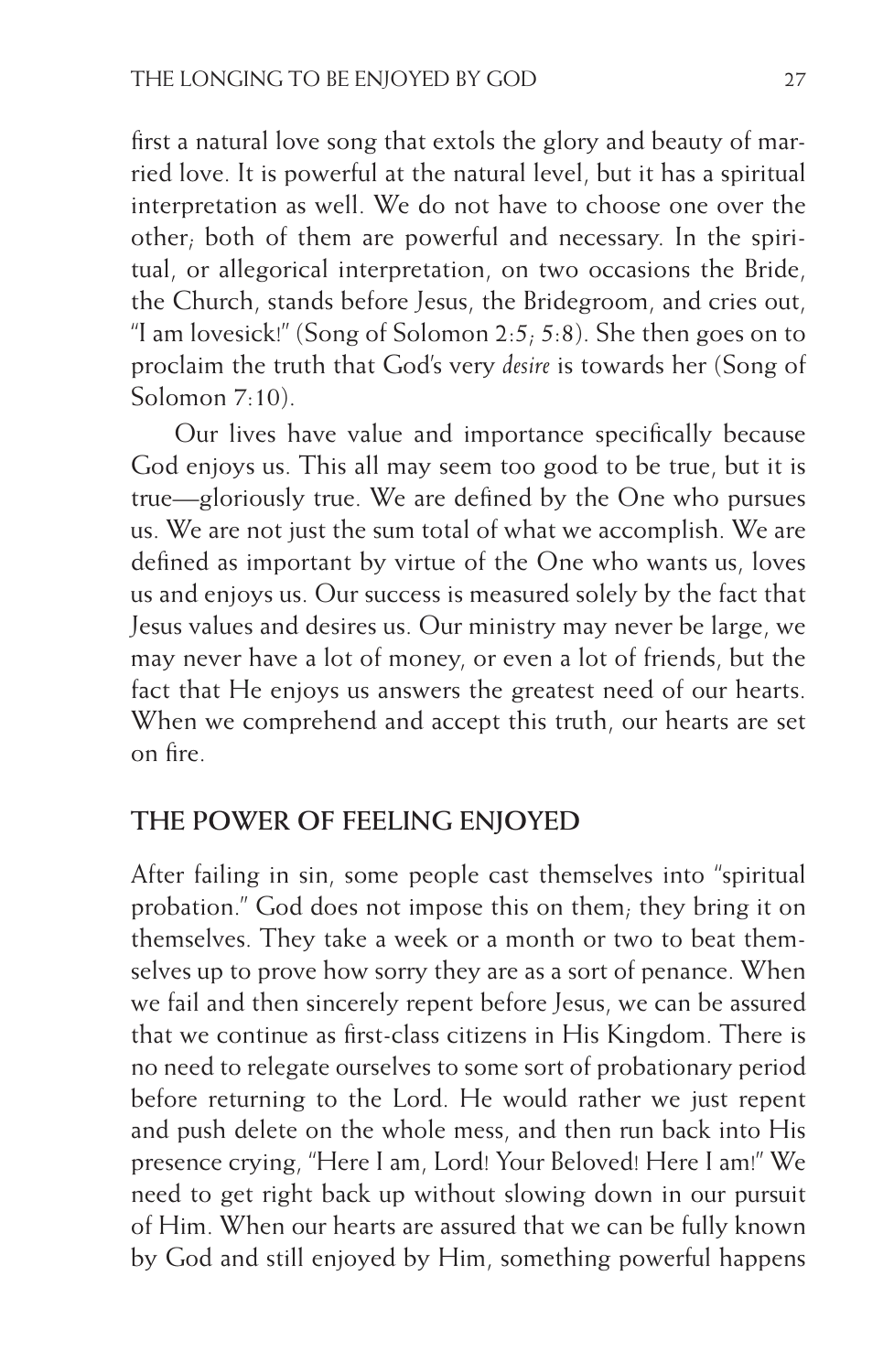in our emotional chemistry. We discover a confidence in God never before imagined. This is startling news: God enjoys sincere believers even in their immaturity!

Our culture does not understand a God who enjoys people. God has been portrayed in a variety of ways, but usually as a grumpy old man who looks down stiffly on fun-loving humans. While the Bible gives us an accurate picture of God as righteous Judge of the Earth, most people have misinterpreted this and pictured God as being the God of Punishment. They've concentrated on the judgment while ignoring the righteousness that demands it. Many believers are not entirely sure that God ever even thinks of them, and figure if He does, He's probably disappointed, if not downright angry. Nothing could be further from the truth. What we must lay hold of is that God rejoices over us exactly like a bridegroom rejoices over his bride.

> As a bridegroom rejoices over [his] bride, so your God will rejoice over you. (Isaiah 62:5)

Much of our misunderstanding of God's character springs from our personal histories. At some point in their life journey, almost everyone has opened their heart to another person, only to find such vulnerability met with apathy, rejection or even scorn. Perhaps you were the first-grader who fully understood that the teacher was less than fair with the treats. You may have been the fifteen-year-old boy who mustered the courage to pass a note to the girl sitting near you in study hall, only to see the note shredded, along with your heart. More poignantly, you may have been the adult who, in a moment of candor, whispered, "I love you," and waited in awkward silence while the object of your affection withheld the same affirmation. The fear of rejection is learned behavior, and our earthly relationships offer us plenty of opportunity to learn it.

Nothing is as tender or raw as a bruised lover. The portion of our hearts that longs for love may become calloused on the surface as we vow, "I won't let that happen again." But just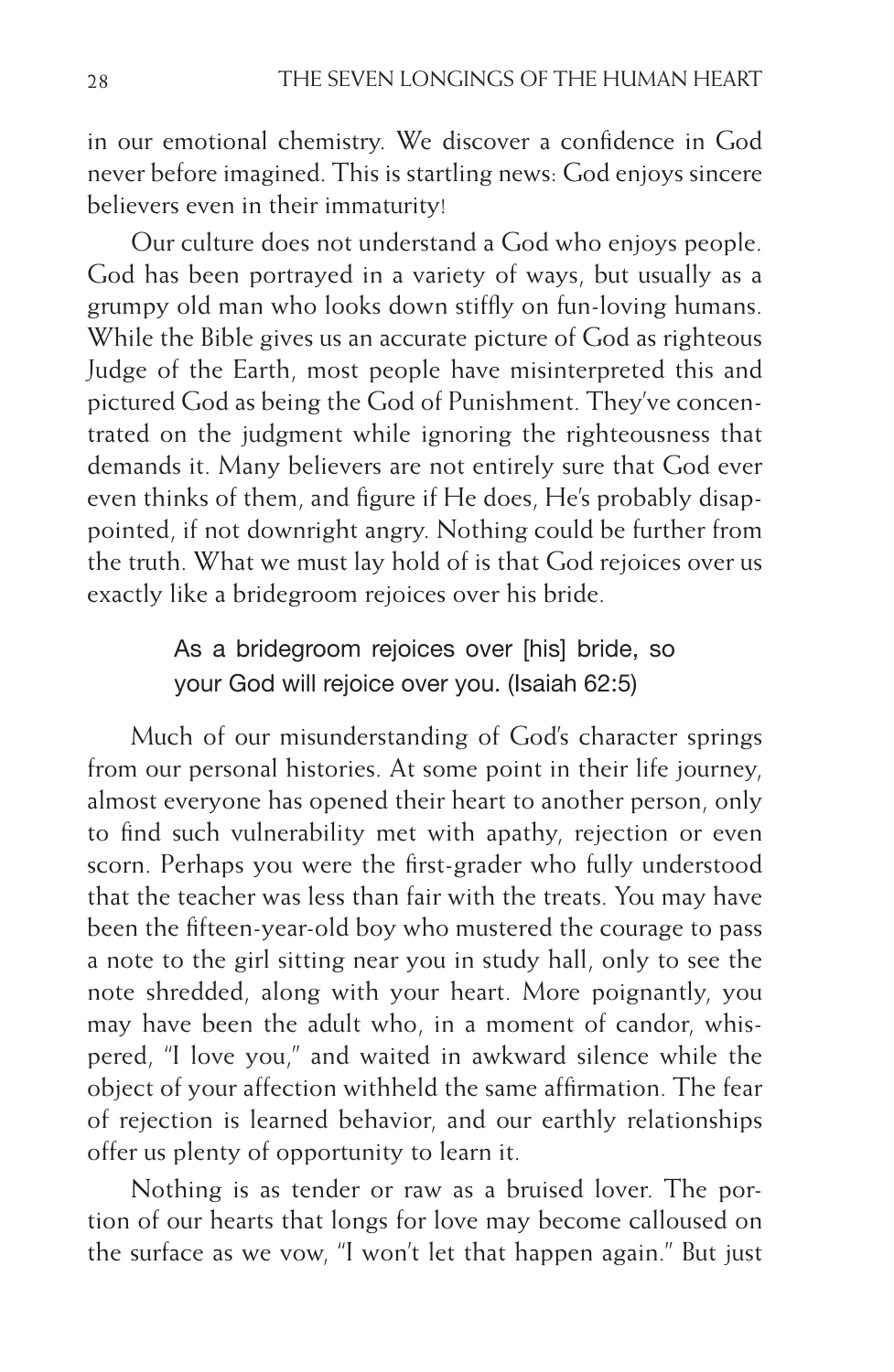below the surface sits a mass of bruised tissue, reminding us every day, "It hurts to be unloved and unwanted." The irony of it all is that we are desired by God. While we preoccupy ourselves trying to fulfill our longing with the affirmation of others, God waits to reveal His affection to us.

> *As a young child, I experienced significant rejection by my peers. I was on my way to believing that God rejected me just like they did. When God broke in with this understanding of His enjoyment over me, somehow, in my childlike heart, I actually experienced and felt that God liked me. At recess I would find myself all alone singing songs to the One who enjoyed hearing my voice. Something powerful took place in my emotions as I received the first seeds of the amazing discovery that God delighted in me. —Deborah Hiebert*

#### **VALUE COMES FROM DESIRABILITY**

The misunderstandings many people have about God have led to confusion about what it means to be a person of value. We assume that our ultimate value is derived from our contributions. When we contribute to a group or individual, we expect them to value us. While we may gain recognition from our peers, the value is usually placed on our work rather than on our person. The Oscar was awarded to Sally Fields for what she did, not for who she was. Our value is *not* determined by our actions, but by Who it is that desires us.

What makes a house increase in value? The simple fact that someone wants it. One of our IHOP leaders grew up in rural North Dakota, where you can buy a house for a fraction of what it would cost in a major city…same floor plan, same construction materials, same amount of time to build it. So what is the difference? The location of a house in a major city makes it desirable for a greater number of people. Is the house better suited for use? No, but it is more valuable because value is derived from desirability. By that simple standard, you have great value because you are desired by God. He enjoys you beyond measure.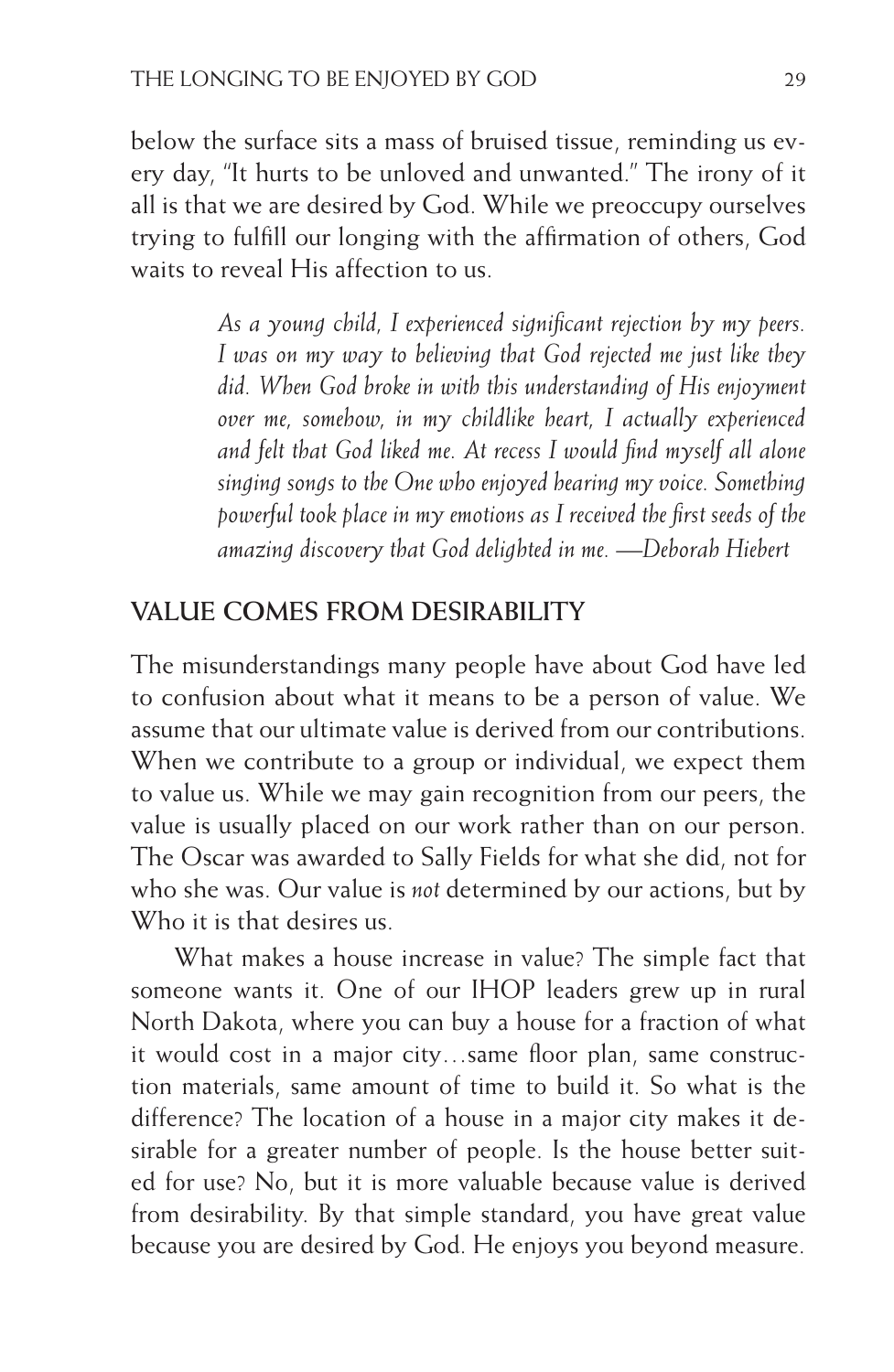The Gospel of Luke dedicates chapter 15 to stories about how much God values, is exhilarated by and enjoys human beings. As Jesus spoke to a crowd of Pharisees, He illustrated what religious people have struggled to understand for centuries—that God enjoys His people and will go to great lengths to pursue them. He searches for us like a woman searches for a lost coin, or a good shepherd seeks out one lost sheep. Jesus emphasized how God rejoices when prodigals return to Him.

> What man of you, having a hundred sheep, if he loses one of them does not…go after the one which is lost until he finds it? And when he has found it, he lays it on his shoulders, rejoicing. (Luke 15:4-5)

> Or what woman, having ten silver coins, if she loses one coin, does not…search carefully until she finds it…saying, "Rejoice with me, for I have found the piece which I lost!" Likewise, I say to you, there is joy in the presence of the angels of God over one sinner who repents. (Luke 15:8-10)

The passage ends with the story of a wealthy man who had two sons. One of the sons was the boy every parent hopes for. He was faithful, obedient and attentive to his father. The other son was what we commonly call a "problem child." He was demanding, insolent and rejected his family, insisting on an early inheritance and the freedom to roam. Eventually, the wild child found himself, like so many others in rebellion, at the end of his rope. He was knee-deep in the mire, a lost Jewish boy sharing a plate with a pig. Being of a people who would not eat pork, the message was clear—he had become what everyone in his culture despised.

God is gracious in that He often grants a moment of clearheadedness even in the midst of a season of sin. As the boy knelt for dinner at the pig trough, he had one of those moments. "My father's servants have it better than this. I may not be able to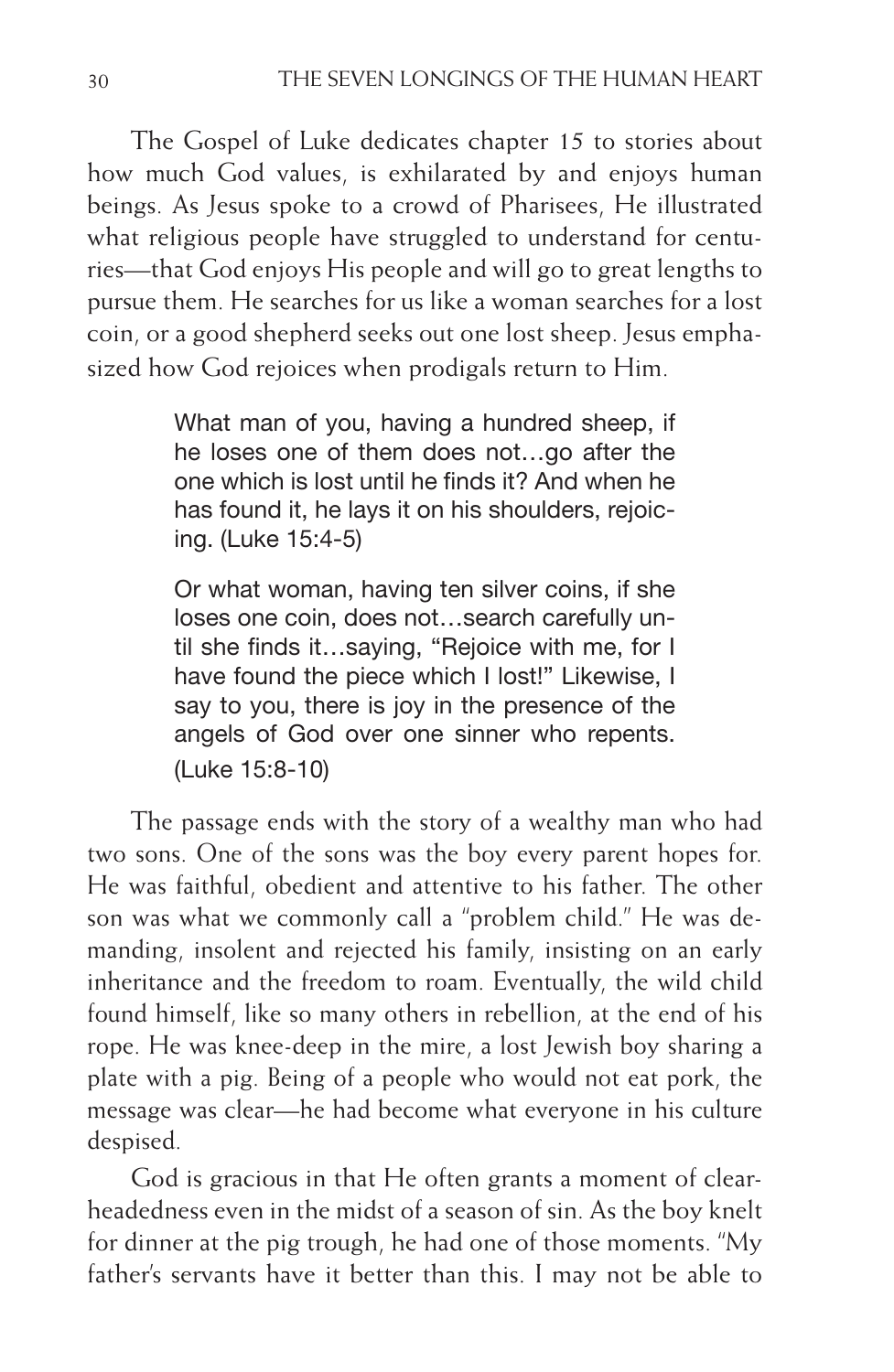return as a son, but surely I can return as a slave." In coming to a place of regret, he arrived at the same place many of us do. What he did next, however, is what separates those who find grace from those who do not. He turned his heart toward home. Rather than remain in his misery, he chose to take a risk and act upon his regret. A great *what if* arose in his spirit. *What if I took a chance? What if I approached my Father…what might He do?*

Most likely, he had a best-case scenario in his head that went something like this: *Dad will allow me to live in the barn and work in the fields. It'll be safe. It'll never be comfortable, but it'll be safe. There'll be no pigs.* That's the same thing most people think when considering a return to God: *I'll escape the worst of Hell, but will never have the best from God's heart.* They couldn't be more wrong.

If you've ever had a child get lost in a store, you know that you look everywhere for them. I've heard stories of parents whose children were abducted. For years they look in stores, on the street, on school buses, always hoping for the unlikely, always hoping their child will be returned. That's precisely what this father was doing.

> When [the prodigal] was still a great way off, his father saw him and had compassion, and he ran and fell on his neck and kissed him. (Luke 15:20)

Jesus told this story for one reason: He wanted to give us a picture of how much God enjoys us. He enjoys us so much that when we start taking those first shaky steps in His direction, or back in His direction, He runs out to meet us with overwhelming affection. Many people approach God tentatively, aching for a connection with Him but secretly expecting a thrashing once they get close. They imagine that it is safer to run *from* Him than *to* Him. If we had even the slightest understanding of God's heart for us we would do just the opposite. We would run fearlessly with all our might back to His embrace, for He loves us, He *likes* us, even in our weakness, our sin and our rebellion.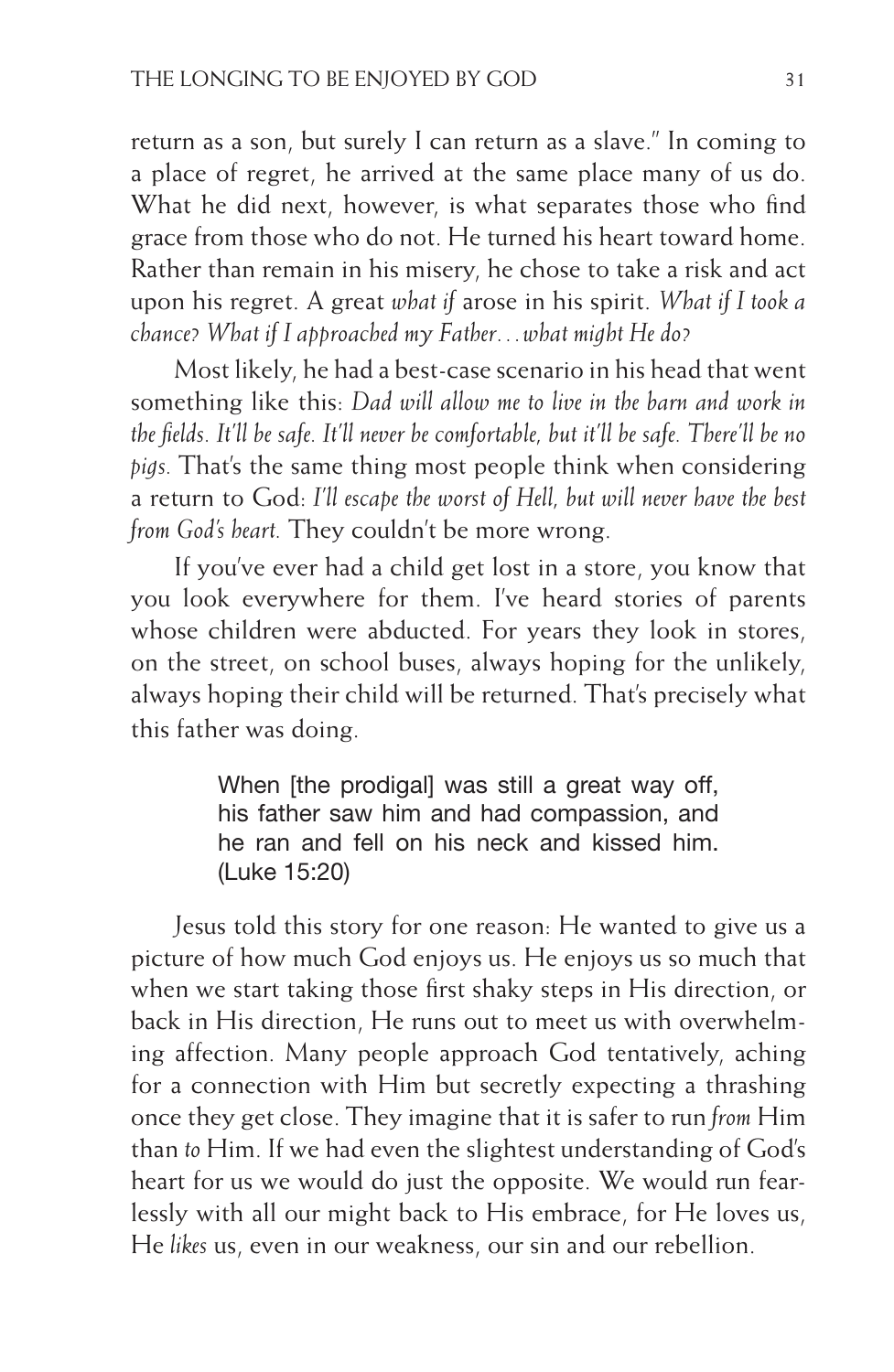## **ENJOYED, EVEN IN OUR IMMATURITY**

Even after returning, many believers fail to comprehend how overjoyed God is, how He enjoys their presence even as they are craving His. These people grow slowly in their Christian walks, holding God at arm's length. When they inevitably stumble, as all toddlers do, they brace themselves for the stern correction of God that they've been conditioned to expect. It pains God's heart to see them cower away from Him, because He knows they haven't come to understand that He loves them even in their immaturity. However, it is in responding to God's love in this immature weakness that ultimately brings us to maturity. We can only grit our teeth and resist sin for so long. We are truly transformed and able to turn away from sin when we finally get rooted in the true Gospel: we can do nothing either to earn or to disqualify ourselves from the grace God has given us.

We all battle with various areas in our lives. Many people assume that each time they stumble in spiritual immaturity, God reacts as though they are in rebellion. This is not the truth. There is a vast difference between rebellion and spiritual immaturity. Thankfully, God knows the difference between the two—and He knows when we step into either. A spiritually immature person is sincere in their intent to obey the Lord and is frustrated by their own immaturity. While outwardly or to the undiscerning eye they may appear rebellious, inwardly they are very different. The spiritually immature believer continues to declare war on their failures and set their heart and soul against them, which in turn builds and creates in them the maturity that they lack. God actually enjoys them while they are still struggling in their immaturity and growing into maturity.

As we watch our children grow, we anticipate moments of immaturity. The reason two-year-olds are impatient has a lot to do with the fact that they're only two years old. When they throw a cup across the kitchen because they can't reach the goldfish, they aren't disqualified from the family or from their parents' affections. They are not excommunicated from the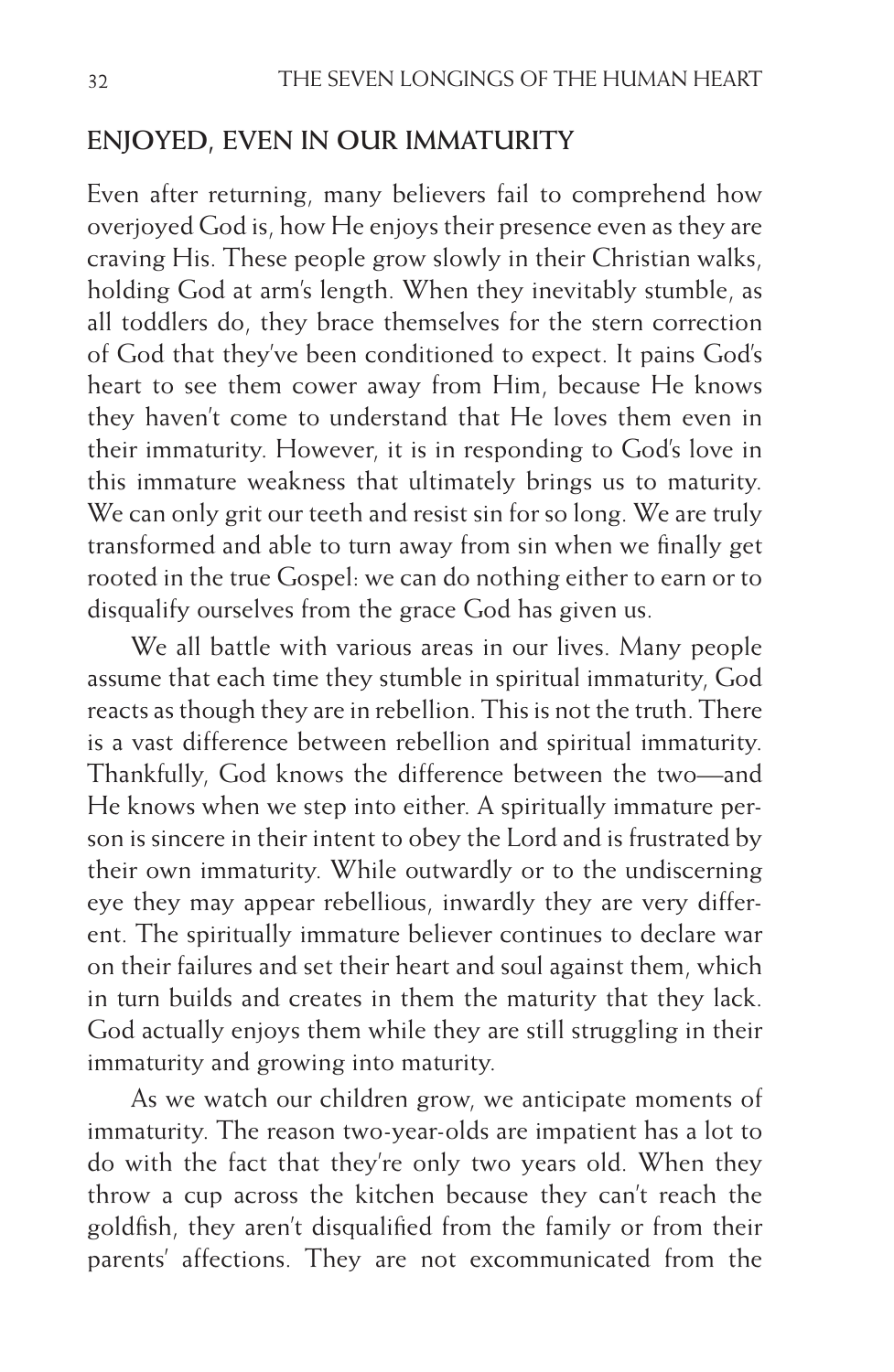family. Immaturity becomes a teaching moment, not a relational breakdown. The parents know that it will not always be as it is at the moment; after all, their toddler is growing up.

Now, if parents can recognize that their child is growing up, cannot God recognize the issues of our own immaturity much more clearly? Does God have less desire or a more limited perspective than we do? Somehow we imagine that God does not really understand the dilemmas of our immaturity. But stop for a moment and consider what is obvious. The Father has a far superior love than even the best earthly parents. He can see all the issues, and can therefore enjoy us in a profound way even while we are growing up spiritually. Jesus even compared the Father's relationship with us to that between a parent and child.

> "If a son asks for bread from any father among you, will he give him a stone? Or if he asks for a fish, will he give him a serpent instead of a fish? If you then, being evil, know how to give good gifts to your children, how much more will your heavenly Father give the Holy Spirit to those who ask Him!" (Luke 11:11-13)

The point is clearly made—no one knows how to parent us or shepherd our development like God does. His wisdom far surpasses that of any earthly parent. Our Heavenly Father sees us in our immaturity and enjoys us as we grow. The Lord loves spiritual two-year-olds, even if they're living in fifty-five-yearold bodies. Understanding that God can and does enjoy us even in our immaturity fundamentally changes the way we view Him. Every day we can be assured He enjoys us. When we make immature mistakes, He uses them as teaching opportunities without putting us on probation or sending us to some purgatorystyle sin bin to mull over how wicked we have been. Even as He teaches us through the situation, He is expressing His love.

> For whom the LORD loves, He corrects, just as a father the son in whom he delights. (Proverbs 3:12)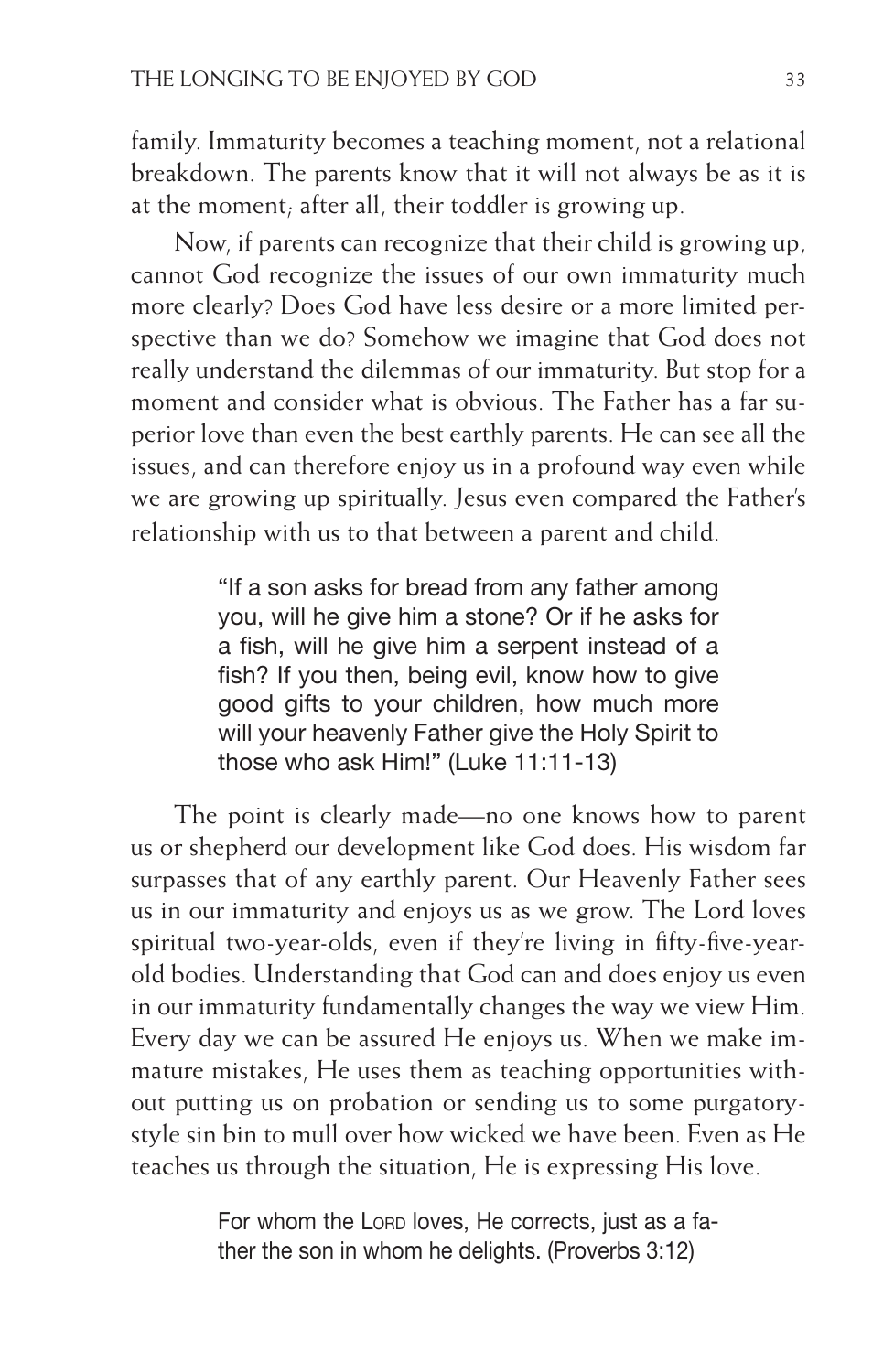We often mistake correction for rejection. When God corrects or disciplines us, He does not reject us. Rather, He corrects us because He so desires us. We must make a clear distinction between loving correction and punishment that rejects. When we do, we realize a vital truth about our God…that He likes us. The opposite of the assurance that we are enjoyed is the fear of rejection and the trauma of shame, which are two sides of one coin. Rejection and shame are the most powerful negative human emotions and the most common strongholds of the mind. They cripple people emotionally. Every human being struggles with different degrees of rejection. We can be emotionally drained and even devastated if we believe God is rejecting and shaming us or if we believe the same about those we love. But to feel enjoyed by the Father and cherished by Jesus overpowers rejection and shame. Without the revelation of divine enjoyment we are much more vulnerable to Satan and his traps to answer this longing in a false way. This deception is the seedbed for many false religions that lure people into guilt and useless striving to escape the stigma of shame.

As God assures us of His enjoyment, the strongholds of rejection and shame are dismantled. A spiritual pleasure is released in our souls that is second to none. Oh, the assurance that we are delighted in, enjoyed and longed for! With this we can rest on the inside. God likes us so much, in fact, that He is able to balance this amazing relational dynamic with His children: *every* believer is God's favorite. Most Christians will acknowledge having felt the love of God, but the idea of each one being His favorite may seem a bit far fetched. How can any of us have multiple favorites? Doesn't the very meaning of the word *favorite* imply a single individual?

## **GOD'S FAVORITE**

Perhaps in the limitations of human relationships there can only be room for one favorite, but we're dealing with a God who loves in a greater dimension than we can comprehend. He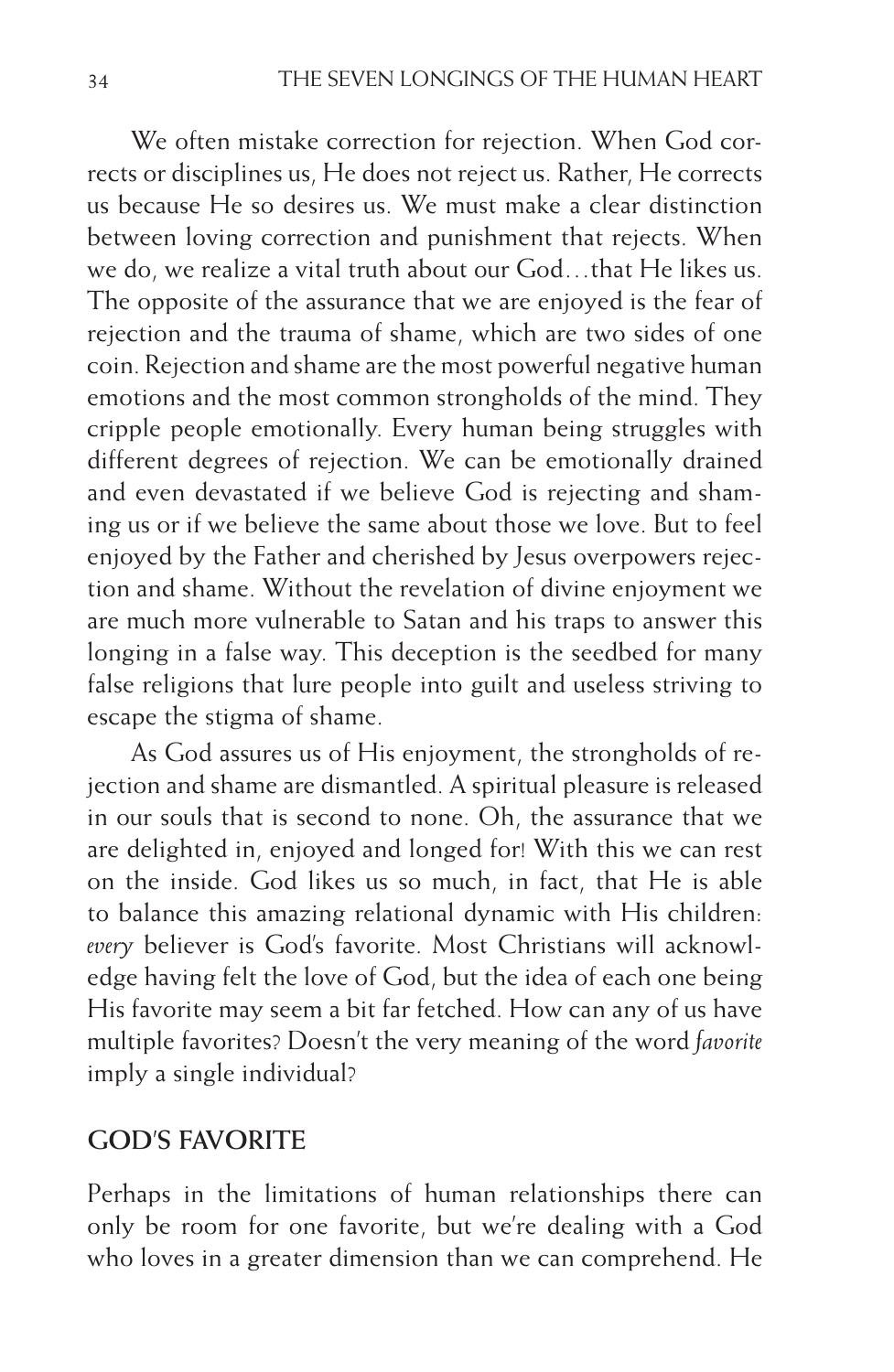literally loves us in the same way He loves His own Son, the second Person of His being (John 15:9). Jesus revealed this astounding concept to His disciples. He said that He loved them in the way the Father loved Him. Think about it for a minute… how deeply does the Father love Jesus? What does the God who is love feel about the God who is love? This is how Jesus feels about us, making each of God's people His favorite. You are beloved of God or, as I like to say, you are God's favorite. Jesus longs for you. You have not been given salvation simply for the sake of a passport to Heaven. Jesus actually likes talking to you; He enjoys the thought of ruling with you. He likes you. He enjoys your company. He appreciates you as a person, even as a friend.

This truth may be difficult for you to believe, but other followers of Jesus have seized on this very idea without reservation. The Apostle John often referred to himself as having this special, unique relationship with Jesus. John referred to himself as "the one Jesus loved." Imagine presenting yourself before God in worship as the one God loves. This is precisely how John saw himself. Remember, John wrote the Gospel of John. Notice how he referred to himself in the narrative.

> Jesus saw…the disciple [John] whom He loved standing by… (John 19:26)

> She ran to Simon Peter, and to the other disciple [John], whom Jesus loved, and said… (John 20:2)

> That disciple whom Jesus loved [John] said to Peter… (John 21:7)

> Then Peter…saw the disciple [John] whom Jesus loved… (John 21:20)

> Now there was leaning on Jesus' bosom one of His disciples [John], whom Jesus loved. (John 13:23)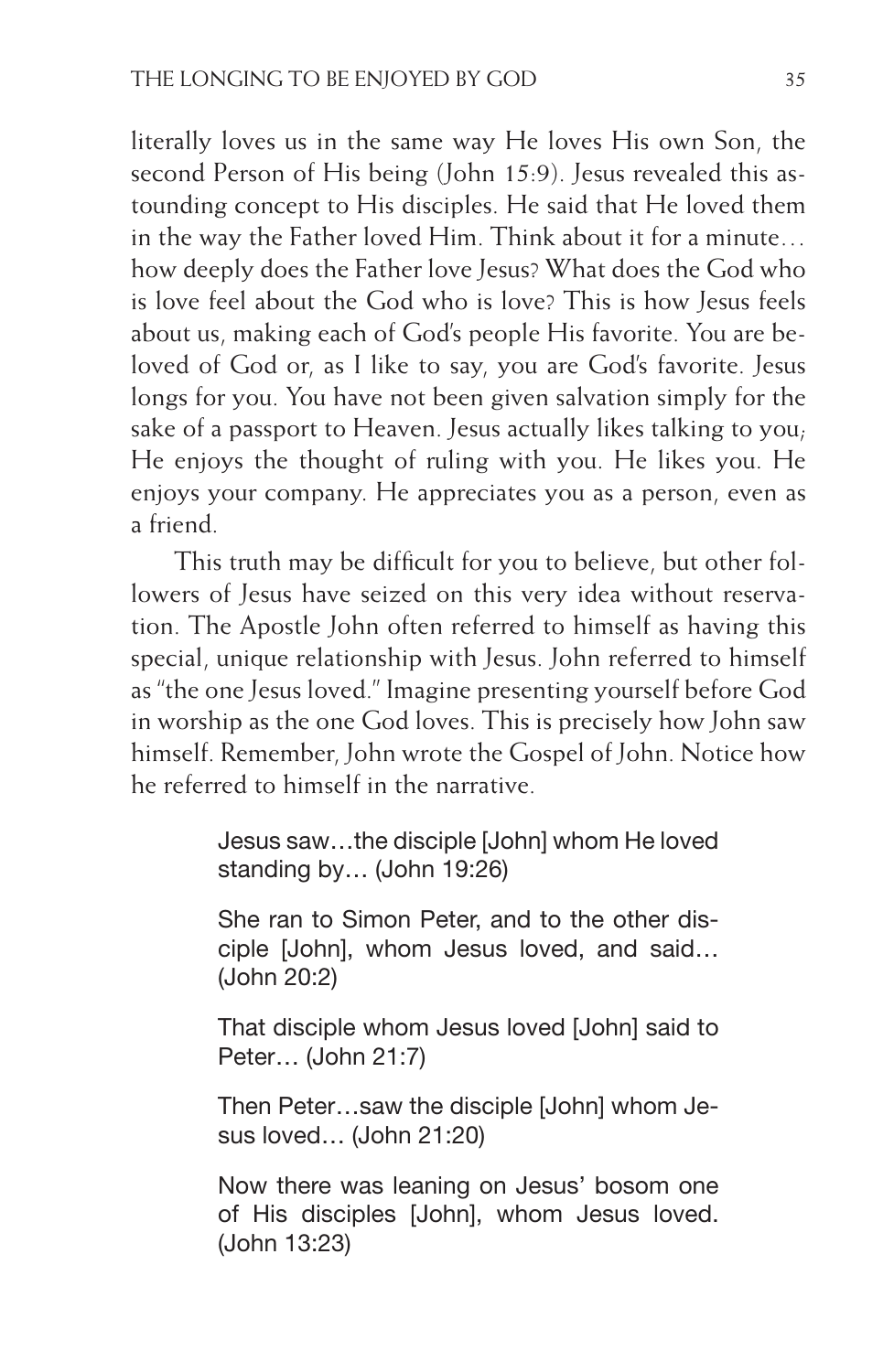It would be easy to read this and think, "John had some nerve! Didn't he know that believers down through the years would read this?" This idea of being God's favorite is vastly different than some notion of superiority over other believers. In calling himself "the disciple Jesus loved." John wasn't displaying exceptional nerve, *he was demonstrating personal revelation*. John understood that Jesus' heart burned within Him for John when they spoke together. This was not a King speaking to the masses, this was an infinitely personal God speaking to His favorite friend.

Being God's favorite did not mean John was better than others. Instead, it pointed to the supreme love of God; a God uniquely able to love individuals to the utmost. This is the place in which disillusionment is conquered and holy zeal is awakened. We go the Father to find out who we are instead of going to other people. Whose opinion really matters? It is here that we understand our identity, here that we understand who we are.

In realizing that we are God's favorite, we gain specific advantages in the battle for our hearts, our minds, our peace, our joy. The enemy accuses us on two fronts. First, he tells us that we're rejected by God rather than beloved. Second, he says we're not sincere in our love of God because our love is weak. The enemy tells us that our weak love is pitiable and diluted, and even that it is completely false. When we finally understand that neither of these precepts is true, the enemy loses his ability to accuse us in these areas. We are able to believe that God is near, not far away. We understand that our love may be weak, but it is certainly growing…and even now we are enjoyed and desired by God.

We must understand we are beloved of God. Abiding in confidence in love before God is a necessary foundation to walking in intimacy with Him. This requires living in the reality of our "belovedness" before God. To be beloved by God is to have confidence in His love and His ability to meet us where we are.

David is another one who understood he was the beloved of God (Psalm 60:5). David knew what it was to be God's favorite.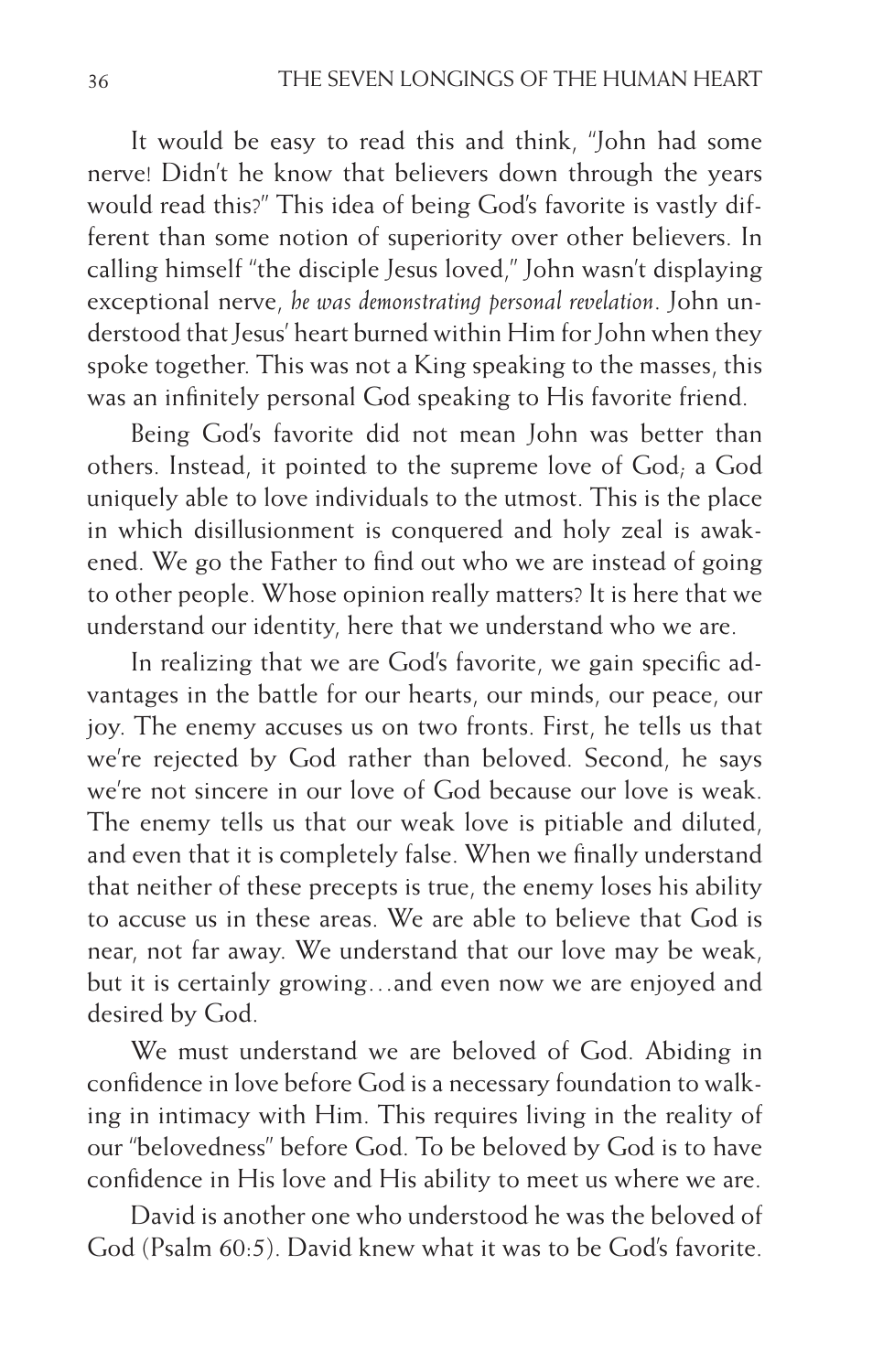For the greater part of his life he was recklessly abandoned to God. At the same time, there were episodes in his life when he was simply reckless. His passions brought forth the purest worship lyrics of all time and caused him to make some of the worst mistakes recorded in the Bible. Yet, in all this, his revelation of being God's beloved was foundational to his trusting and praising God. Even in his weakness he knew that he was totally forgiven, delighted in and absolutely dear to God. It was knowing these truths that enabled him to establish and maintain a deep and unshakable intimacy with God.

David understood that God did not see his spiritual immaturity as rebellion. He knew that the Lord does not focus on outward appearance, but sees the movements of the heart. Samuel prophesied this truth over David when he anointed him as Israel's king. David went on to build his life and reign on the basis of this revelation.

> The LORD said, "…for the LORD does not see as man sees; for man looks at the outward appearance, but the LORD looks at the heart." (1 Samuel 16:7)

Through this Scripture we glimpse how differently God evaluates compared with man. God's assessments are not based on human ability, but on the movements of our hearts before and toward Him. David had an unusual ability to receive God's mercy because of his confidence in it.

> I have trusted in Your mercy; my heart shall rejoice in Your salvation… (Psalm 13:5)

As a practical example, at the height of tensions with Saul, David fled to Ziklag, a small town in the land of Israel's enemies, the Philistines. Eventually David found favor with the Philistines and was allowed to live with them for sixteen months. But it was a place of compromise. David finally repented, left Ziklag and returned to Israel. We can see David's heart in the prayer he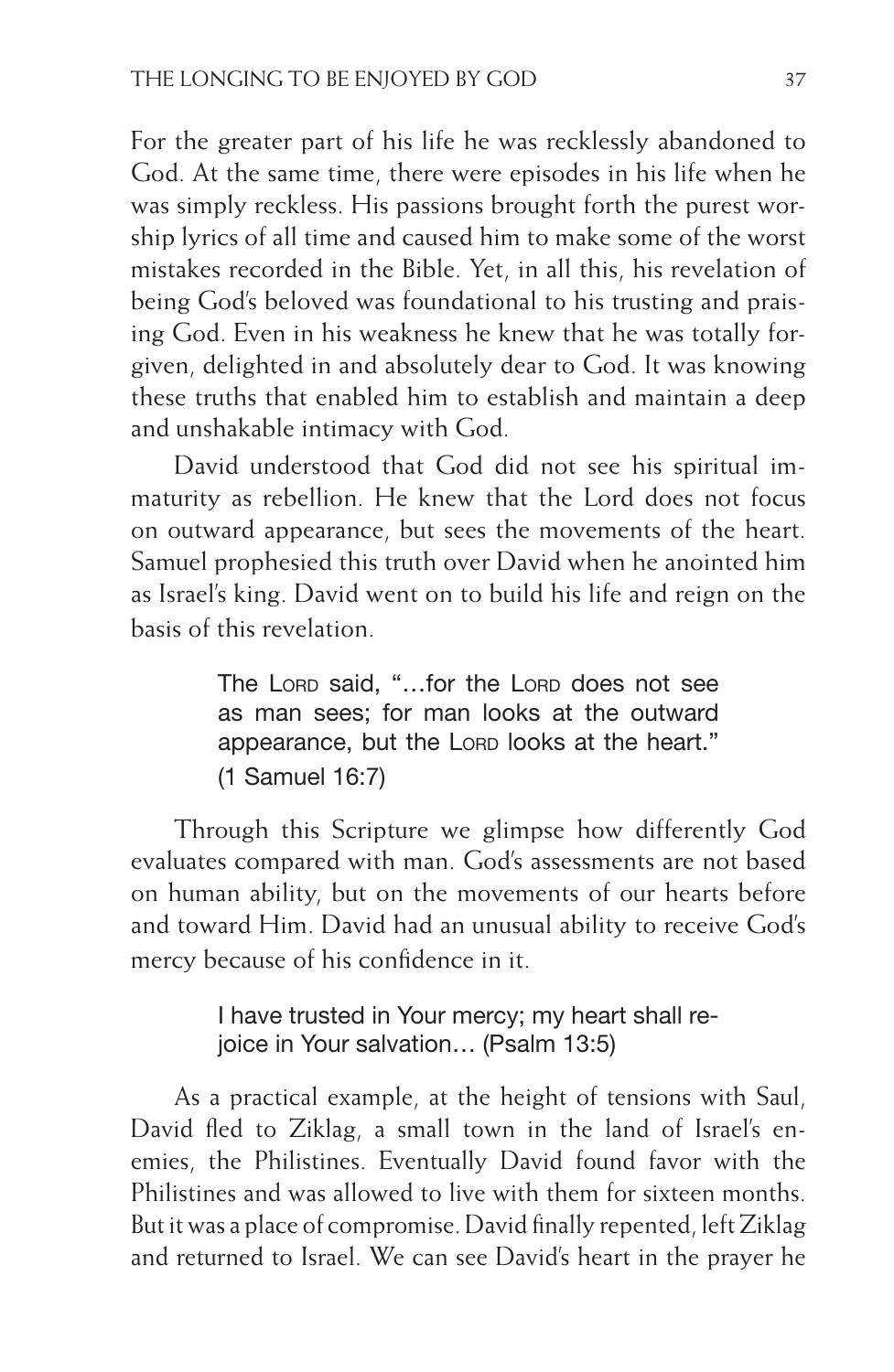offered to God when he left that place of compromise: he still knew God delighted in him, even during that difficult season.

> He delivered me because He delighted in me. (Psalm 18:19)

If God counted our wrongs against us without showing mercy, we would never last long in a relationship with Him. The very nature of walking with God hinges on His kindness and grace to us.

> If You, LORD, should mark iniquities, oh Lord, who could stand? But there is forgiveness with You, that You may be feared. (Psalm 130:3)

David knew God's love, and because of this knowledge he grasped God's mercy. Mercy is granted to our friends. God saw David as a friend. Knowing David's struggles and failures, it is encouraging to see how God's affections were poured out on him, even in times of his spiritual immaturity.

David had a free spirit because he knew that his deepest desires could not be obstructed by man. If our internal life in God is where our greatest longings are fulfilled, no man can block them and all human threats and temptations for favor are minimized. We must "get into" this vast ocean of endless Divine love, in which the enjoyment of God is of paramount importance. The inexhaustible sea of Divine love is declared in these passages, as well as others.

> …that you…may be able to comprehend... what is the width and length and depth and height—to know the love of Christ which passes knowledge... (Ephesians 3:18)

> The LORD has appeared of old to me, saying: "Yes, I have loved you with an everlasting love; therefore with lovingkindness I have drawn you." (Jeremiah 31:3)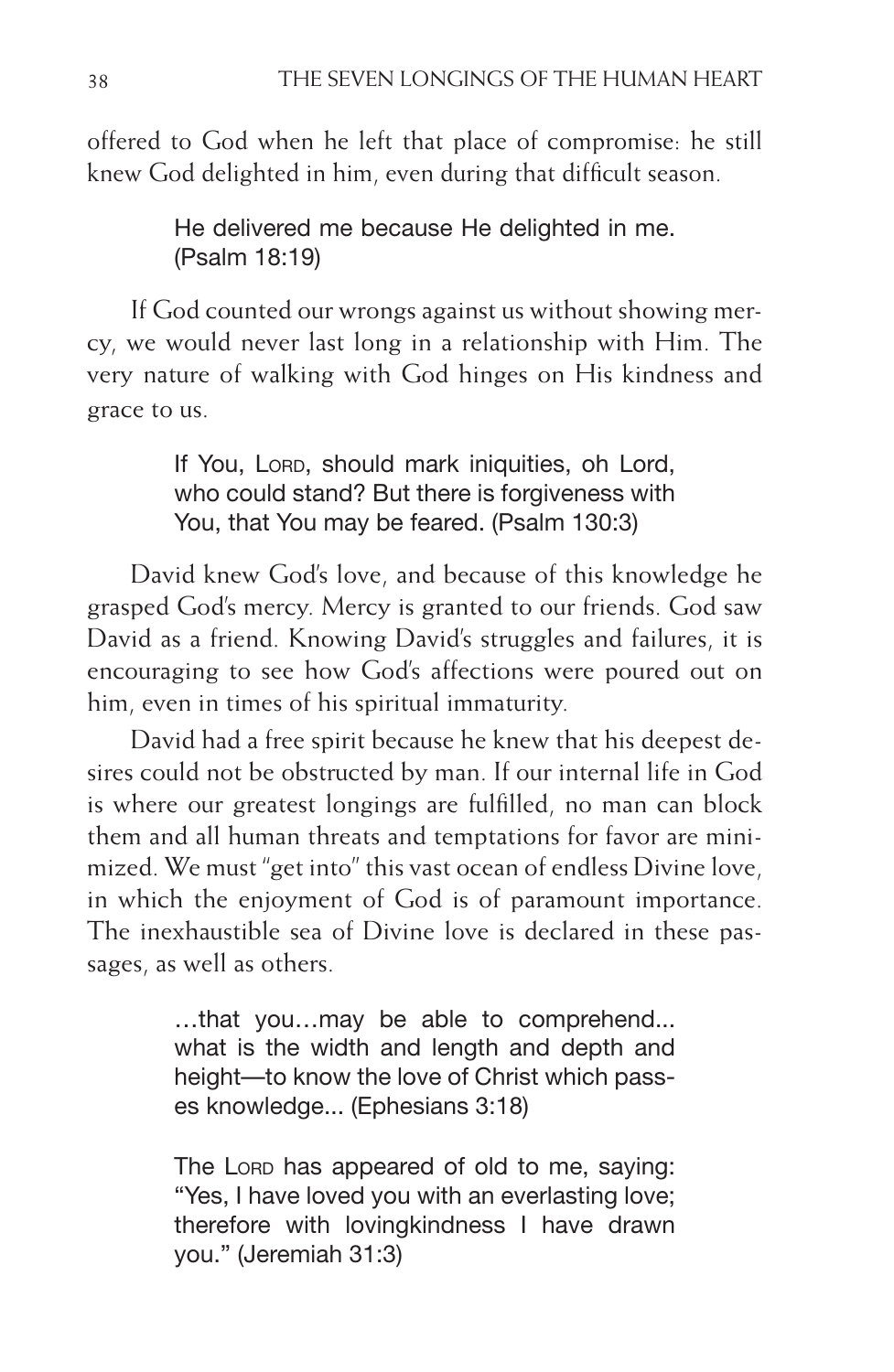Over the last seven years, the International House of Prayer has hosted hundreds of interns, many of whom join our staff as full-time intercessory missionaries. One thing I enjoy most in being around so many young interns is watching them fall in love. When a young couple falls in love, something interesting invariably happens: their schedules converge. They miraculously find themselves in the prayer room together, in the coffee shop together, or in the case of some of our NightWatch staff, standing in the parking lot watching the sunrise together. Love draws hearts into proximity to one another. This is similar to when we begin to comprehend that God enjoys being with us!

> Father, I desire that they also whom You gave Me may be with Me where I am, that they may behold My glory which You have given Me. (John 17:24)

In this prayer, Jesus revealed the deep groan of His heart that He has carried from eternity past: He voiced His desire for mankind to be with Him where He is. The very centerpiece of God, the Father's eternal plan, is that He would dwell with us forever. Our longing to be enjoyed is matched by His longing to enjoy us. Out of all the created order, the human heart has been given a unique gift: the capacity for affection. This capacity has not even been released to angels—only to human beings. In His infinite wisdom, the Bridegroom God decided to only share the realm of affection with human beings.

God has orchestrated the ideal circumstances in this age to produce the greatest amount and most intense level of love in the human heart. When asked on the last day about Jesus' leadership over our lives, we will declare, "His dealings with me were perfect. He was so tender in the way He led me. I longed to give Him pleasure, and He found it in me." In that moment, His desire will be fully realized. And we will find our fulfillment completely and perfectly in Him.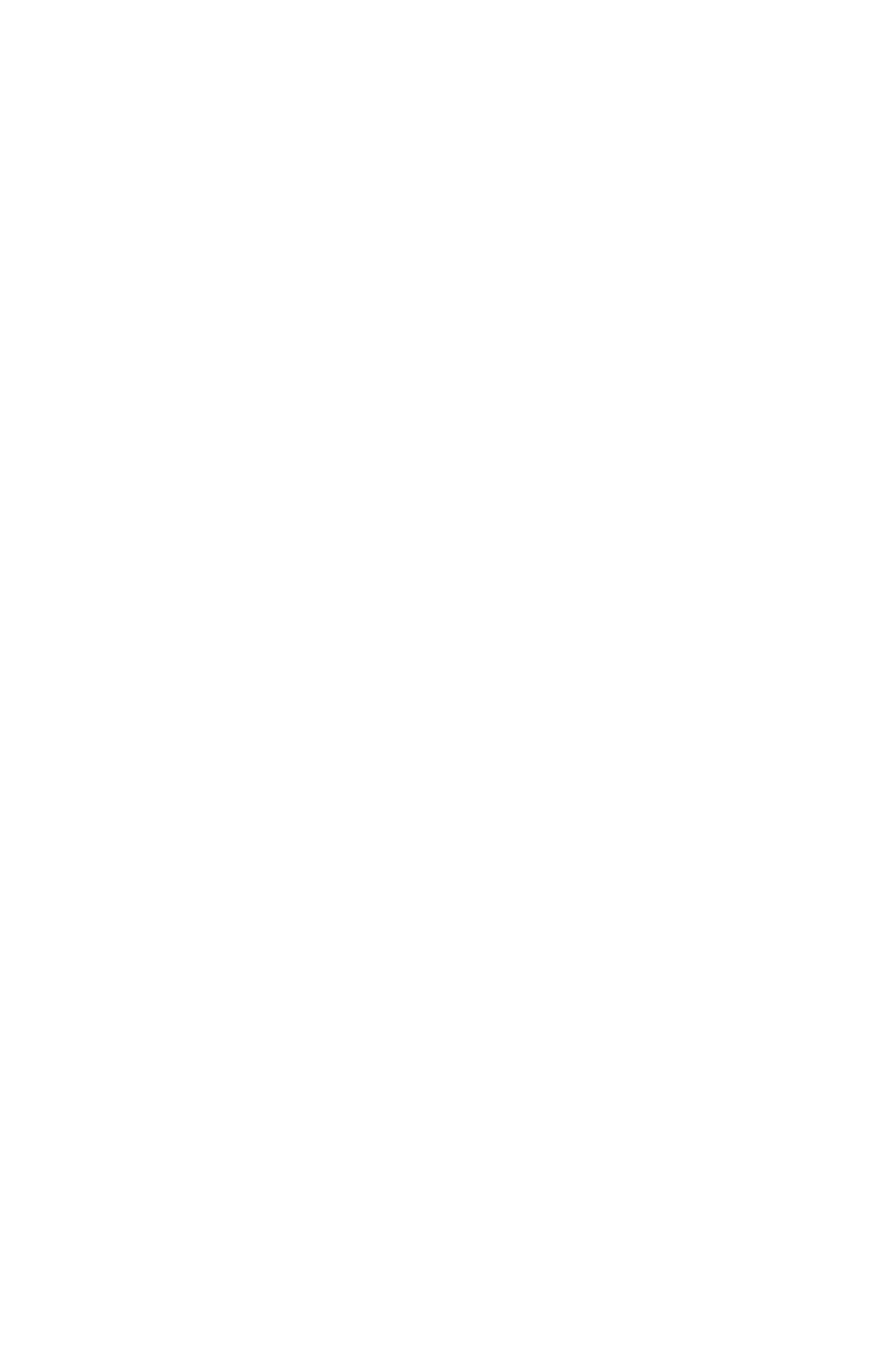## CHAPTER TWO

# *The Longing for Fascination*

**R**ight now, even this very moment, a drama is taking place<br>around the throne of God. This drama has been going on<br>since long before the Earth was created. The living crea-<br>turn the complim (which literally means "humine a around the throne of God. This drama has been going on since long before the Earth was created. The living creatures, the seraphim (which literally means "burning ones"), gaze upon God's throne night and day with adoration and fascination (Revelation 4:8; Isaiah 6:2-3). They peer into the mysteries of God and are overwhelmed and awestruck. When the prophet Isaiah witnessed these burning ones before God's throne, the experience left him speechless. When finally able to describe this encounter, he gave us insight into what it is like to view the beauty of God up close.

> I saw the Lord sitting on a throne, high and lifted up…above it stood seraphim; each one had six wings: with two he covered his face, with two he covered his feet, and with two he flew. And one cried to another and said: "Holy, holy, holy is the Lord of hosts!" (Isaiah 6:1-3)

The seraphim, the beings nearest the throne, continually bow and cover their eyes in response to the awesomeness of God's beauty. As the powerful impact of the revelation of God races through them, they bow and rise up again. They cry, "Holy,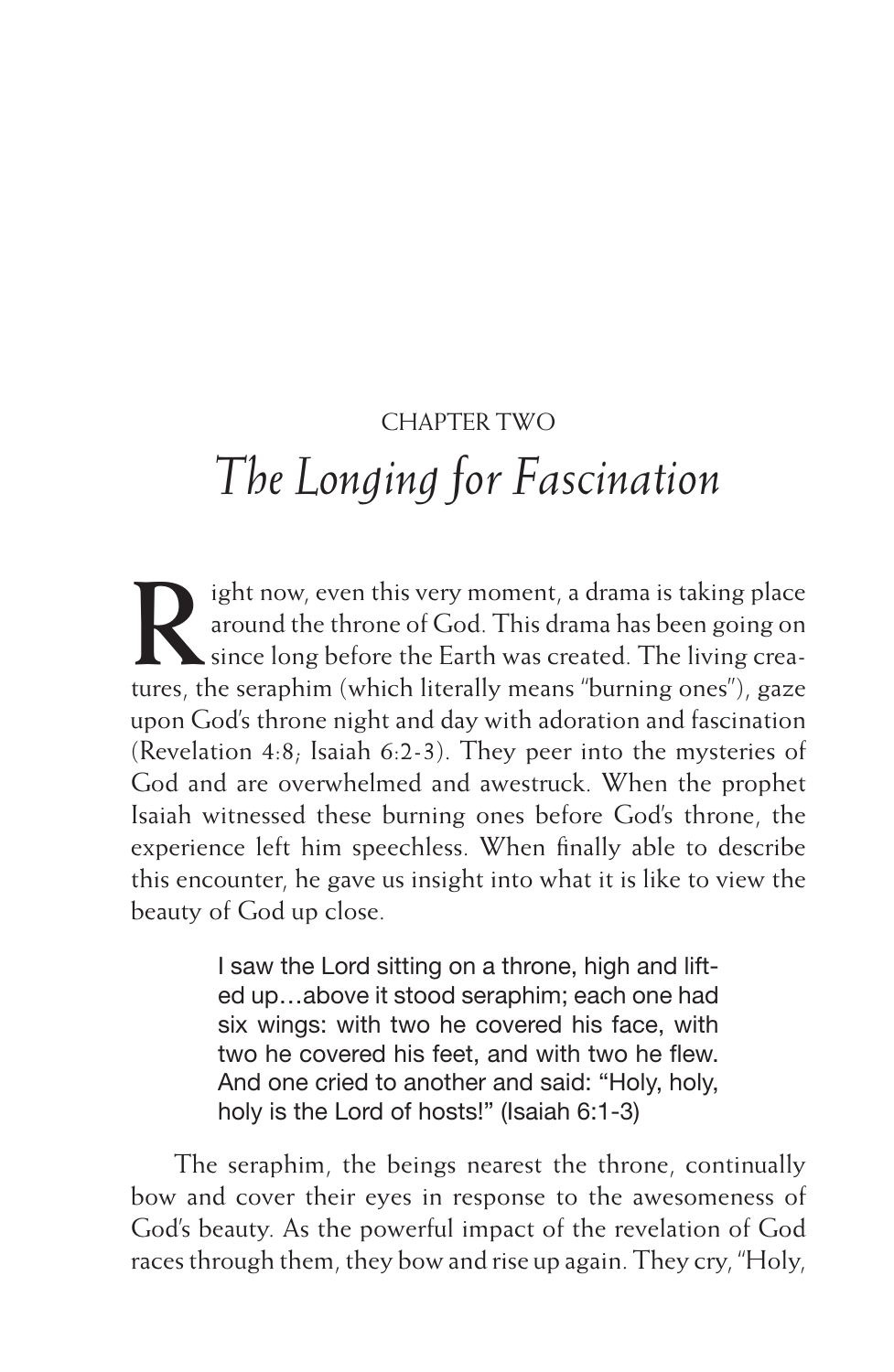holy, holy," which means, "Transcendent beauty, transcendent beauty, transcendent beauty!" They are undone with the incessant fascination and exhilarating worship; they never exhaust the endless ocean of God's beauty, never reach the limit of this eternal expanse. This undeviating fascination is what humanity was made for. We, the redeemed, can experience it in great measure in this life and in its fullest measure for all eternity.

The fascinating God created us with a need to be fascinated. In every human spirit there is a craving to marvel. We long to be filled with endless wonder. God placed a sense of wondering in the core of our design. The secular entertainment industry has identified this longing and targeted it commercially. Even at its best, however, secular entertainment is no match for the fascinating God of the Universe. No eye has seen, no mind has conceived what He has in store for those who love Him (1 Corinthians 2:9). Our highest imagination cannot perceive the fullness of that which will leave us awestruck throughout the eternal ages—the beauty of God Himself. When we are not fascinated with Him we become bored, spiritually dull and spiritually passive. To a heart not living in fascination with God, the substitutes of money, drugs, alcohol and immorality are far more tempting, though ultimately they are completely unsatisfying.

It is the nature of mankind to wonder and to explore, to uncover what is hidden, all in hopes of a new discovery. One thing all scientists and inventors have in common is their insatiable curiosity. The great scientific breakthroughs of history were the fruit of such curiosity. As children, men like Albert Einstein and the Wright brothers were constantly interested in how things worked. Einstein saw his first compass at age five. As the needle swung to the north no matter which direction it was pointed, the boy who would one day pen the theory of relativity stood amazed. Later he said this experience led him to believe there was "something behind things, something deeply hidden."*<sup>1</sup>*

*1 American Institute of Physic's historical exhibit on Albert Einstein: The Formative Years. More information at http://www.aip.org/history/einstein/early1.htm.*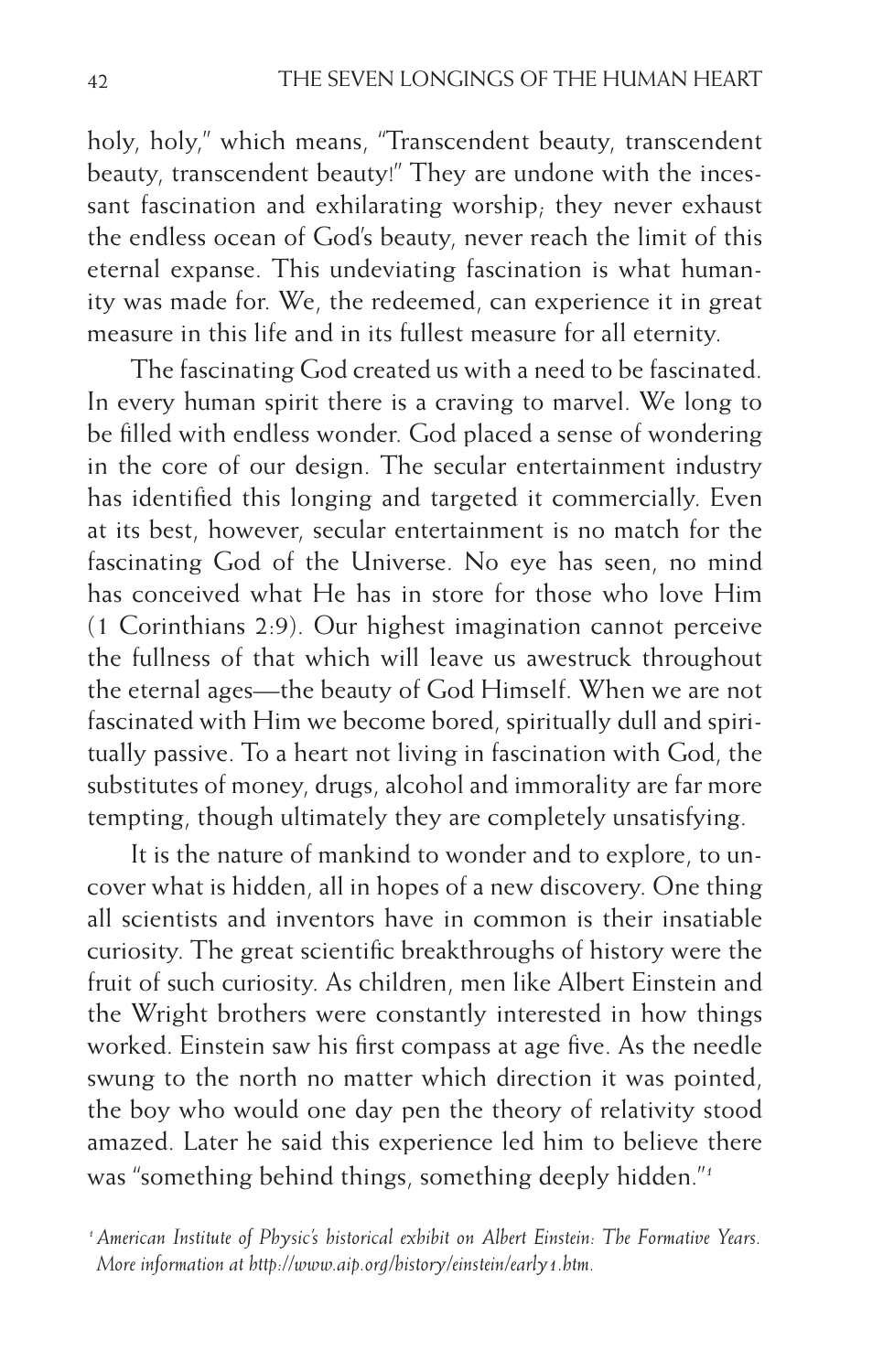Mankind has always searched for that "something behind things, something deeply hidden." It drives us to explore, it drives us to wonder, and it is intended to drive us to God because it is a longing He put in us. As with the other cravings He places in our heart, He always provides the ultimate and eternal fulfillment. He designed us with a desire for fascination and offers Himself as the satisfaction of our desire.

King David had the same sort of curiosity as the great minds of our day. He received a glimpse of God's beauty and charted the course for his life using that as his guide. We don't know exactly when or how it happened, but he later wrote that seeking God's beauty became a life-long fascination for him: "One thing I desire…all the days of my life, to behold the beauty of the Lord" (Psalm 27:4). For a man with the whole kingdom of Israel under his leadership, these are strong words. David was one of the most powerful men on the planet at the height of his reign, yet encountering God was the great focus of his life. The palaces, the wives, the horses and the armies paled in comparison to that one thing, and he made it his life's ambition to get one more look …and one more …and one more.

#### **FASCINATION FULFILLED IN GOD**

Satan did not invent the idea of pleasure. He counterfeited it and uses it to destroy the human heart. God has granted us the capacity to sense pleasure—physical, emotional and mental pleasure. But the most profound of the God-given pleasures is found in the realm of spiritual pleasure. Spiritual pleasures resonate in us at a deeper level than any of the others. When God the Holy Spirit reveals God the Son to us, our spirit resonates within us. This is the greatest experience of delight and satisfaction available to the human race. This revelation of God that is *by* God allows us to experience "divine entertainment." Only God is equipped to satisfy in such a way. The Holy Spirit will take the things of Jesus and give them to us (John 16:14).

God points us toward a day when all this wondering and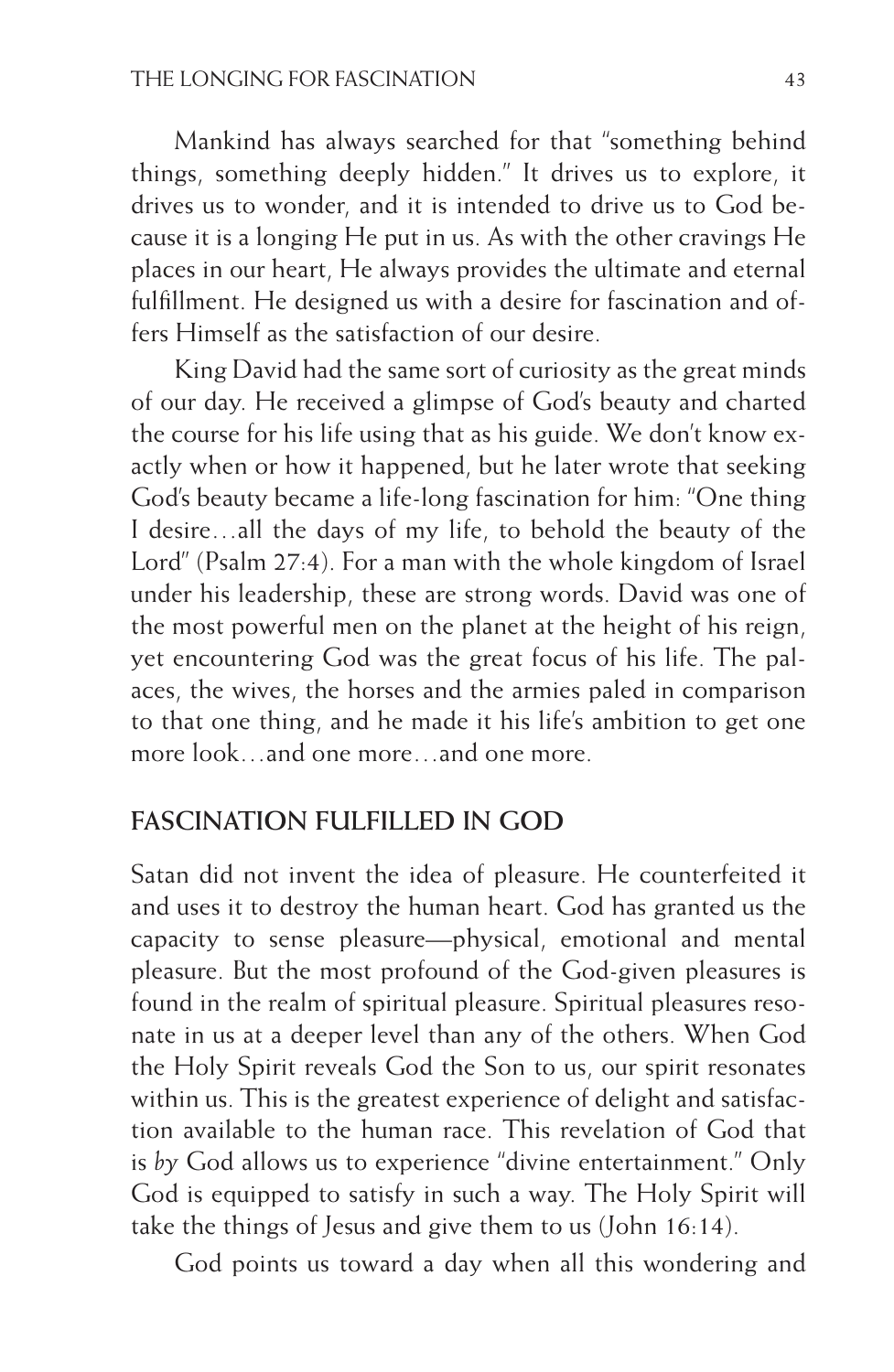searching will be fulfilled in its totality. Our longing for fascination will be completely realized. Isaiah 4:2 is one of my favorite Old Testament prophecies for God's people at the end of the age. God promised to cause the human heart to be awestruck with Jesus, that "In that day, the Branch of the LORD [Jesus] shall be beautiful and glorious" (Isaiah 4:2). Five times in Scripture, the prophets call the Messiah the "Branch of the Lord," and it is a term used for the Messiah in His humanity. Of course, this is Jesus, the second Person of the Trinity. Isaiah was writing of the beauty of God being revealed in the Person of Jesus to the nations of Earth. This revelation of Jesus will fascinate the hearts of God's people.

Isaiah gave another well-known prophecy of Jesus' beauty being seen by all. "Your eyes will see the King in His beauty" (Isaiah 33:7). Jesus is beautiful beyond comprehension and there is coming a day when we shall see Him in all His revealed beauty. A lifetime of longing—seventy, eighty, a hundred years—will suddenly be fulfilled as we gaze upon our Maker and Redeemer. As the seraphim attest, we will never grow bored with gazing upon Him. What begins in initial fascination will grow and develop. What all the abilities of mankind could not aspire to do, God will do in fullness for all eternity—He will *truly* fascinate our hearts. He will put Himself on display, the essence of beauty, the perfection of splendor and magnificence. Jesus' name is called "Wonderful" because He alone can fill the hearts of His people with wonder. The eternal confession of the redeemed will be, "He is Wonderful."

> For unto us a Child is born, unto us a Son is given…His name will be called Wonderful… (Isaiah 9:6)

The pleasures of God and the comprehension of His majesty go far beyond our ability to imagine. Even here on Earth we regularly see things we couldn't have dreamed would be so beautiful. It's not uncommon to hear people, who have heard about it for decades, standing on the rim of the Grand Canyon,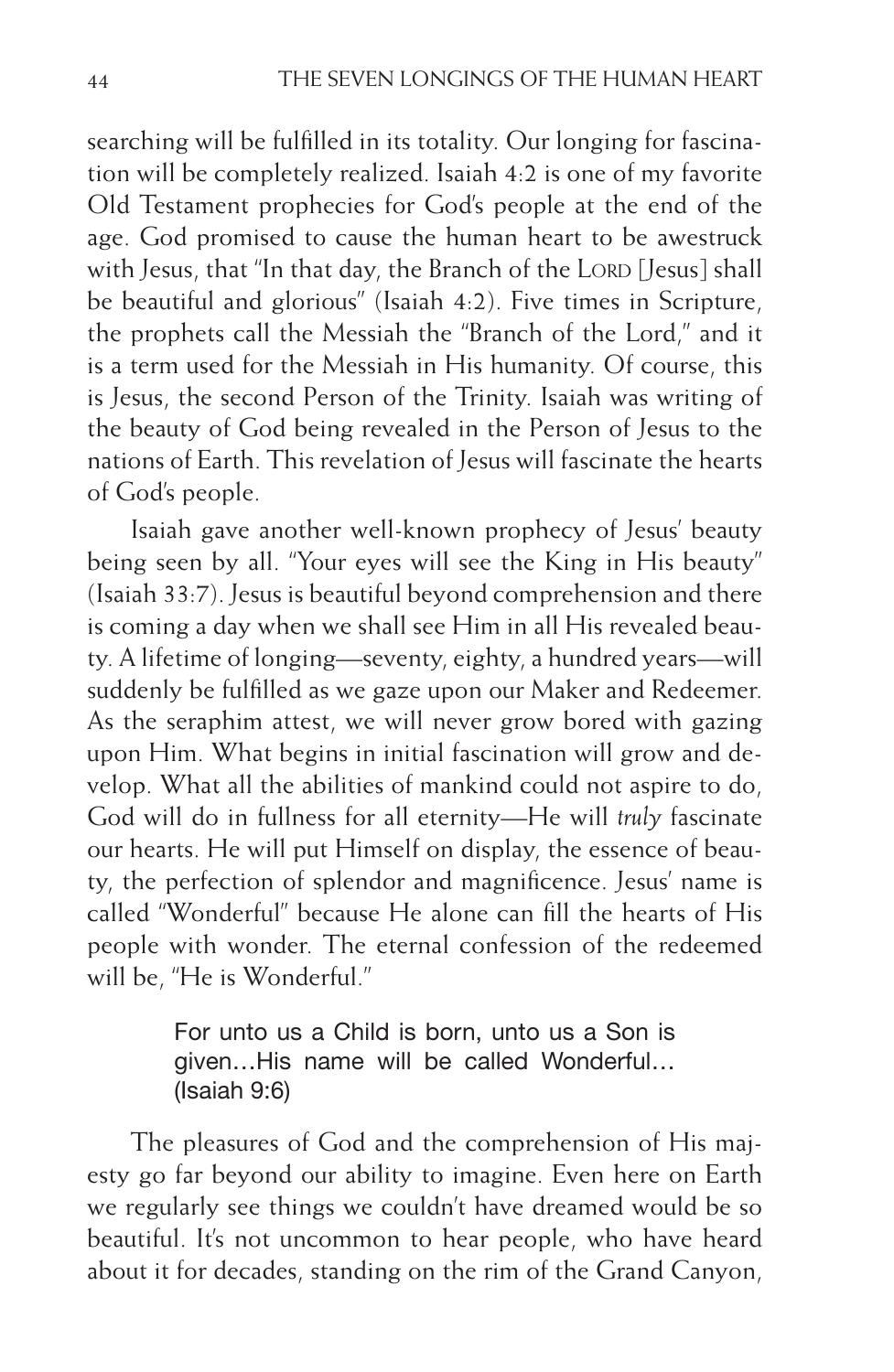say, "I had no idea…" If an earthly canyon, a creation of God, can inspire such awe, then how can we even begin to imagine the beauty of that Creator Himself?

#### **OVERCOMING SPIRITUAL BOREDOM**

It is God's plan and pleasure to unlock the divine treasure chest and reveal the beauty of His Son to fulfill our longing for fascination. Even now the way is being made clear for us to see the beauty of Jesus. The Holy Spirit is described as searching or discerning the deep and hidden things of God's being in order that He may reveal them to us. Invited by the Spirit, guided by the glory of God evident through His creation and His Word, we have the privilege of searching out and discovering an infinite God.

> But as it is written: "Eye has not seen, nor ear heard, nor have entered into the heart of man the things which God has prepared for those who love Him." But God has revealed them to us through His Spirit. For the Spirit searches all things, yes, the deep things of God. For what man knows the things of a man except the spirit of the man which is in him? Even so no one knows the things of God except the Spirit of God. Now we have received, not the spirit of the world, but the Spirit who is from God, that we might know the things that have been freely given to us by God. (1 Corinthians 2:9-12)

We have a beautiful God beckoning us to encounter His beauty, but we must understand that it takes time and energy to begin plumbing the depths of God. It takes time and energy to pray and fast and study Scripture. Those who expend all their energies in their jobs and ministries, and then in pursuit of entertainment and recreation, quickly find themselves depleted. Many of God's people, well-intentioned people, find themselves without the time or energy to fast, pray or read Scripture. We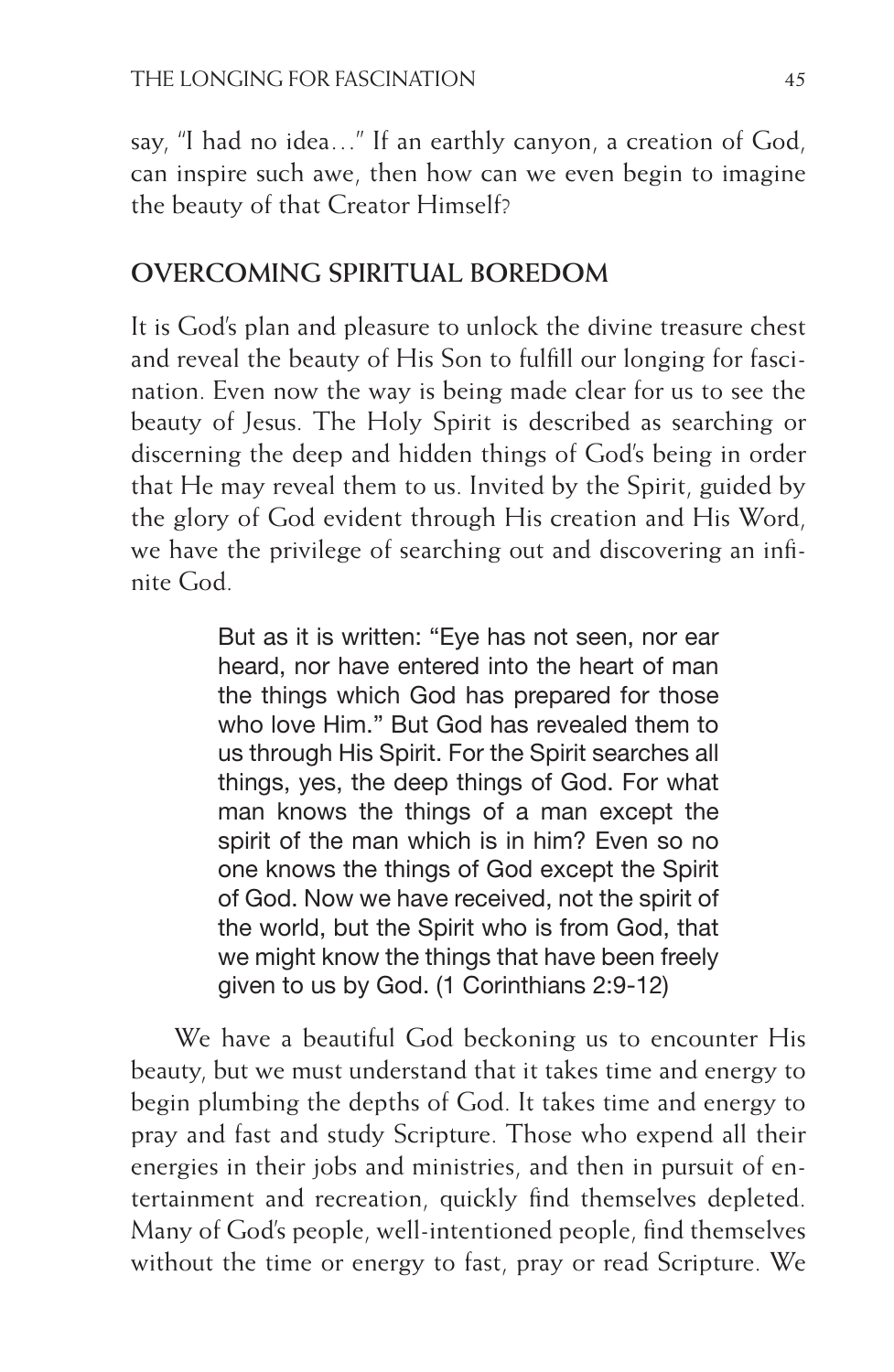cannot throw ourselves headlong into a hundred pursuits at the expense of searching out and experiencing God. We cannot over-saturate our souls with activity. This can only lead to a dull spirit.

In his book, *The Evidential Power of Beauty*, Thomas Dubay traces the signature of God through the physical world. Ranging from the cosmic rotation of planets to the makeup of Earth's atmosphere, through the wonders of biology on the molecular level and down to the behavior of atomic particles, Dubay sees the revelation of the beauty of God. To read this book with an open heart is to marvel at the intentionality of God and His amazing commitment to beauty. He makes things beautiful because He *is* beauty. Since His creation speaks of Him, to encounter these tokens of beauty is to catch a sideways glance at the beautiful God. Consider this, and then imagine the things of God that will exhilarate the human heart throughout eternity.

One of the great problems in the Body of Christ today is that of spiritual boredom. Many churches are made up of people who have been inundated with entertainment and recreation. Pastors feel compelled to compete with the things that grapple for the attention of their flocks. Listening to the Lord becomes secondary to figuring out how they're going to hold the atrophied attention of people demanding an instant shot of stimulation. A night out at the latest blockbuster movie moves us to tears, but the worship service the next morning does nothing for us, dulled as we are into expecting drive-thru fulfillment, rather than devoting ourselves to eternal fascination. It is tragic how we invest what limited passion we have in things that simply do not satisfy.

## **FALSE FASCINATION IN ENTERTAINMENT**

This holy fascination, the hunger for the revelation of Einstein's "something deeply hidden," has been placed within each one of us by God. Mankind has worked hard to fill it with other things. The Greeks had their theaters and the Romans their coliseums.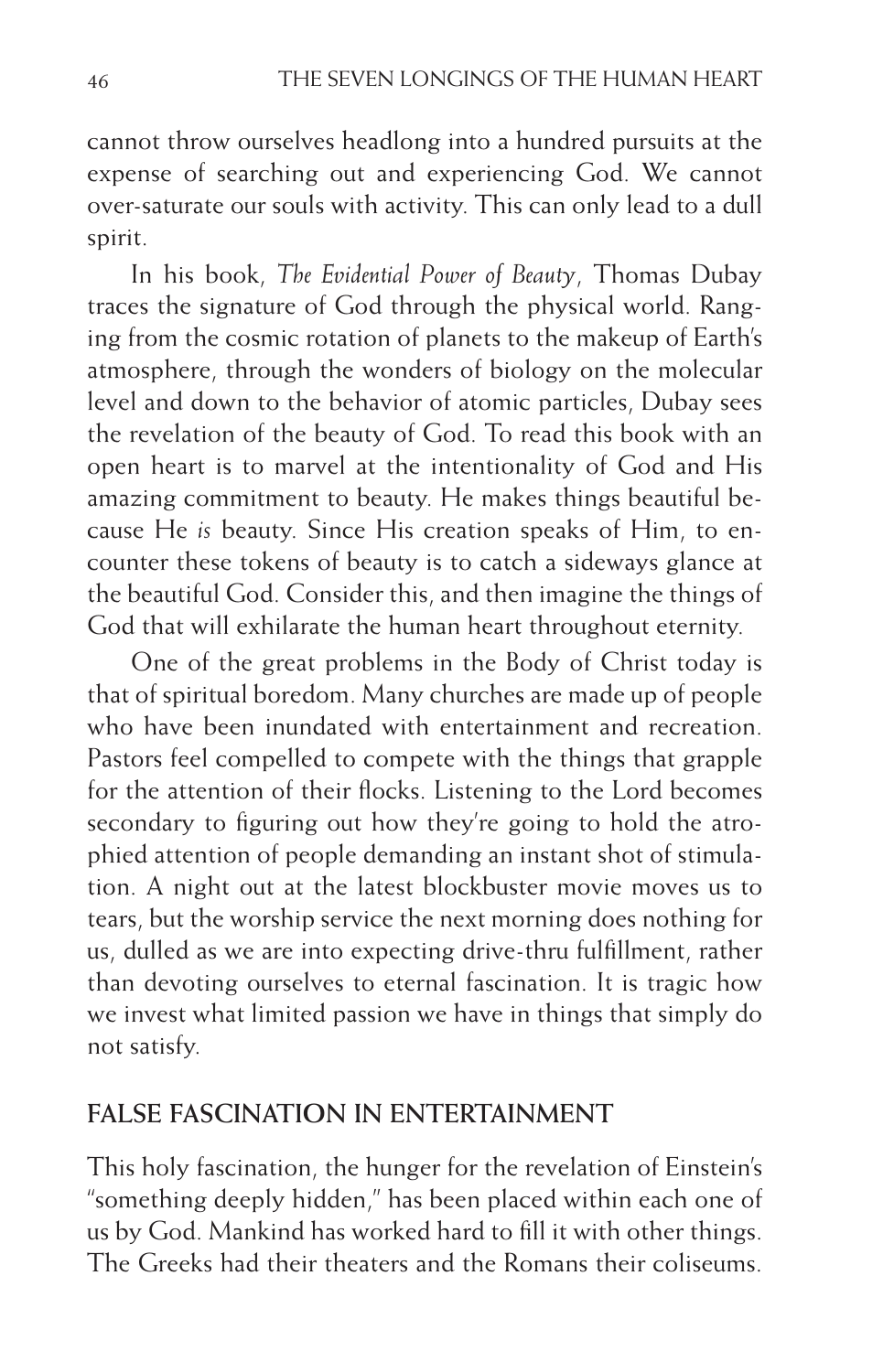#### THE LONGING FOR FASCINATION

Today, our suburbs are dotted with multiplex theaters, temples of false fascination. Unable to reproduce the celestial beauty of God, the heart of man has always reverted to earthly entertainment. America is unique among world cultures in that the entertainment industry commands a major portion of our economy and a greater portion of our time. It is the economics of supply and demand on an emotional level, but in this case the supply does not begin to truly fulfill the demand. Today's blockbuster is forgotten in a week. We alternate between being fascinated by and bored with entertainment. That which we thought we could not do without becomes suddenly unsatisfying, even repulsive.

Scripture tells us the story of Amnon, who was sinfully fascinated with Tamar. Completely convinced that she would fulfill his needs, he plotted and planned until he had a moment alone with her and then forced himself upon her. In the human sense, he got exactly what he wanted, but the nature of pursuing earthly pleasure is graphically revealed in what happened immediately afterwards.

> Then Amnon hated her exceedingly, so that the hatred with which he hated her was greater than the love with which he had loved her. (2 Samuel 13:15)

The very object of Amnon's desire, the thing he thought he craved so much, became repulsive to him. She was yesterday's blockbuster, last week's hit song, a means to sating his lust that was no longer fulfilling, and so he cast her aside. We do the same thing with all manner of entertainment today. Once it's experienced, it's over. And we feel all the more dissatisfied for it.

While I am not against entertainment, I am gravely concerned about the primacy of place it takes in our society. As we increase our intake of earthly entertainment we dull our capacity to be fascinated by God. It's not that we don't want to see God, we just can't find Him among the barrage of information to which we're exposing ourselves. One does not have to be a spiritual giant to recognize the long-term implications of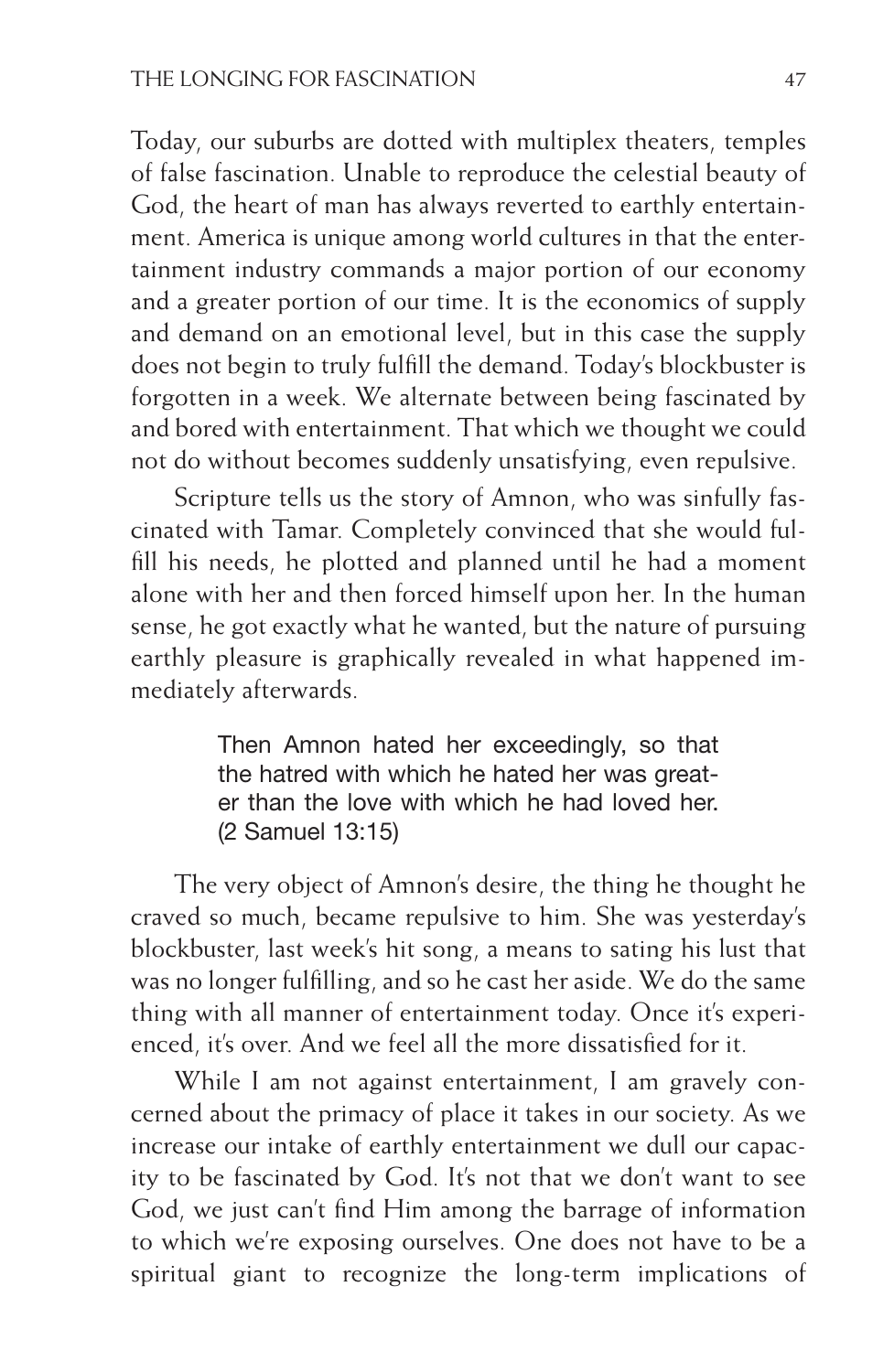gorging on earthly entertainment while neglecting and dulling our ability to be fascinated with God Himself. It would be hard to find many in the Body of Christ who feel positive about the entertainment culture in which we live.

We must likewise acknowledge the segment of entertainment that is more than just unsatisfying, but overtly destructive. As we attempt to fulfill our innate desires through movies, music and other forms of entertainment, we are touched in deeply personal places. We open up our innermost being to ultimately damaging messages, only to find ourselves frustrated, broken and abused by these forms of entertainment. One example might be the young man who feeds himself a steady diet of music that reflects ungodly attitudes towards women. Unknowingly, that young man is setting the stage for a failed marriage by allowing those messages to form who he is on the inside. By exposing our hearts to some forms of so-called entertainment, we feed our souls with attitudes about people and relationships that can take years to undo.

Rather than acknowledge their hunger for fascination, and accept that God is the answer to that hunger, some people turn away from God all together. They blame their problems on the desire for fascination itself, rather than on the unhealthy way in which they've fulfilled their desire. This is something akin to repenting for breathing. We were made to breathe. We were made to be fascinated. The problem is not with the desire, but with attempting to fulfill the desire in a wrong way, which then brings frustration. Trying to scourge oneself from the sin of breathing will have the same success rate as attempting to escape fascination. By ridding themselves of entertainment, by turning off their televisions and avoiding movies, they successfully insulate themselves from certain unhealthy fascinations. But this purging of influence will never fill the void remaining in their hearts. While earthly entertainment may have been junk food, at least it was food. They may not have been healthy in partaking of it, but at least they weren't hungry. After a few weeks or even months of this total lack of fascination, they realize they're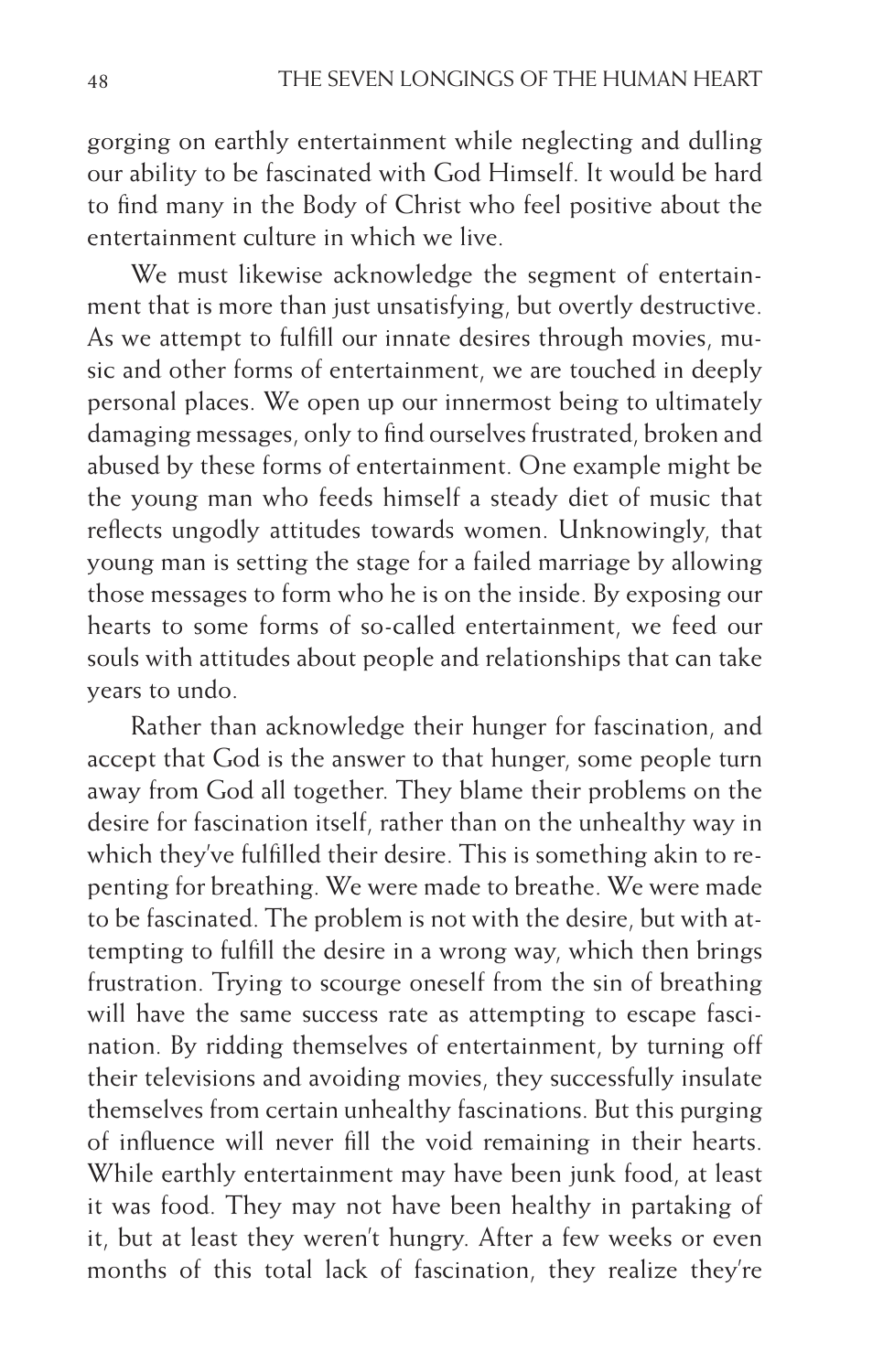terminally bored. They removed the useless influence but failed to replace it with being fascinated by God. Confused, they plop themselves back on the couch and grab the remote control, telling themselves that the whole thing was a legalistic phase…

It is a prime trick of the enemy to leverage the God-given desire for fascination to entice us into actions that end up dulling our perception of the fascinating beauty of God. Whether it's entertainment, a sense of power, or another cheap replacement, we find ourselves exhausted with our pursuit of everything except the face of God. The Apostle Paul wrote of his earlier fascination with his religious crusade as a persecutor of Christians. He said his zeal drove him…until He had an encounter on the Damascus road that stopped him in his tracks.

> I count all things loss for the excellence of the knowledge of Christ Jesus my Lord, for whom I have suffered the loss of all things, and count them as rubbish, that I may gain Christ. (Philippians 3:8)

The lesson from Paul is clear. No matter what is fascinating our hearts now, it is far less valuable, profound and lasting than the superior pleasures of Jesus. The drive for position or entertainment will fall by the wayside as we begin to see the beauty of Christ Jesus. We have a never-ending capacity and longing to be filled with amazement and for wonder to touch our spirit; and God has a never-ending capacity to fill it. He has all that it takes to keep us energized for billions of years, and even then we will find we are only in the shallows of the vast ocean of His beauty.

God is orchestrating a divine revolution to turn people's pursuit of fascination upside-down. He is revealing Himself as the One who truly satisfies. At the end of the age, God's people will be more fascinated with Jesus than at any other time in history (Revelation 22:17). They will be enthralled by what they see in Jesus. It will change their very beings as they are moved by the beauty of God on His throne. For the first time in their lives,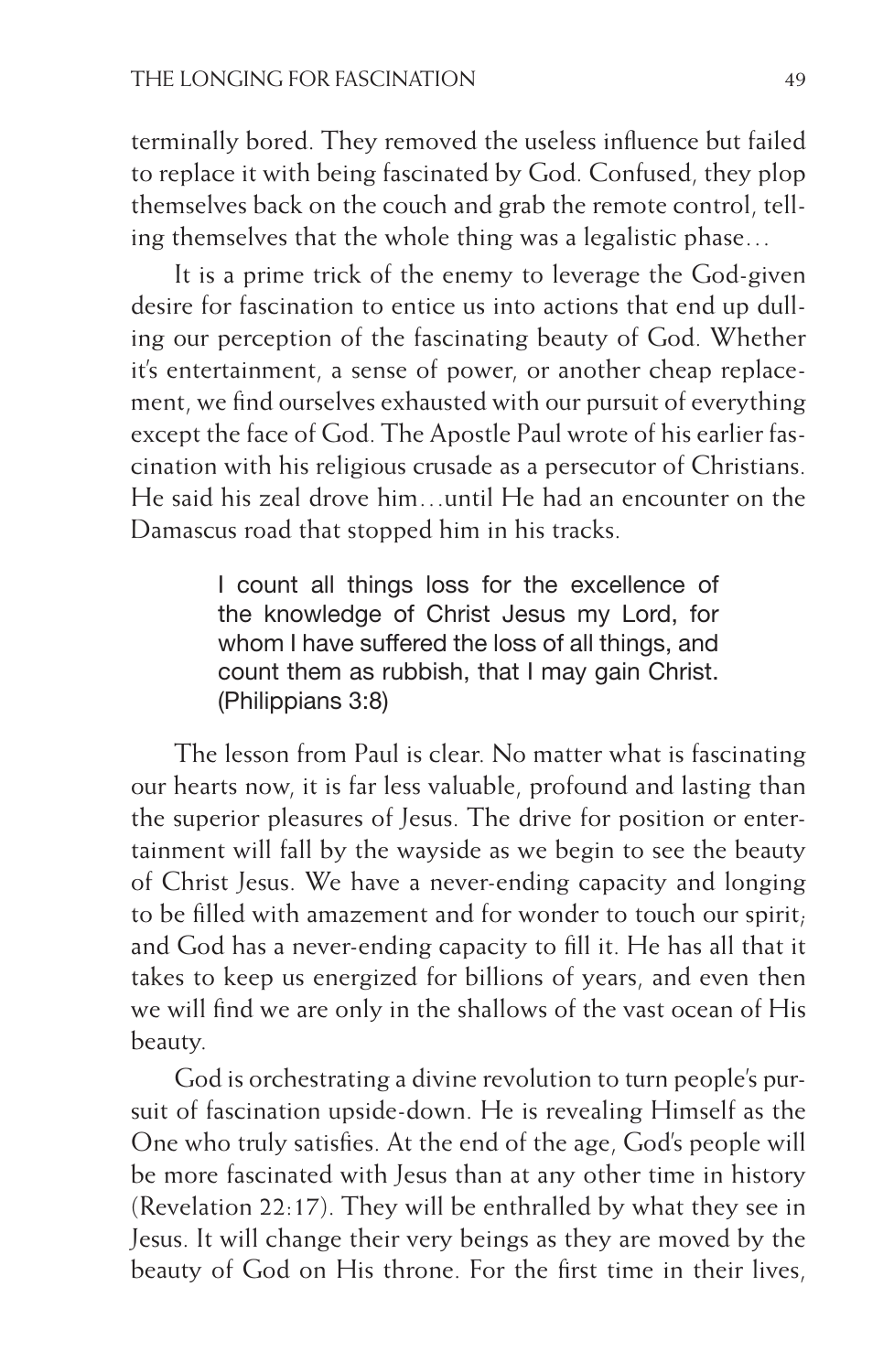they will sing with full understanding, "Great and marvelous are your deeds, Oh Lord" (Revelation 15:2-4). God will release an impartation of beauty to people whose lives have become smoldering ash heaps of broken humanity. In His first public teaching, Jesus clearly laid out what He came to do. Intrinsic to His mission on Earth was bringing beauty to the downtrodden. Isaiah prophesied, and Jesus later quoted:

> The Spirit of the Lord God is upon Me, because the Lord has anointed Me to preach good tidings to the poor…to proclaim liberty to the captives…to proclaim the acceptable year of the Lord…to give them beauty for ashes, the oil of joy for mourning… (Isaiah 61:1-3)

It is not uncommon to find people who have reduced their lives to rubble. Usually the pursuit of earthly fascination has made a significant contribution. Having been created to marvel at the glory of God, many people instead live bored, aimless and destructive lives. They have no revelation of God. They graduate from high school full of promise and, fifteen years later, find themselves spiritually bored, disconnected and isolated from God's people, addicted to pornography, alcohol or making money, and in the ruins of a second or third marriage. Sure, they have reasons for their addictions, boredom and ruined family relationships…they usually center around unmet expectations. Their God-given desire to be fascinated was never met by this or that job, this or that church or ministry, even this or that spouse. Now they sit in an absolute wreck of a situation. But God says that their current reality does not need to be their lifelong or eternal one.

Jesus came to offer an incredible trade—beauty for ashes. God looks at the ashes nobody wants and says, "Don't throw them away! I want them! Give them to Me and I will give My beauty in exchange for the useless mess into which their lives have devolved." God Himself is the alternate reality for those who are broken and beaten down. In the revelation of His Son,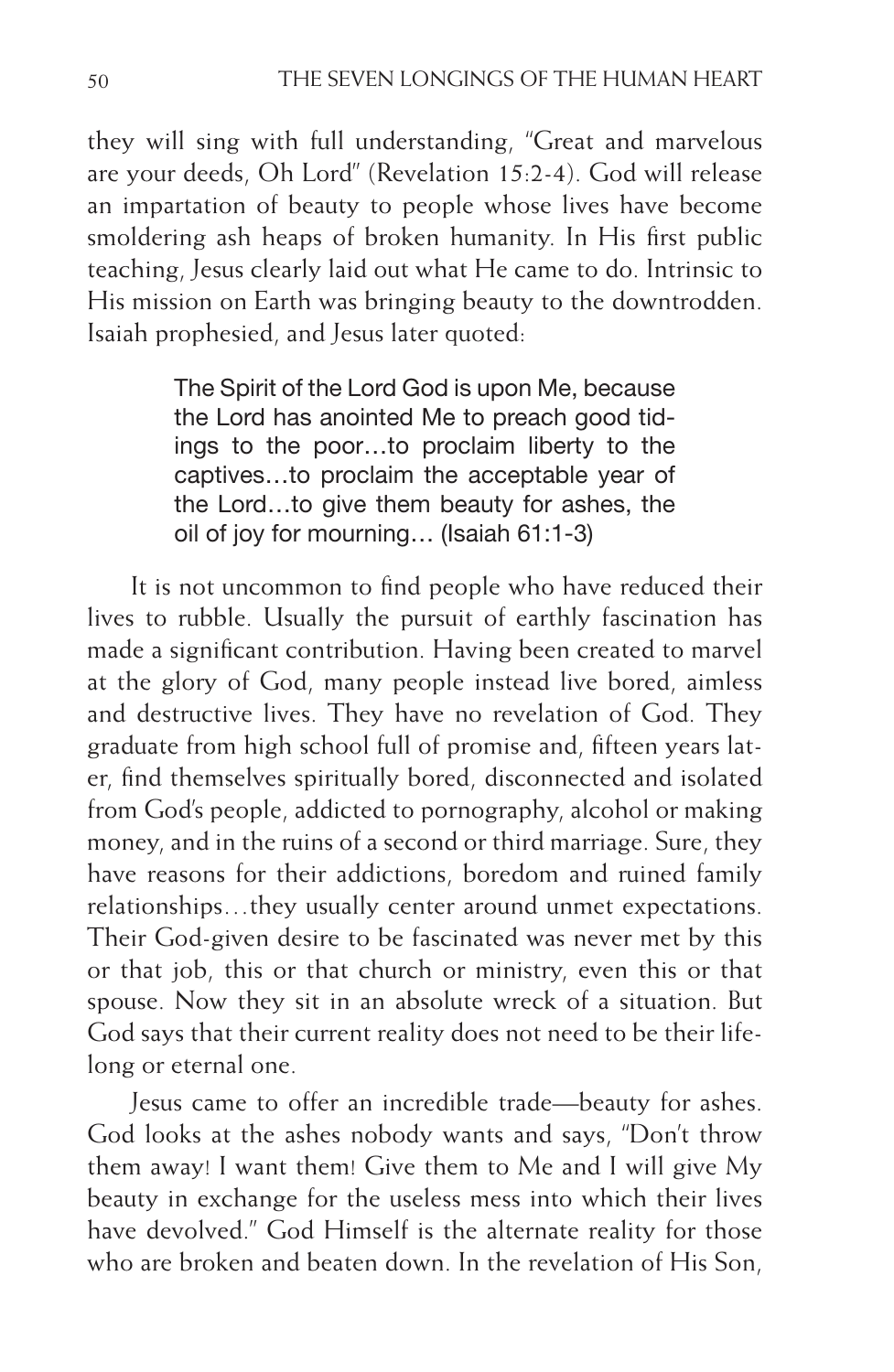Jesus, a way is made for people to find joy and the fulfillment of their heart's longing. Their lives can be changed through progressive encounters with the beauty of God as seen in the face of Jesus (2 Corinthians 4:6).

## **THE BEAUTY OF GOD AS OUR OCCUPATION**

The beauty of the Lord is more than just a divine exchange program, although that's one very real facet. God wants to do much more than simply trade our messes for His majesty. The beauty of the Lord has been ordained as the occupation of God's people. He wants us to be fascinated by His beauty on a daily basis now and for all of eternity. We have earthly promises and mandates to be fulfilled in our lifetimes. Some of us will pastor congregations, some will feed and minister to the poor, others will serve as conduits of funds to further God's purposes. While these are God-ordained assignments for this life, none of these mandates will last forever. In those roles there is a God-given measure of satisfaction, but at some point those assignments will be complete. As immortal souls operating in a mortal world, we must look for something eternal to fascinate hearts that are designed to live *forever*. And we must begin to cultivate it now.

I've said a lot about both entertainment and earthly assignments. I truly don't want to dismiss the validity of some of these things. It is not that they all are invalid or evil; they are simply inferior to the superior pleasures of God. God's strategy is to liberate people from believing the lie that their temporal assignments are all there is in life. We're called to something bigger than *less than*.

Anyone who's ever watched a five-year-old fight sleep knows why they're fighting. They don't hate sleep, they're just afraid they're going to miss something. They'll run in circles, sing songs, throw a temper tantrum or pick a fight with a sibling to avoid falling asleep. They are convinced that the moment they do, the real party will start without them: mom and dad will roll back the rug, a band will appear from nowhere, and party guests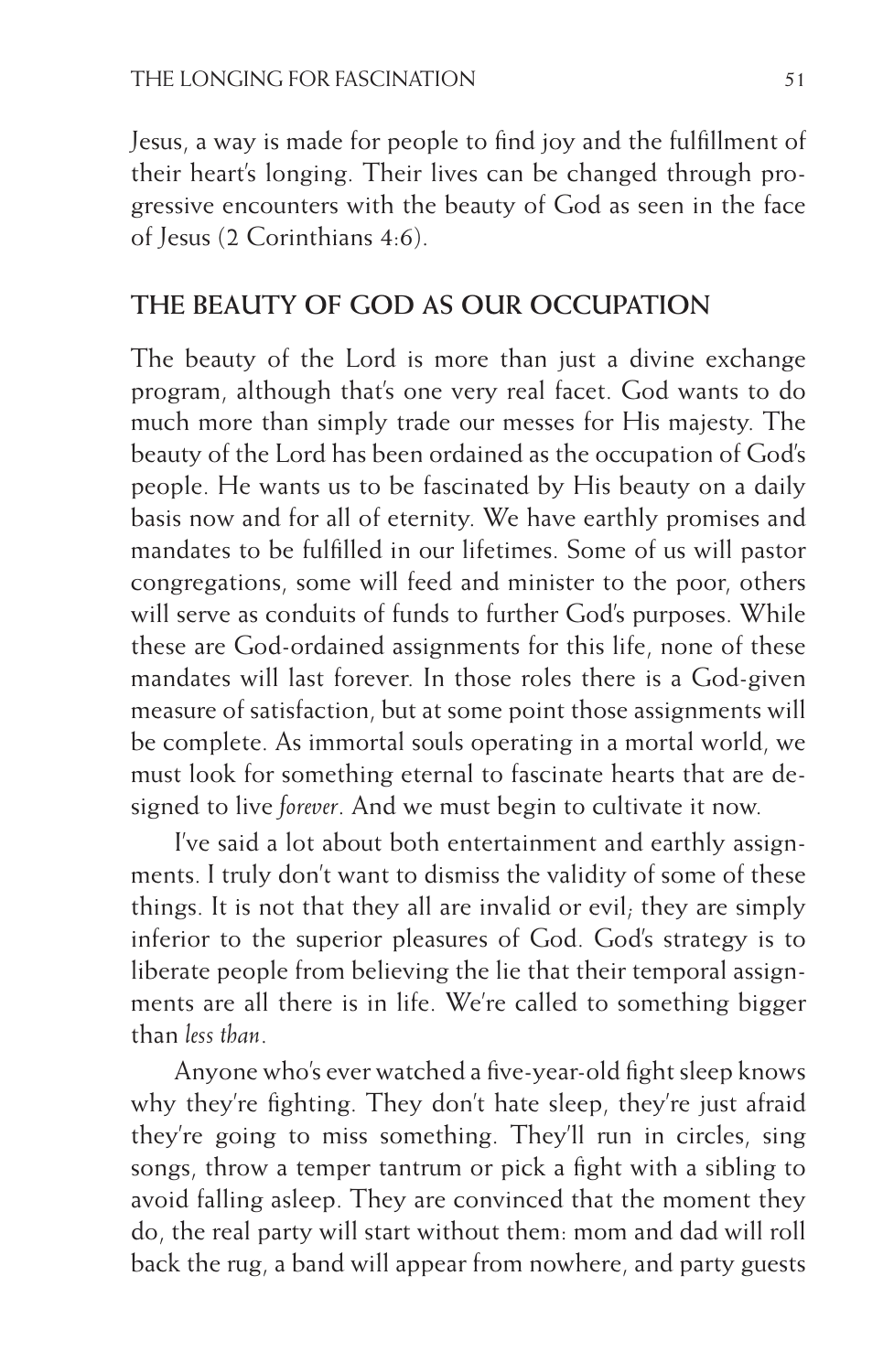will arrive. Of course, mom and dad have no intention of doing this, but to the child, the fear is real. Most people never outgrow this. They live with the fear of missing something. They can't imagine coming to the office and hearing talk of a movie they have not seen or a song they have not heard. They hunger for experience and expend a huge amount of energy staying current on the temporal, inferior pleasures of life, while missing out on the superior pleasures of God in the process. They never have time to be captivated by the beauty of God because they are consumed with the potential of what they might become on their own.

What is true in the realm of entertainment is also true in the realm of ministry or secular employment. People lie awake at night and dedicate themselves to wondering, "What if I miss my big chance? Will I be there to take the phone call that puts me on the map?" It may very well be that God does want you to be on the map, that He does have thoughts of promoting you in people's eyes. But I can promise you this: all those promotions are very much like entertainment; at the end of the day, they are still inferior pleasures. They are still *less than*, and without the fascination of God, they are ultimately nothing.

People who chase entertainment or positions do not have the energy to persevere in their pursuit of the beauty of God. There just aren't enough hours in the day. If they really want to fulfill the longing of their heart for fascination, they must make the same determination David did, "to pursue this one thing…to behold the beauty of God." Fortunately for all of us, this is exactly the opportunity God is looking for. He has the answer for inferior pleasures. Throughout history, God has woven an elegant story of redemption to cause us to marvel, to gaze upon Him and His ways in fascination, awe and wonder. More importantly, this story is moving rapidly toward a crescendo at the end of the age—the unveiling of the beauty of His Son. It will be His ultimate expression of giving beauty for ashes.

God did not intend for us to grit our teeth in order to prevail against a lifetime of inferior pleasures. He knew that willpower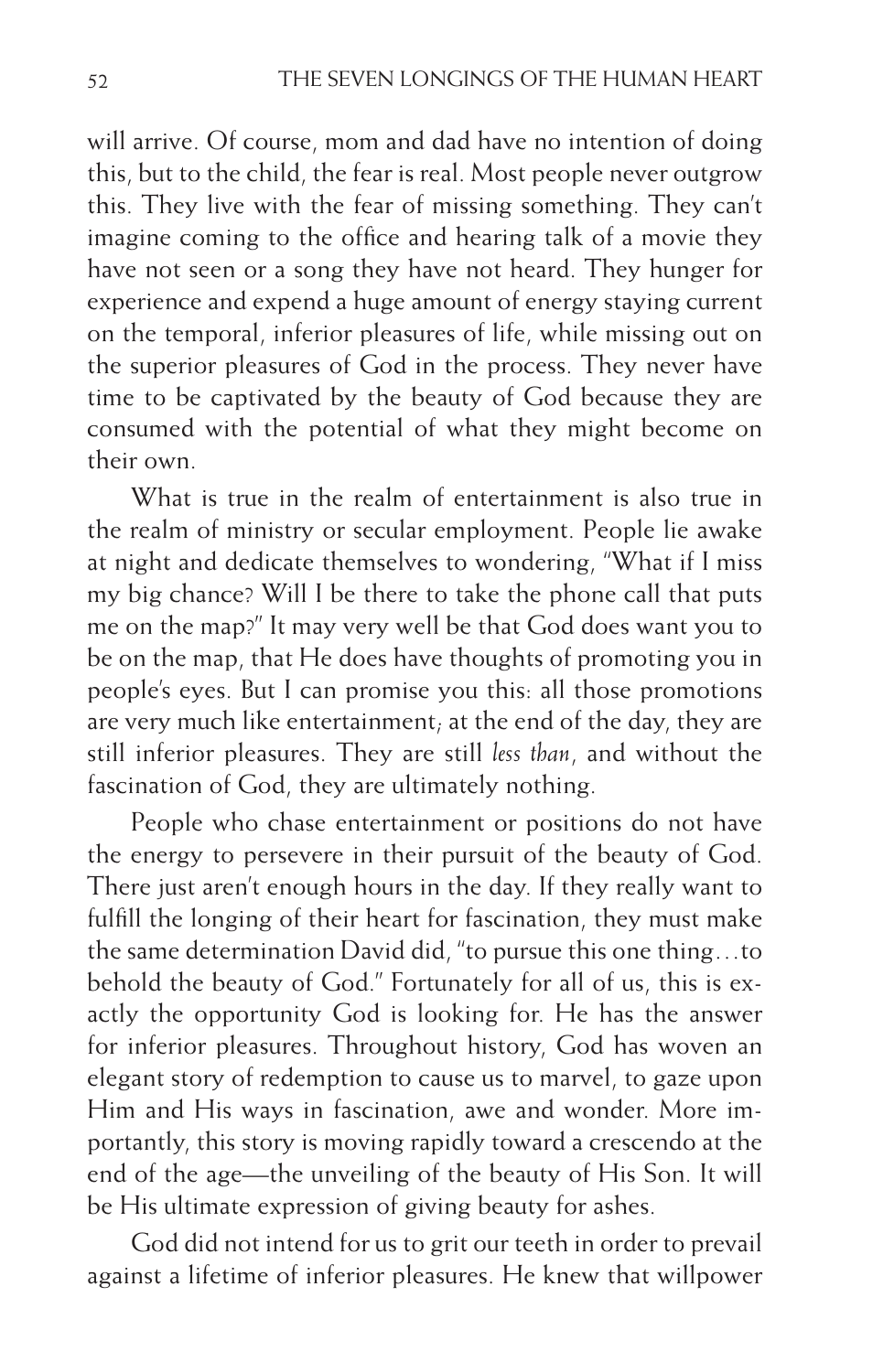alone couldn't pull us through, so He created superior pleasures. Pleasure is what motivates us to abandon the lesser things and give ourselves to Jesus. God revealing God to the human spirit is the most exhilarating experience in the universe. This "Divine entertainment" causes earthly entertainment and human accomplishment to melt away in obvious inferiority. As we progressively see Him in all His glory and splendor, boredom ceases to be an issue.

The Bible says it is possible to satiate our desire for fascination in Jesus' beauty. When we make a commitment to holiness and set our hearts to pursue the greater pleasures of knowing Him, God makes us a promise—that *our eyes will see* the King in His beauty (Isaiah 33:17). Making a commitment to the Lord always has benefits. Making a commitment to pursue His beauty pays off in both the short and long term, as He fulfills our longings for fascination and increases our capacity for it at the same time. As beautiful as Jesus can be to us now (and, yes, Jesus really is enough to exceed all our expectations) we will receive more and more of His beauty in the days to come. He gives us a glimpse of this increasing revelation of beauty as a down payment of sorts, to say, "Pursue Me. I have superior pleasures that you will never find on Earth, and even greater things in store for you in the coming age" (Matthew 6:31-34; Mark 10:29-30; Luke 18:29-30).

A satisfied, fascinated believer is a spiritually strong believer who lives with a special measure of protection from Satan's schemes. Many of the opportunities for sin that come their way are rejected, not because of some moral superiority over those who may fall for the same trick, but simply because the believer is preoccupied with the beauty of God and has no attention to give to lesser pleasures. The deceptions of the enemy are more quickly exposed for what they are: unsatisfying distractions from that which is truly fulfilling.

The beauty of God reaches its high point in the revelation of Jesus as our Bridegroom King. The overwhelming beauty of the Bridegroom King will ravish the end-time Church, enabling her to suffer every kind of persecution and tribulation, and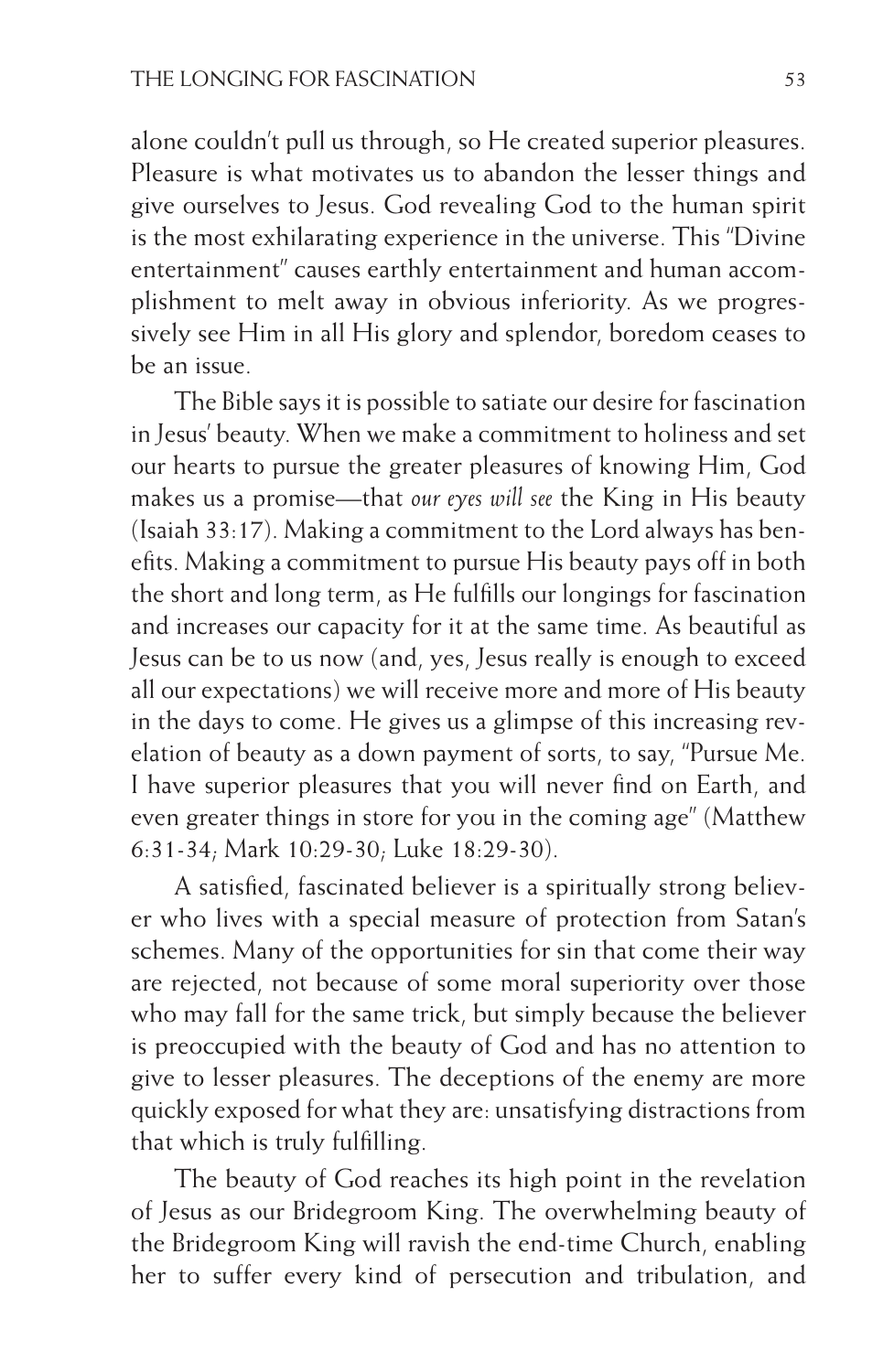remain fervent in love (2 Thessalonians 1:3-12). Even in death, believers will fix their eyes solely upon the One who will soon split the sky with His appearing and destroy the enemy with His brightness (2 Thessalonians 2:8). The splendor-filled person of Jesus will be the focus of the saints at this time, and they will burn with a holy fascination as they gaze upon His unsurpassed beauty. This is one of the chief themes in the Kingdom of God—the Lord's promise to unveil the beauty of Jesus in a unique way to the generation that will see His return.

Though most of the Church in the Western world has lost its wonder in God, the Lord will redress this great tragedy. The passive, stagnant, spiritually dull Western Church will be awakened as God reveals Himself once again. He is even now releasing a new anointing on the Church, an enabling to perceive Jesus' beauty in order to answer the craving for awe and wonder. Within the Bridal Paradigm of the Kingdom, God is revealing the beauty of Jesus as the Bridegroom God, making the inferior pleasures obsolete and communicating His own transcendent beauty in order to fascinate His end-time Church.

Pornography, riches or self-promotion do not appeal to a person fascinated with Christ Jesus. There is more to serving God than simply gritting your teeth and trying to avoid evil. Perceiving Jesus' beauty results in the supernatural strengthening of the inner man. Likewise, the political spirit that has been so prominent throughout Church history will be conquered by only one thing: a holy preoccupation, a fascination with the beauty of Christ Jesus. Those with powerful ministries or open doors to government will see their auspicious position as secondary and proclaim, "I am captured by Jesus!"

Jesus Himself will rock the Church as the Holy Spirit unlocks the treasure trove of His glory and splendor. The Church will fall hopelessly in love with the Man Jesus, considering it their glory to give up everything to and for Him. The Father has chosen to enthrall the human heart through the most powerful weapon He has: unveiling the knowledge of Jesus through the power of the Holy Spirit.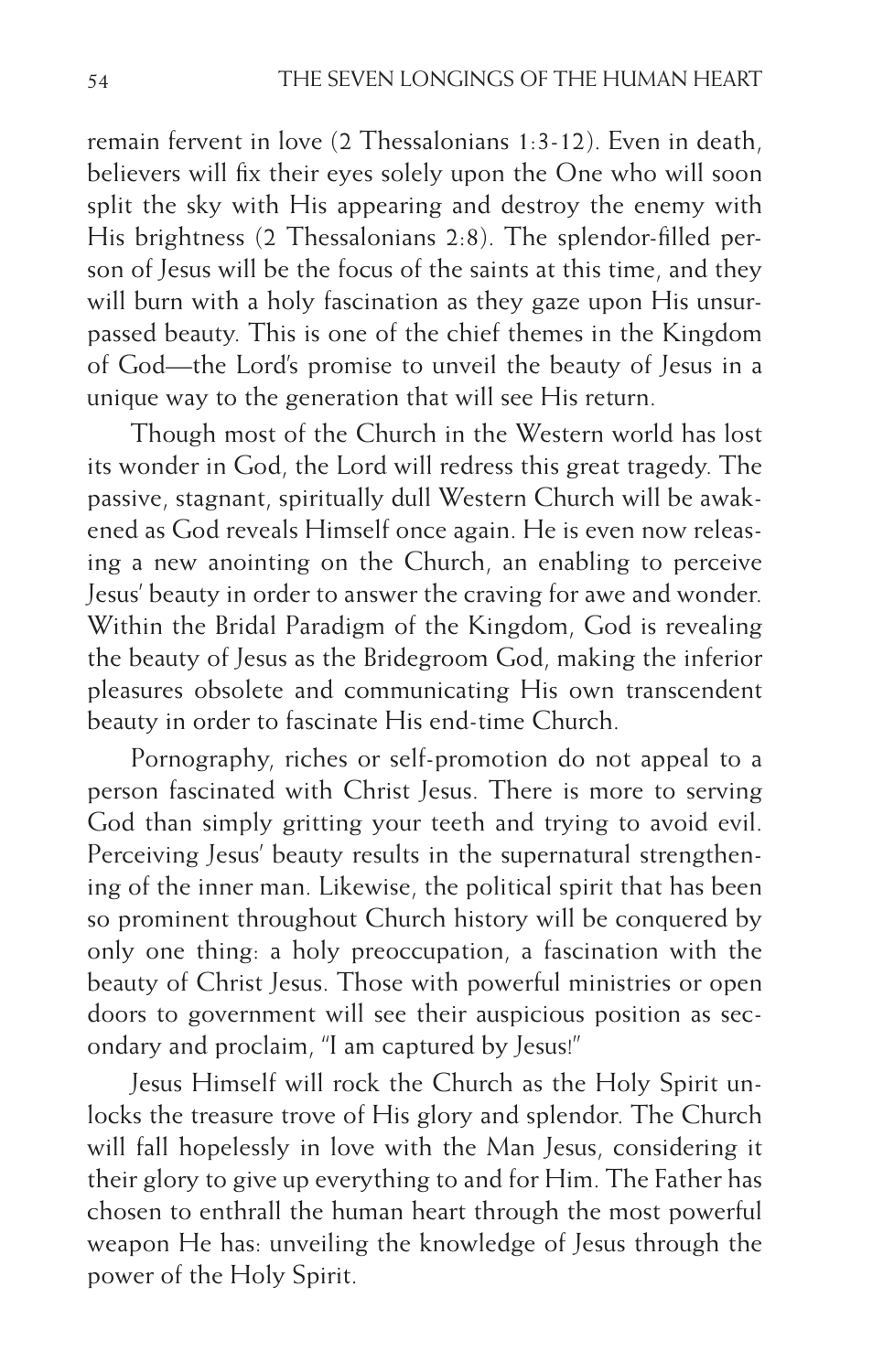People often say, "I don't have time for a devotional life in prayer and the Word of God." The reason they don't have time is that they don't know what God has in store for them as they wait before Him. A "devotional life" is not a bargaining chip to get God to pay attention. It is the way into pleasure, into His power and into having an enthralled heart! In revealing His Son, God fascinates His people beyond anything they have ever known. This fascination serves as a holy protection mechanism from all the deceptions of the enemy, and it strengthens believers with a godly motivation to always reach toward the beauty that will remain when all else fades away.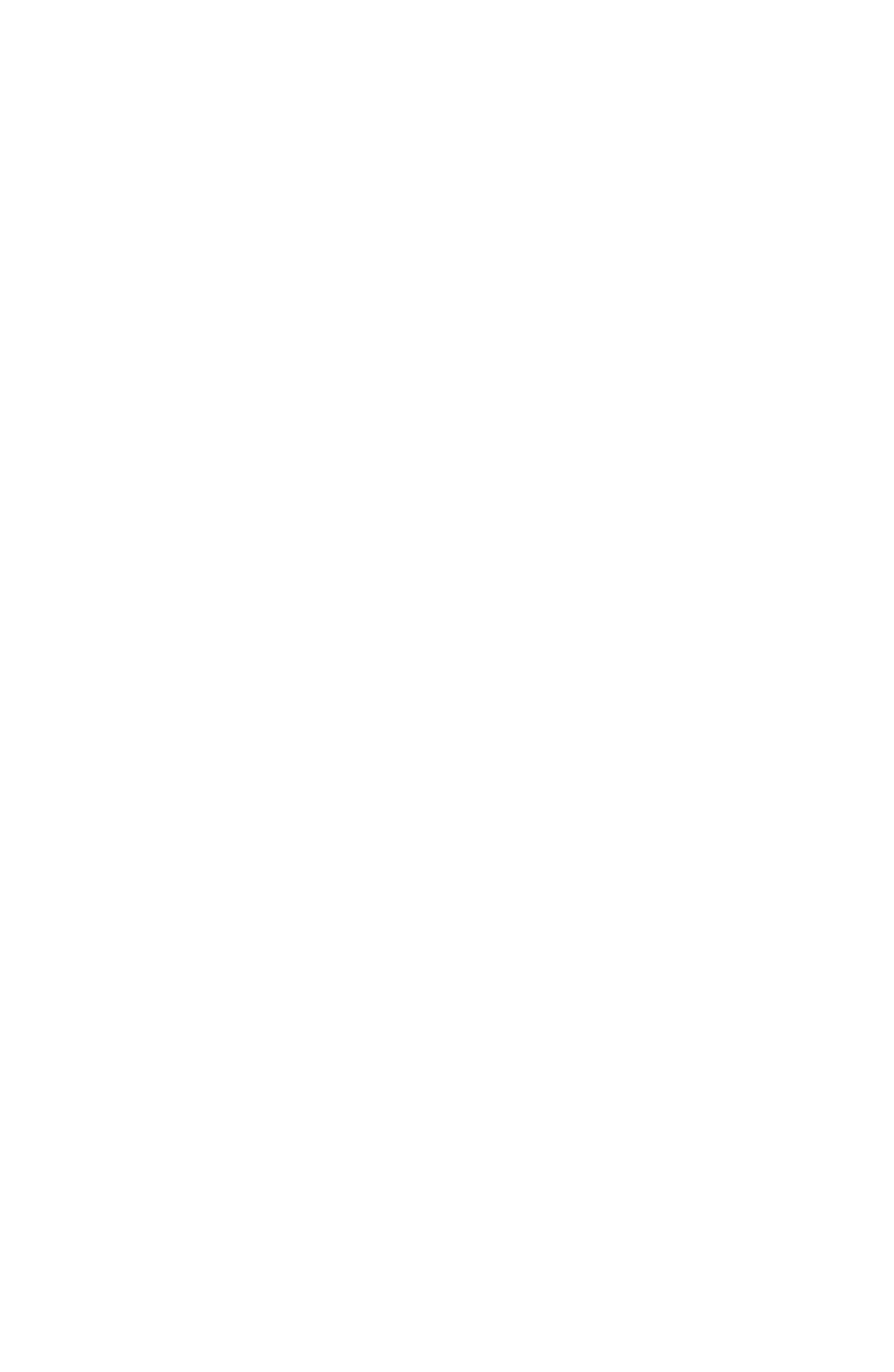## CHAPTER THREE *The Longing for Beauty*

Rhodes Scholar Christopher Morley was the founder and editor of the *Saturday Review of Literature*. He once said, "In every man's heart there is a secret nerve that answers to editor of the *Saturday Review of Literature*. He once said, "In  $\blacktriangle$  every man's heart there is a secret nerve that answers to the vibrations of beauty." If this is true, if beauty is a desire common to humanity, would it exist only to be met in some eternal sense? The heart is a resonance chamber, a God-designed void created to be filled with and to reflect the beauty of God. And the beautiful God made His favorite creations to be beautiful. God's beauty emanates from His Person and resonates within us. We reflect God's own beauty. We couldn't have created the beauty ourselves—we reflect His beauty.

## **BEAUTY IMPARTED, BEAUTY REVEALED**

There is something in the human spirit that detests feeling ugly. We exert much energy and spend a great deal of time and money to fix the things about ourselves that we consider less than attractive. We powder, primp, comb and cover whatever we can to appear our best. We long to be attractive and beautiful, and this longing is an expression of God's genius and personality. A beautiful God created us in such a way that we long to possess beauty, to be striking and engaging. We also long to perceive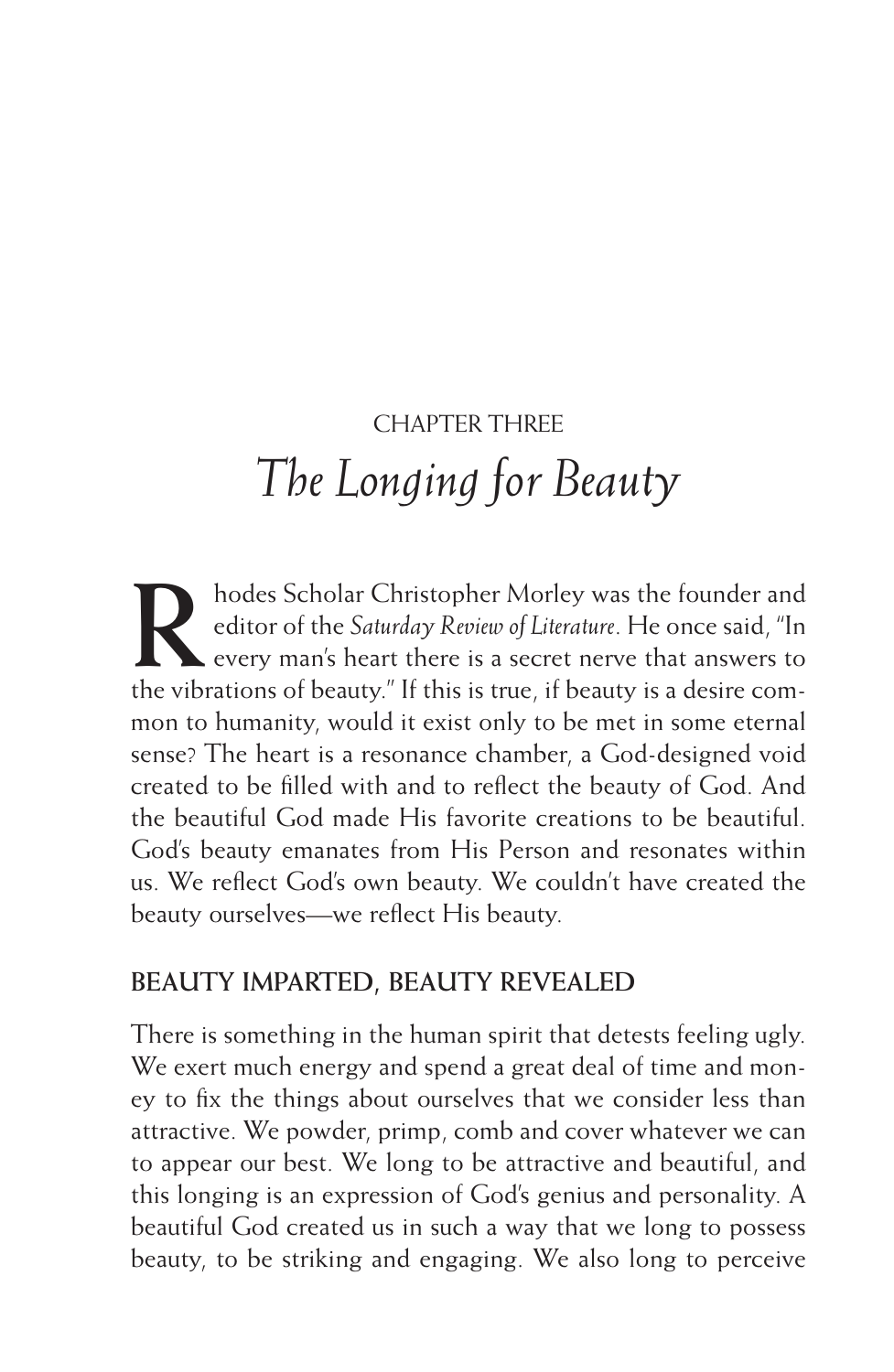beauty, to gaze upon it. God will fully answer this longing in every one of its expressions beyond our wildest imaginations. We are all meant to feel beautiful before God and there is something powerful about those who genuinely do. When the Holy Spirit shows us what God is like and then shows us what we look like to God, something settles in our hearts, minds and emotions. Our priorities and values change. The revelation of God's beauty has two dimensions to it: first, the beauty of Jesus as our Bridegroom, and second, the beauty of His Bride.

Don't think this is just a female thing: men give a different name to this same longing, and call it a desire to be *cool*. The impulse of the heart is the same, and has the same solution: the glorious news that the beauty God possesses is the very beauty He imparts to His people through redemption. His beauty is transferable to human beings through Jesus. The person who sets his heart to investigate this will find it a staggering concept! God imparts His beauty through redemption to formerly broken, hopeless, sin-ridden, even demonized, people.

This longing to be beautiful has a huge impact on how we structure our time and spend our money. Every day, millions of dollars and countless hours are spent in pursuit of physical beauty…hair is styled, clothes are selected, gym memberships are renewed and diets are started, all in the pursuit of beauty. Most people pursue beauty at great lengths because of the unsettled, unhappy feeling they have when they feel ugly. We vigorously chase after beauty and resist that which seems imperfect. In seeking to answer this legitimate longing, our culture has cultivated an unhealthy, destructive obsession with physical appearance. The secular beauty industry has tapped into this longing in the human spirit and exploited it, creating frustration and self-loathing each step of the way. Advertising executives set the unrealistic standards by which we judge others and ourselves. Deceived by the airbrushed, computer-generated models in the magazines, and misled by arbitrarily-defined beauty, many people live frustrated lives, because, according to what we are told and sold, we are failing in the race to be beautiful.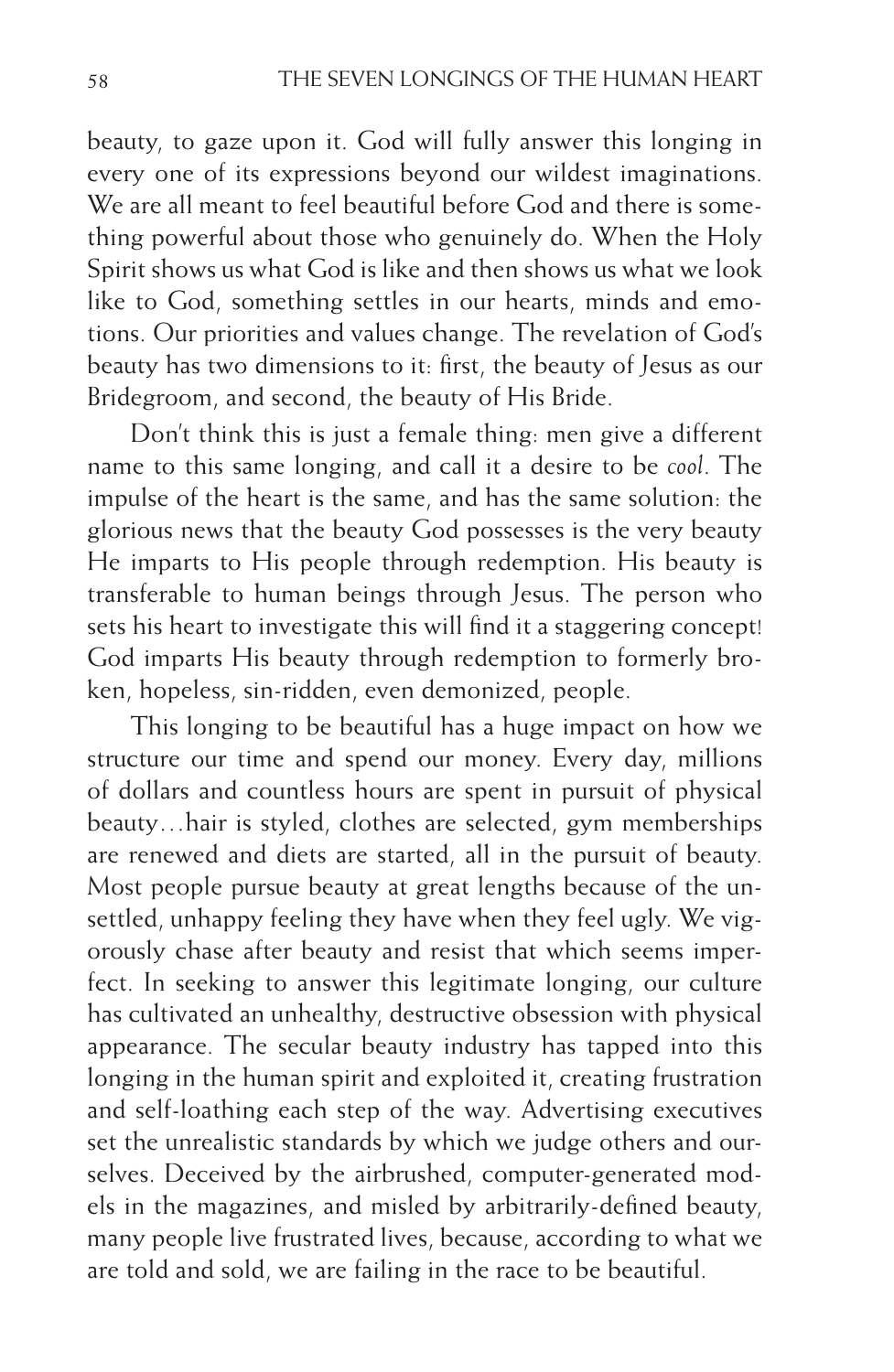It is perfectly acceptable to enhance one's physical appearance. However, there are healthy boundaries to this; more is not always better. The obsession with physical beauty is coming to a pinnacle in Western culture. People often become compulsive and stray outside the will of God, turning from utility to pursuit to overindulgence. Some people put an excessive amount of time and money into cosmetics, fashionable clothing, surgery and fitness. Seeking for natural beauty outside the bounds of the grace of God can be harmful. To overlook godly boundaries is to end up with added pressure and troubles. Many sexual and eating disorders are, not surprisingly, linked to an obsession with natural beauty that goes beyond the protective boundaries of God's Word.

The vanity and frustration associated with beauty has led some to conclude that beauty itself is to blame, that the longing for beauty is synonymous with shallowness. Some religions have taken the longing to possess beauty and pronounced it evil. Nothing could be further from the truth—God Himself is the source of all true beauty. Right now, sitting on a throne in an unseen realm, is a beautiful God. He is radiant in appearance. A pure river of life-giving water flows from under His throne and gets deeper and wider as it spreads. This is not a computer-generated image—there are no airbrush artists here—and this is not Hollywood. This is absolutely real—more real than anything we've ever experienced. As difficult as that is to imagine, it's even harder to realize that He wants to impart this same magnificent beauty to us. It's a part of His gift to us. His beauty, radiant and perfect, has been transferred to human beings through His Son, Jesus. In fact, that transfer is a key element of redemption, a part of His master plan.

#### **HIS BEAUTY FOR OUR ASHES**

In the last chapter, we looked at a passage in Isaiah describing God's plan for us: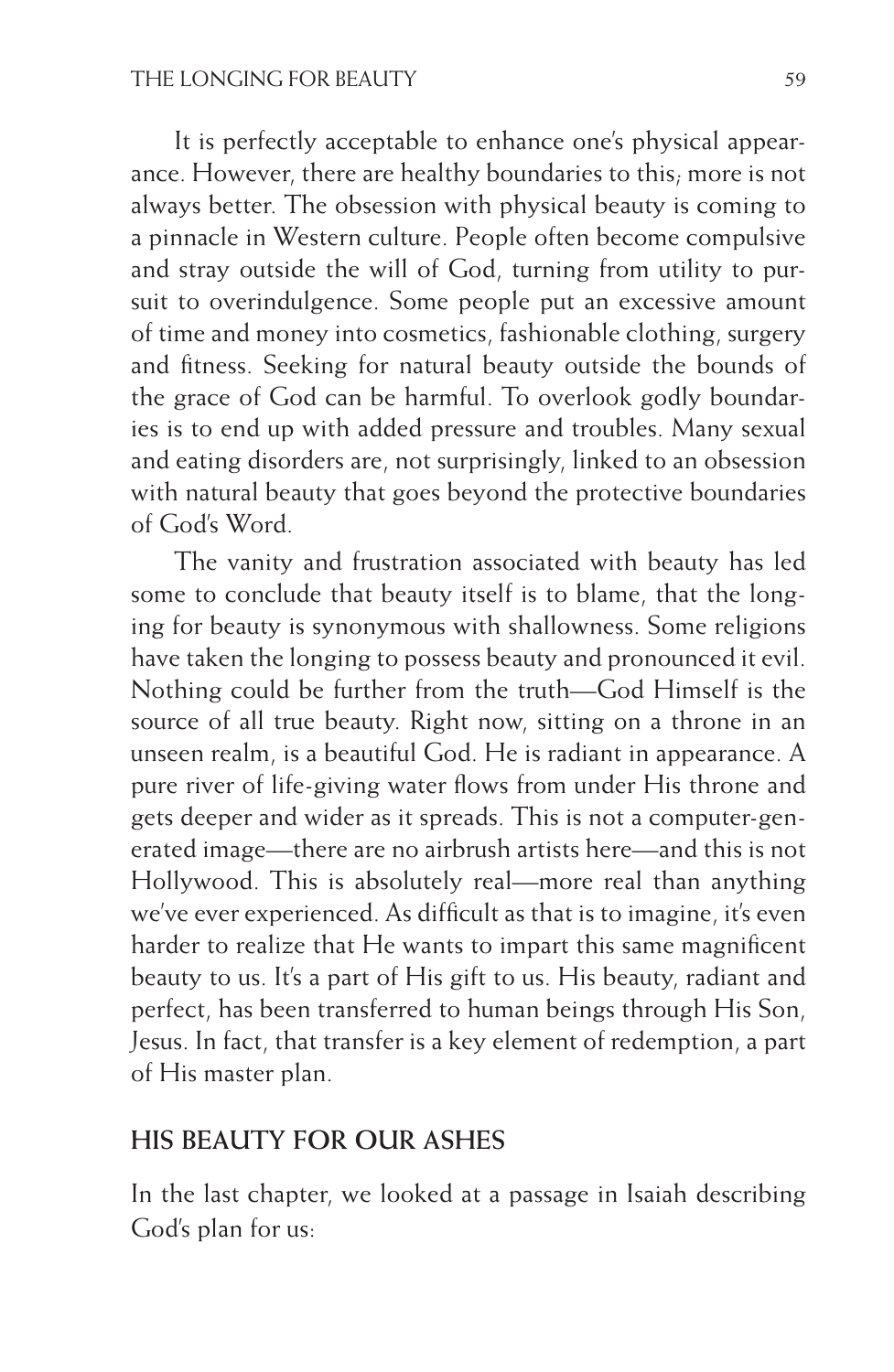The Spirit of the Lord GOD is upon Me, because the LORD has anointed Me to preach good tidings to the poor…to give them beauty for ashes… (Isaiah 61:1-3)

Ashes are good for absolutely nothing. What does it mean to have ashes and why is it that we have them? They are the by-product and result of burning our passions on wrong things. Some believers' lives are like ash heaps even after they have known the Lord for many years. Most people don't realize how much they have lost by making sinful choices. They find themselves midway through life with nothing to show for it, or even worse, having accumulated a jumbled mess of wrecked relationships, disappointments and debt. Regardless of how they arrived there, they come to a realization that they're sitting on an ash heap and they wonder, "What would anyone want with me? What I have done is so…ugly." Nobody wants our ashes. Nobody, that is, except God. And when He takes them, He will trade them for His beauty.

A significant purpose for which God sent Jesus to Earth was to orchestrate a divine exchange on a level that is impossible for humans to orchestrate. Since the Creation, time after time, humans made choices that reduced their lives to ashes and rubble, to useless, worthless rubbish that nobody would want to possess. First in Eden, then at the tower of Babel, and again in the days of Noah, man repeatedly destroyed his own hope for future glory and beauty by his selfish acts. This pattern continues today and shows no sign of abating.

During the Reformation, Martin Luther revived Evangelical Christianity as he accentuated the foundational spiritual, bornagain experience. Unfortunately, decades of evangelical emphasis has left the Western Church woefully out of tune with the fullness of redemption. We have concentrated on the legal benefits of salvation, but have almost resigned ourselves to living in the ash heap until we receive "a little cabin on the edge of glory, somewhere in the great beyond." In promising to exchange His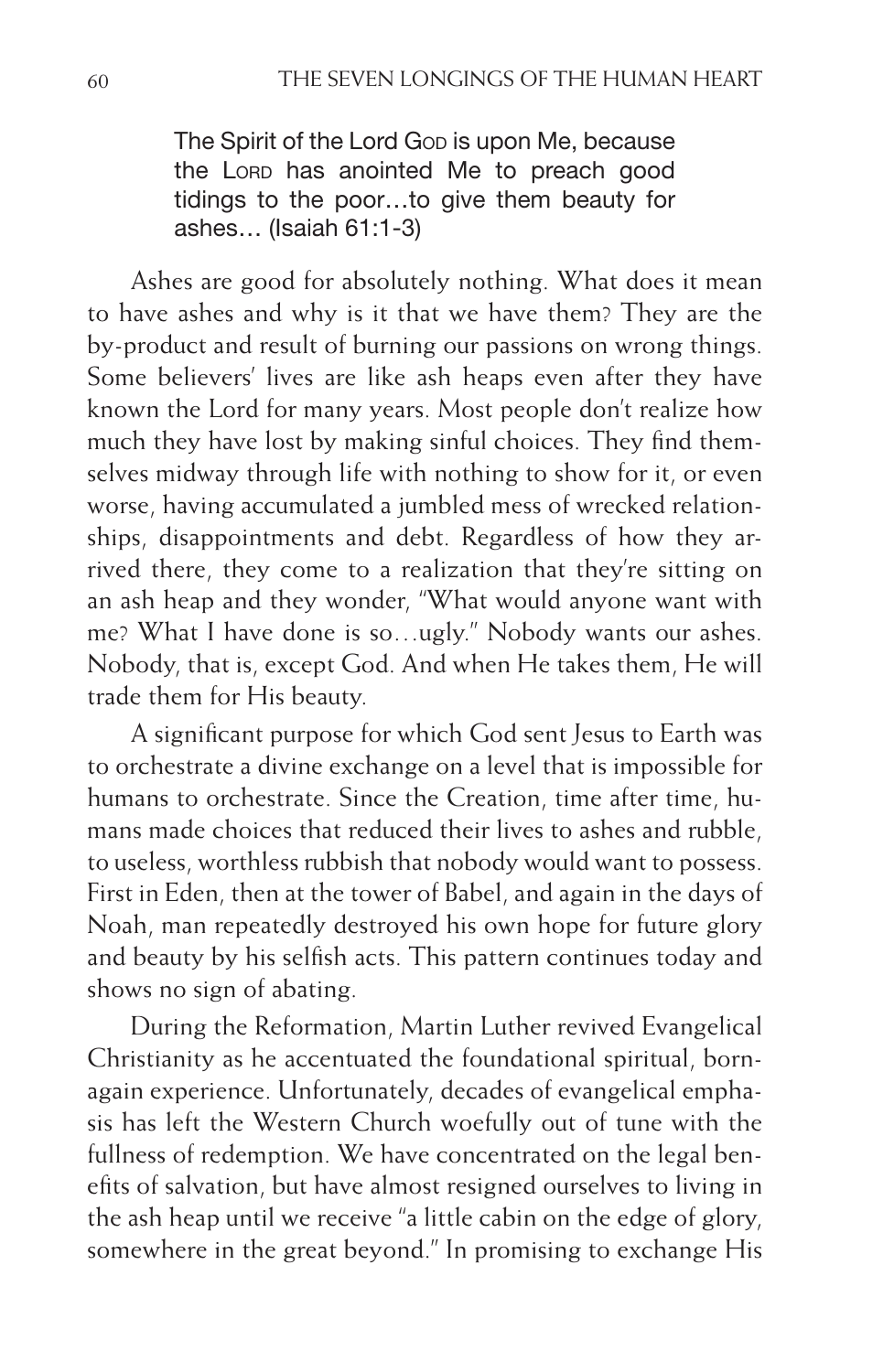beauty for our ashes, God says He will answer our core desire for beauty now, in this life, as well as for all eternity. Taking the mess we have made of our lives, He will give us the very thing our hearts were meant to possess—the beauty of God. When you became a believer, you weren't merely saved from Hell. You were made to be beautiful and to show forth God's beauty to the rest of creation forever.

Because of an erroneous understanding of the desire for beauty, most people try to deny their attraction to it. We insist that we are not so shallow as to be distracted or even driven by beauty. At the same time, if offered any car, the one we would most likely choose would surely be the one described as "exotic"…the curve of the grille, the headlamp cluster and the sweeping profile that all scream *beauty*. We also choose suits by the cut of the cloth, how they transform our profiles into something magnetic, and by how luxurious we feel even when wearing them to the most mundane of occasions. Many of us search for a mate based on appearances, initially at least, and sometimes exclusively. Finding that this sort of beauty leaves us with vacant hearts, we rebel against the desire rather than the method we've used that led only to false answers. Some have gone too far and disavowed every association with natural beauty.

## **MANIFESTATION OF INNER BEAUTY**

Something happens when believers realize that their yearnings for what is beautiful are truly God-designed. Rather than continue in denial about their yearning for beauty, they begin to look to God for the fulfillment of that yearning. In that moment, they become something more than they were the moment before. It is as if a door swings open in their heart. They become aware of beauty in their own life that is a deposit for things to come. The inner beauty of God manifests itself in us in a number of different ways. He changes our very countenance. Spiritual or inner beauty leaves tokens of physical beauty in this age by lighting up our countenance and changing our personality.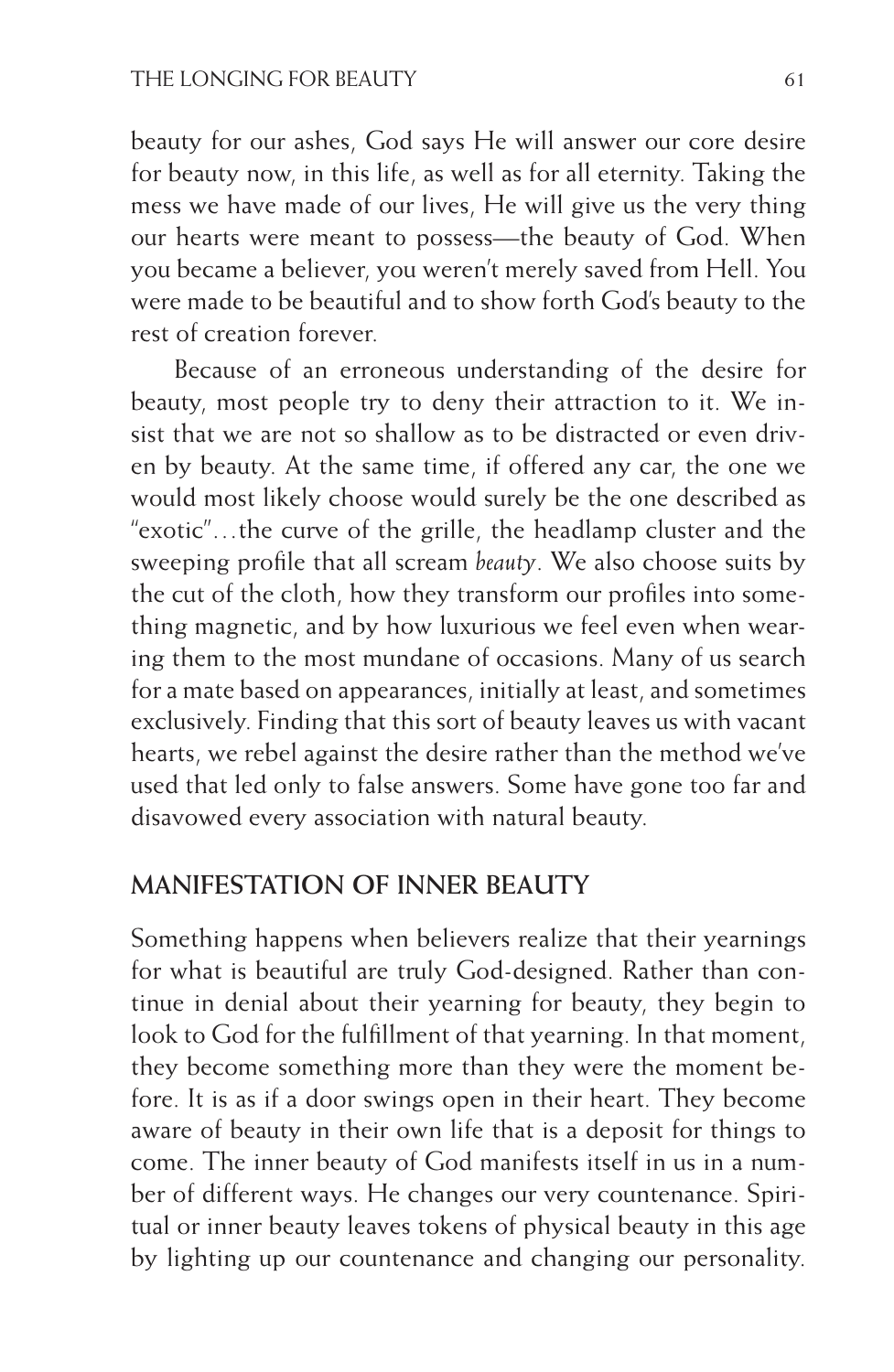In contrast, many sicknesses are related to a fearful and angry disposition as well as the ugliness of bitterness and pride. These negative attitudes *greatly* affect our bodies, even to the point of changing our physical expression. Peter wrote of the inner beauty of God having a profound effect on how people present themselves to one another.

> Do not let your adornment be merely outward…rather let it be the hidden person of the heart, with the incorruptible beauty of a gentle and quiet spirit, which is very precious in the sight of God. (1 Peter 3:3-4)

God will make us physically beautiful in the age to come, but having a bright spirit affects us in this age as well. It is limited but very real. When our spirit is beautified even our outward person is touched in the power of that beauty. A person who has a radiant spirit of righteousness has a different look about them. We've all had the experience of meeting someone who was physically beautiful but had a harsh or arrogant manner. It doesn't take long before we don't even consider that person attractive—their physical attributes fall by the wayside because they lack inner beauty. Scratch the surface of some physically beautiful people and you'll find an unattractive core. Likewise, we often meet people who may not get a second look on the street, but because of their gentle spirit they become beautiful to us. They radiate beauty from within. This inner beauty is part of the bigger inheritance of God's beauty we receive in part even now. Believers and nonbelievers alike are drawn like magnets to a gentle person who reflects the beauty of God. Moses prayed that the beauty of the Lord would be made apparent *through* His people. He wrote,

> Let the beauty of the LORD our God be upon us… (Psalm 90:17)

Why does God do this? What motivation could a divine King possibly have to share His beauty with His subjects? The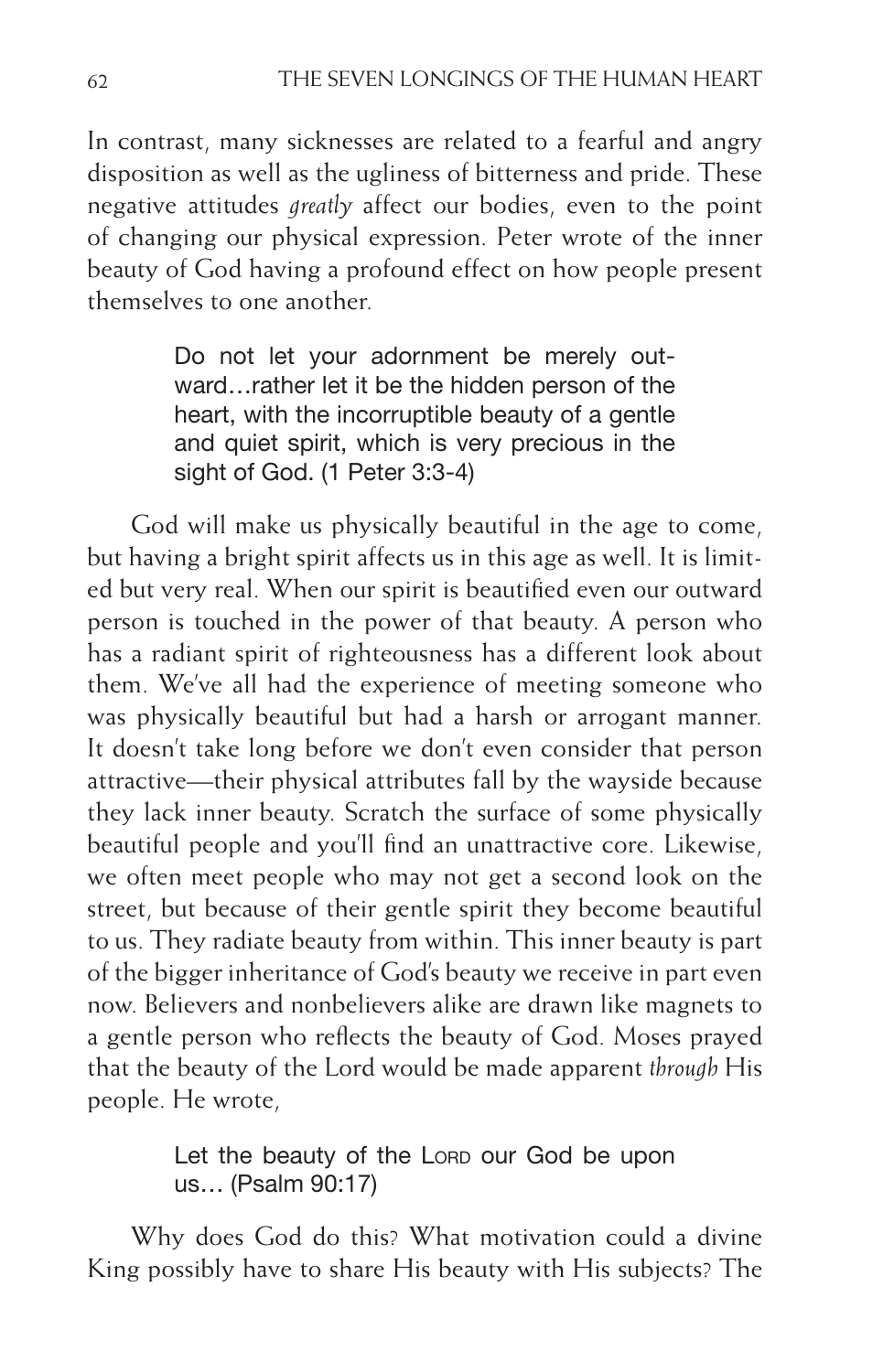answer is almost counterintuitive. The study of other world religions reveals that most represent their supposed deities as more interested in receiving alms from and controlling their followers than in actually benefiting them. One of the many things that makes the true God stand out so far above the false ones is His promise to make us beautiful with His own beauty. It is an expression of His affection and pleasure.

> For the LORD takes pleasure in His people; He will beautify the humble with salvation. (Psalm 149:4)

God takes pleasure in you. Take a moment and personalize that sentence, then read it out loud. *God takes pleasure in me.* That's a hard concept for many people: a God who takes pleasure in His people. Far from being stoic, His heart is warmed by the very people who come to Him for help. He takes great joy in beautifying them.

Feeling beautiful is not natural for most people. Even those who are attractive often claim and believe that no one thinks they are. Most fathers have had at least a few of those conversations through the bathroom door… "Daddy, I can't go to school today. I'm ugly!" While that child may be very attractive, at some level they feel their every flaw is magnified a hundred times. In the same way, most of us do not feel attractive when we stand before God. Wrong actions and attitudes run through our minds and all we see is the contrast between His holiness and our sin. So the idea of a beautiful God who makes us beautiful fundamentally changes how we interact with God and with other people. If He thinks we're beautiful…well, then it doesn't really matter if others agree or not! The King gazes upon us and likes what He sees!

> The King will greatly desire your beauty; because He is your Lord, worship Him. (Psalm 45:11)

> I am my Beloved's, and His desire is toward me. (Song 7:10)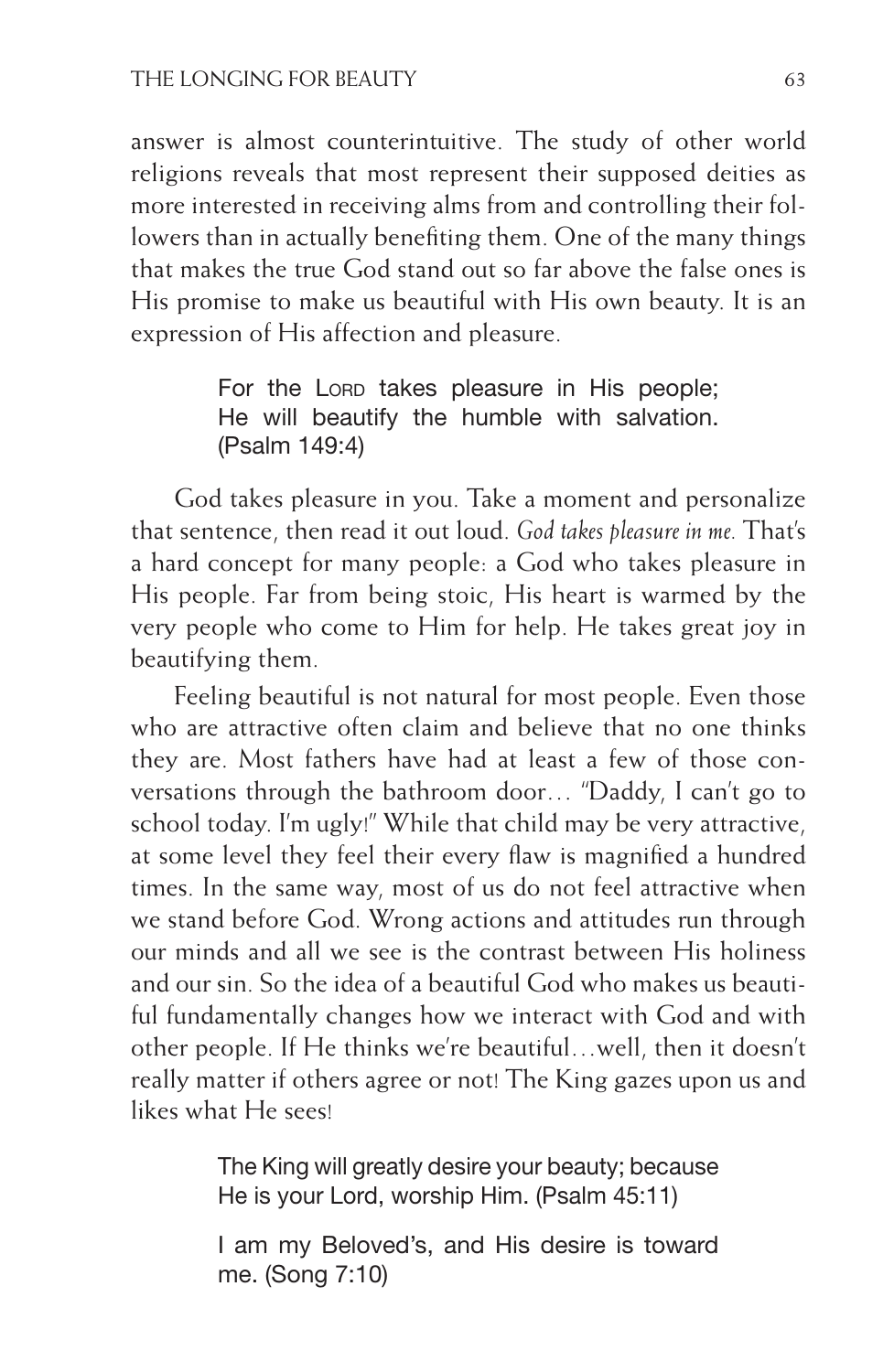When, instead of feeling ugly and hypocritical, a man or women feels beautiful before God, something powerful is released. They become free of their own self-imposed shackles. The things that bound them to guilt and despair begin to fall away. Once a slave of darkness, they become a Bride of the Holy One. Because He only surrounds Himself with beauty, being desired by God mandates that we are, in reality, truly beautiful.

His work in developing our beauty on this side of glory is astounding. It is nothing short of amazing to hear of His bringing beauty from the ashes of people's lives. In almost every church you will find testimonies of restored marriages, prodigals coming home, and people with the ability to stand confidently before God because of what He has done in their lives. Though all these testimonies may be true, the good news is that they do not even begin to represent the fullness of the beauty of God. There are ramifications far beyond this earthly life. The beauty we grow into in this life has continuity and significant magnification in the age to come; it gets bigger and better, and it is directly related to our lives on Earth right now.

## **THE VAST SUBJECT OF OUR BEAUTY IN GOD**

God's beauty in us is a vast subject. There is physical beauty and spiritual beauty, there is temporal beauty in this age, and there is eternal beauty in the age to come. You will possess physical beauty beyond the angels. Let there be no doubt: the Godhead is the main celestial attraction, but when He unveils His ultimate plan to present a beautiful Bride to Himself, the angels will gather at the balconies of Heaven and shake their heads in wonder. You will be physically, emotionally and spiritually beautiful forever because of Jesus. You will have a beautiful face, body, mind and heart. Yes, you will be stunningly beautiful forever. In your resurrected body, you will possess a physical beauty for billions of years that will far surpass anything you can think of now. The beautiful God has already planned this from beginning to end.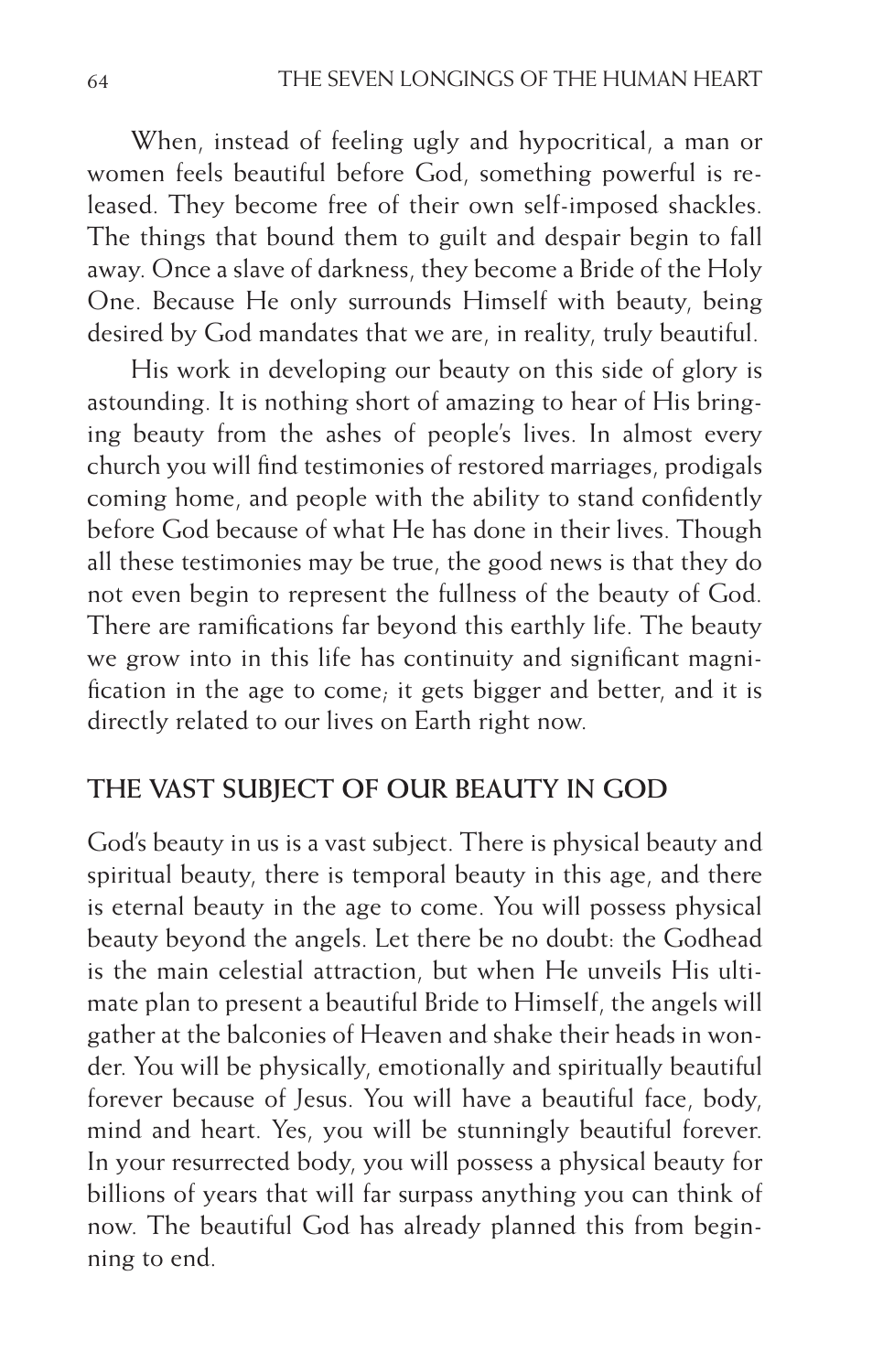He's been working on this plan for a long time. When God raised Jesus from the dead, He designed a body for Jesus that was unlike anything ever seen or imagined. It was both physically and spiritually beautiful. After Jesus was raised from the dead, He had the ability to walk through walls, yet He had the capacity to enjoy a breakfast of fish with His friends (John 20:26 and 21:12-15). His glorified body was the perfect melding of the spiritual and physical realms, allowing Jesus to partake of the best of both worlds. He has a body for each of us that is just like His. Our resurrected bodies will be the best that God can create, unable to be improved upon. At the Second Coming, Jesus will combine the natural realm with the supernatural realm (Ephesians 1:10; Revelation 21:1-2). Our bodies will be made with all the capacities necessary to express the glory and beauty of God in this new environment.

> He will transform the body of our humble condition into the likeness of His glorious body, by the power that enables Him to subject everything to Himself. (Philippians 3:21)

> …When He is revealed, we shall be like Him, for we shall see Him. (1 John 3:2)

#### **LIGHT AND GLORY**

Our eternal bodies will have the same supernatural properties and abilities that Jesus' body has. For example, Jesus wears garments of beautiful light; therefore, we shall as well.

> …Who cover Yourself with light as with a garment… (Psalm 104:2)

Jesus is the master communicator. He was able to speak in layers of truth that allowed the hearer to understand his point and yet continue to unravel and discover new meaning in what He was saying for years to come. One such example is when He said, "You are the light of the world" (Matthew 5:14). He was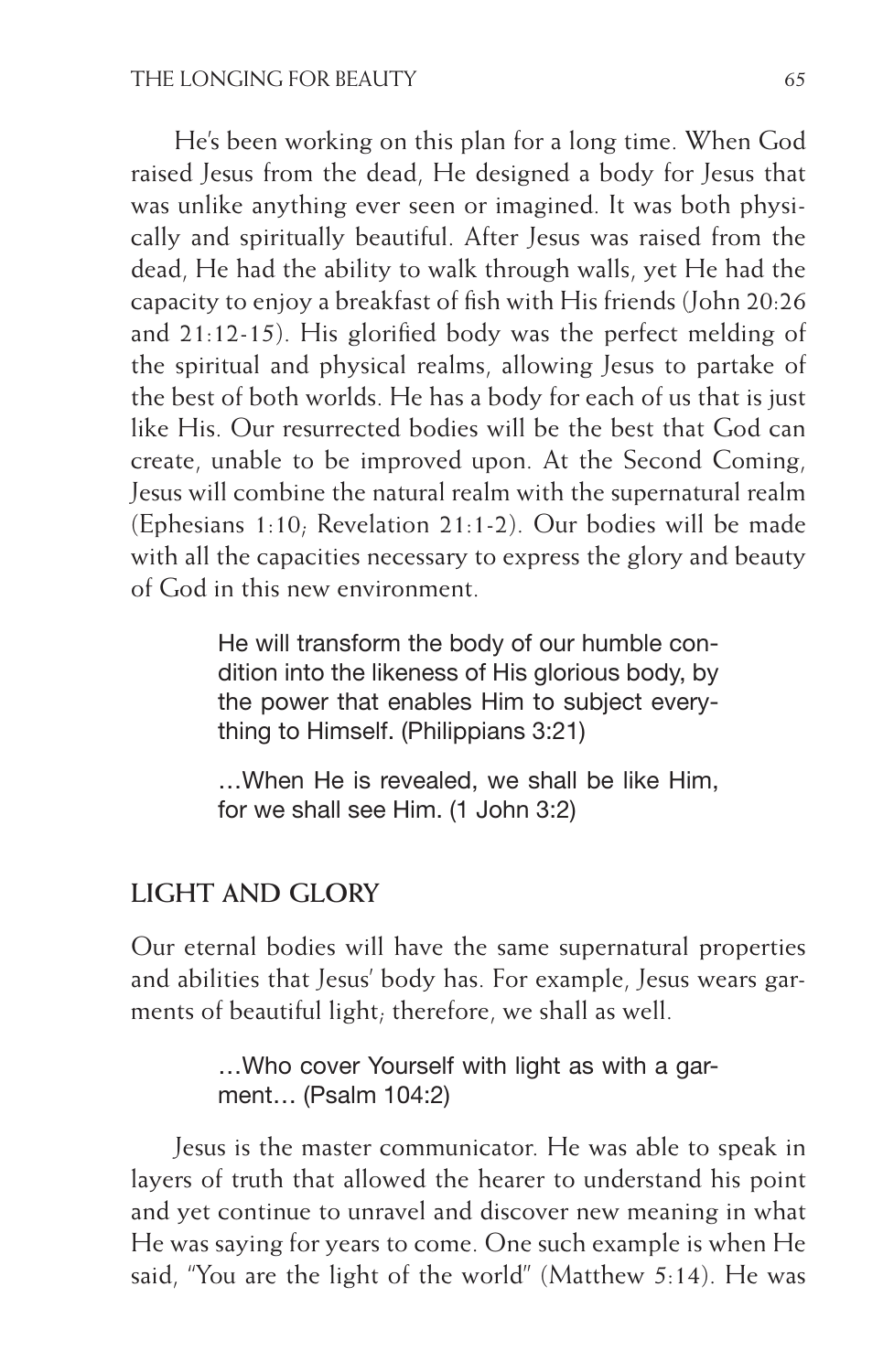speaking of believers being beacons here in this age, but He was also referring to the future. He was speaking of the day when the saints would be made like Him, the One who lights up the New Jerusalem and the New Earth as well (Revelation 21:23). The people of God in the New Jerusalem will also release God's light. The best computer models of twenty-first-century physics laboratories cannot begin to explain how God will clothe His people with light, yet God has a plan to do it. It will be beautiful beyond description. Light and color will shine forth out of our beings.

> Come, I will show you the bride, the Lamb's wife. He…showed me the great city, the holy Jerusalem, descending out of Heaven from God, having the glory of God. Her light was like a most precious stone, like a jasper stone, clear as crystal. (Revelation 21:9-11)

> Many of those who sleep in the dust of the earth shall awake, some to everlasting life… Those who are wise shall shine like the brightness of the firmament…like the stars forever and ever. (Daniel 12:2-3)

> The righteous will shine forth as the sun in the Kingdom of their Father. (Matthew 13:43)

Our future bodies will be filled with God's power and glory. While our physical bodies are sown in dishonor and addiction to sin, sometimes racked with sickness, they will be raised in the glory of God. Our bodies are sown in corruption—meaning they rot in the grave—but they will be raised in incorruption.

> There is one glory of the sun, another glory of the moon, and another glory of the stars; for one star differs from another star in glory. So also is the resurrection of the dead. The body is sown in corruption, it is raised in incorruption. It is sown in dishonor, it is raised in glory.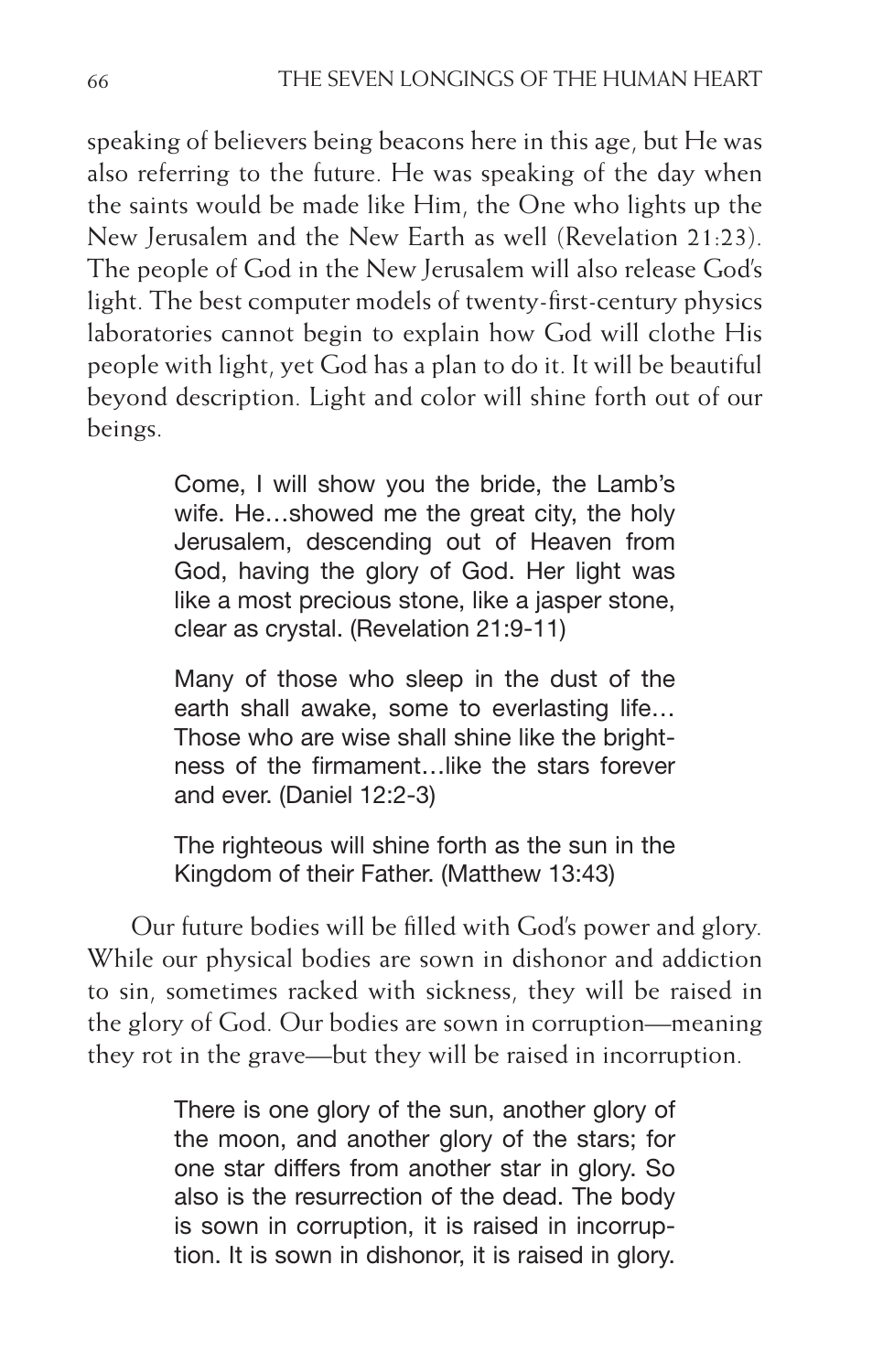It is sown in weakness, it is raised in power. It is sown a natural body, it is raised a spiritual body. (1 Corinthians 15:41-44)

The Apostle Paul wrote that we will experience what it means to be clothed in light and to possess incredible power in our resurrected bodies. This body will be much more powerful and beautiful than the one in which we currently live. We literally cannot imagine what this will be like, because everything we know in the physical dimension is in relation to how extremely limiting it is. We judge how far we can jump before we fall. We judge how fast we can run based on how much faster someone else ran the same distance. All we can comprehend is based on what we're not able to do. God says, "On that day, I will give you a form you have no grid for. I am taking the limits off this new design."

Our culture has made the afterlife seem to be some sort of cloud-based harp recital, where the seraphim wander from cloud to cloud, giving tips on playing lullabies while cherubs float to and fro with snack trays. Compared to what God really has planned for us in the next age, this idea is boring! Who wants to play a harp for the next million years? We are being groomed to rule and reign alongside the King, and we will do it in new bodies that are indescribably beautiful. Our glorified bodies will have supernatural abilities in relation to communication, strength, senses, and a myriad of other areas. We might be able to communicate in many languages. Our communication through music and poetic expression will be absolutely beautiful. You will pick the instruments you've always wanted to play to express God's beauty and you'll be able to play them with excellence.

Our resurrected bodies will have the supernatural beauty, properties and abilities that Jesus' body has. We will have supernatural abilities in our five senses. We will all have excellent sight at a distance as well as at close range. We will be able to hear at distances, with great perception and perfect balance.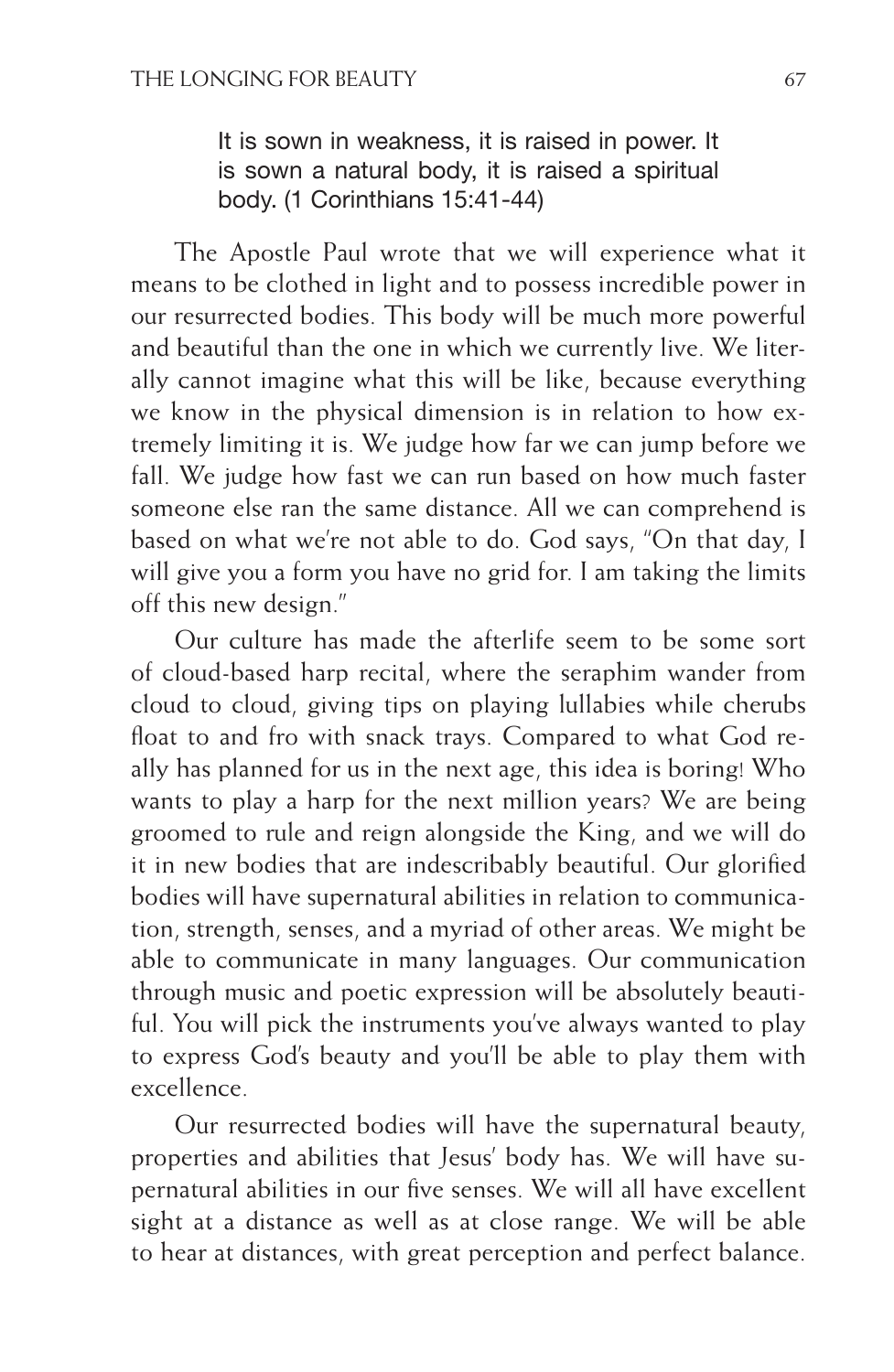Our taste buds will enjoy food beyond anything we can currently imagine. One reason God determined to have food in the age to come is simply so that we might enjoy it. God will be glorified as we enjoy eating in eternity.

## Whether you eat or drink…do all to the glory of God. (1 Corinthians 10:31)

Our sense of touch will give us the ability to feel perfectly and to discern objects with great clarity. Our sense of smell will give us the ability to enjoy and discern what is going on in the environment around us. The speed and endurance of our physical bodies will be supernatural. We will be able to work and play for long hours without feeling drained. There will be no fatigue, no sickness, no death. We will have perfect energy at all times. Philip's translation from one spot to another is probably the best example of what it will be like.

> Now when they came up out of the water, the Spirit of the Lord caught Philip away, so that the eunuch saw him no more…Philip was found at Azotus. (Acts 8:39-40)

God is not merely interested in beautifying individuals; He is preparing to beautify His Bride as a whole. The Father is committed to making a beautiful Bride for His beautiful Son.

> Then I, John, saw the holy city, New Jerusalem, coming down out of Heaven from God, prepared as a bride adorned for her husband. (Revelation 21:2)

On that day, as the New Jerusalem descends, its beauty will be unlike anything seen on the Earth. What strange phrasing, comparing a city to a bride. John spoke about some of the beauty of the New Jerusalem being due to its citizens. The Eternal City is called the Bride because of the inhabitants who govern it. The glory of the city lies in the residents of the city. The current cities of the Earth are known by the characteristics of their citizens.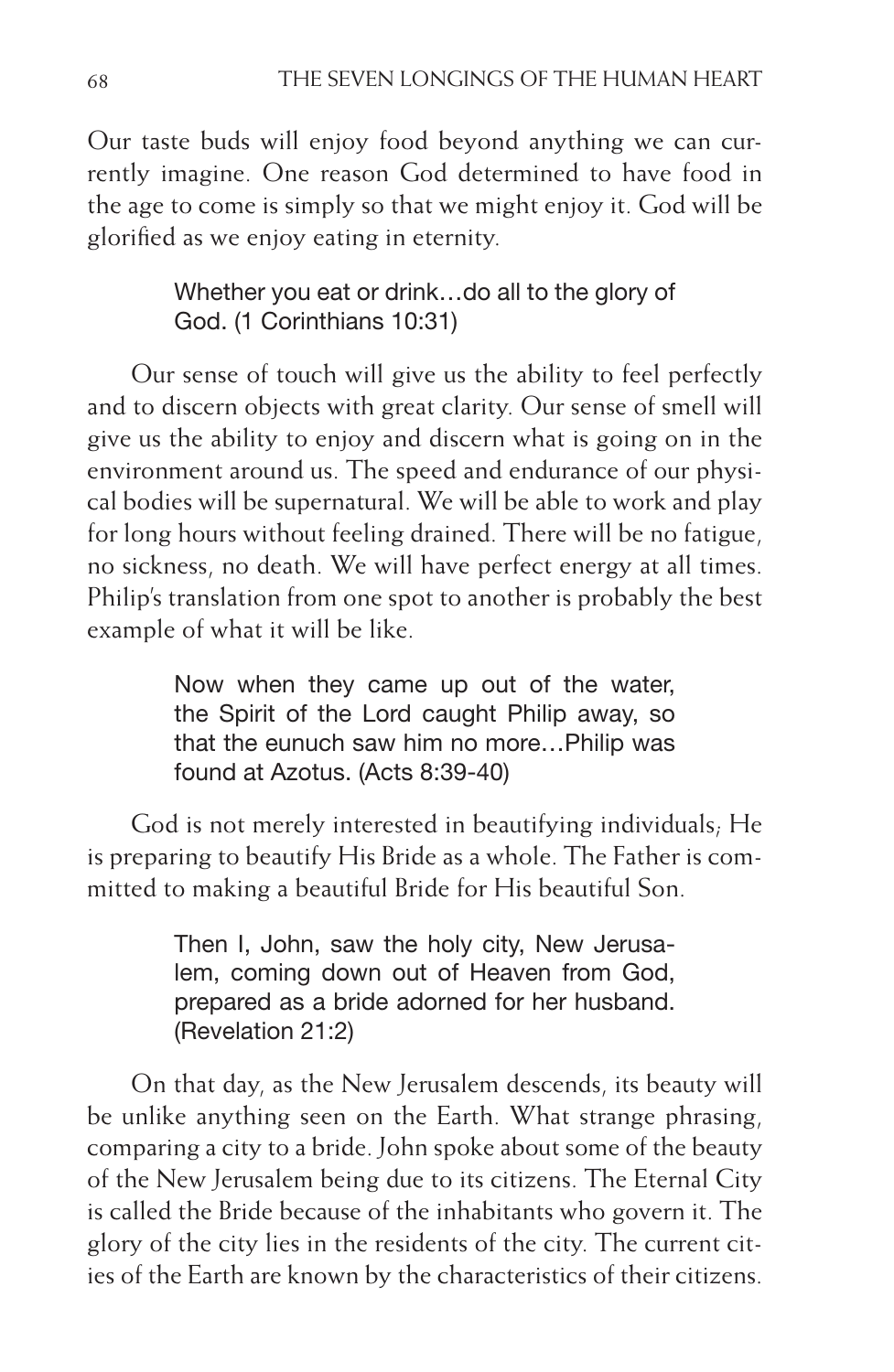Even though the cities themselves are only made of buildings and streets and trees, one city is said to be friendly while another is said to be hostile. The city's reputation is based on the characteristics of the people who live there. A city considered generous is only described in such as way because it is filled with generous people. The New Jerusalem will be glorious and beautiful because of the nature of her glorious and beautiful citizens. The Bride of Christ, the most glorious and beautiful of all created beings, will radiate her glory as she governs that city.

Being called a beautiful bride has far-reaching ramifications. A bride is not a buddy or even a girlfriend. A bride walks in a newly-acquired level of ownership in relation to everything her bridegroom possesses. Time and time again the Word of God tells us we actually become partakers of God's glory. Jesus said, "…The glory which You gave Me I have given them" (John 17:22). Jesus longed to impart His glory and beauty to us. The writer of Hebrews makes mention of it as well. We will be crowned with God's glory and beauty. "…You have crowned him (the redeemed) with glory and honor…" (Hebrews 2:7, 10).

As the Bride of Christ comes to her senses, she will respond like the prodigal son as he realized how far he was from home. She will be shocked and wonder, "Will He accept me?" In her moment of weakness, God will come alongside her, and, by virtue of His desire for her, make her valuable. Desire brings worth, remember? Every bit of her beauty is a reflection of His.

#### **BEAUTY PREPARATION**

Not only does Scripture point to a day when we will be fully what God intends, it also tells us that the very trials we face today help to make this glory a reality in our lives. Today's troubles are a school of sorts—a University of Beauty—preparing us for life in eternity with Him. The sooner we realize the divine purpose of this beautification process, this preparation, the sooner we begin to give ourselves to it, painful as it may be.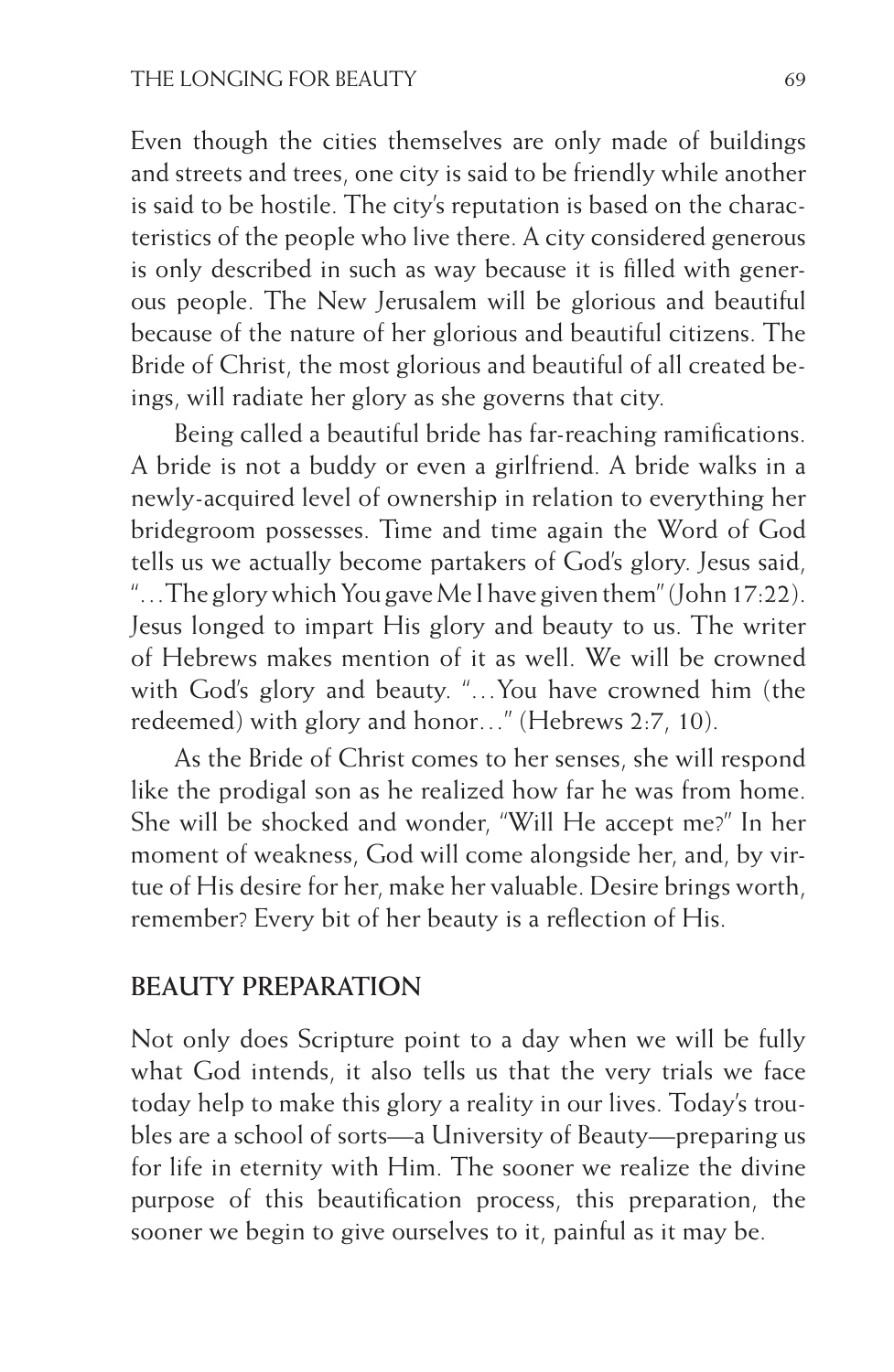For our light affliction, which is but for a moment, is working for us a far more exceeding and eternal weight of glory… (2 Corinthians 4:17)

In the Book of Esther, God reveals His purpose to beautify His people. Esther goes through beauty preparations in order to be made ready for the king, which is a prophetic picture of the Bride of Christ preparing for her King. We go through the necessary beauty preparations in this age so we will be counted worthy of the Son when He returns to set up His Kingdom on the Earth.

It is not always easy to see how troubles and struggles can pave the way for beauty; once in a while there is a glimpse in one person's life that serves as a beacon to the rest of us. Dennis Byrd is one of those individuals. On November 29, 1992, the New York Jets lined up against the Kansas City Chiefs. Dennis was a broad-shouldered and blonde-haired defensive tackle at the peak of his athletic career. But that day he had a jarring, head-on collision with a teammate. An unexpected shock went through Dennis' entire body and he lay suddenly limp on the field. He was permanently paralyzed from the neck down.

He went through countless surgeries and treatments with little progress. Months later he lay in the hospital bed of a rehabilitation facility as a reporter interviewed him for a primetime special. After telling the story of Dennis' career with interviews and video clips, the reporter commented that the football player must have a very strong faith. Dennis said quietly, "Yes, I am a believer in Jesus Christ." When the reporter asked how Dennis' faith could be reconciled with having endured such a horrible accident, he probably wasn't expecting the answer he received. With the conviction of a man who had thought this through a thousand times, Dennis leveled his steely gaze at the camera and said: "For I consider that the sufferings of this present time are not worthy to be compared with the glory that shall be revealed in us" (Romans 8:18).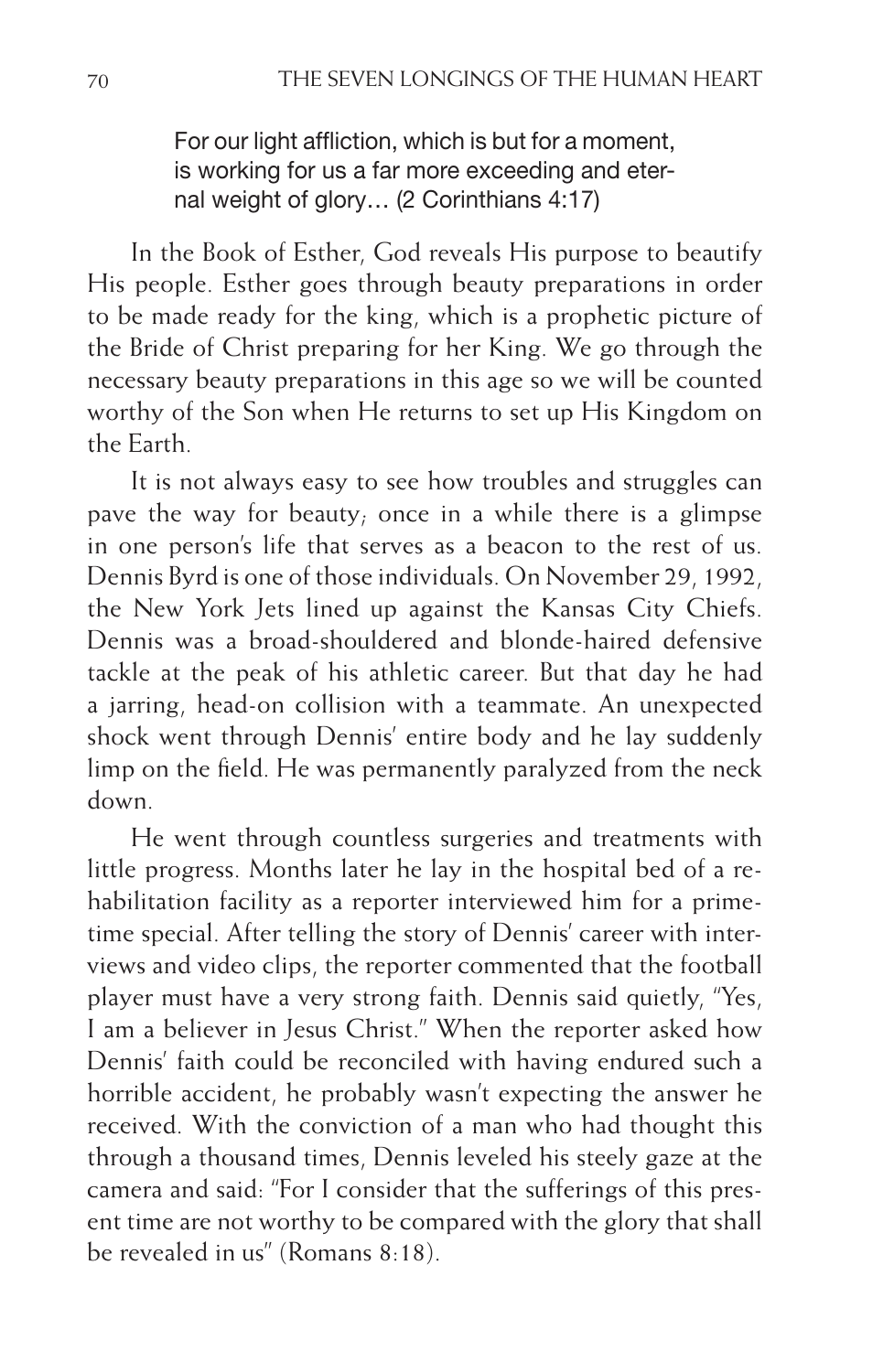In that moment, Dennis exhibited a profound understanding of God that many people in less drastic circumstances are unable to grasp: even our trials and afflictions can change us forever for the better. It's not that God wants to see us broken. but rather He wants us to see our own brokenness. Dennis was not minimizing his misfortune. He was placing it in the context of eternity. He knew this was not the first time God had overlooked his broken humanity. In his physical and emotional brokenness, Dennis was being beautified. The same is true for every one of us who walks in relationship with Jesus—He is committed to giving us beauty for ashes. The beauty available to us in God is not merely something we observe from afar, or hope to attain in some distant future. It is, in fact, highly practical. God tells us in His Word that His very beauty or glory can be placed within us. While the pagan religions of that era built temples and shrines to hold their concept of the presence of a god, the writer of Ephesians said humanity itself was made for the very indwelling of God.

> …You are…built together for a dwelling place of God in the Spirit. (Ephesians 2:22)

This indwelling of God is how God, the Consuming Fire, chooses to express His glory, His grandeur, His love and His beauty to the rest of creation for all time. It is a mystery of cosmic proportions that the holy God would not only fashion a Bride for Himself out of the dust of the earth, but that He would go on to dwell *within* her, giving her a measure of beauty worthy of His infinite affection.

#### **BEAUTIFIED HEARTS AND MINDS**

Even more remarkable than God dwelling in the hearts of men and women, expressing His divine beauty through them, is God going further and depositing His life into them as well. It is mind-blowing to think that He would show us His beauty on the inside; but to go so far as to put His life in us and enable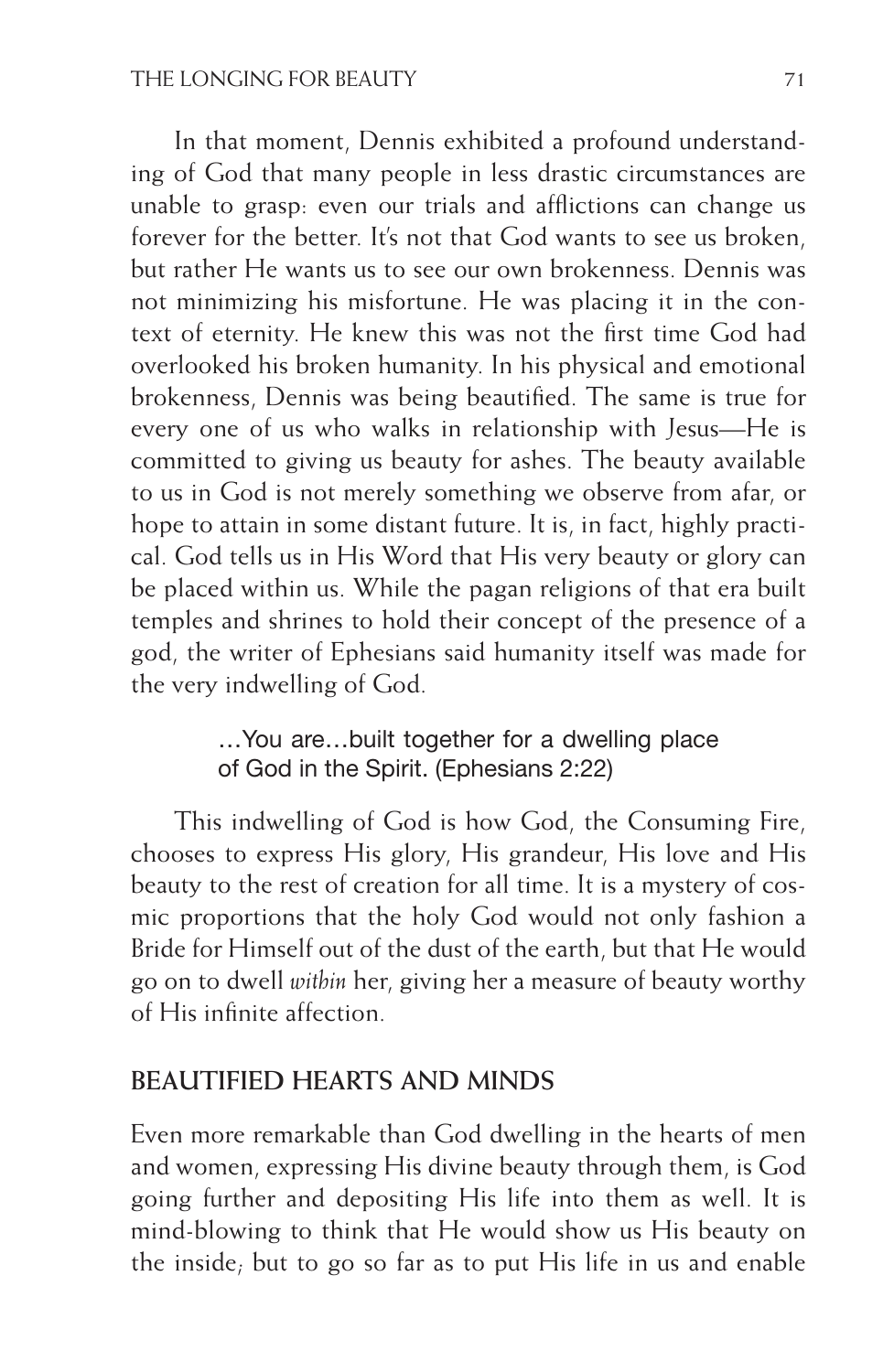us to show His life to others is even more profound. This holy indwelling that brings us into our place as a beautiful Bride has a distinct effect on our hearts and minds. God dwelling in us affects how we think, speak and feel.

> This is the covenant that I will make them…I will put my laws into their hearts and in their minds I will write them… (Hebrews 10:16)

In the process of beautifying His Bride, Jesus writes the laws of His Father on her mind and heart. She will understand God with her mind and feel Him with her heart. Supernatural thoughts will come to us forever. As we rule with Christ, partially in this age and in fullness in the age to come, we will enter into a realm of understanding that surpasses the great and learned men and women of history. We have been given access to the very thoughts and thought processes of God (1 Corinthians 2:16). The concept that He writes on our minds and hearts speaks of His supernatural enlargement of our capacity for understanding and love. He will crown us with radiant and beautiful minds and hearts; just like Jesus, we will be filled with divine intelligence and hearts overflowing with love. In the age to come there will still be mathematics, science, technology, food, art and music. These disciplines will not suddenly disappear. We will have great intelligence that will enhance our communication with Jesus, our Bridegroom God. We will also have supernatural abilities to communicate with perfect speech, musical ability, singing ability, thought and expression.

Our minds and hearts will be expanded with new capacity for holiness, and with holiness, a deeper sense of satisfaction. This will beautify us. Along with supernatural understanding of truth, Jesus will give us supernatural ability to feel things like He does. Our hearts will be beautified as we experience the same feelings and emotions as Jesus. We will have the capacity to love more as we are empowered with holy affections for God and others. The love of God will be poured out in our hearts by the Holy Spirit (Romans 5:5). The very love with which the Father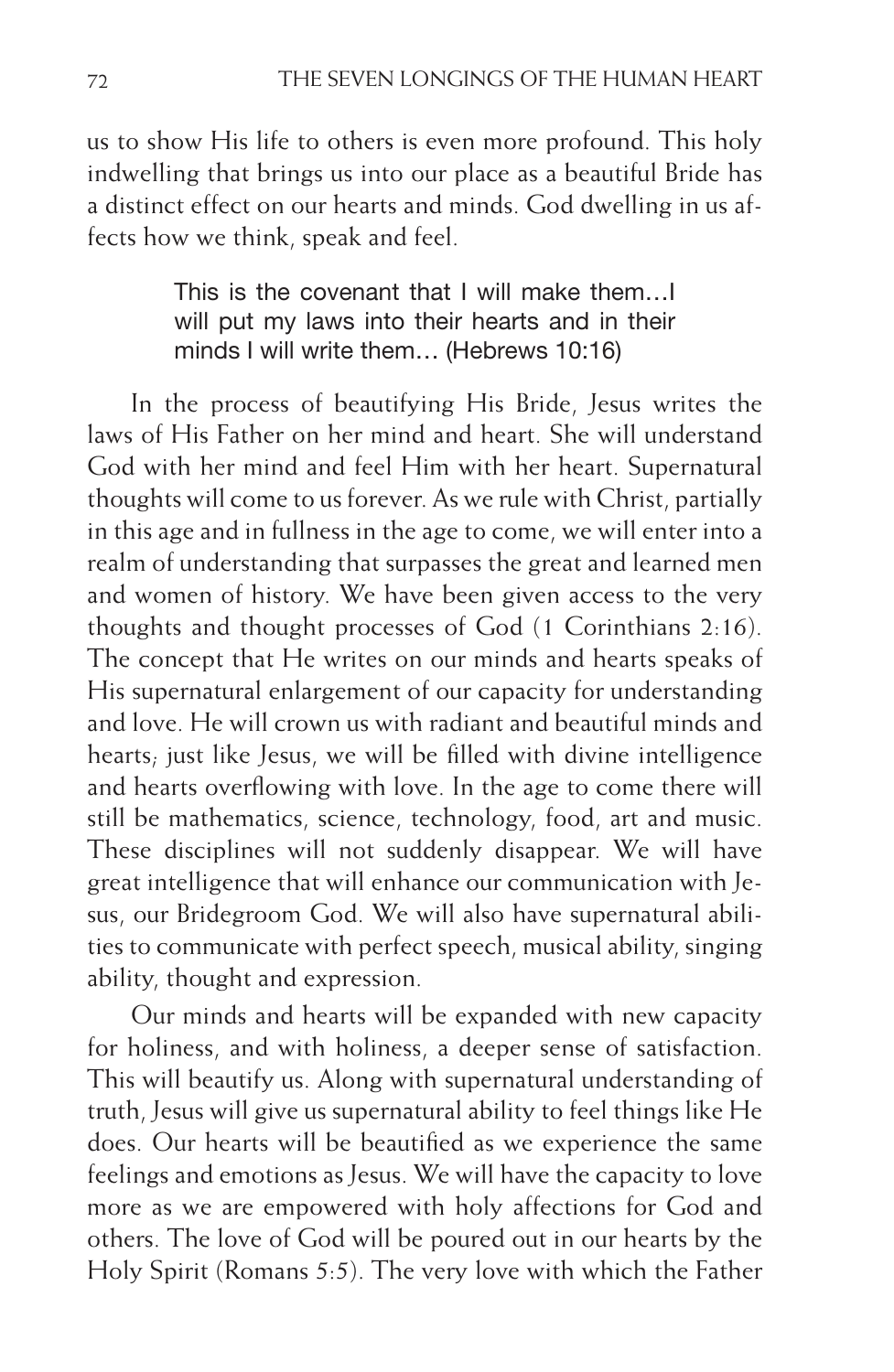loved Jesus will be in us (John 17:26). We will love to a degree that goes far beyond anything we can presently imagine.

With this love and with our increased emotional capacities, we will have no envy and no jealousy. We will not compare ourselves with others and we will not bring accusations against ourselves or anyone else. We will be devoid of all condemnation, fear of failure, competition, discouragement, addiction, and negative feelings. These things will have been replaced by massive capacities for happiness and contentment, peace and joy, unity and love, as evidenced by having joy *inexpressible* and *fullness* of glory.

## Yet believing, you rejoice with joy inexpressible and full of glory. (1 Peter 1:8)

Jesus will not rule with a depressed Bride. We must understand what Jesus is thinking, and feel what He is feeling. We will be unified with the flow of His heart forever. One day soon we will know a supernatural unity in relationship like that which currently only exists within the Godhead. Jesus' prayer in John 17:12, "That they all may be one, as You, Father, are in Me, and I in You; that they also may be one in Us…" will be answered.

The John 17:12 passage is often used to promote unity among city leaders, and there are certainly facets of that reflected in Jesus' words. However the goal He set—unity among humans reflecting the unity of the Trinity—is so lofty it can only be perfectly achieved among beings who have been made like Him. The only people who can find unity like that will have to be completely convinced that Jesus sees them as beautiful and, in understanding their own beauty, be willing to run the risk of wholly loving another person because Jesus thinks that other person is beautiful too.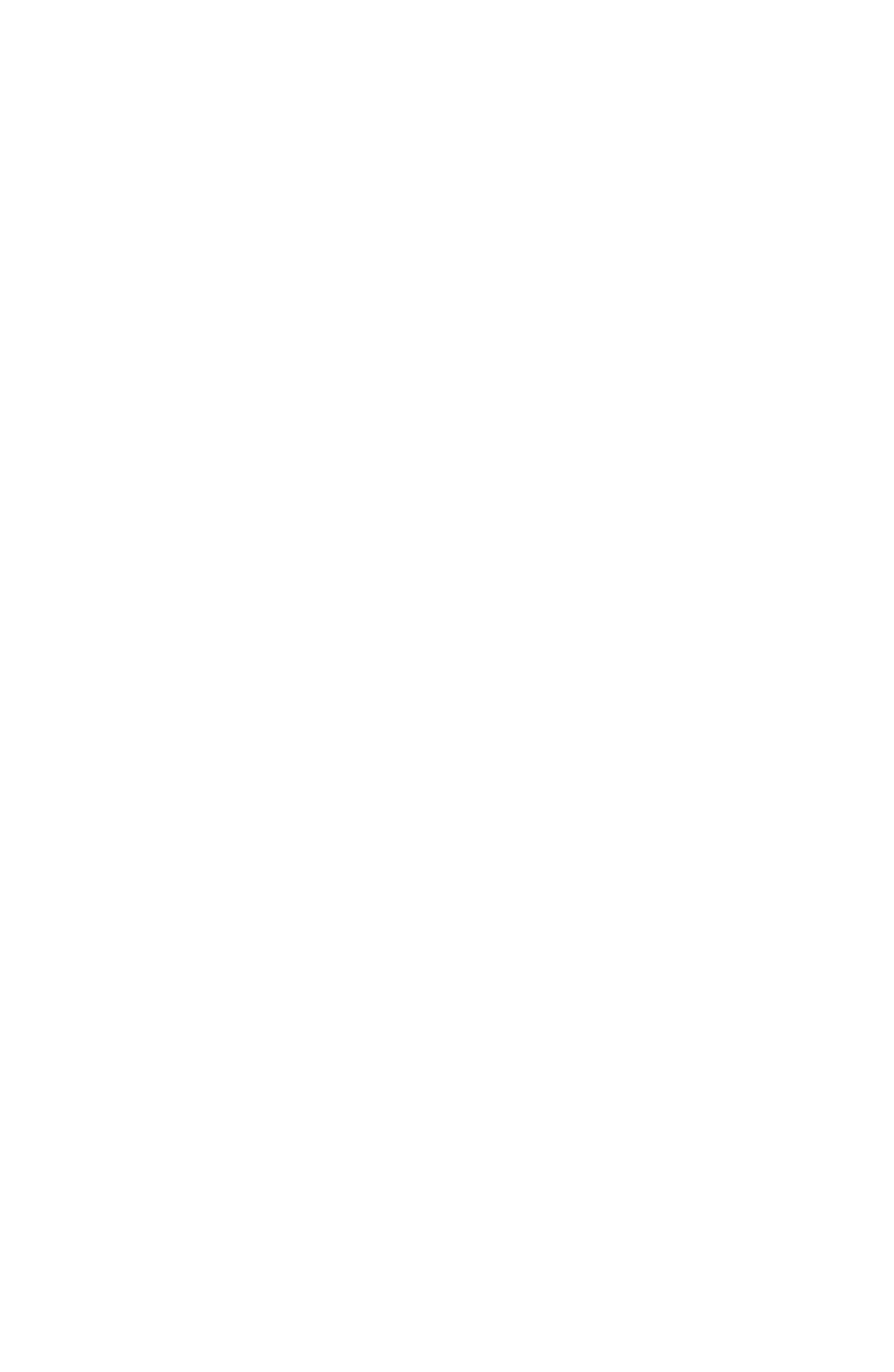#### CHAPTER FOUR

# *The Longing for Greatness*

The game has a hundred variations and is probably<br>played by children in every people group on the face<br>of the earth. In the American Midwest a bale of hay is<br>used to Sibosia it's a pilo of request the and of a functional a played by children in every people group on the face of the earth. In the American Midwest a bale of hay is used. In Siberia, it's a pile of snow at the end of a freshly plowed street. Everywhere children gather and human instincts prevail, the game is played. It is known by many names, but where I grew up, we called it "King of the Hill." It can be played by individuals or highly organized teams, although to be truthful, even the best team leader can fall victim to a mutiny by the time it's over. The desire to be the last man standing, the de facto King of the Hill, proves too tempting to resist. Eventually, the strongest alliances fail and it's every man for himself.

The game starts in childhood but most people play it for the rest of their lives. Perhaps not in the all-out way of pushing people around, the echoes of dog-eat-dog and at-any-cost mentalities prevail. "King of the Hill" becomes King of the Boardroom, King of Academia, King of the Home, or even King of the Pulpit Committee. There is something within the heart of man that yearns to be crowned with greatness. Whether wrangling for control of a dirt hill on the edge of a playground or control of a group of people we're called to serve, we're usually driven by similar motives. We want to be great. This desire has taken a lot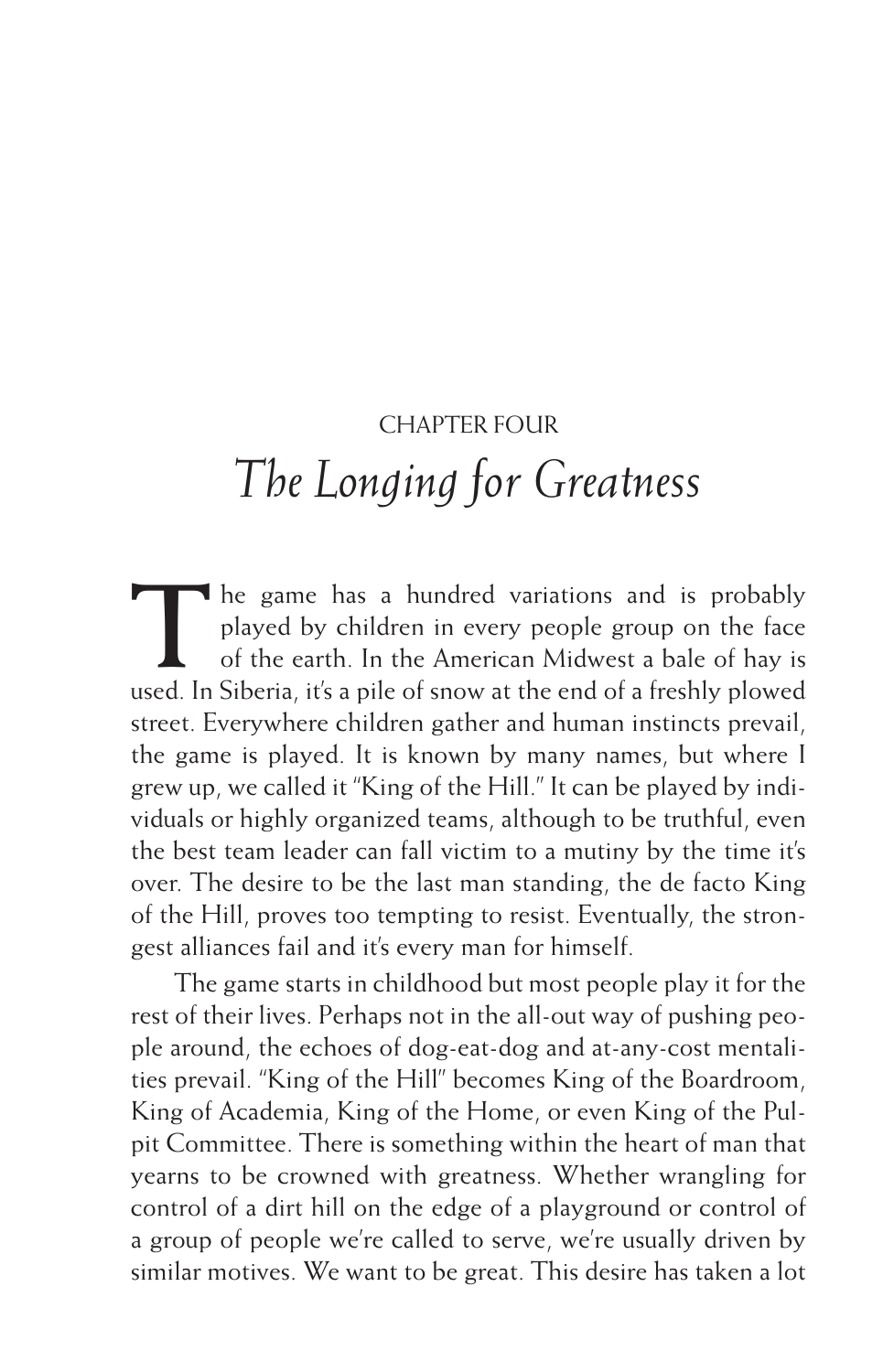of hard knocks over the years. Striving for greatness has driven a lot of people to do ungodly things as they try to fulfill their desire at any cost. As a result, adult etiquette seems to shun any desire for greatness, to stuff it down somewhere in our psyche and feign humility, all the while smoldering on the inside because someone else gets recognized and we get ignored.

I want to challenge you to think about greatness in another way. What if you were destined for greatness? I'm not talking about being arrogant or putting others down in order to be seen as the best. I'm asking, what if part of God's plan was to make you truly great for eternity? Would you have to go about pursuing it like we did as kids, knocking people off the hill on your way to the top? Or would God have some counter-culture way for us to achieve exactly what He has for us?

Allow me to let you in on a little-known secret. You desire to be great precisely because you were meant to be great. That doesn't negate the wrongs associated with striving for worldly honor and acclaim with a spirit of pride. It's still wrong to knock one another off the top of the hill, it's still wrong to backstab in the boardroom, and it's still wrong to bully the pulpit committee just so you can achieve your advancement. True to His style and reputation, God has a much more excellent plan to fulfill your longing for greatness. The great God built into your spirit a longing to be great and successful. Greatness is part of your divine calling. Jesus never rebuked anyone for longing to be great, only for attempting to fulfill the longing in a wrong way (Luke 11:43). We are not to repent of this God-given longing to be great. We are only to repent of pursuing it with a wrong spirit.

We were made for greatness and honor. Every believer is ordained for greatness beyond anything we can fathom. Paul described the greatness God has planned for us as something that has not even entered the human mind when he wrote, "Eye has not seen, nor ear heard, nor have entered into the heart of man the things which God has prepared for those who love Him" (1 Corinthians 2:9).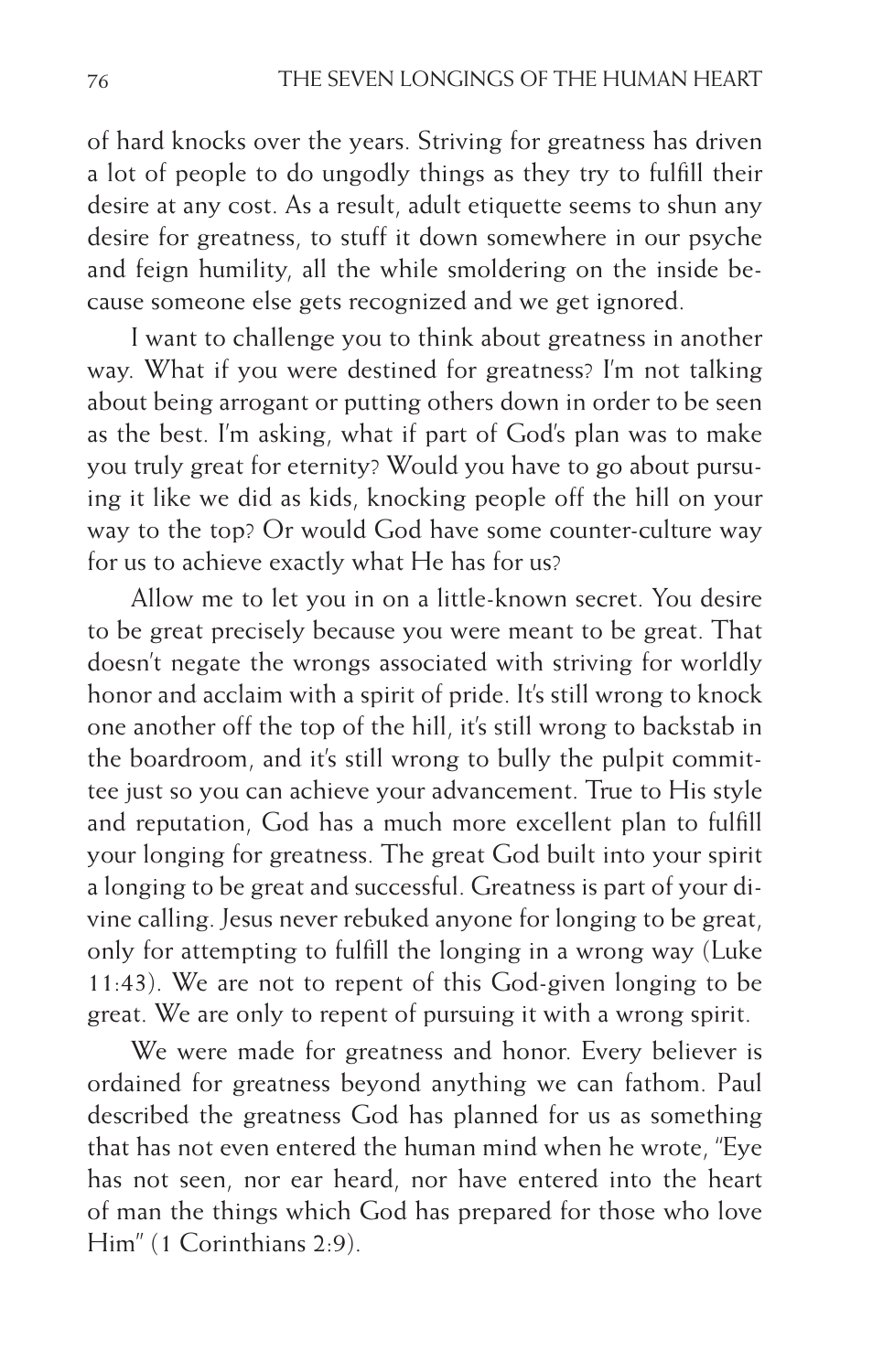Let me tell you, I unashamedly want to be great in God's sight! I want to be wealthy eternally! I encourage all godly people to have this as a personal goal. Greatness is within the reach of everyone. Get rid of your false humility, but remember that the only way into greatness is through the cross of Jesus and by walking in meekness.

#### **JESUS MADE A PROMISE**

The Book of Revelation was written sixty years after Jesus ascended in the resurrection to be with His Father in Heaven. Certainly during those sixty years, small groups of believers sat around the fire wondering, "If He were to appear tonight, what would He say?" Sitting on the island of Patmos, John found out. Sixty years after His ascension, Jesus gave encouragement and correction to seven churches in Asia Minor (Revelation 2-3). To the Laodicean Church, Jesus gave a staggering promise of greatness. He said, "To him who overcomes I will grant to sit with Me on My Throne" (Revelation 3:21). This is one of the most amazing statements in Scripture. Nobody sits in God's presence. Every creature described is pictured as standing in respect or prostrate in holy adoration when appearing before God. Yet in this passage we read of saints sitting in God's presence. This is one of the most stunning statements I can imagine. Do we have any idea who we are?

God satisfies our longing to be great by granting us, His Bride, a position of authority surpassing even the highest-ranking angels. The revelation of the redeemed as enthroned with Jesus answers our cry to be successful. The promise that Jesus' disciples will sit with Him on His own throne must have been so strange to John. Just think about it. Here in the United States we have a certain protocol. There are certain things that are simply not done. When you go to the White House, even as an invited guest, you do not sit behind the desk in the Oval Office and put your feet up. To do so would be the ultimate in presumption—that desk belongs to someone else. While stealing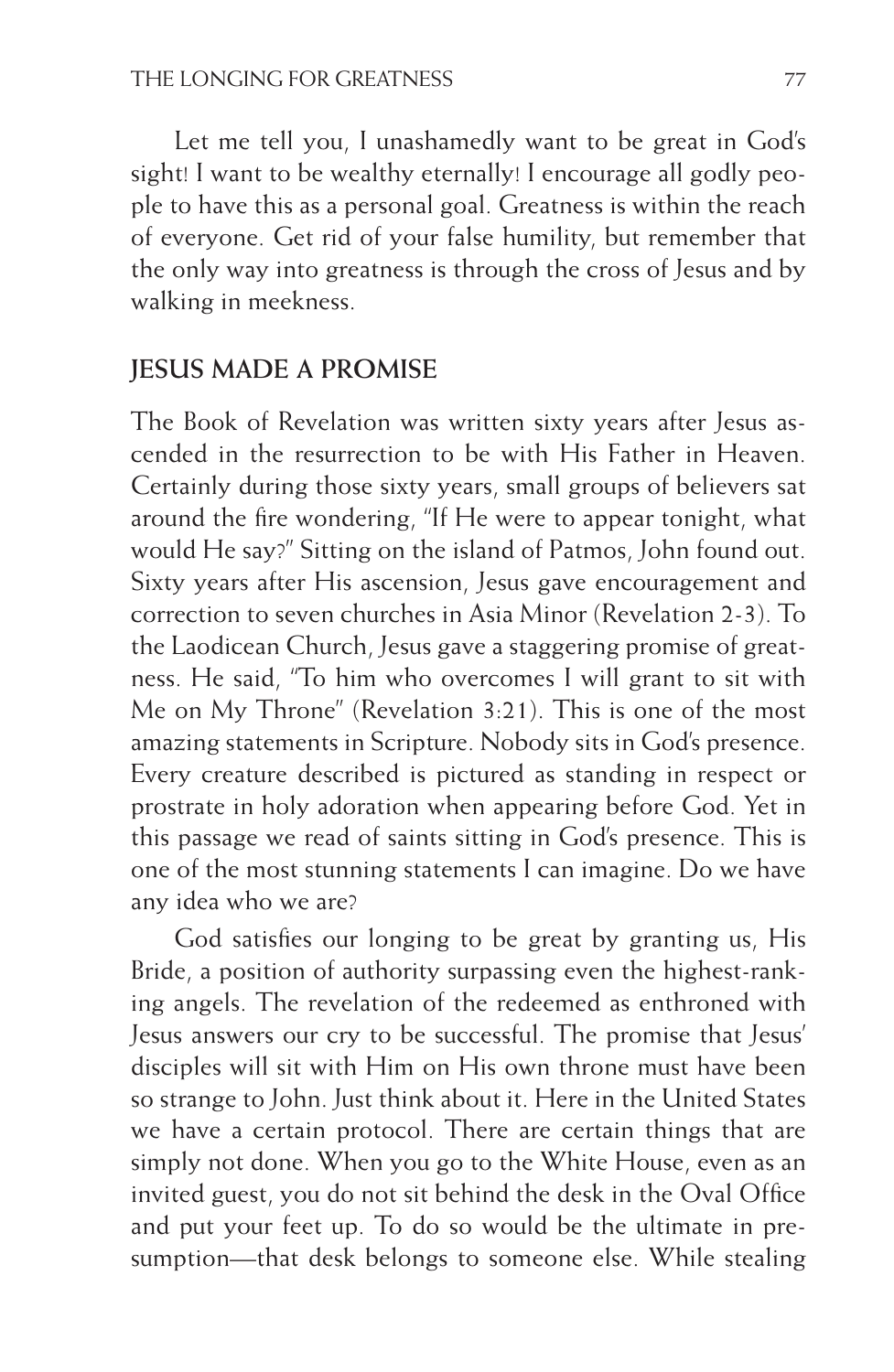someone's pew in church on Sunday is forgivable, you certainly wouldn't take the President's seat in his own office.

Take that absurd example, multiply it a billion times, and you still have not begun to approach what it would be like to sit with Jesus on His throne. When John received this from the Lord, he probably pondered a while. *Sit on His throne? What does He mean?* It means we will rule and reign with Him. We will help rule over a vast eternal empire called the Kingdom of God. We will be entrusted with the most significant tasks in ruling this eternal city. This means the Church is at the pinnacle of power in the created order. Nothing could ever compare to the greatness of the Bride of Christ when she takes her seat next to her Bridegroom. In offering her His chair, He says, "You were made for this; you were destined for greatness."

As John reflected on this, he probably remembered other things Jesus said during His three-year public ministry. I can imagine John smiling and thinking, "Sixty years later and I'm still piecing all this together!" John might have thought about Jesus teaching on a hillside one day. Jesus had said many profound things that afternoon, but two phrases suddenly stuck out.

> Rejoice and be exceedingly glad, for great is your reward in heaven… (Matthew 5:12)

> …Whoever does and teaches them [God's commandments], he shall be called great in the Kingdom of Heaven. (Matthew 5:19)

Even then, Jesus was laying the groundwork for this understanding. We were destined for greatness and it is within our grasp if we choose it. The longing to be great, to be noble and to be successful is answered by God when He enthrones us as His bridal partner in eternity. As the Bride of Christ, we are given the highest position of honor and authority in the Eternal City. Romans 8:17 tells us we will be co-heirs with Jesus. This is an expression of how He feels about us.

Every social order has a ruling class. Generally, it's a small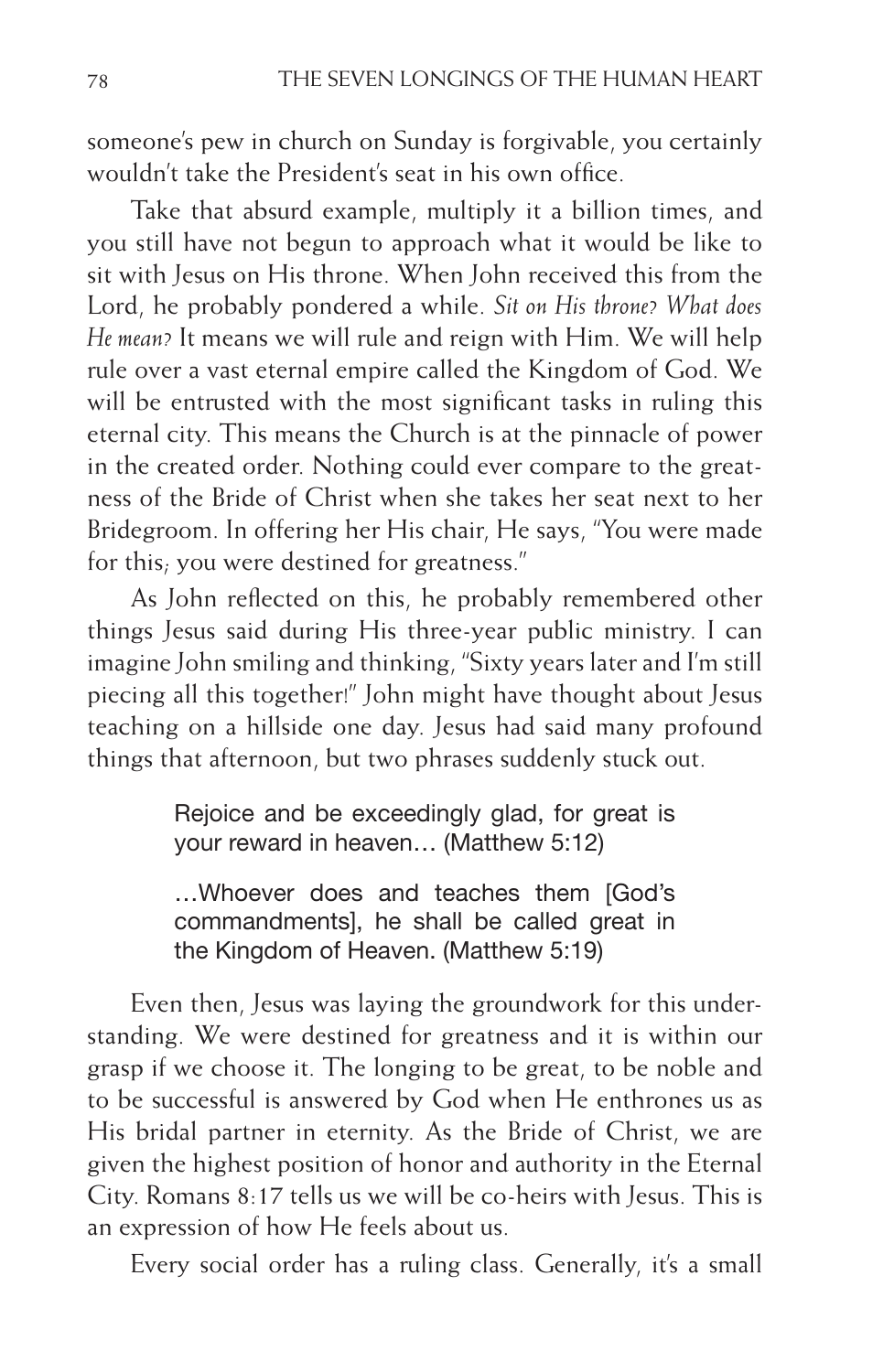number of the population. This aristocracy controls the finances, the power and even the land in most instances. There aren't too many opportunities to break into this aristocracy. One usually has to be born into it. The other way to become a part of the ruling class is to marry into the aristocracy. Well, as a believer, you have married into money and power in a big way, an extreme way. In becoming the Bride of Christ, you have married into indescribable power. You are part of the aristocracy in the Eternal City, part of the ruling upper class of God's eternal empire. You are royalty. This is not to say the redeemed will be equal to God. That is a lie Satan has successfully used in many false religions. But you *will* reign on the Earth as a king and priest.

> He…made us kings and priests to our God… we shall reign on the earth. (Revelation 5:10)

All of this seems too heady to truthfully consider. Jesus wants us to be great? To be kings and priests? As kings, the saints will reign with judicial responsibility and authority on the Earth in the age to come. Knowing our own hearts, we wonder how this can be. We have not progressed far past our childhood "King of the Hill" days. It's hard to believe Jesus would choose us to present to His Father as a co-heir of the Kingdom. There sure seems to be a lot of work to do before we're ready to step into that role. Fortunately, Jesus always makes a way. He never appoints us to anything without providing a process of preparation. Esther, the young Hebrew girl who found herself in the court of royalty, had her time of preparation before she approached the king (Esther 2). Timothy had his apprenticeship with Paul before being launched into ministry. The primary preparation on the pathway to greatness is entirely different from what we would do by nature.

> Whoever desires to become great among you, let him be your servant. And whoever desires to be first among you, let him be your slave. (Matthew 20:26-27)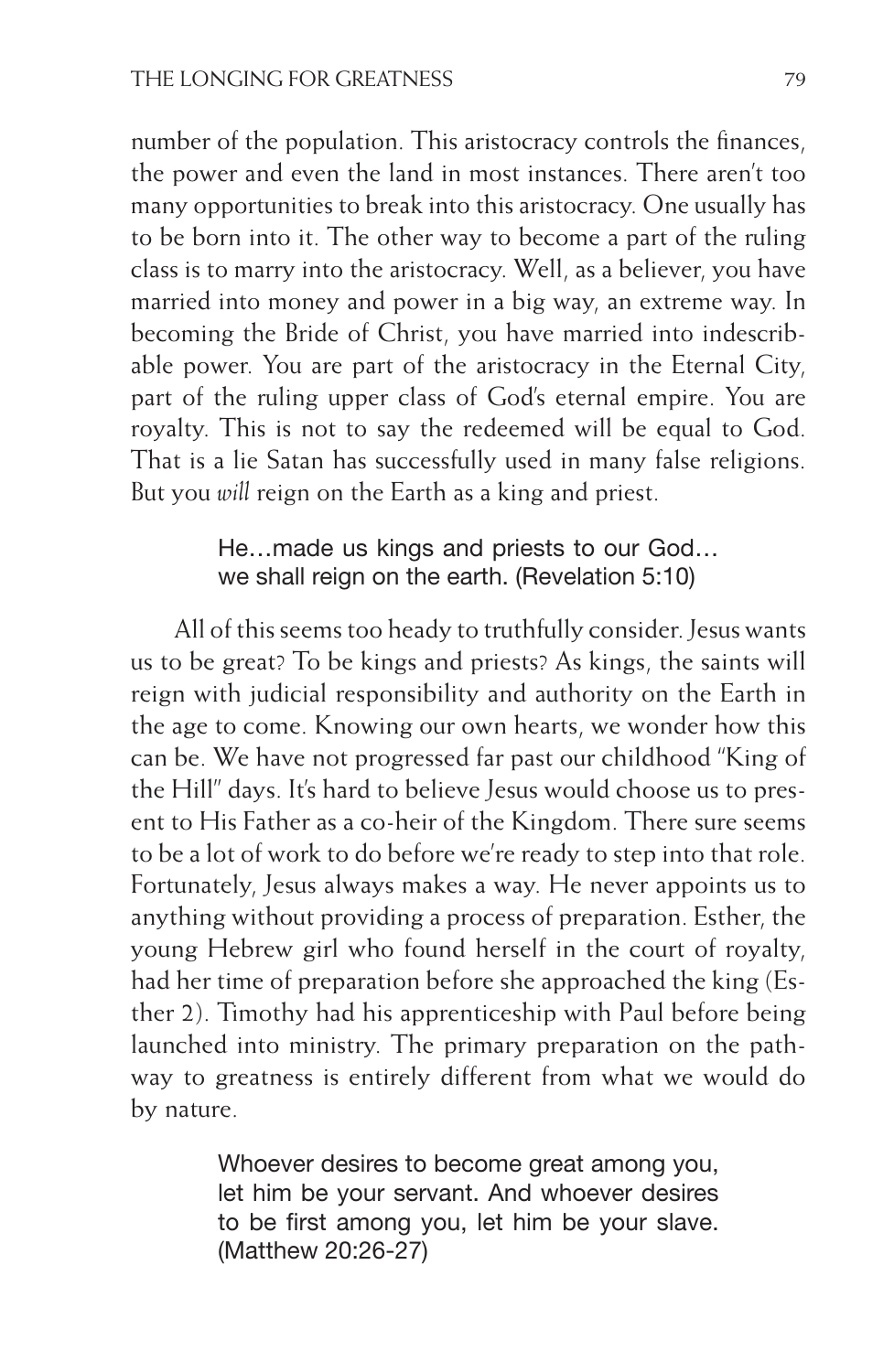### Whoever humbles himself…is the greatest in the kingdom of heaven. (Matthew 18:4)

Although the picture of servants and slaves bears little resemblance to today's Western culture, the concept is still sound. Servants attend to every whim of the master and, if they are faithful in their roles, they'll still be servants at the end of their days. Jesus turned this concept upside down, saying that making oneself a servant is the only route to true greatness. We have a fundamental misunderstanding about our roles here on Earth. There is a great drive to be all we can be now. This is driven by the idea that we get one chance at life and if we don't maximize every opportunity, we will miss out. We seek the highest station in life we can achieve, somehow believing it will be used for the ultimate good, and this is the motive that drives us. Many times we couldn't be more wrong.

Jesus was approached by a rich man who wanted to know more about following Him (Matthew 19:16-30). Somehow, this rich young man instinctively knew that the life he was living was not going to fit the bill. He had achieved greatness in the eyes of his peers and still knew, from the perspective of Heaven, he was lacking. The young man knew about more than just money; he also knew Jewish law. An apostate, cheating, two-dimensional villain he was *not*. When Jesus told him some of the commandments, the rich young ruler assured Him that he had lived them out faithfully, but was still convinced he lacked something.

He was right. Jesus told him if he wanted to be perfect, he should sell his possessions and give the money to the poor; that way he would have treasure in Heaven. Jesus then told him to follow Him. In saying this, Jesus was not orchestrating a fundraiser. He was making a point to the man and the disciples: the point that money and position make it more difficult to make the necessary life adjustments to pursue God wholeheartedly. The Bible says the man walked away in sadness because he had great wealth. Jesus chose this moment to drive home a point to his followers.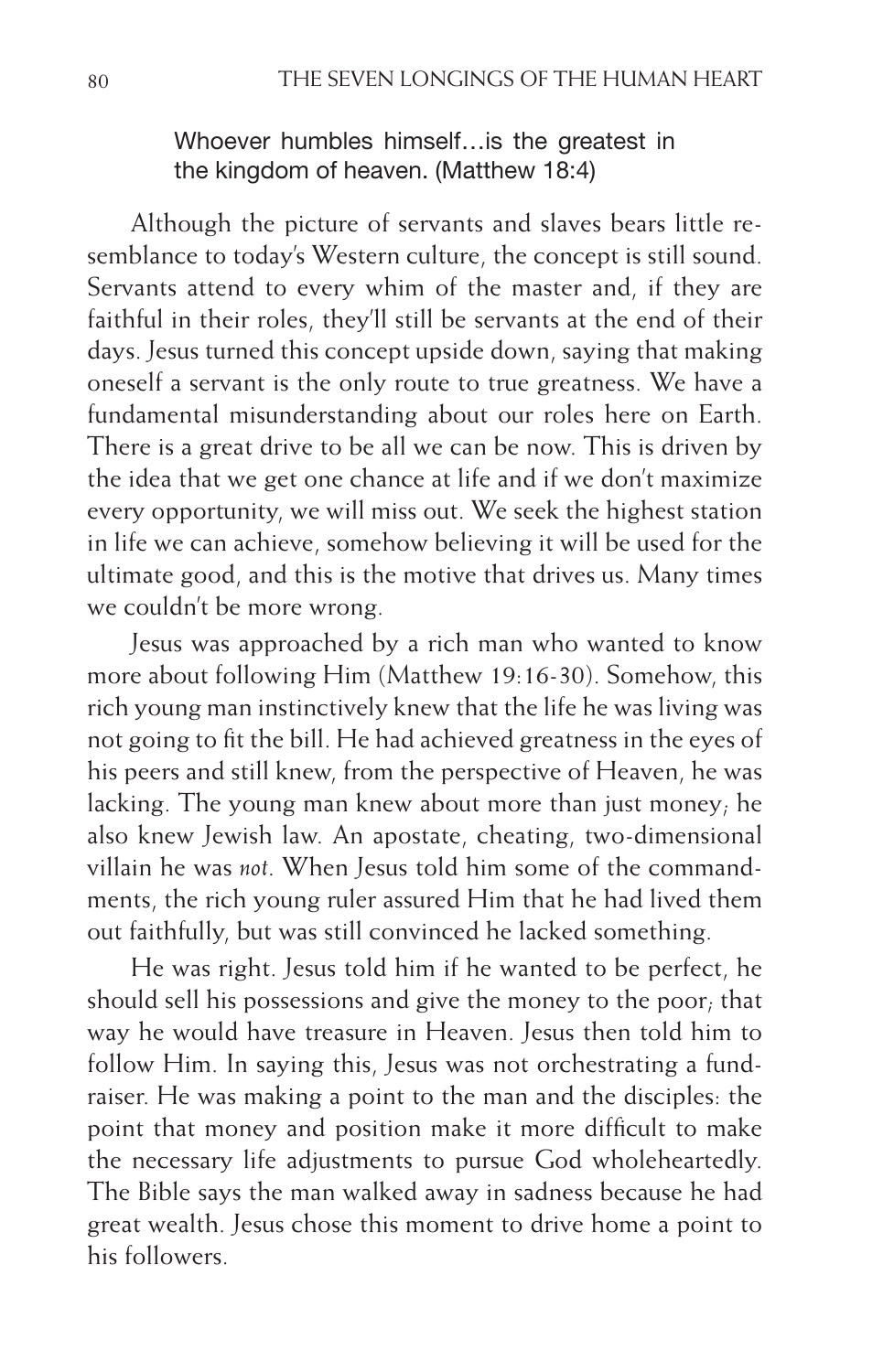Then Jesus said to His disciples, "Assuredly, I say to you that it is hard for a rich man to enter the kingdom of heaven." (Matthew 19:23)

Jesus was not condemning wealth or social position. He was illustrating the point that this man had so much emotionally invested in his assignment in this life that he was unable to consider letting go of any of it in order to pursue his assignment in the next age. The young man had people reporting to him, status and responsibility. In his mind, he had achieved greatness—a greatness difficult to let go of even to the smallest degree. Today we constantly live in the tension of weighing our assignment in this life against our long-term assignment in the age to come. Rest assured, whatever you're doing right now, you probably won't be doing it during the Millennial Reign or the eternal age!

At the International House of Prayer, we run five different internships. At any given moment, there are at least 300 people of all ages, married and single, who are serving as short-term IHOP interns. College students take a semester off from their studies to pursue the Lord full-time; retired people invest what some people would consider their leisure years in the prayer room; married couples uproot their families and move across the country to raise their children in the environment of 24/7 prayer; there's even a nocturnal group we call "Fire in the Night," comprised of people who minister before the Lord through the night hours. The lives of all these people are structured around the prayer room, classes, and serving the Missions Base ministries.

Very few of our interns find themselves on the platform during these internships. They will rarely sing during a conference or speak to a large group. They're aware of this before they start the program. These interns come to serve and learn for a few months. They understand that the purpose of an internship is to learn the basics of how we do things and to allow God to form their hearts. What is interesting is that after a period of serving, a high percentage of them stay on as full-time staff members and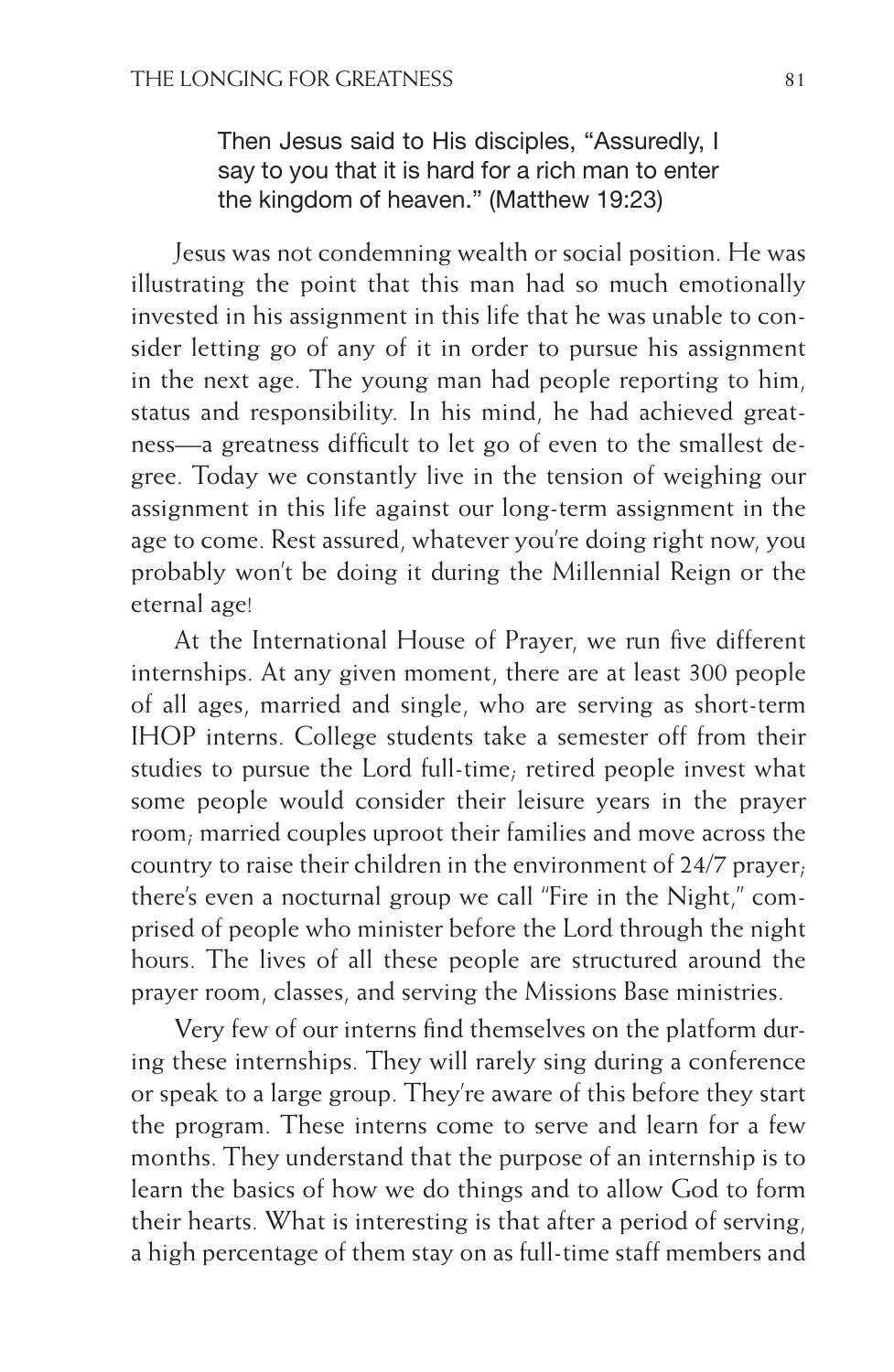eventually find themselves in leadership roles, based largely on the servanthood they exhibited during their internships. Choosing the low road makes a way for them later.

I view our lives in this age as seventy-year internships (Psalm 90:10) that prepare us for our lives on Earth in the age to come. Our next stage of life in the age to come starts in the Millennial Kingdom. This is our primary ministry assignment and it lasts for one thousand years (Revelation 20:4-6; 2:26-27; 3:21; 5:10; 22:5). In this "seventy-year internship" we determine to what degree we want to function in His government in the age to come. The measure to which we develop in love, meekness and revelation during our lives now determines our positions and functions in His government (Matthew 7:14; 19:30; 20:16, 26-27; 22:14; Luke 13:24). Our ministries in the age to come have nothing to do with how much we accomplished outwardly in this age, but rather how much we developed inwardly. The choices we make in our seventy-year internship determine where and how we will function in our next assignment. There exists a dynamic continuity between our lives now and what happens to us in the next age.

Like the rich young ruler, most people fail to understand this. They fall for the idea that they must live out their longing for greatness during life in this age, so they push, prod and poke their way to the top of the hill. Obviously, most never make it. A few become great in the earthly sense, but only until someone younger or stronger knocks them off their dirt-clod throne. Worse yet, they reach the end of their lives and find that they have wasted their earthly lives, pursuing greatness in the eyes of others at the expense of greatness in the age to come.

I unashamedly want to be great, but not just for seventy years on Earth. In fact, I am willing to forgo greatness or human acclaim on this side of glory in order to be all I can be in the next age. I would gladly trade the temporal recognition of my peers for the eternal recognition of my King. I am no different than the rest of the world in my longing to be great. I'm just determined to focus on seeking it in a different timeframe.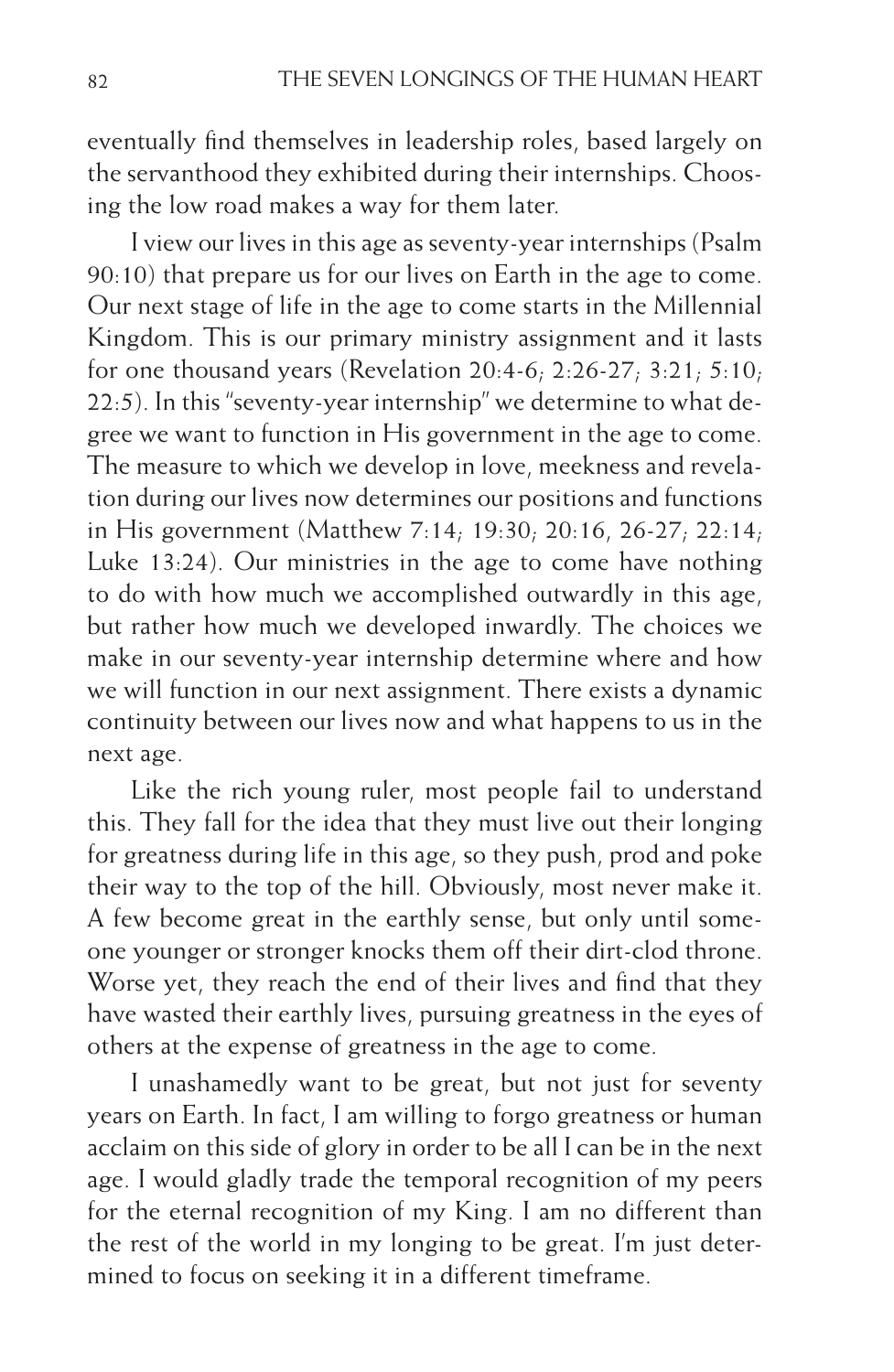So then what determines a successful seventy-year internship? What sorts of things will ensure that we fulfill our longing for greatness in the realm where it really matters and really lasts? No matter how big or glorious, our ministry or marketplace assignment is only our first assignment, it remains a temporary assignment. We get our next assignment based not on how big our first assignment was, but on how much meekness we developed in it. The majority of people are putting all their eggs in a wrong basket. They put all of their energy into making their first assignment big in the eyes of others, or successful by the reckoning of their peers and associates. Jesus said that it is hard for the rich to be great. Why? Because they are so distracted by their riches in their first assignment. They become so captured by their temporal power and greatness that they cannot embrace a lifestyle assuring them greatness in the age to come. It is hard because their first assignment consumes them and they lose sight of their next, eternal assignment.

God has given us the gift of greatness that lasts forever. It has nothing to do with how big our ministries are, how big our bank accounts are, how many people like us, or how many people get healed when we pray for them. It is something that transcends all of those realities.

#### **UNDERSTANDING OUR INHERITANCE WITH GOD**

The Father has planned a dynamic inheritance for Jesus, to give Him an eternal companion, the Bride of Christ. As believers receive the truth of who they really are as Jesus' inheritance, their lives will portray a divine inner strength and a fierce determination to be wholly His. Paul prayed that we would understand the riches of the glory of being Jesus' inheritance.

> The Father of glory, may give to you the spirit of wisdom and revelation in the knowledge of Him, the eyes of your understanding being enlightened; that you may know…what are the riches of the glory of [Jesus'] inheritance in the saints… (Ephesians 1:17-18)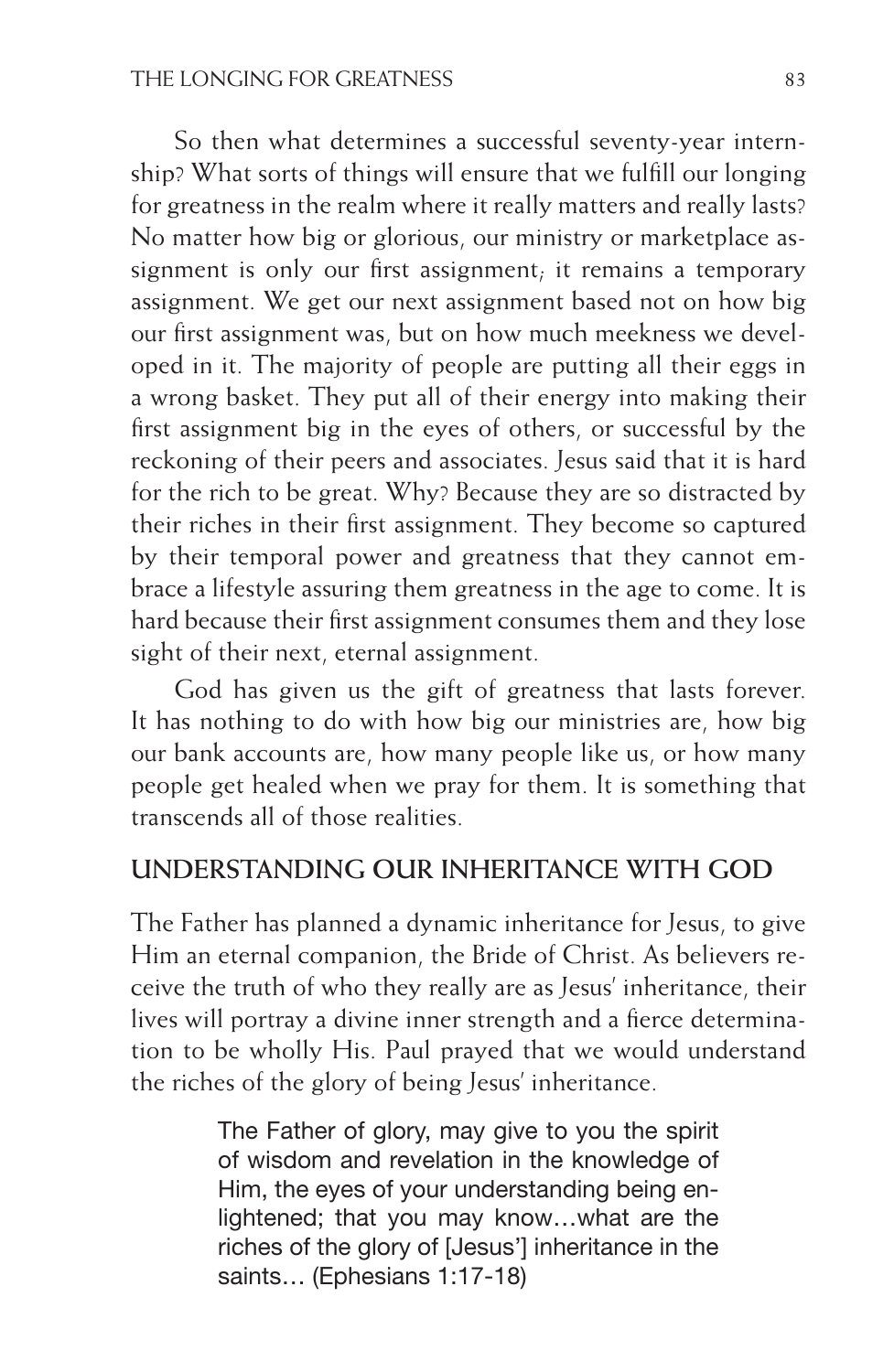We need the eyes of our hearts opened so that we can know what are the riches of the glory of being God's inheritance. There is a wealth of glory you and I possess because we are the objects of His desire. We are His inheritance; we are the ones the Father chose for Jesus. Jesus wants us to be His and to reign with Him. When this touches our hearts by revelation, we enter into what is called the riches of God's glory, or the depth of the vast wealth of this reality. Beloved, by the sheer virtue of this we are very successful in God. When we understand we are Jesus' inheritance, there is vast wealth that belongs to us—one that can never be taken from us. It is secure forever.

When our hearts connect with the profound greatness we already possess, it changes our emotional chemistry. We feel much stronger on the inside as we gain confidence in our greatness and value before God. We see that our greatness is not based on what we look like physically, how big our ministry is, or how much money we have. We gain an unwavering stability in our inner man because we understand our profound greatness before God. Thus, small ministries in this age do not need to offend us. Waiting won't offend us. We are anchored in another reality; in the riches of the glory of who we are as His inheritance.

As the Church takes hold of the truth of who we really are as honored and esteemed heirs of God's Throne, our lives will portray a divine inner strength and a fierce determination to give ourselves completely to Him. In Jesus, you married into indescribable wealth and power. Kings do not walk as beggars, because they have plenty in their storehouses and treasuries. They do not worry about receiving the praise of others, because they have confidence in their place of power in their empires. The amount of emotional energy we expend trying to establish our own sense of success and importance is massive. The gift of greatness has been given to us wrapped in the revelation of the Bridegroom God, Christ Jesus.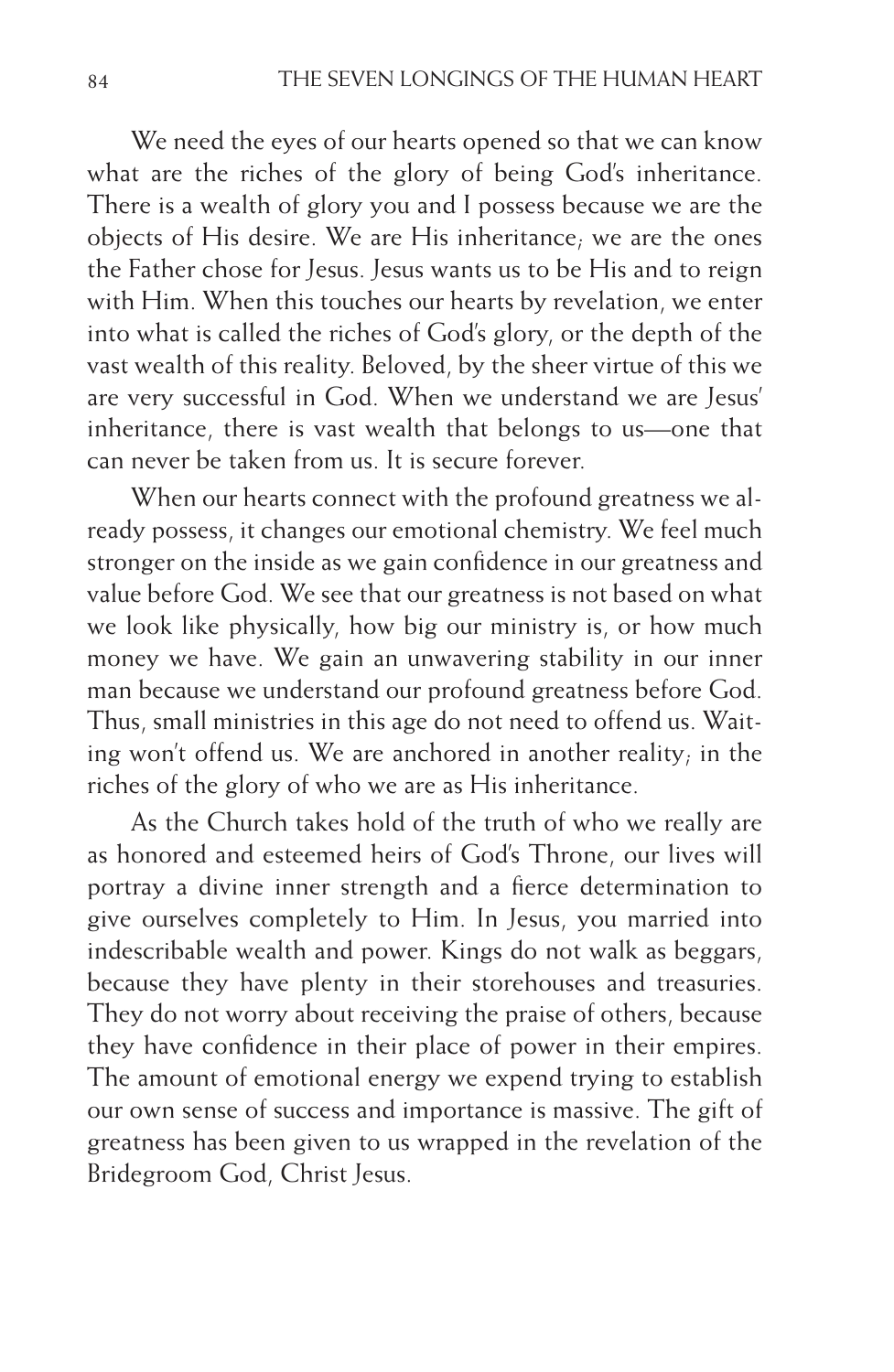#### **WILLINGNESS**

Most people at one time or another entertain a dream of finding their way into a role where they wield great power, work short hours and have time enough to pursue recreation, paid for, of course, by a comfortable salary. Somewhere along the line, these people graduate and enter the real world, where they receive a rude awakening. The "executive position" with their uncle's company turned out to be in the mailroom. That sales position proved to be all commission, which quickly translated into no commission. Expecting to land on top of the hill, they found themselves at the bottom staring up, and no one was willing to team up with them to get to the top. In that place of disappointment, they enter a testing period. In lieu of the perfect opportunity, what will they do? Will they ignore lesser opportunities at hand and hope to land the big job? Or will they roll up their sleeves and get down to business?

With a mindset that this life is all there is, it might make sense to wait for a better job while you still have the chance, even though good jobs rarely fall out of the sky. However, if you look at this earthly life as an internship for the next, you realize those lowly roles we so often end up with are actually valuable training for our hearts and our heads. The skills with which we master the low wire will serve us greatly when it's our turn on the high wire. In fact, thinking of it that way, why do we really want to start on the high wire anyway?

One of our ministry leaders worked his way through Bible college. Completely convinced that all his fellow students were out planting churches that would grow to a thousand members by the time fall arrived and they had to return to school, he took the only summer job he could find. It was at the last fullservice gas station in town. Not only was he pumping gas while his friends preached the Gospel, he was the only one in town doing so!

Looking back on that job, he'll tell you it actually was quite beneficial for ministry. Almost everyone buys gasoline. In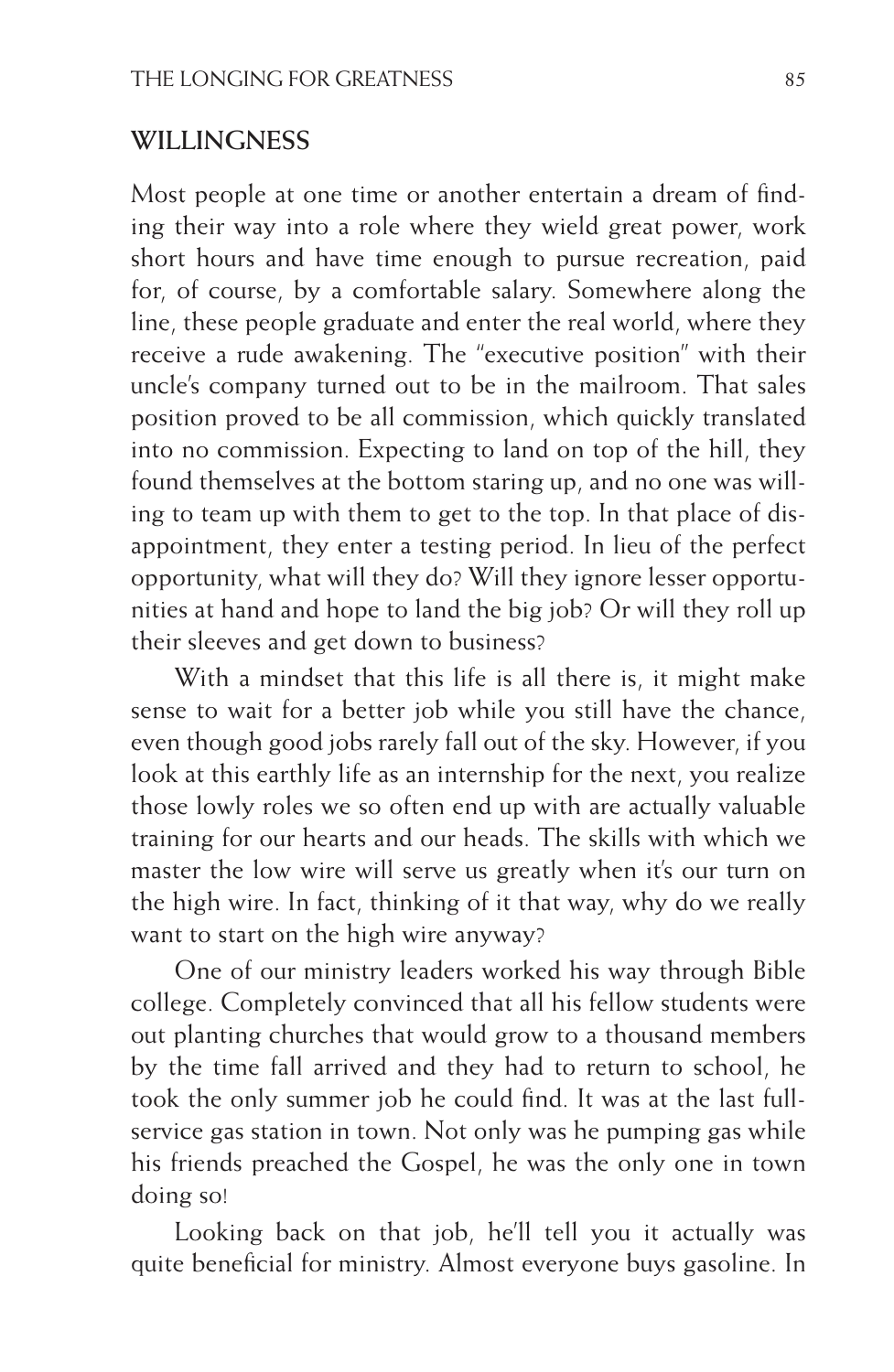watching the stream of customers come through the gas station that summer, he learned more about human nature than he did in his college psychology classes. He tried to give everyone the same service, occasionally surprising the poor fellow driving a beaten up old station wagon by insisting on washing the windshield just as if it were a sports car. He learned about doing the job that you have until the job you want comes along. In short, he learned about doing little things well.

Scripture tells us of a time when Jesus spoke to a group of people who anticipated that He was going to overthrow the governments of Rome and Israel. They expected him to bring His Kingdom in very quickly, and they wanted to be lined up for positions of influence when He did. They were the firstcentury equivalent of the college student dreaming about his perfect first job. Sensing that He needed to stress the secondary nature of this life and the reality of a coming Kingdom that awarded greatness on a very different scale, Jesus told the story of a demanding man who gave his servants varying levels of responsibility. He illustrated the principle of being willing to work hard at the beginner level when the man in the story told his employee, "Well done ... because you were faithful in a very little, have authority over ten cities" (Luke 19:17).

Jesus showed that doing little things well right now leads to opportunities for doing big things later. While that is true in the natural, it is doubly true in the spiritual realm. Being a willing and humble worker in this age translates directly into having authority in the age to come. It's counterintuitive to our impatient and incomplete ideas of greatness, but time and again we see it played out in Jesus' teaching.

#### **FAITHFULNESS**

One of the most important factors involved in determining greatness in the age to come is that of faithfulness. The old adage says the road to Hell is paved with good intentions. While that is true, it is equally true that there's a side road made of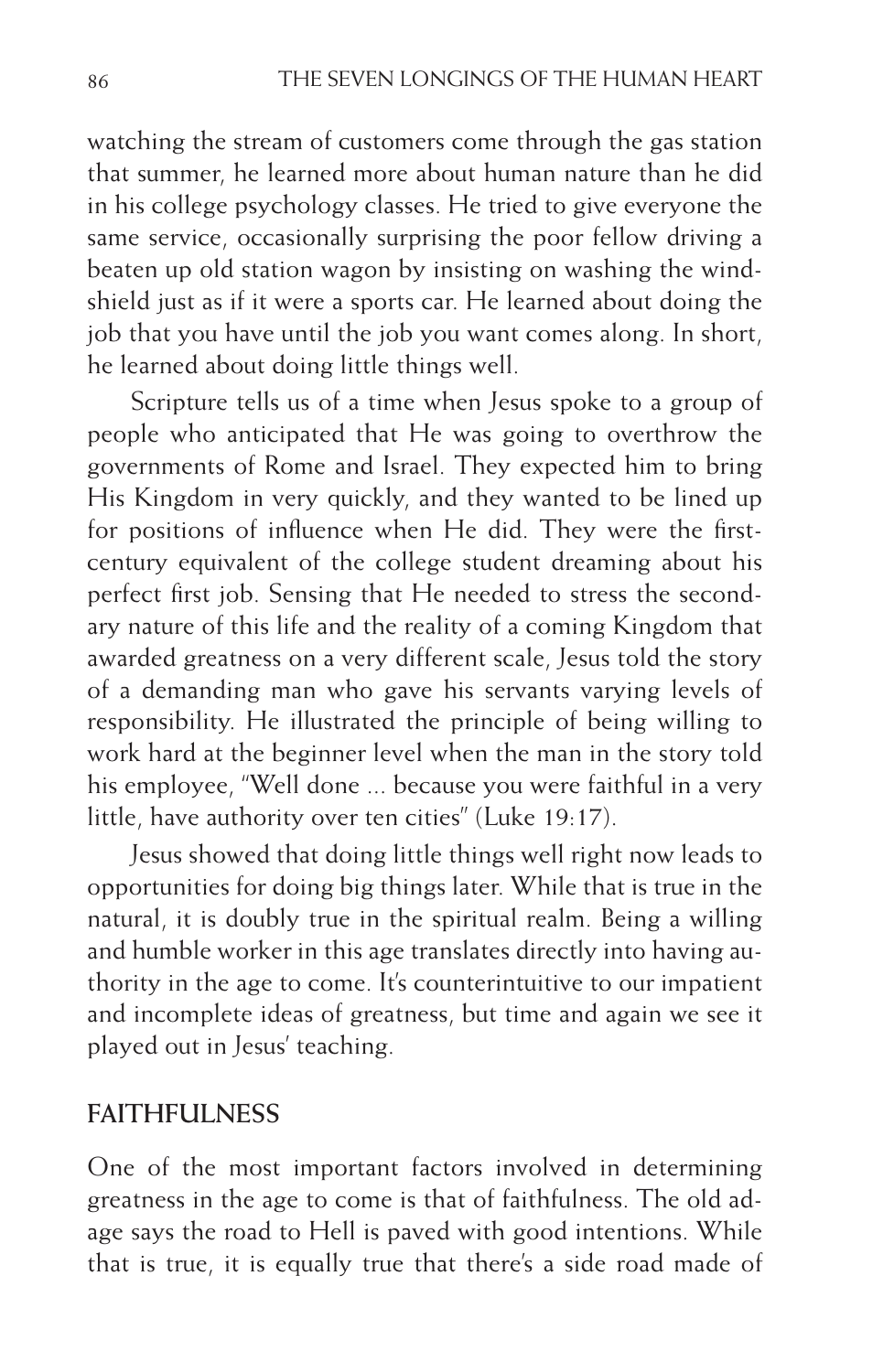the same stuff: it leads absolutely nowhere. Ask any leader how many volunteers they've had to track down due to neglected commitments. Sunday school teachers don't show up. Communion trays don't get filled. Trash does not get taken out. These are the minor infractions! On the other end of the spectrum, employees betray their bosses and married couples are unfaithful to one another.

People often ask us what it was like to start IHOP. I reply, "Little, rough and ugly!" Worship leaders doubled as the cleaning crew, prayer leaders doubled as sound techs, and sound techs doubled as ushers. In the hectic time that offered so many jobs to so few workers, I was approached by one of our worship leaders who said, "What can I do to help? I'll do anything." I wish I could say I prayed about it; that would make the whole story sound more spiritual! Instead, I just saw a need and put someone to work: "Would you manage the cleaning of the building for us?" It should be pointed out that "the building" was a sorry ensemble of three old office trailers huddled together on a parking lot with craters you could lose a car in. We had a couple of meeting rooms and four bathrooms. "Managing cleaning" was more cleaning than managing. Gregg, the worship leader in question, found himself cleaning toilets and picking up trash. He distinguished himself with his smile. He was serving in a low position, but doing it with joy.

Fast-forward seven years. IHOP had grown from a handful of interns to 400 staff members and 300 interns, as well as another 300 Bible school students. Gregg was still leading worship. By this time he'd recorded a couple of CDs and was doing some international traveling. But here's the amazing part: he was still cleaning our restrooms. Our facilities had grown to include multiple buildings on four different sites. Even though he now had a crew of interns and others to assist him, he was still essentially doing the job I'd asked him to do seven years before. In between scheduling workers and ordering soap, he could still be found unclogging a toilet. And in seven years, his smile never wavered. It was simply amazing!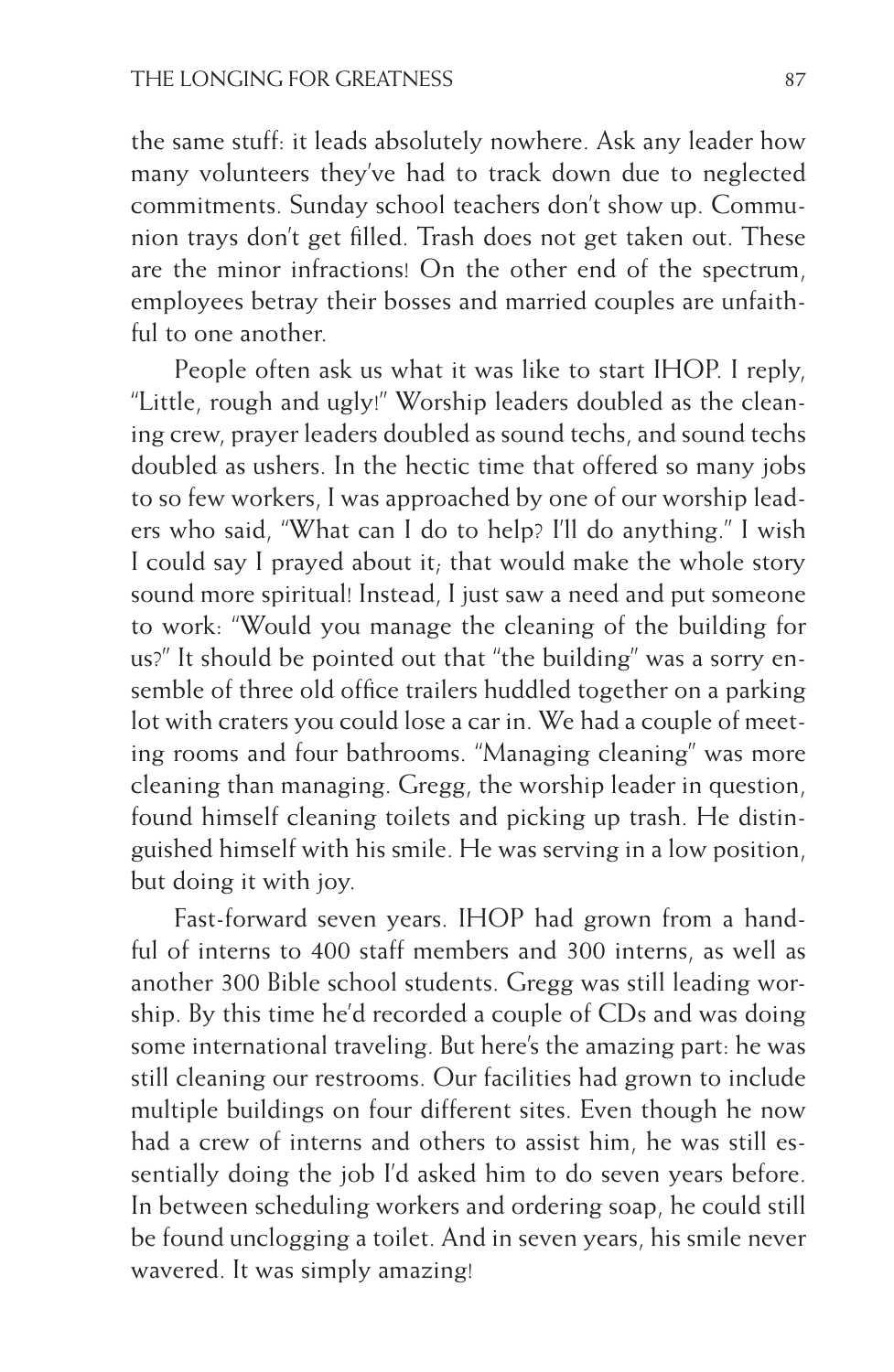After serving IHOP for seven years, he announced with his wife that they were going to be doing more international travel. Their giftings had opened doors for them in Europe, meaning they would be gone for two or three months at a time. With regret, he handed back the role he'd volunteered for seven years earlier. I think Gregg is the kind of person Jesus was speaking of in Matthew 25 when He told the story about people's differing reactions to responsibility. He described a master who left his workers in charge of a variety of things, only to return after a long time to see how they were doing. When finding a servant who had done exceptionally well, the master said: "Well done, good and faithful servant; you were faithful over a *few things*, I will make you ruler over *many things*. Enter into the joy of your lord" (Matthew 25:21).

The day Gregg handed his duties over to his replacement, we had him come up on the platform during a staff meeting. The room erupted with spontaneous applause in appreciation of his service. I enjoyed telling the story to the new staff members of how he had volunteered for what we both assumed would be just a few months, and how he had served faithfully in that role for seven years. The staff cheered him with such gusto because they recognized this was a great man in the Kingdom.

## **RESISTING SELF-PROMOTION**

Self-promotion is so much a part of the human experience that we have a difficult time detecting it in our own lives. For many of us, it is as natural as breathing. One of the grand traditions of elementary education is the Line Leader. Most classrooms have some form of this exercise. Children are chosen to be the day's line leader, perhaps by a prescribed pattern or perhaps at random. Whatever the method by which they land their role, it is a role they relish. They lead the class in the Pledge of Allegiance, on the walk to the lunchroom, out to recess, and then to the bus waiting area at the end of the day. To their fellow first-graders, they are special for the day. Sometimes they are honored with a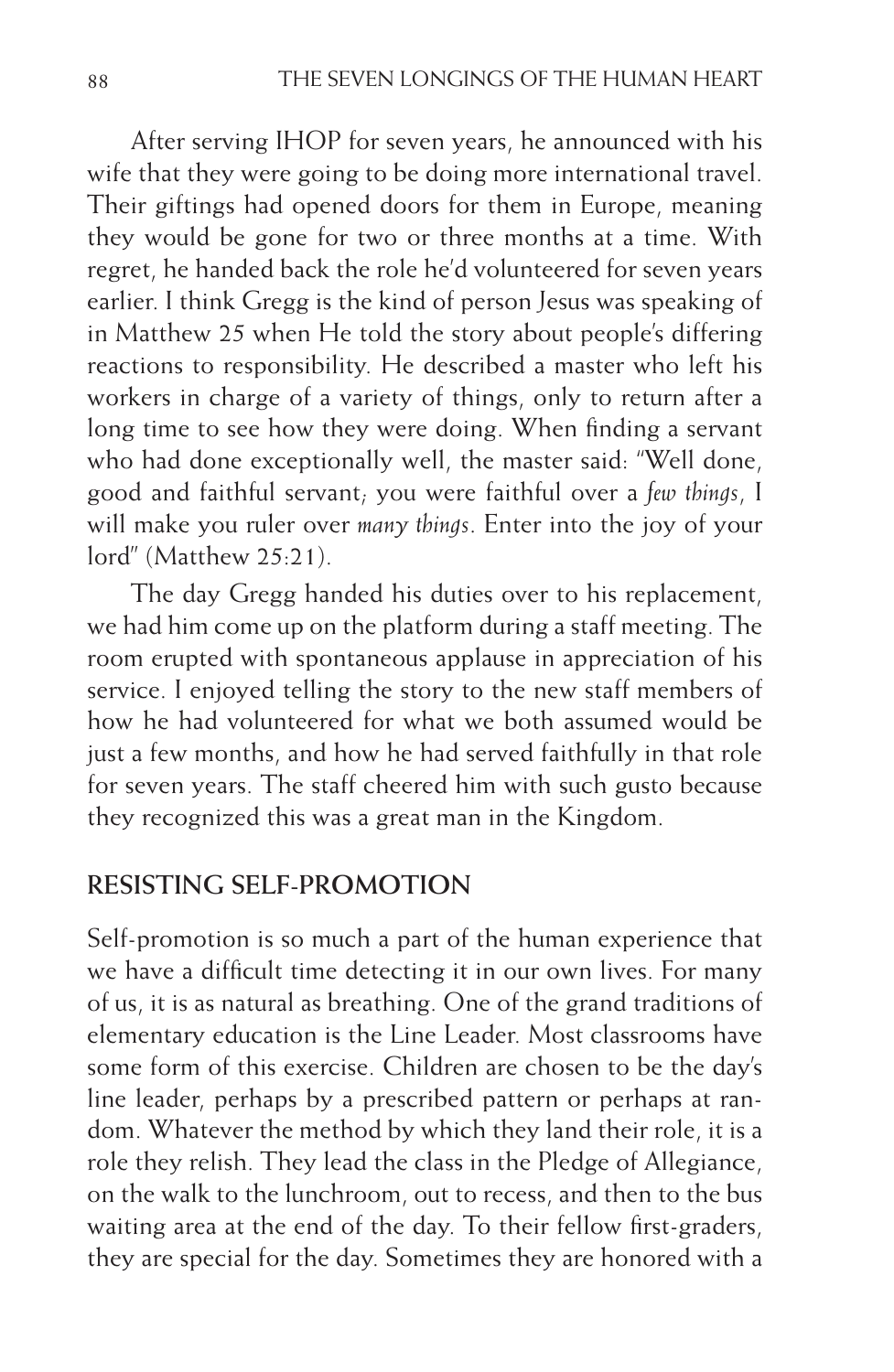hat or a tiara. Make no mistake about it: this is their day. Heaven help the poor child who falls ill and misses his or her chance to be line leader. The very children who would have cheered them on in their capacity as line leader suddenly begin to jockey for the role.

From first grade to the nursing home, not much changes in human behavior. There are always plenty of people wanting to be line leader at age seven and age seventy and every age in between. On the surface, they might express joy when you're the line leader, but if you happen to fall sick at lunchtime, theirs will be the first hand raised in hopes of taking the job. None of this is new. Only a few verses after talking with the rich young ruler, Jesus found himself in a discussion with Simon Peter, who was quick to draw a distinction between himself and the rich young ruler. "Jesus," Simon said, "we have left everything to follow you." He then got to his real point: "What then will there be for us?" Even in expressing his willingness to leave his fishing business behind him, Simon was maneuvering for position. "Remember, Jesus, we gave it all up…so when is pay day?"

I think there was probably a smile on Jesus' face when He answered. Not because of Peter's failings—Jesus knew he would ultimately be a resounding success in ministry—but because Jesus also knew everything Peter would have to go through before he really comprehended the lesson he was about to hear.

#### But many who are first will be last, and *the last first.* (Matthew 19:30)

I suspect the disciples all nodded thoughtfully until the moment Jesus turned His back, when they began to compare notes. "What did He say? The first becomes last? The last, first? What is He talking about? He's got this whole leadership structure upside down!"

They were right about that. Jesus did turn the structure for leadership—indeed, the entire path to greatness—completely upside down with that statement. For centuries, people had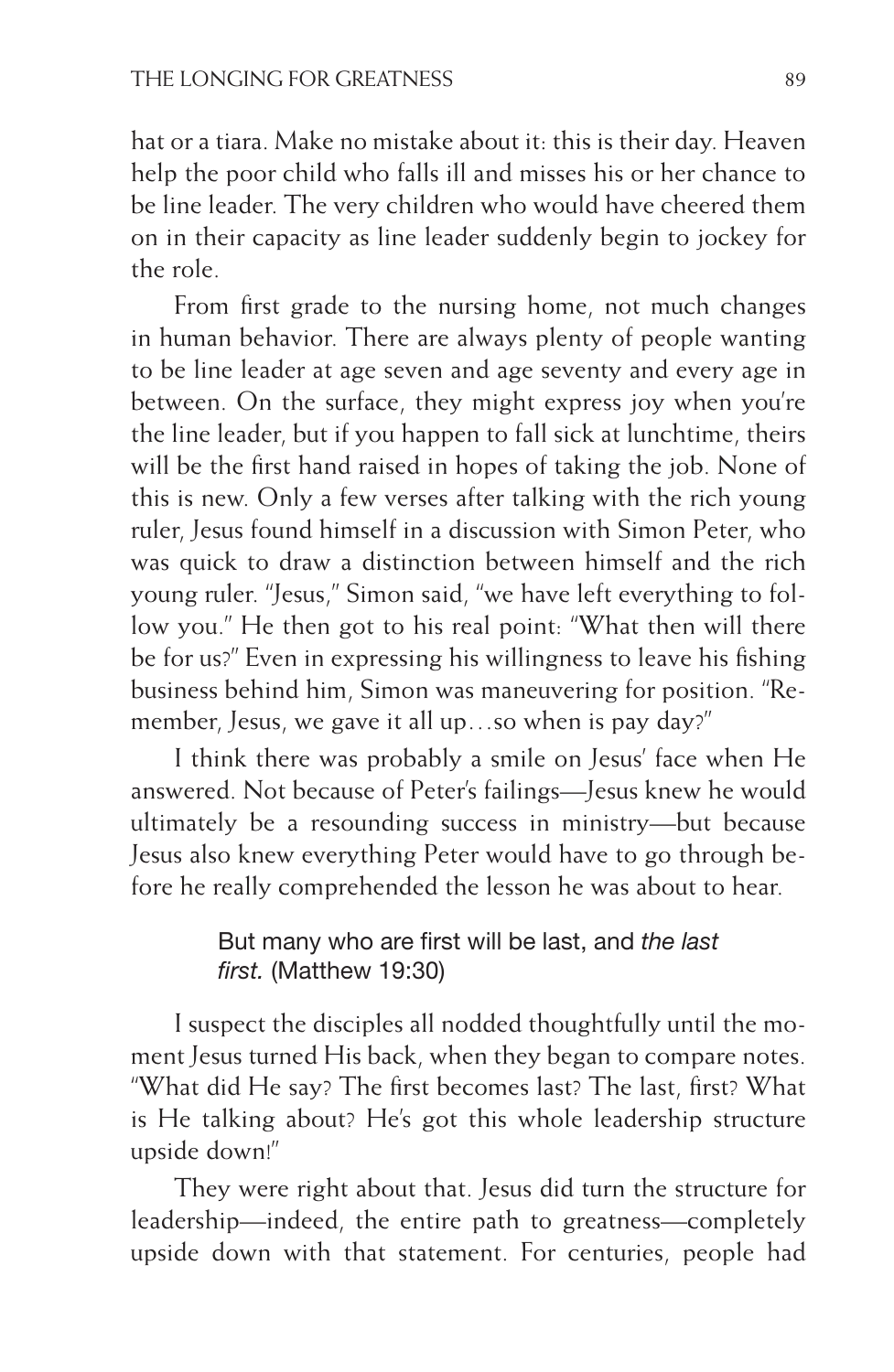operated in the opposite spirit of this teaching, and for centuries to come they would continue to do so. They would usurp the authority they thought was owed them. They would rush to put themselves in places of leadership rather than wait to be placed there. Just to drive home the point, Jesus reiterated it in the very next chapter.

#### The last will be first, and the first last. For many are called, but few chosen. (Matthew 20:16)

The calling to greatness is issued to every human being. It is in the potential destiny of each individual to reign with Christ. Jesus knew, however, that many people would not resist the temptation to self-promotion, and by putting themselves in first place during their seventy-year internships, would find themselves in last place for eternity. As noted, it all comes back to the idea of servanthood prescribed in Matthew 20:26, where Jesus said, "Whoever desires to become great among you, let him be your servant."

We fail to understand this simple teaching when we make a false assumption that what exists on Earth prior to the Second Coming of Christ is automatically irrelevant and disregarded in the Millennium, as if Jesus has no interest in the posture of our hearts today. While these are two distinct periods of time with unique characteristics and parameters, there exists a dynamic continuity between our behavior in this present life and our roles in the age to come. Our attitudes, our deeds, our characters and much more that we have developed in this age will be carried over to the next.

The thief on the cross who begged for forgiveness in the last moments of his life must have been shocked when he stepped over the line into paradise after Jesus told him he would (Luke 23:43). I imagine this former thief walking the streets of gold, shocked at the robe he was given and the greetings he received from the angels. When he asked what it was all about, one of the angels told him, "You don't understand—you're a king here."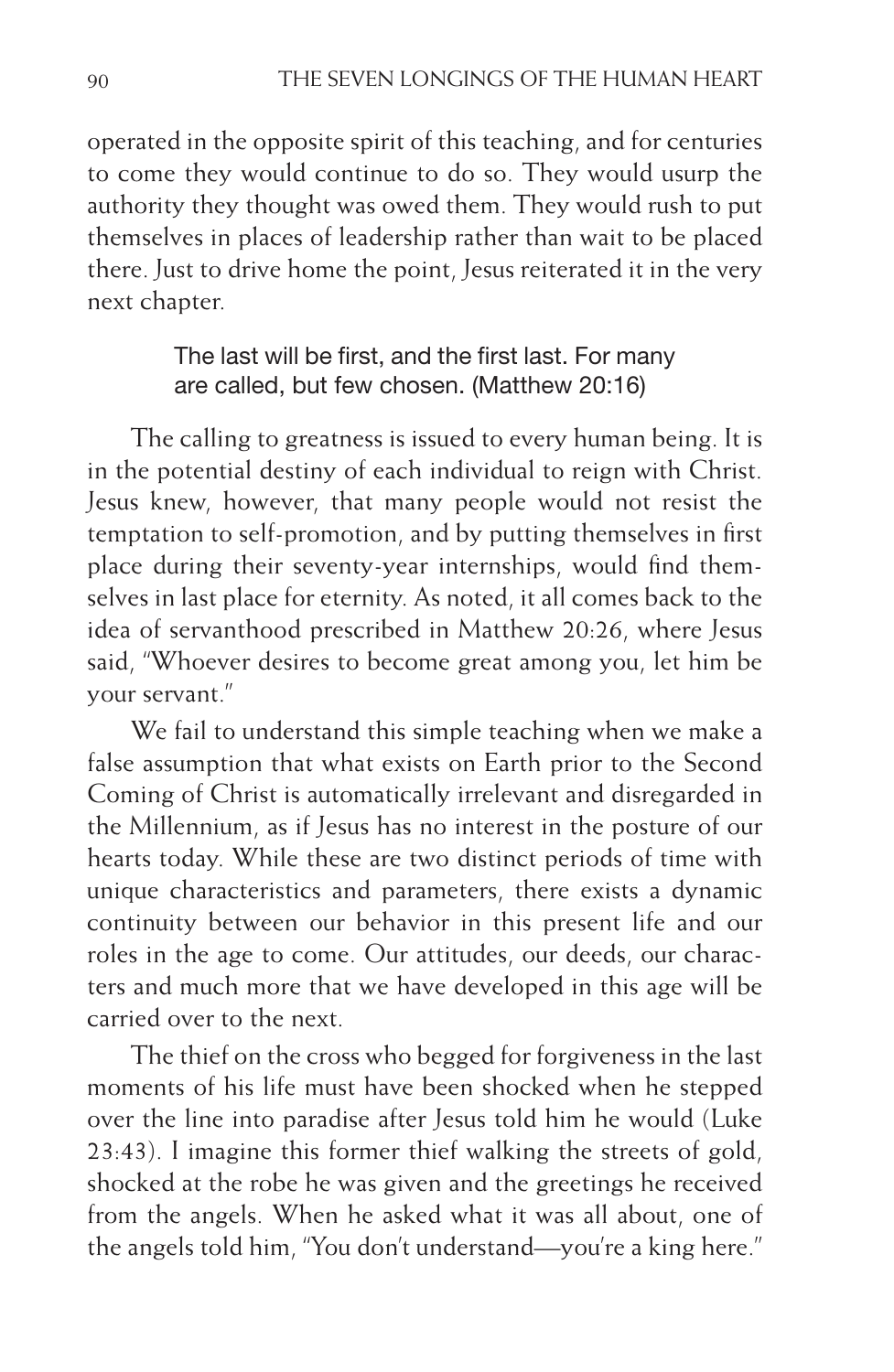The thief looked at the angel, stunned. "A king?" he asked. "If I had known I was a king, I would have never lived as a thief!"

Many people live like thieves, stealing honor and garnering greatness where it is not deserved, unaware that their destinies are greatness. Today, do your best to live as one destined to be a king in the age to come by exhibiting humility to all people in all situations. Greatness is your destiny. It is God's gift to you.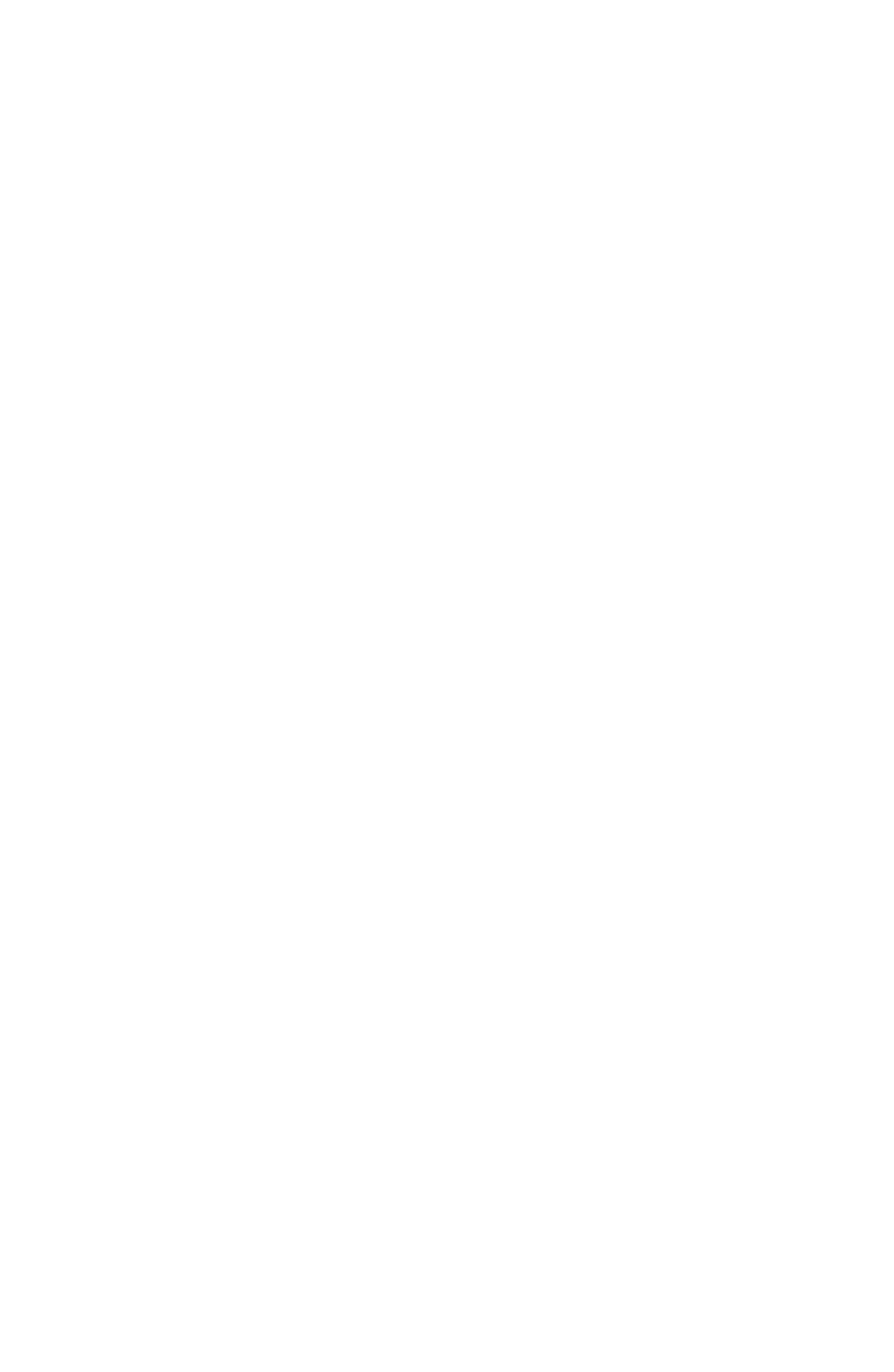## CHAPTER FIVE

## *The Longing for Intimacy without Shame*

**B** efore the beginning of time, the Father burned with the desire to have a family, to know them and be known by them in a deep and profound way. That is why He fashdesire to have a family, to know them and be known by ioned the human heart to long for intimacy with Him and with others. God's dream has always been to share His heart with us in a way far surpassing anything we know or can imagine now. God created us with a profound desire to fully know and to be fully known without shame. Consider that the One who created everything knows every movement of our hearts and He wants to share His heart with us. Our value to Him compels Him to invite us into this mysterious realm of nearness to Him. God satisfies this longing by revealing His heart to us and by communicating how much He truly does know us. We only enjoy a down payment of this reality in the current age, but we'll experience the fullness of it in the age to come.

> For now we see in a mirror, dimly, but then face to face. Now I know in part, but *then I shall know just as I also am known.* (1 Corinthians 13:12)

This mutual sharing is an expression of God's affection for us. Without this, our lives would be exceedingly lonely. Henry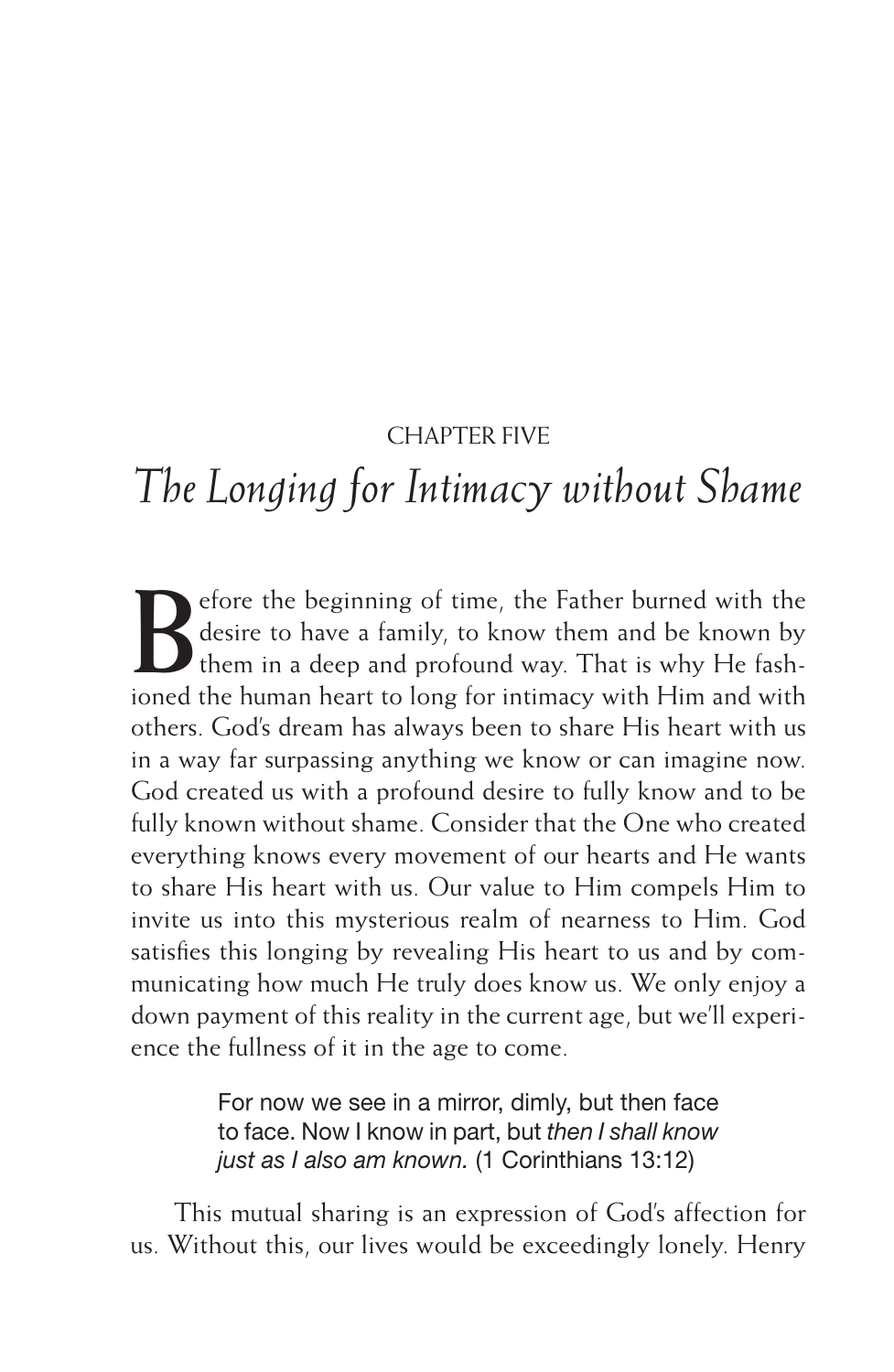David Thoreau said, "The mass of men lead lives of quiet desperation." Most people live with a devastating sense of loneliness in this life. Tragically, they live without sharing their joys and sorrows with anyone. We were created in such a way that loneliness severely breaks and bruises us. This is not God's plan for us. Rather, God's people are meant to have intimacy and unity with each another, because the Father has permitted Jesus to pour His glory out on us now in part, and in fullness in the age to come.

> That they all may be one, as You, Father, are in Me, and I in You; that they also may be one in Us…the glory which You gave Me I have given them, that they may be one just as We are one…that they may be made perfect in one… (John 17:21-23)

Because of Jesus, we can have no fear of being left to experience the mysteries and the ups and downs of life alone. This longing for companionship will be answered partially in this age and fully in the age to come. The Father is the one who first observed that loneliness is not good for the human spirit, remarking in Genesis 2:18 how "it is not good that man should be alone." This truth was not communicated as a criticism of solitude in seeking after God in private, but regarding loneliness. There is a huge difference. The human heart craves intimacy; therefore, the enemy seeks to exploit this by bringing us down many avenues that offer a counterfeit intimacy which in turn brings shame. The irony is that when we accept what the enemy offers, we minimize our chances of experiencing real intimacy, leaving ourselves open to loneliness even in the midst of multitudes. In loneliness, Satan can destroy people much more easily.

Think of the person you respect most in life. Imagine the joy of knowing they desired you and trusted you enough to reveal their deepest secrets to you. Well, God trusts us with the deep things of His heart. It seems unimaginable that such a great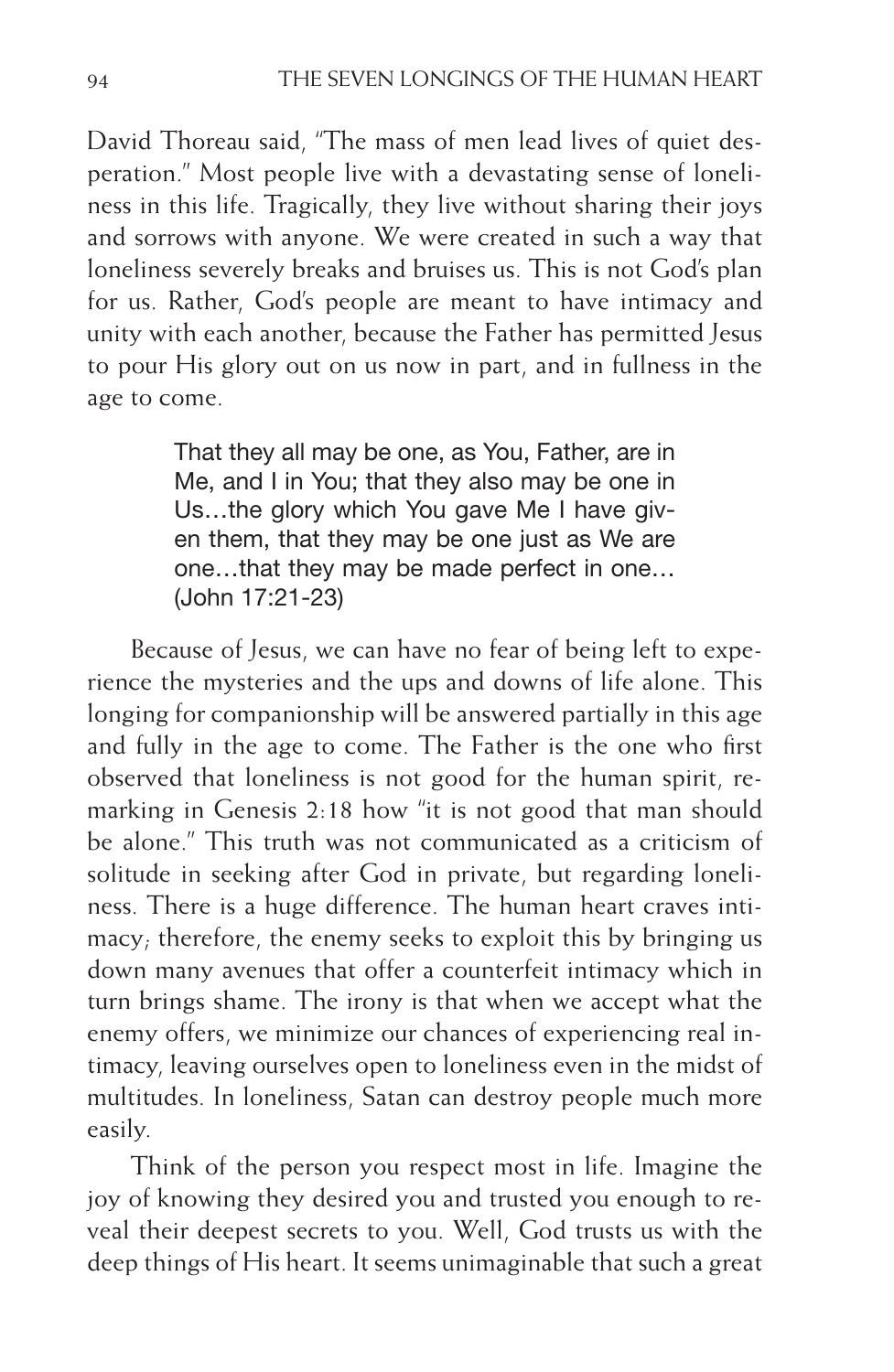God longs to be intimately connected to broken people. It is really an indescribable privilege.

More than 2,500 years after Adam and Eve were first in the Garden of Eden, Moses wrote their story in the early chapters of Genesis. Moses pointed to the glory of married love when he described how God brought Adam and Eve together to become one flesh. He emphasized that they were naked and experienced no shame.

> Therefore a man shall leave his father and mother and be joined to his wife, and they shall become one flesh. And they were both naked, the man and his wife, and were not ashamed. (Genesis 2:24-25)

Another 1,500 years after Moses wrote this, the Apostle Paul gave additional insight into Moses' account. Paul knew something about God's heart that Moses did not know. Paul quoted Genesis 2:18 in Ephesians 5:31-32, applying it to the spiritual relationship between Jesus and the Church. The creation of Adam and Eve to become one flesh is a prophetic picture of the way that Jesus will be joined to His church. Paul referred to this as God's great mystery. Spiritually speaking, being naked and unashamed means all the secrets of our hearts will be fully unveiled. We will have no shame before God when this occurs.

> For this reason a man shall leave his father and mother and be joined to his wife, and the two shall become one flesh. *This is a great mystery,* I speak *concerning Christ and the Church*. (Ephesians 5:31-32)

*When I was very young, I remember a certain situation that recurred over and over with my dad. As one of triplets, I was sort of known as the strong and feisty one. It seemed to me that of the threesome, my brother and sister did everything right while I was the one who messed up a lot and got in trouble for it. Though I was still young in my thought processes, I distinctly remember feeling the shame this brought to me as I*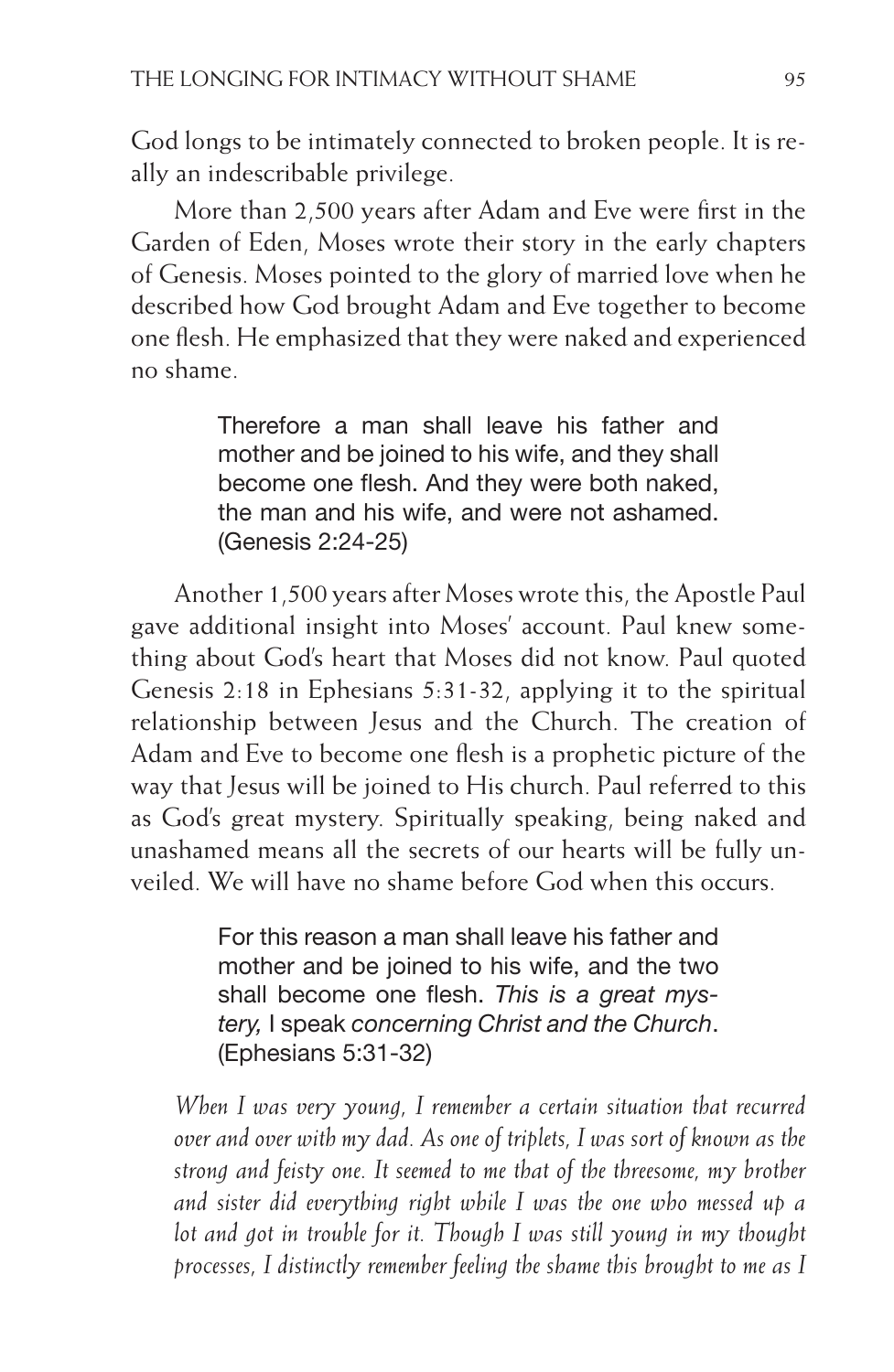*said to myself, "Oh, Deborah, can you just do it right for once?"*

*In the midst of this accusation, after blowing it again, my dad would always call me to him. "Honey, come here," he would say. My insides would churn as I scolded myself inwardly for having messed up again; I would groan in resistance to the fact that I had to face my dad as a failure again. The last thing I wanted to do was walk over to him, feeling ashamed and embarrassed for my behavior. In my childish mind, I reasoned that my dad was mad at me. I assumed he would reject me because, once again, I didn't measure up. Without too much choice in the matter, I would reluctantly drag myself over to my dad.*

*On his knees, waiting patiently for me, he would put his arms around me and look at me eye to eye. Once again, just like every other time this happened, we would go through the same process. He would wrap his arms behind my back and I would press with all my little girl strength against them, shame causing me to want to distance myself from him. Unable to meet his eyes, my head would turn back and forth over and over to avoid this encounter.*

*Yet every time this happened, my dad did the same thing. He would ask, "Deborah, why are you resisting me?" Then, because I was so adamantly pressing against his arms, he would loosen them and I would fall to the ground. Each time, this fall would only add to my already stinging embarrassment, forcing me to stand up again to face my father. I have to get this over with, I would think, so I'd better just look him straight in the eye.*

*As I finally met his gaze, he said the same thing every time. The first thing out of his mouth was, "I love you. I love you." All my emotions and reasoning would argue. "No Dad, you can't love me now; I just messed up again. You are supposed to punish me, not embrace me. I can't receive your love right now. It's too much. Maybe when I do things right for a while and clean myself up, then you can hug me and tell me you love me. Right now I can't accept it; I've been too bad."*

*Though the process took a long time, my dad's persistence had a dramatic impact on me. I remember the day when this cycle was finally broken between us, and his affection won over my shame. This time, having messed up again and hearing him call me, I responded differently*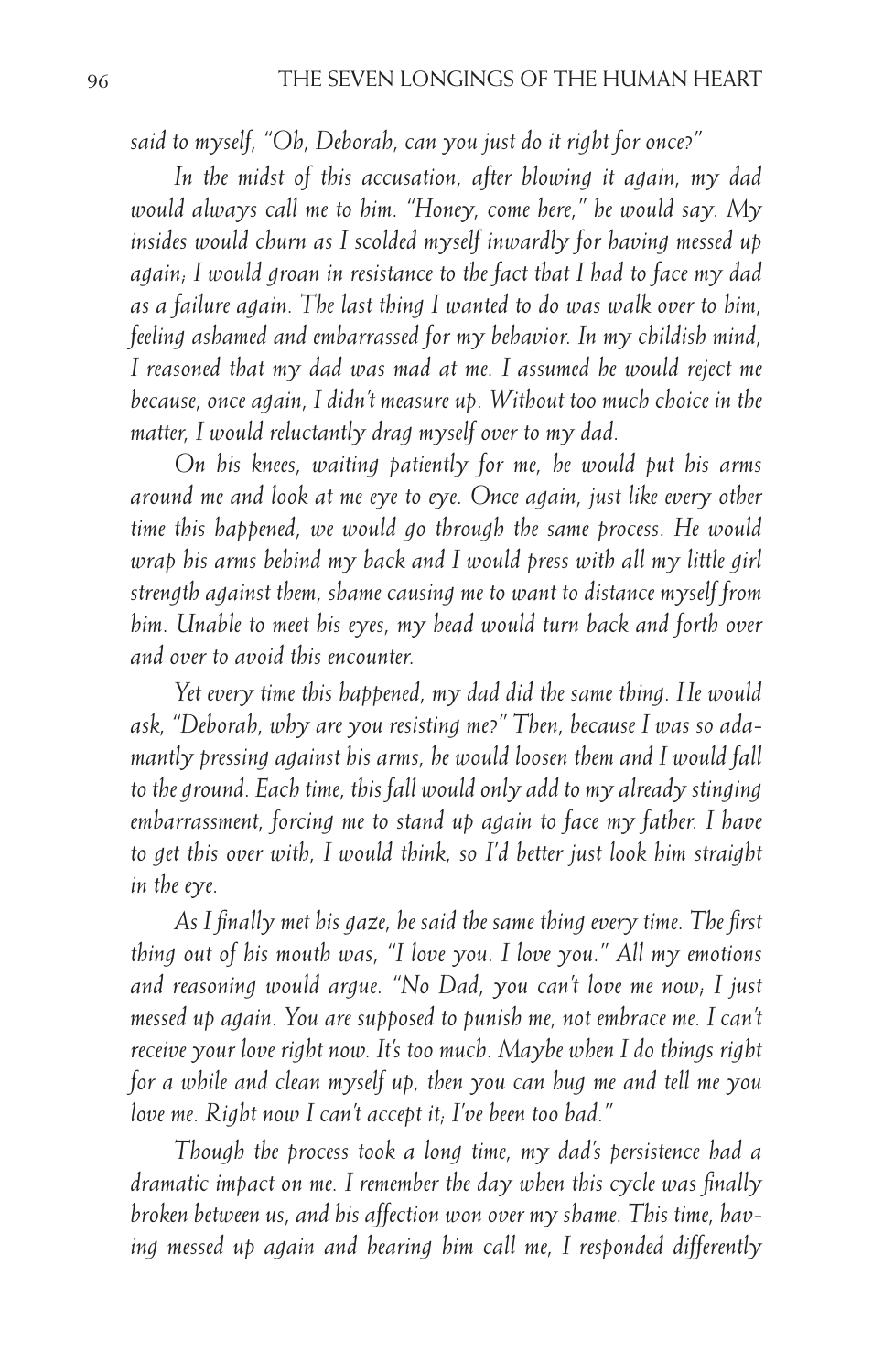*than all the times before. As my dad held me, for the first time I did not resist his embrace. And when he let go, I did not fall backward but simply relaxed in his arms. Excited and perhaps as surprised as I was, he said, "Deborah, look! I am holding you and you are not pulling away!" That day I realized I actually believed that my dad loved me—even liked me—in spite of my stumbling and weakness, in spite of my failures. —Deborah Hiebert*

Deborah's story of resisting the embrace of her father is one that applies to all of humanity. Since Adam and Eve's sin (Genesis 3), it has been the story of mankind. After Adam and Eve sinned the first time, they recognized their nakedness and first encountered that crippling thing called shame. God then fashioned garments for them as covering (Genesis 3:21). Six thousand years later, God still offers a covering for our shame, this time through the sacrifice of His Son. God was and is fully determined to draw near to us in such a way that we would have no shame in our relationships with Him.

#### **FINDING INTIMACY WITHOUT SHAME**

Day after day, millions of human hearts are wounded in their searches for intimacy. In their broken states, they pursue this God-given desire in ungodly ways, only to find shame and scorn for their efforts. Intimacy was not designed to be this way. In fact, it is possible to experience an intimacy with God and people that has no shame in it. Intimacy means so much more than a physical union. It is the empowering confidence people have in one another that allows them to share the deepest parts of their hearts—their hopes and dreams, their fears and failures, their feelings and frustrations.

There are times when my wife and I talk about the happenings of our days, the meetings we've been in and the other people we have talked to, but eventually we move past the chit chat of people and places. The next question is invariably, "What are you really thinking?" We're not looking for a stream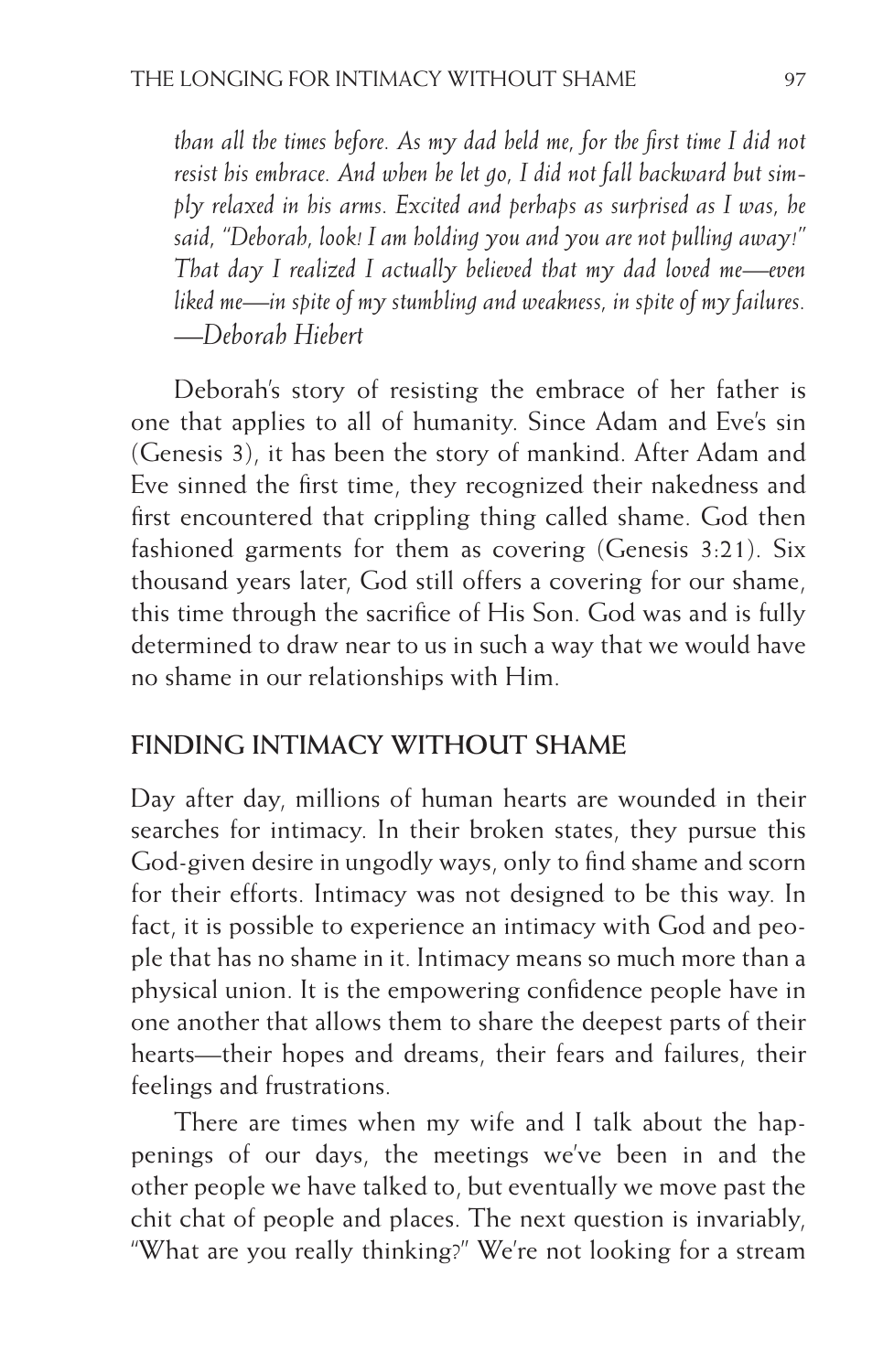of consciousness discussion, we're asking the specifics: "What were you feeling during the events of the day? What were you excited about? What were you afraid of? What concerns arose in your heart? *What are your secrets?"* God knows the most secret aspects of our lives, especially the areas where we feel unknown, unnoticed or misunderstood. He knows what we feel and what we fear. But He wants us to *invite* Him into the deep parts of our hearts each step of the way.

Most people hold back in these areas. They've had experiences where they've shared their deepest secrets with another person, sometimes even a spouse, and found out later that those secrets were betrayed to others. Nothing hurts like an intimacy exposed. We learn that intimacy requires confidence. Telling our secrets involves more than simply transferring information. We can be sure that intimacy with Jesus is safe. He will not betray us, He will cover us. He will embrace us. He will keep our secrets.

And intimacy with Jesus is not a one-sided discussion. Jesus has secrets of His own. He has plans, feelings and emotions that involve us. Intimacy involves our knowledge of His secrets as well. He desires to share with us what He is thinking. As Psalm 25:14 says, "The *secret of the LORD* is with those who fear Him…" Jesus desires to unveil His heart to us because He has confidence in us. It's amazing to consider, but the sorts of things Jesus wants to share with us are not mundane. They are the things nearest to His heart—things not even the highest ranking angelic or demonic principalities and powers are aware of yet (Ephesians 3:10). Throughout eternity, Jesus will continue to tell us things that move His heart. God has called only the redeemed into intimacy with Him, not the angels. There is a boundary line the angels cannot cross in terms of experiencing God's heart, though they wish they knew the things God has reserved for intimacy with humans (1 Peter 1:12).

The geometry term "ray" is useful in understanding the idea of intimacy with Jesus. A ray is a line that has a beginning point, but no end. Moving from left to right on the number line, a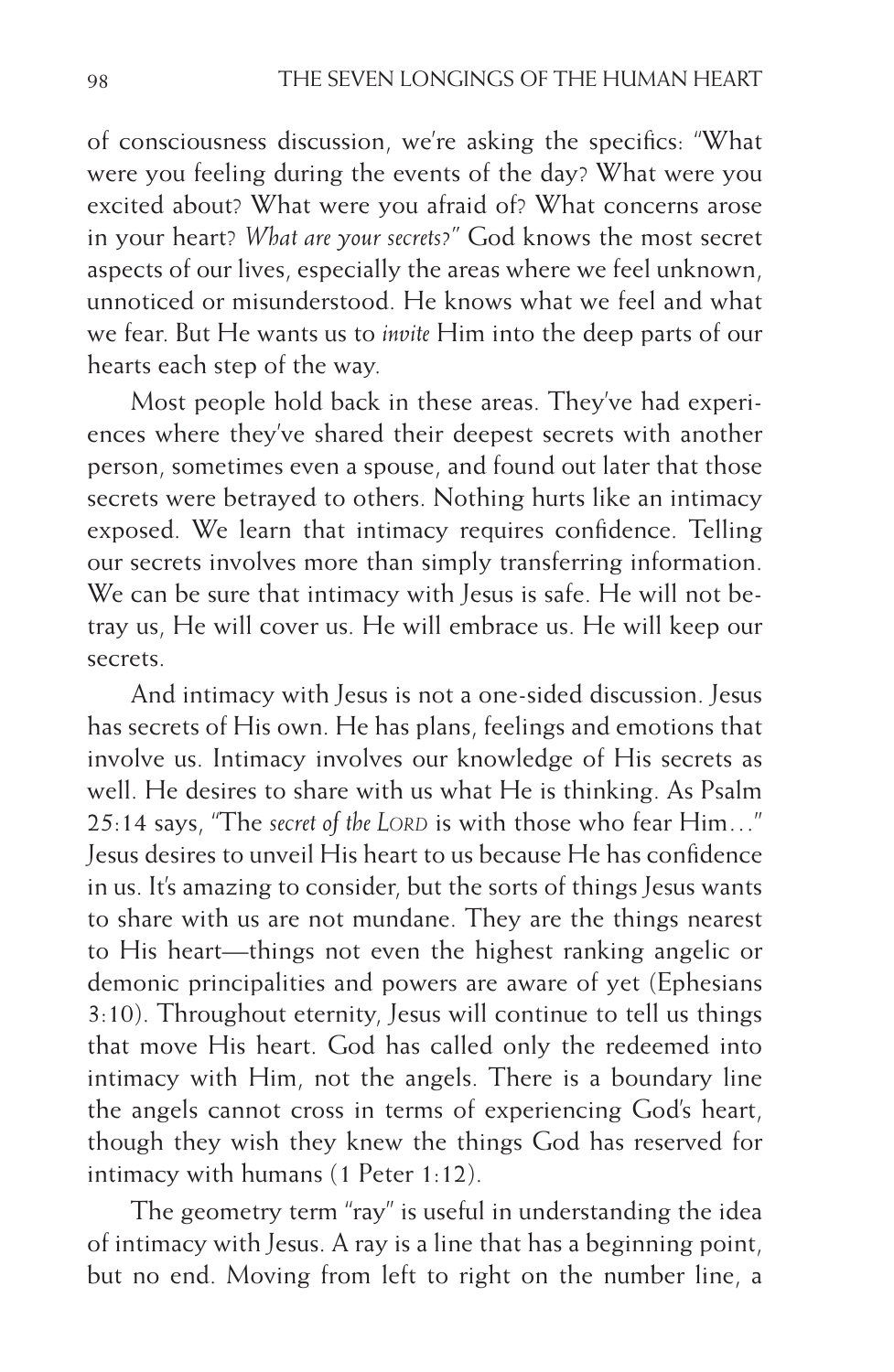ray begins and continues on in one direction eternally. Intimacy with Jesus is like that in a sense. Looking at a timeline, we can identify a point where we began to draw near to Him, to tell Him our secrets and listen carefully to His. This is the *beginning* of intimacy. It is different from human intimacy in that, while human intimacy is limited in scope, intimacy with God continues forever. There will be points in eternity, millions and billions of years from now, when Jesus will draw you near and say, "Let me tell you another secret…" He'll whisper it in your ear and it will be an entirely new thought to you. A billion years from now, He will still be a Creator, and He will still be the Lover of His people. The depth and length of His love is like a vast ocean that can never be exhausted.

There is nothing more exhilarating in our experience than our spirit touching this realm of intimacy with the Godhead. He is the uncreated God who is transcendent, infinite and wholly other than…yet we have been invited to come near Him. While everything we know about His majesty would seem to make Him unapproachable, His heart draws us closer. It is the ultimate peasant-to-princess story.

> Having boldness to enter the Holiest by the blood of Jesus…let us draw near with a true heart in full assurance of faith… (Hebrews 10:19-20)

If you live in a neighborhood with other houses nearby, you may develop friendships with those neighbors that go beyond the casual wave over the hedge. At some point, you may be invited to their house for coffee. When that happens, the relationship shifts slightly. You were acquaintances when you were waving as you drove into your garage and shut the door. Having been invited into their house, you are much more likely to say you know them. In the same way, God is inviting us in—not to His kitchen, but into His very heart.

Human relationships that involve a measure of intimacy are complex. They are not impossible to navigate, but they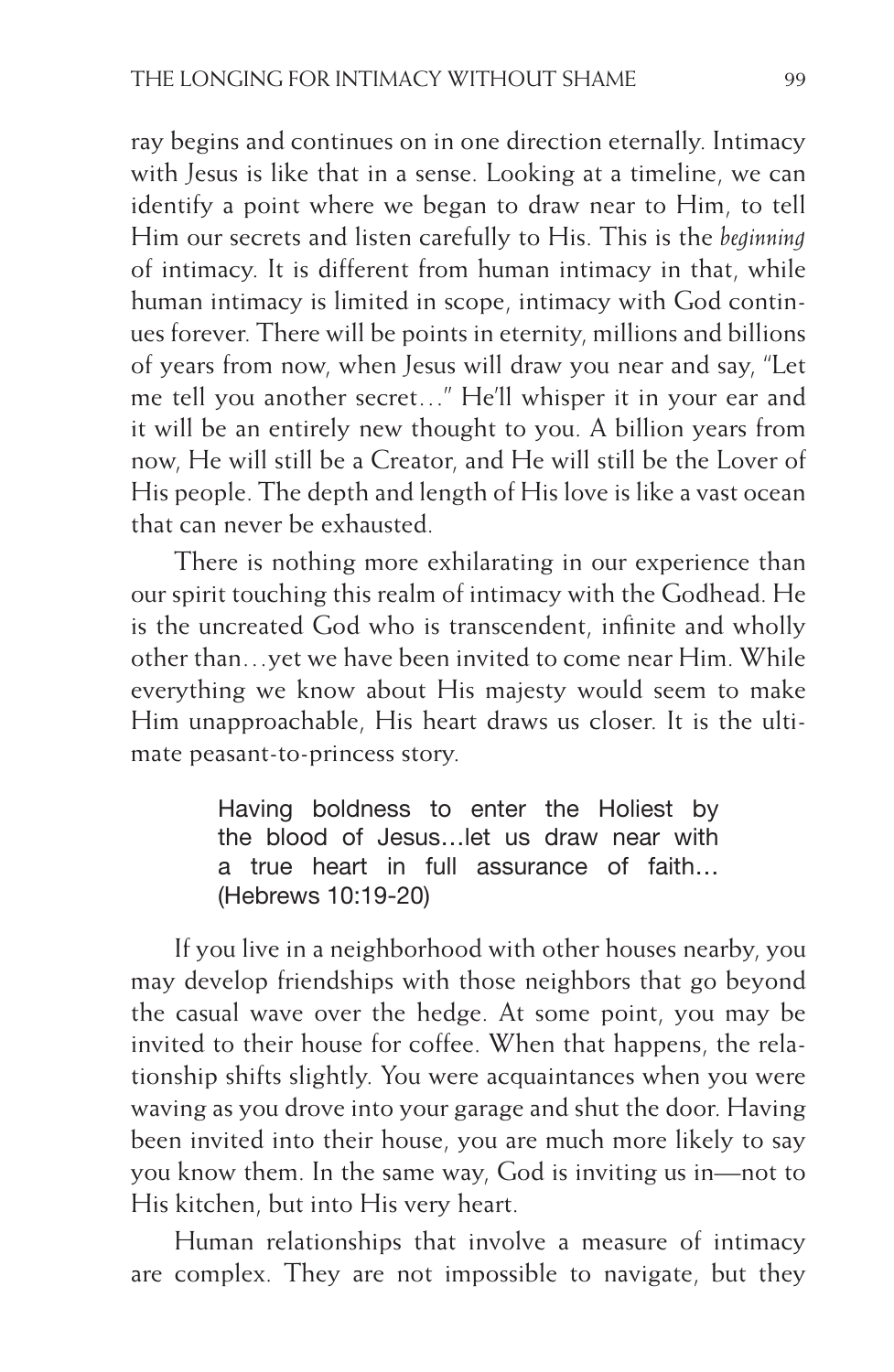certainly have more facets than the three-minute interaction we might have with the person who serves our hamburger at a fast food restaurant. When we have been in deep relationship with someone for a period of time, we end up sharing the full range of our experience with them. The healthiest of marriages are defined by sharing in such a manner, and intimacy with Christ is based on this reality. To know Christ and be known by Him means we experience intimacy at levels we previously never imagined could take place. When invited, He invades every place of our hearts and says, "I want to live here, too. I want to know all there is to know about you." He desires that all things hidden or private would be open before Him. In return, He reveals the hidden things in His heart to us.

#### **INTIMACY IN OUR VICTORY AND PROSPERITY**

There is nothing that a spouse enjoys more than seeing their mate succeed. Over the past few years, I have watched my wife, Diane, build a real estate business from the ground up. It has seen much success, helping to find housing for International House of Prayer missionaries and others around the Kansas City area. She determined to give the corporate profits of her business to support IHOP-KC, blessing many on our staff who receive small amounts of monthly work scholarships.

I know the long hours she has invested, the late nights at a computer, the early morning coffee meetings with a wavering client, the phone calls from finance offices expecting her to produce documents out of thin air, over a cell phone, while she is shopping for groceries. When Diane comes home with a smile and says, "Today was a good day," I rejoice with her because I understand that today's good day was more than just a sweet set of circumstances. She's been working to produce today's good day for the last few years. I have appreciation and joy for her victory because I have watched her work hard for it. I enjoy seeing what she is capable of. When we first discussed her plan to start a new business, we were positive it would be successful.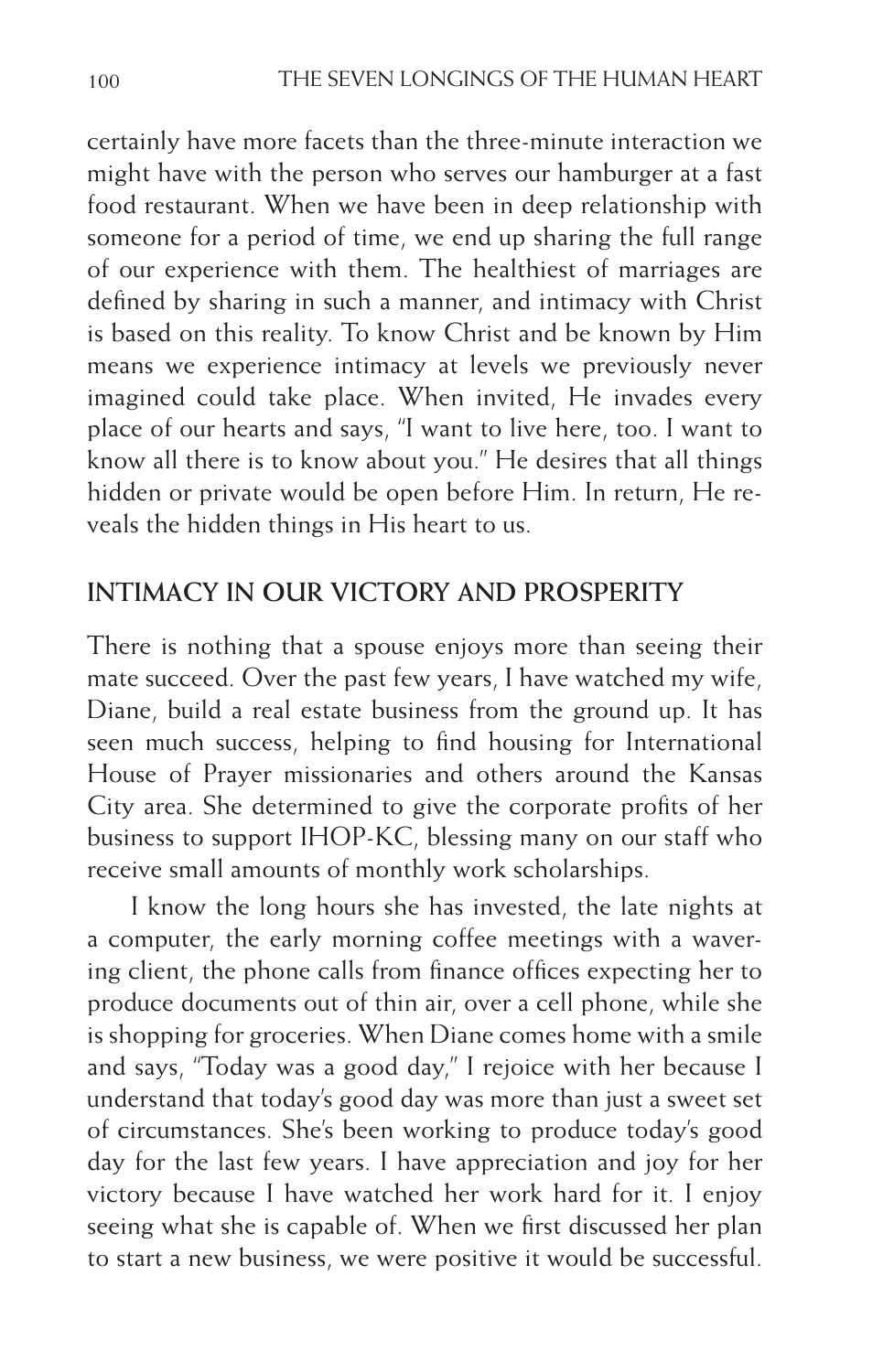But she has easily surpassed all our expectations and I couldn't be happier for her.

What we feel about our spouse's success is a mere shadow of what God feels when one of us does well in our endeavors. By nature of being our Creator, He knows fully of what we are capable. But being also our Redeemer, He knows just as well how often we fall short of our capabilities. He is simultaneously our greatest coach, cheerleader, supporter and defender.

God is like the football coach who looks past his first string of players to the scrawny ninth grader sitting on the bench. The poor kid looks pitiful. His jersey hangs to his knees, his shoulder pads dwarf his upper body, and his football pants are completely free of grass stains because he has yet to actually take to the field. Every Friday night under the lights, the kid sits and watches…and between calling plays in the big game, the coach watches him. The coach is watching in practice too. He sees that the young guy is the first on the field and the last to leave. He sees him studying his playbook when he could be doing pretty much anything else. The coach drives by the boy's house on Sunday afternoon to see him running plays in the back yard with his dad.

One Friday night, they walk back to the team bus after the game. The coach is tired from another long day. The kid is restless, having sat faithfully on the bench for hours. His pants are still spotless. The coach glances at the scrawny ninth grader and says, "You're going to make it…and you're going to make it big." The player is astonished. What does the coach know that no one else does? What could he possibly see that is unseen to the rest of the world? When God looks at you, even if you're not in the game yet, He sees the potential He invested in you. While He is fully aware of your failings, He is looking beyond them to the successes in your future. At a time when all indicators would suggest otherwise, He looks you squarely in the eye and says, "You're going to make it."

The coach who sees potential in the skinny ninth grader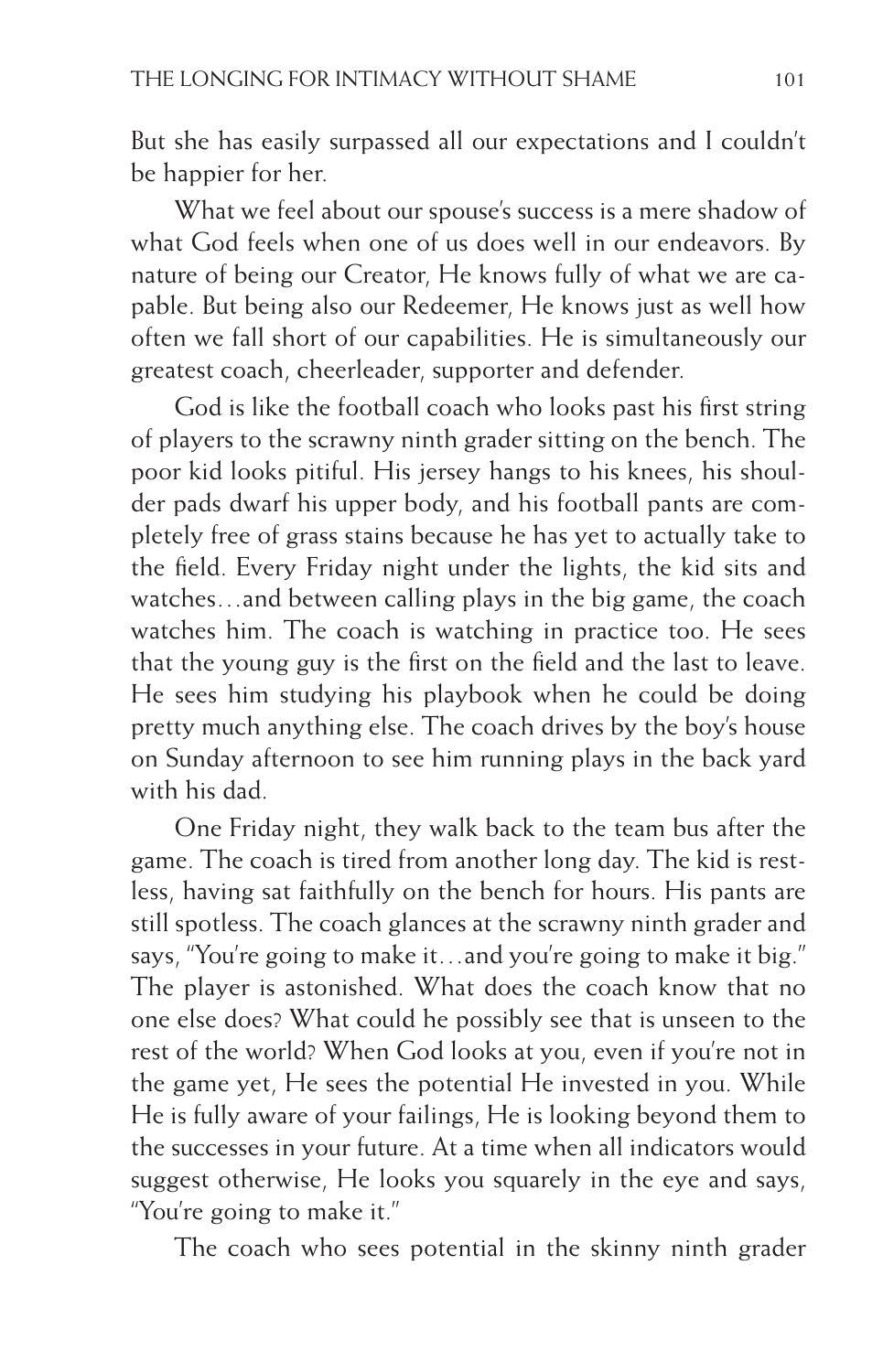shares a special moment when that ninth grader is suddenly a high school senior and catches the touchdown pass to win the championship. The coach's joy transcends that moment to cover the whole of their relationship. The Lord celebrates the *now* in us, but he also celebrates the *then*, when we do well in the fullest sense. God celebrates us throughout the entire journey. Our intimacy with Him includes a far broader experience than what we are doing right now. He clearly sees where we are going in His grand plan for our lives.

It may seem unimportant that God celebrates our victories with us. One would expect that intimacy would be easy to grasp if you are successful, but human experience suggests otherwise. It's not always a given that those closest to you will celebrate your victories. Jesus alone knows the full implications of our true greatness in Him. As the football coach may see in us what we cannot see about ourselves, so the Lord sees much more in us than we could even consider. God alone fully understands our true nobility and the heights of our greatness in Him. He will experience greatness with us. *Jesus knows your greatness far better than you know it.* He alone really knows who we are.

Novelist Vicki Baum once wrote, "Fame always brings loneliness. Success is as ice-cold and lonely as the North Pole." When we are successful, all sorts of people gather around us and pat us on the back, but many do so with the intention of leveraging our success for their good, or siphoning off our fame and fortune for their own purposes. They are not sharing our success out of intimacy; they are manipulating it for their opportunity. With a depth of sincerity unlike theirs, Jesus fully embodies what Paul wrote when he exhorted us to "rejoice with those who rejoice" (Romans 12:15). Like no human can, Jesus rejoices with us when we rejoice. His intimate knowledge of our potential for good and evil makes His joy that much more complete in those seasons when success is finally realized, both in this age and the age to come.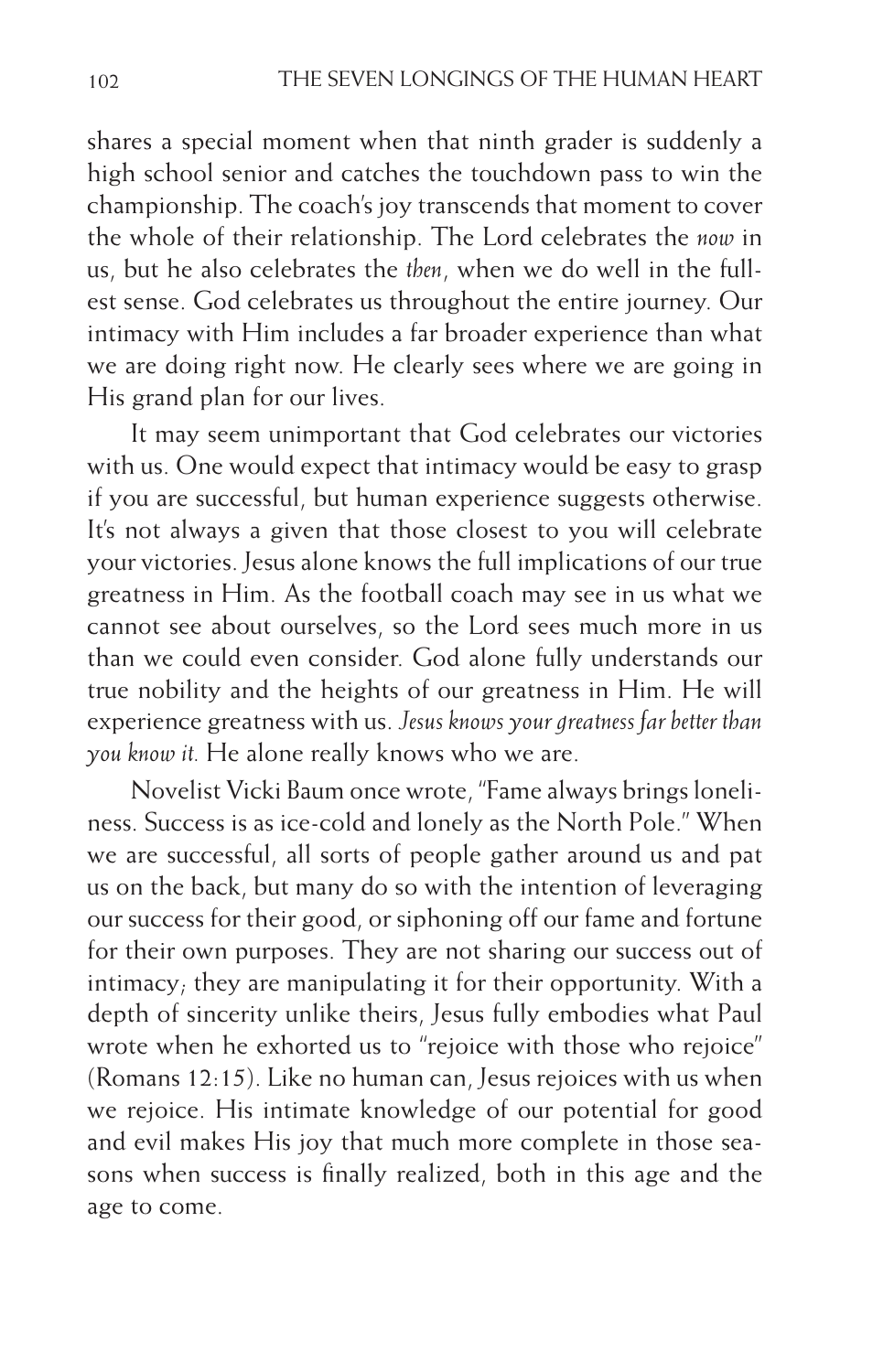#### **INTIMACY WITH US IN OUR PAIN AND STRUGGLE**

Not all intimacy is centered on joy or celebration. In any relationship with profound transparency, there is pain to deal with. We fail. We lose battles. We suffer because of our own sin as well as the sin of others. In those moments, Jesus lives out the second part of that passage in Romans, the call to "weep with those who weep" (Romans 12:15). Jesus alone knows the depths of our longings, dreams and intentions to love Him. Even our failed intentions to love Him are seen and appreciated.

The two most powerful realities that move the human heart are beauty and pain. While we will forever be exhilarated with the beauty of Jesus, some of our greatest times of intimacy with Him will be as we fellowship amidst suffering (Philippians 3:10), as we endure pain and hardship. As there is in victory, there is an intimacy to be known and accepted in our suffering and failure. The pain of persecution and the pain of our failure actually serve as escorts to know and experience Jesus at more intimate levels. When our hearts are hurting and starving to be comforted, He will be most vivid in our experience, if we allow Him. When we are backed into a corner and He is our only way out, we enter into a sweet fellowship with Him in our struggle. Jesus is our Protector and our Rescuer—the Man who went before us and gave everything for love is near to us and intimately knows our pain. During our darkest, hardest times, when most people draw away from us, He draws closer. He holds our hand, not as one who strives in vain to understand, but as one who has truly been there and who walks through each moment with us.

> For we do not have a High Priest who cannot sympathize with our weaknesses, but was in all points tempted as we are, yet without sin. Let us therefore come boldly to the throne of grace, that we may obtain mercy and find grace to help in time of need. (Hebrews 4:15-16)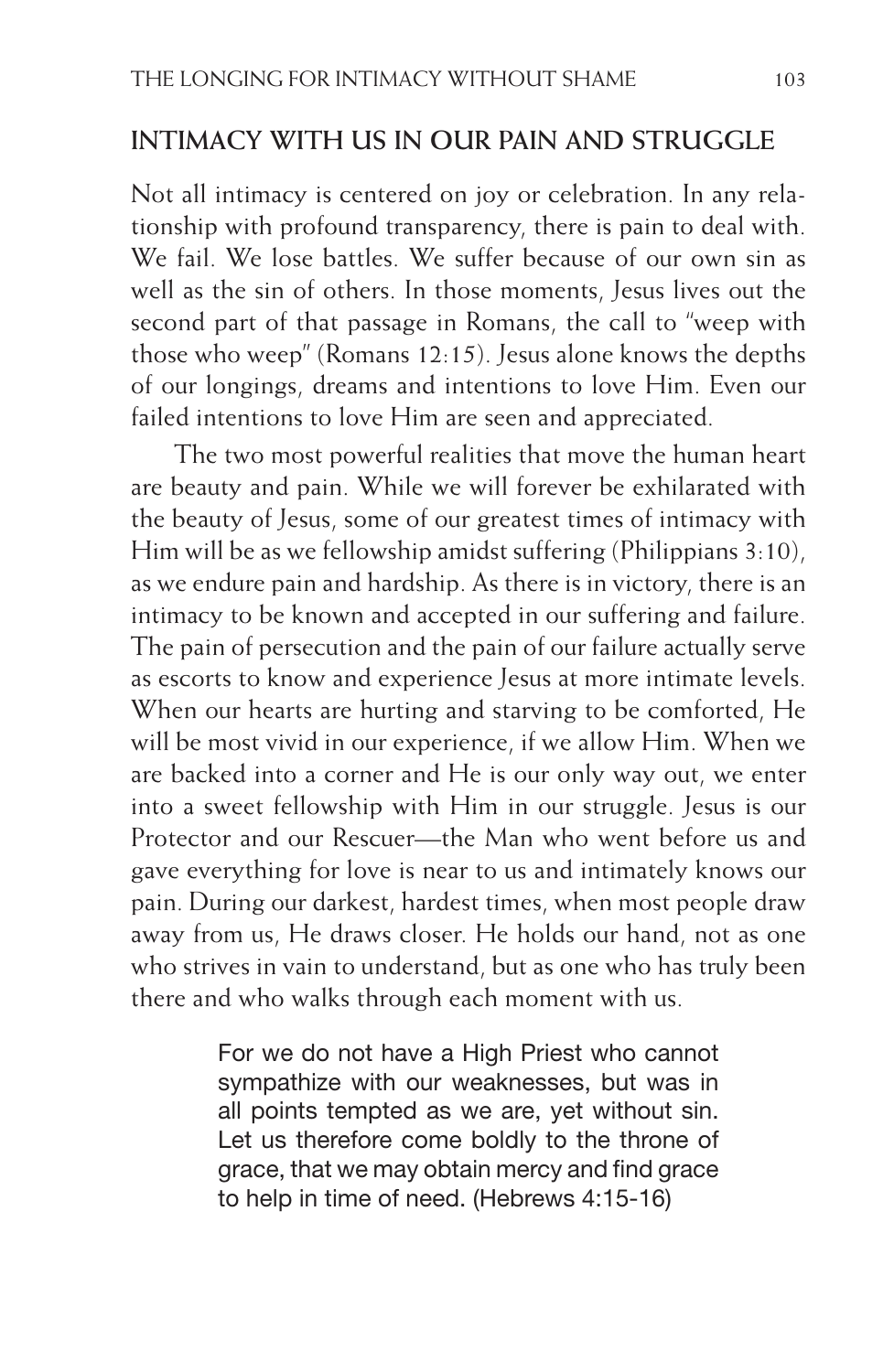Though He was a Son, yet He learned obedience by the things which He suffered. And having been perfected, He became the author of eternal salvation to all who obey Him. (Hebrews 5:8-9)

The imperfect compassion we feel for others gives us some sort of grid for why Jesus helps us when circumstances are difficult. The newspaper's front-page photo of a newly-orphaned child brings forth a public outpouring of help. Money is donated, scholarships are provided, and offers of unconditional adoption come streaming in. Most seem to understand the idea of drawing near to the hurting in their times of great need. It's a very different scenario for the person who, by negligence or willful sin, makes a mess of their life. Human compassion often fails to make allowances for the father who flies into a rage and hurts his child or the lifelong drunk who, finally sober, walks out of the treatment program with the full intent of returning to his destructive behavior. We have no desire to suffer alongside those who bring suffering on themselves by their deliberate wrongdoing.

In those sorts of situations, where people are undeserving and have in fact rejected any sort of human kindness, the offer of intimacy with God seems to extend beyond human comprehension. God still extends an offer of mercy and grace to all, no matter how far they have wandered. Think of your own journey for a moment. Each of us, if totally honest, would have to acknowledge that Jesus has walked beside us through so much sin that it would be scandalous if revealed. In all of it, He covered us, protected us and offered us a place to heal.

Perhaps no individual in the Bible displays this truth better than King David. Singled out as a man after God's own heart, David still managed to generate a fair amount of heartbreak for himself and his family. The chronicle of his life swings between great deeds for God and adultery, the founding of a prayer ministry to raising murderous and fratricidal children. David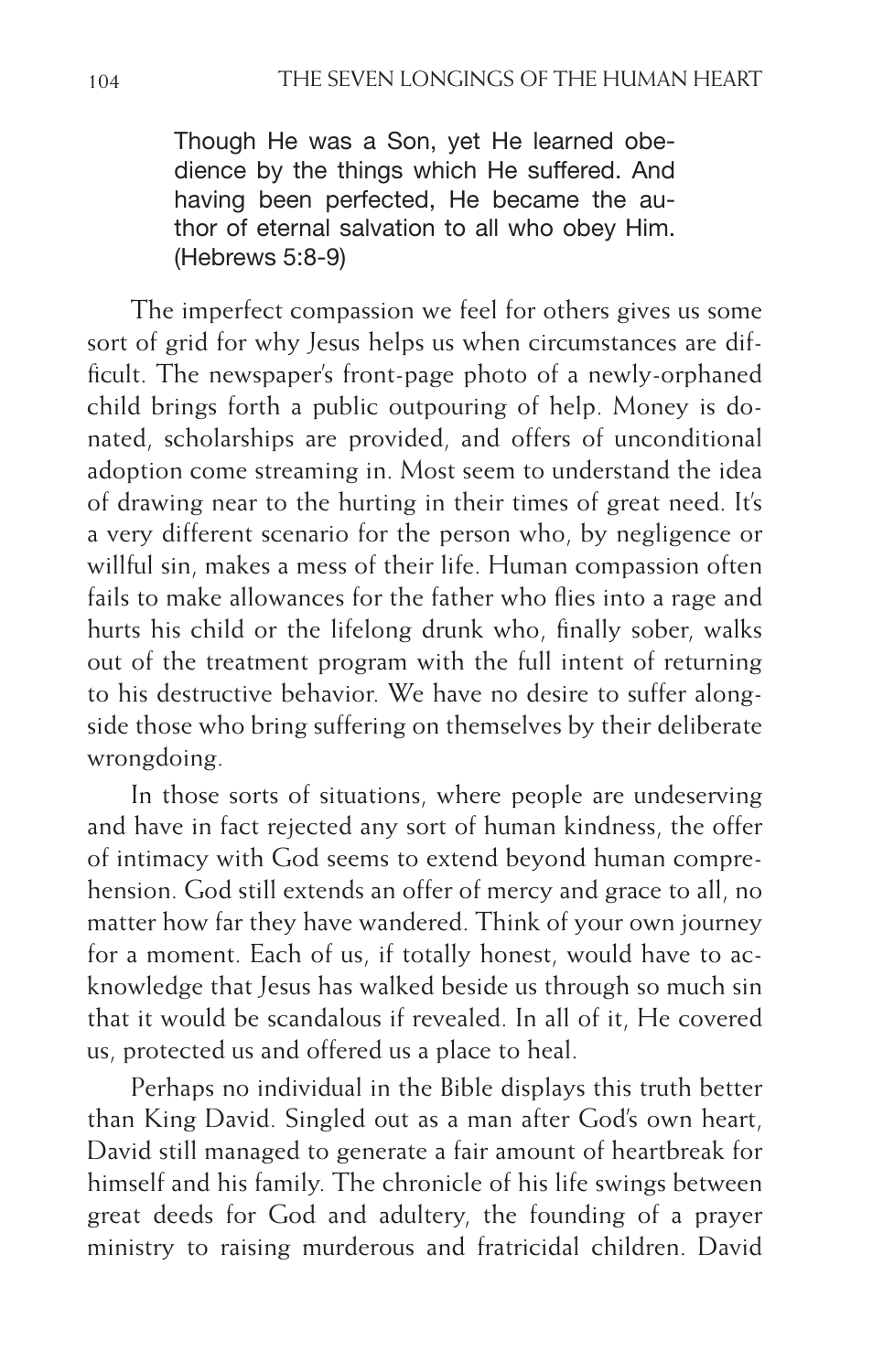exhibited characteristics of tenderness and underhandedness, often in the same chapter. There were probably times when David, the author of many of the Psalms that speak eloquently of the nearness of God, probably felt very, very alone…but we know by studying the whole of his life that God drew near to him even in his failures. In fact, some of his most tender Psalms were written in light of God's nearness to him when it was clear David had failed.

In Psalm 51, David recounted his failure in detail, but closed the passage by pointing to what he had learned about the character of God—that even in our sin and struggle, the Lord consistently draws near to us.

> Deliver me from the guilt of bloodshed, O God, the God of my salvation, and my tongue shall sing aloud of Your righteousness…and my mouth shall show forth Your praise. For You do not desire sacrifice, or else I would give it; You do not delight in burnt offering. The sacrifices of God are a broken spirit, a broken and a contrite heart—these, O God, You will not despise. (Psalm 51:14-17)

God has walked us through every sin in our lives. He forgives us, feels our pain during failure, and protects us by not disclosing the vast majority of our sin. He knows our shameful deeds, yet believes in us and treats us with the honor we have not deserved or earned. Now *that* is intimacy with us in our struggle.

There is a dimension of intimacy extended from God's heart to ours, even when we are doing wrong. It is the most radical expression of forgiveness that has ever existed. While hanging on the cross in excruciating pain, humiliated before the crowd and in anguish over the coming separation from His Father, Jesus extended His love far beyond what any human could ever expect. "*Father forgive them…"* Those three words are the mark of a heart set toward intimacy, even in the face of unprecedented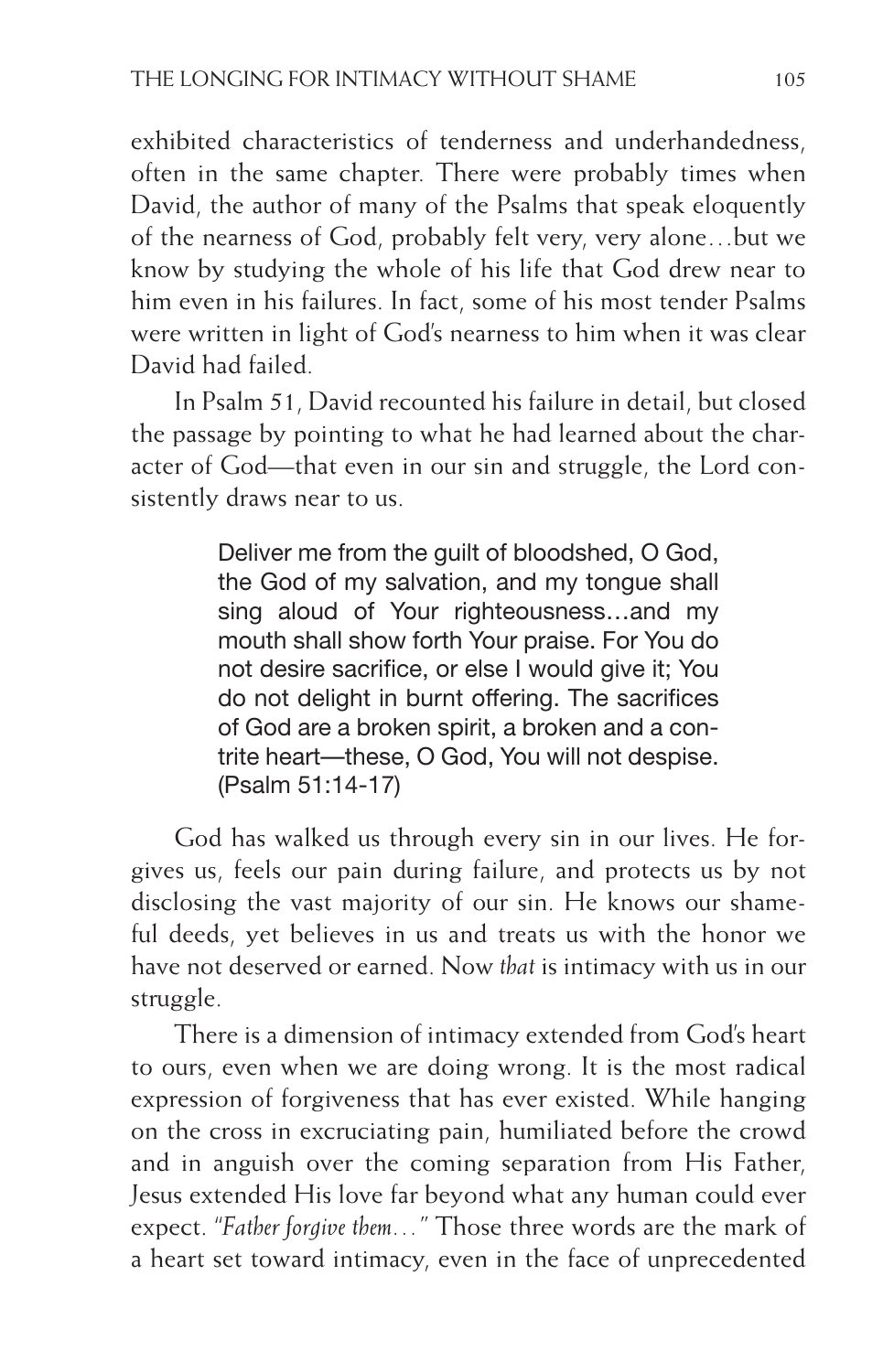difficulty. They are the words spoken by One who deeply desires to partner with us on the deepest level, even on our darkest day. He truly does want to know us in both our successes and our failures. To embrace only the former while ignoring the latter is really not intimacy at all—it's convenience.

## **INTIMACY WITH US IN OUR SACRIFICES**

In a scene from the film *Chariots of Fire*, when one character is trying to convince another to go beyond what would normally be expected of him, he tells him, "We are all called upon during times of war to make great sacrifices." One of our staff members, a father of three young boys, has used this line in all manner of circumstances when his children don't want to do something. Upon hearing them complain about tidying their rooms or mowing the yard, he deadpans, "Sorry boys, we are all called upon during times of war to make great sacrifices." The humor is lost on the children, but it does serve to remind them that sacrifice is not just demanded during trying times. We're all called to make sacrifices every day.

Living in relationship with other human beings whose desires often run contrary to our own means we will be called upon regularly to make sacrifices for the greater good. These are the routine sacrifices of which life is made. We wash the dishes for each another. We allow the other to choose what we will eat or where we will eat it. We are gracious toward one another when preferences differ between us.

There is a second level of sacrifice, however, that goes beyond this. It's not a give-to-get sort of sacrifice. These sacrifices are not merely the back and forth, give and take of relational living, but rather the extension of Christ within us. It's not difficult to find sacrifice in the life of Christ. His very coming to Earth in bodily form was a sacrifice we cannot completely comprehend (John 1:1-5). To move from His position at the right hand of the Father in Heaven to become human, and then to *become sin* that we might become the righteousness of God, was a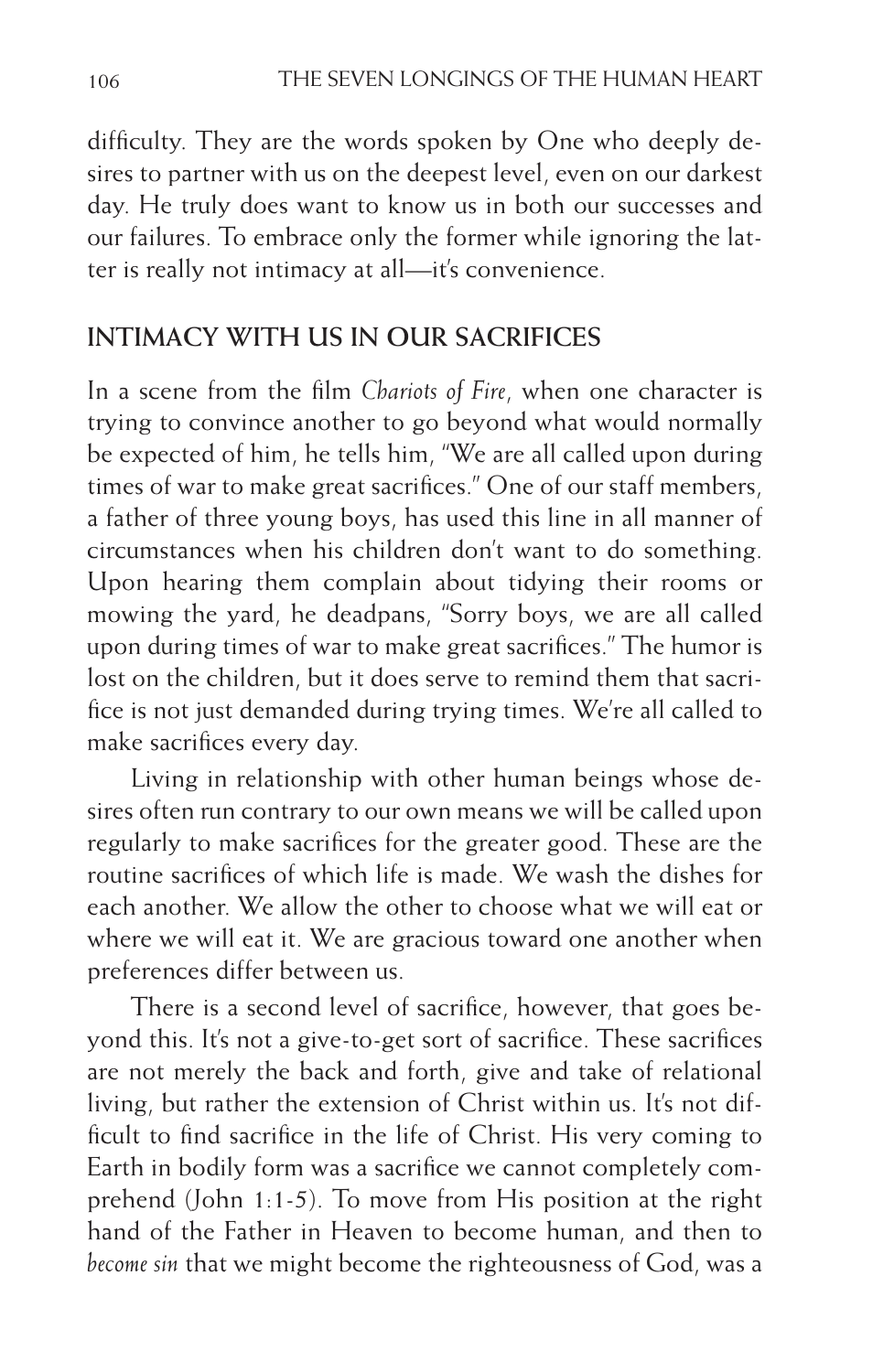demonstration of sacrifice at which we will marvel forever. Angels must have stood in wonder and bewilderment as they watched Him descend to the earth and then go to the cross.

> He has appeared to put away sin by the sacrifice of Himself. (Hebrews 9:26)

Having paid that price, Jesus is uniquely qualified to encounter us intimately as we deal with the broad range of emotions we experience as we make significant sacrifices. From the heroic struggles that may cost us our lives, to the humbling daily sacrifices, we receive strength in knowing Jesus recognizes them all. He knows all of them in a way we can't articulate; He knows the pain of what it costs us far better than even we do.

You may be making a sacrifice right now. Perhaps you're holding your tongue as rumors fly around you. You would be justified in defending yourself, but the Holy Spirit is impressing you not to. Perhaps you're in a marriage that has been far less than God intended. Your best friends have offered you all sorts of justification for ending it, but you know God wants you to persevere right now. Maybe you are being called upon to make a financial sacrifice because someone you know needs funds. You know this will mean that you will go without some things.

In these moments of legitimate sacrifice on our part, we come nearer to the character of Jesus. This explains why the fury of Hell seems to be unleashed on us in these moments. All kinds of feelings enter our hearts. *Is this really worth it? Does anyone even know that I'm paying the price for this?* In these moments, having made the initial sacrifice with willing hearts, many find themselves wavering in their resolve to follow through. While they're sacrificing on the outside, on the inside they want to stand up and scream, "I'm sacrificing, but I don't like it and I want the whole world to know!"

Throughout history, the heart of Jesus has drawn near to those who have known sacrifice. From the martyrs of the first century to the home-schooling mom of this century, His eye has been attracted to those who have given without expecting to be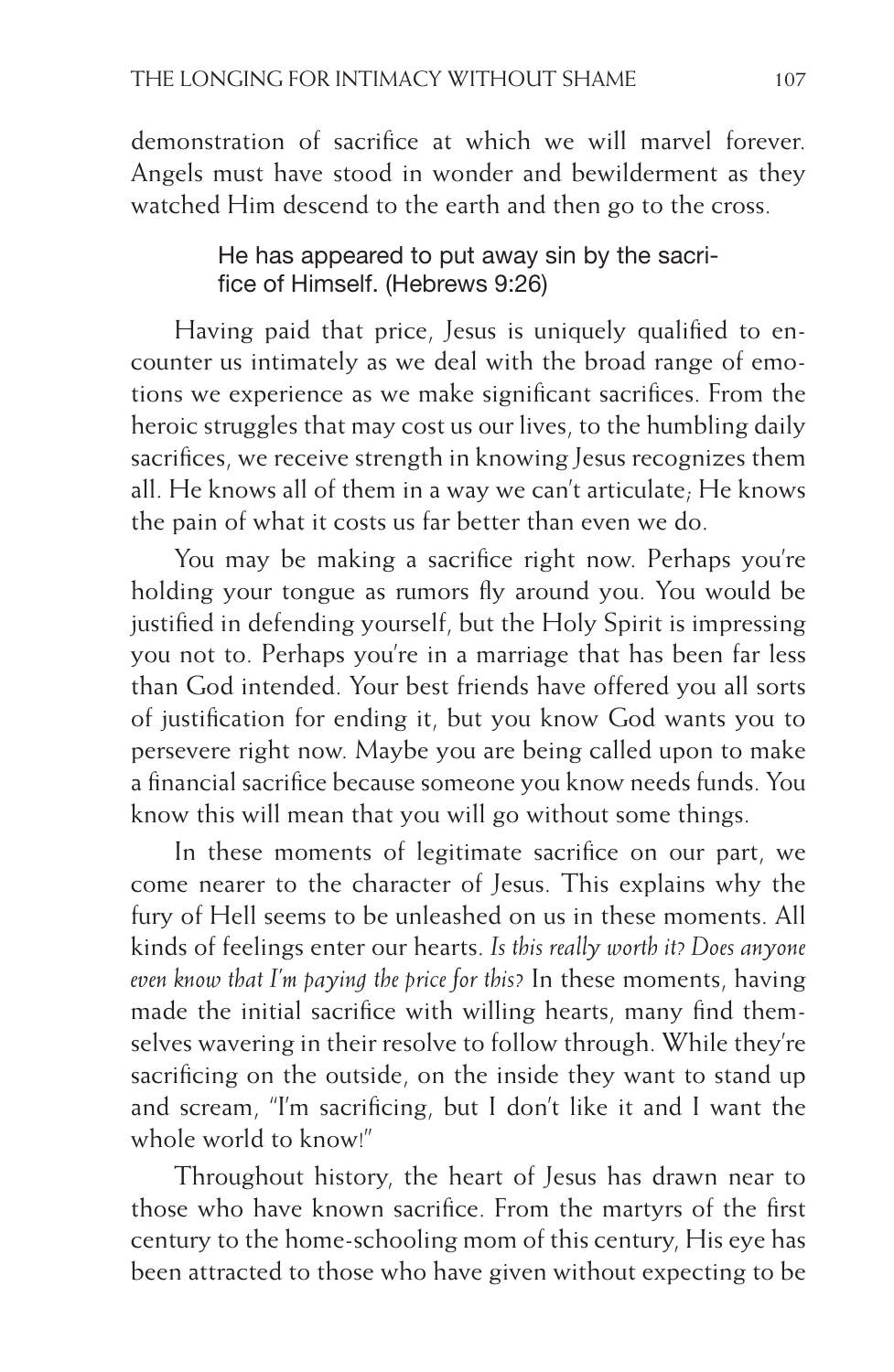noticed by other people. He sees our hearts and knows all; this encourages us to go on. In intimacy with Him, we find strength to continue. The frustration passes as we confess, "I can do this. I can do all things through Christ who strengthens me." Eventually, through the intimacy with God that accompanies our giving, we will find a certain joy in sacrificially pouring ourselves out. Paul knew intimacy with Jesus in times of sacrifice. The fiery little Jewish evangelist who once spent his days persecuting Christians found himself as the apostolic leader over many fledgling Christian congregations. He was called upon to give of himself; his energy, his time, even his emotions, were taxed by these believers.

> Yes, and if I am being poured out as a drink offering on the sacrifice and service of your faith, I am glad and rejoice with you all. (Philippians 2:17)

> I also count all things loss for the excellence of the knowledge of Christ Jesus my Lord, for whom I have suffered the loss of all things, and count them as rubbish, that I may gain Christ… that I may know Him and…the fellowship of His sufferings, being conformed to His death… (Philippians 3:8-10)

Paul discovered an intrinsic value in intimacy with Christ joy in sacrifice. Jesus wants to come alongside us in those moments when we wonder if anyone even realizes what sacrifices we are making and give us joy in the moment so that we, like Paul, can be glad and rejoice as we are being poured out for others. Intimacy with Jesus in sacrifice is by no means limited to this age. In the age to come, He will recall each sacrifice we made throughout our Christian lives. He will surprise us as He retells times of giving we have long forgotten and how He felt about us when we were giving ourselves to others for His sake.

> For God is not unjust to forget your work and labor of love which you have shown toward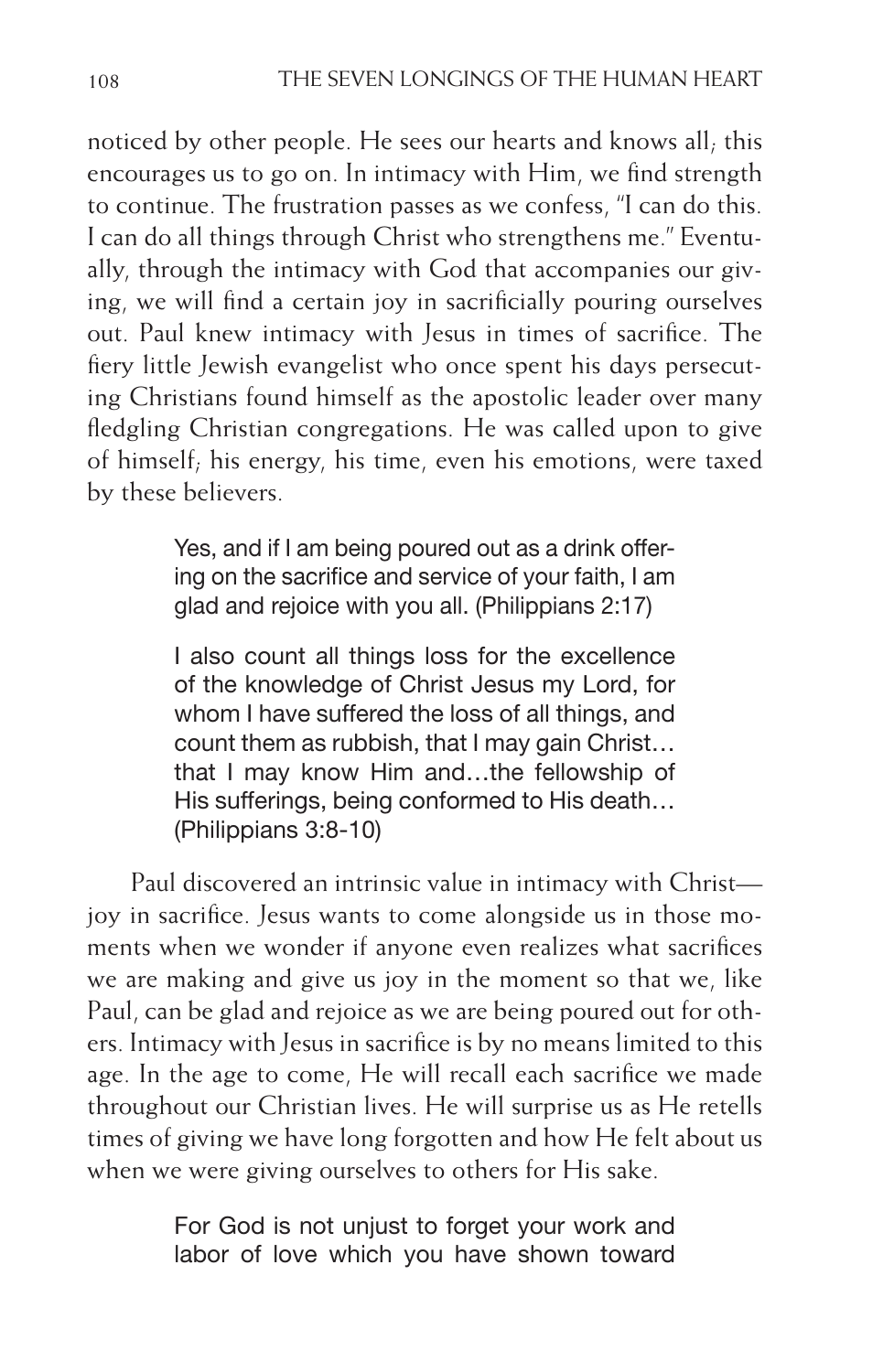His name, in that you have ministered to the saints… (Hebrews 6:10)

Whoever gives one of these little ones only a cup of cold water in the name of a disciple, assuredly, I say to you, he shall by no means lose his reward. (Matthew 10:42)

# **INTIMACY IN KNOWING THE PASSIONS OF OUR HEARTS**

The One who wove us together in our mothers' wombs and sees our greatness throughout all of eternity is the One who is leading our lives now. He planned our prophetic destinies and knows our unique designs, the way we have been formed and fashioned, as only a Creator can.

> O LORD, You have searched me and known me. You know my sitting down and my rising up; You understand my thought afar off. You comprehend my path…and are acquainted with all my ways. For there is not a word on my tongue, but behold, O LORD, You know it altogether…Such knowledge is too wonderful for me…For You formed my inward parts; You covered me in my mother's womb…For I am fearfully and wonderfully made…My frame was not hidden from You, when I was made in secret, and skillfully wrought…Your eyes saw my substance, being yet unformed. And in Your book they all were written, the days fashioned for me, when as yet there were none of them. (Psalm 139:1-16)

The Lord sees the end from the beginning. With intimate knowing, He understands what excites us and what we are passionate about. He knows the depths of our longings and our greatest dreams. He knows why we are passionate and how this zeal is a glorious part of who He made us to be.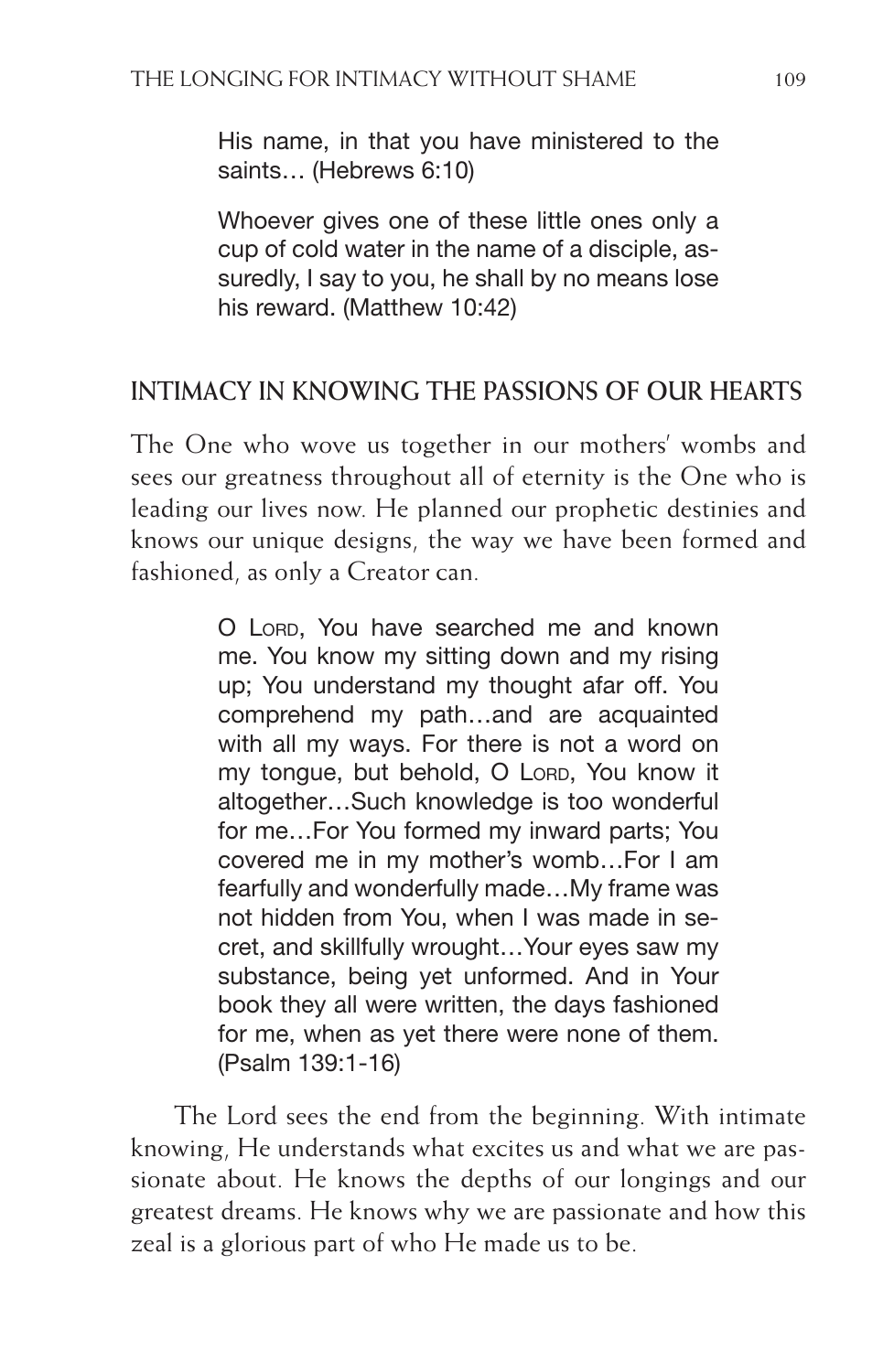Next time you're around a group of people of varying ages, conduct a little experiment. Ask the children what they want to be when they grow up. The answers will fly fast and furiously. A policeman, a fireman, a ballerina, a scientist, a cowboy, a doctor, and usually about a half a dozen astronauts and race car drivers. It seems that they don't need a second to think about it. In fact, they already have thought about it and they're not ashamed to announce it. They are quick to declare their intentions, no matter how far out they are. Next, move to the adults and ask what they want to do most in life. Prepare yourself for blank stares and stammering lips. Most of them will struggle to verbalize anything, and when they do, it will be some generic non-answer like, "I just want to do whatever God gives me to do." While there is a measure of wisdom in being willing to do what God gives us to do, the answer itself usually communicates a bit of uncertainty, insecurity and even detachment. Some will give the impression they never really think much about what they want to do. But God thinks a lot about what He created us for. The truth is these adults have thought hard, lost many hours of sleep, and prayed often about what they want to do. Nevertheless, when asked to verbalize it, they get tongue-tied. Why is this?

There is sometimes a false piety or false humility in denying the passions of our hearts. It has its origins in the extreme, legalistic fringe of the holiness movement. We're conditioned to believe that if something is pleasurable, it must be wrong. If there is something we would really love to do, then it must stand in direct opposition to God's plan for the cosmos. *God* does not equal *fun*. Or *joy*. Or *pleasure*. As a result, the same person who would have rattled off a half dozen life plans at the age of eight, suddenly becomes quiet as a mouse when the idea of destiny is raised once they're past the age of twenty-five. *Destiny? Oh my, never. Not me. I just want to serve the Lord…* What if you could do both? What if you could reach for the dreams within your heart and serve God wholeheartedly at the same time in this age and the age to come? It can be done. In fact, you probably can't fully do the latter without doing the former.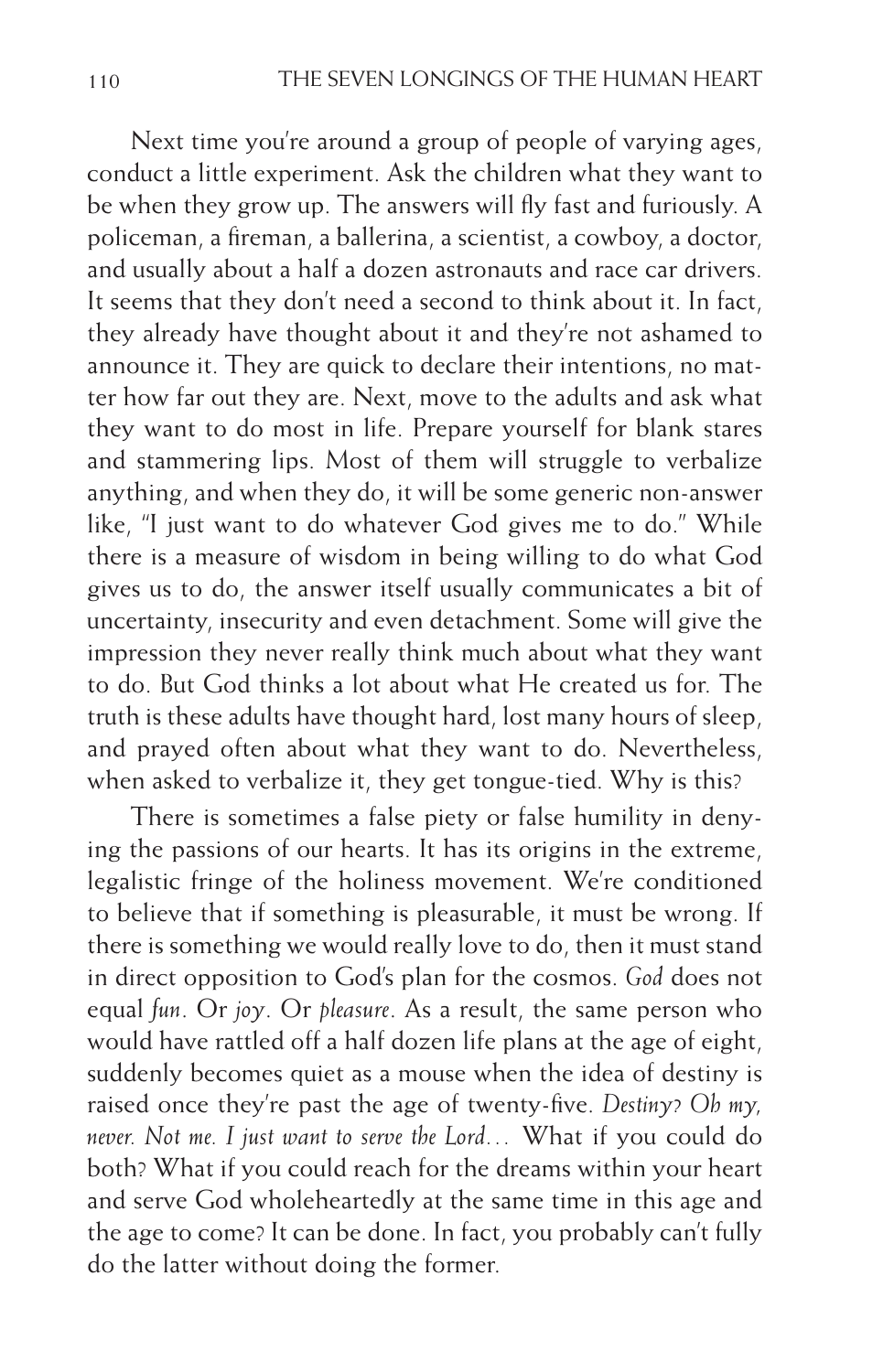Psalm 37:4 says: "Delight yourself also in the Lord, and He shall give you the desires of your heart." This verse has been interpreted a number of ways. I've heard it taught that if you love God wholeheartedly, He will drop these little blessings your way…that car you've always promised yourself, for instance, or a place in the sun, white picket fence and everything. The logical extension of this train of thought is some sort of big swap meet with God, a "pray for pay" plan that puts Him in the role of a heavenly Santa Claus rather than a loving Father. I've also heard that if you delight yourself in Him, He will supernaturally implant desires in your heart that are actually His. While there is a good rationality for this, and of course He does plant desires in our hearts, holding narrowly to this perspective makes God seem like some puppeteer of desire, who tricks you into doing His will by convincing you it's what you want. Taking this idea too far produces an image of a God who brainwashes you into thinking you should be joyful about His underhandedness.

I think there's a third way of looking at intimacy with Christ as expressed through the passions of our hearts. What if, at the moment we became a person, we were hard-wired for certain pursuits? Could it be that He has, in fact, implanted the desires of our hearts within us, not in the form of some conditional contract, but as extensions of who we really are?

There's a reason you feel a pure sense of pleasure when you do certain things. Perhaps they are the things you were truly made to do. The preacher who is as fulfilled preaching to five people as to five thousand was made to preach. The musician who is as content playing to an empty prayer room as she is to a room full of worshippers, was made to play. The businessperson who gets great satisfaction from a job done well was created for that labor. God placed those desires in their hearts and when they express them, He draws especially near to them. God intimately knows what is in each of us. He totally comprehends the passions that He specifically designed for our hearts. When we express them, He has joy in His heart, and He means for us to experience some of this joy.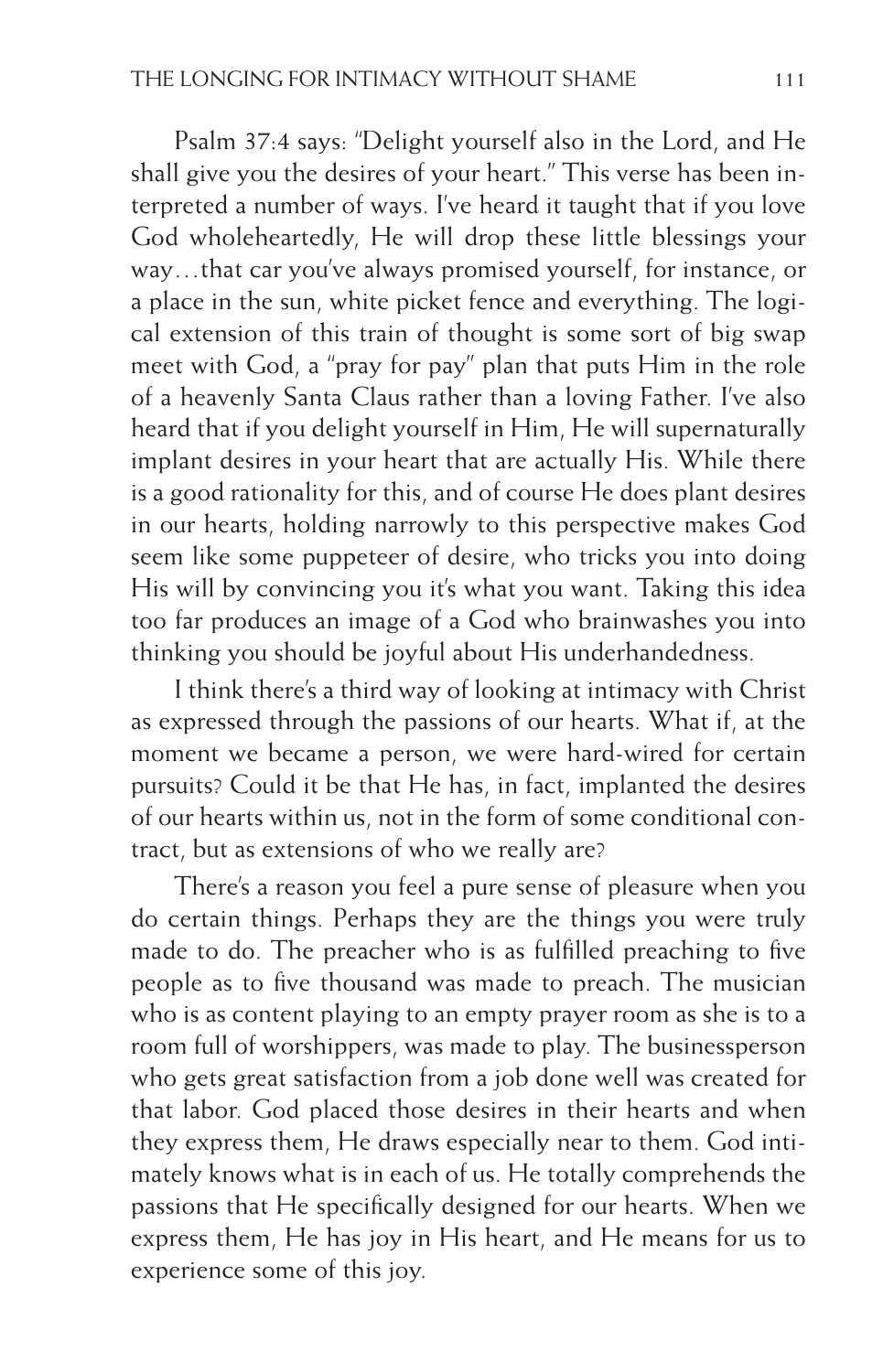Eric Liddell was on the British Olympic Track and Field team during the 1924 Olympics. The story of his athletic career and how it dovetailed into his life on the mission field is well known as told in the movie, *Chariots of Fire*. In the film, when questioned about his decision to run, he answers, "I believe God made me for a purpose, but He also made me fast. And when I run, I feel His pleasure." To share in the passions of another's heart is an extremely personal form of intimacy, and leads us to reverse the question: Jesus, what are the passions of Your heart? What can I do that will allow me to feel Your pleasure? When we believe He shares our enthusiasm for certain things, we begin to ask more intentionally what He takes joy in. In knowing that He shares passions particular to our personalities, we desire to share more of His passions, His personality. It is the natural extension of intimacy; we begin to feel more at one with Him.

Intimacy without shame is a lost concept for most people. They have lived their entire lives in relationships that were more a trade-off than anything resembling intimacy. Anything they encountered approaching intimacy usually involved the shame of knowing it was happening outside of a covenant relationship. To a world full of people who are longing for intimacy without shame, Jesus says, "I am here to meet you. I will rejoice with you in your successes. I will weep with you during your times of failure and heartache. I will see and understand your sacrifices, and I will celebrate and affirm the passions that make you unique in time and eternity. I will be truly intimate with you—I will know you and you will know Me, and there will be no shame in it."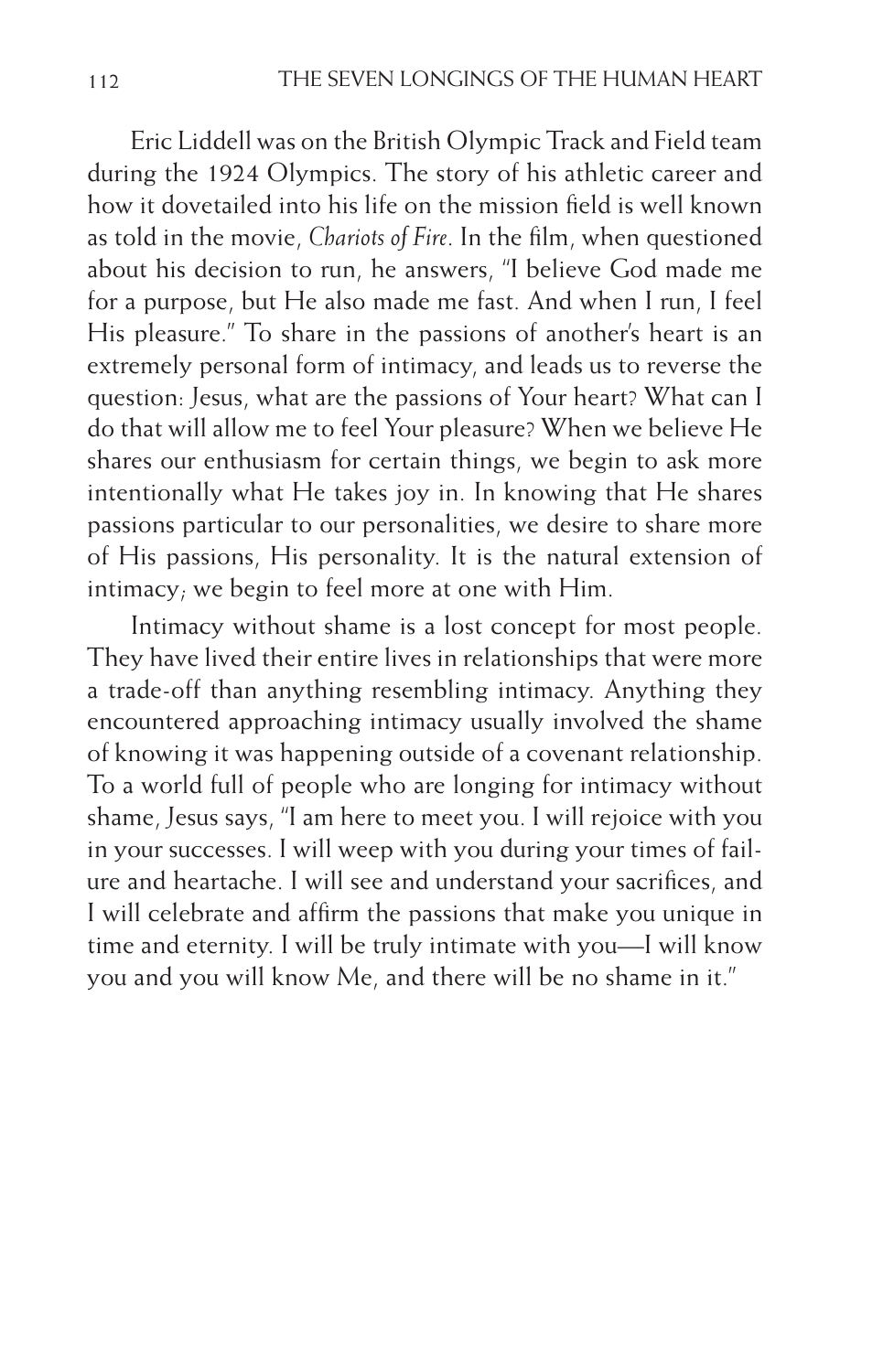#### CHAPTER SIX

# *The Longing to Be Wholehearted*

They had gathered together with a clear purpose, and<br>they did not intend to be thwarted. This teacher from<br>Galilee had been stirring things up for a while now, it they did not intend to be thwarted. This teacher from Galilee had been stirring things up for a while now; it was time to teach Him a lesson. It was growing increasingly difficult to maintain control of the people who heard Jesus preach. The Pharisees had their defenses up. They knew earlier that same day He had silenced the Sadducees with His mastery of the Scripture and they did not want the same thing to happen to them. According to plan, the brightest among them made the first move. A lawyer, seasoned in the law of the land as well as the teaching of the prophets, asked a question to test Him. "Teacher, which is the great commandment in the law?"

All eyes turned to the Teacher. He paused for a moment not because He was searching for the answer, but to allow the weight of the question to hang in the air. After a moment, He spoke.

> Jesus said to him, "'You shall love the LORD your God with all your heart, with all your soul, and with all your mind.' This is the first and great commandment. And the second is like it: 'You shall love your neighbor as yourself.' On these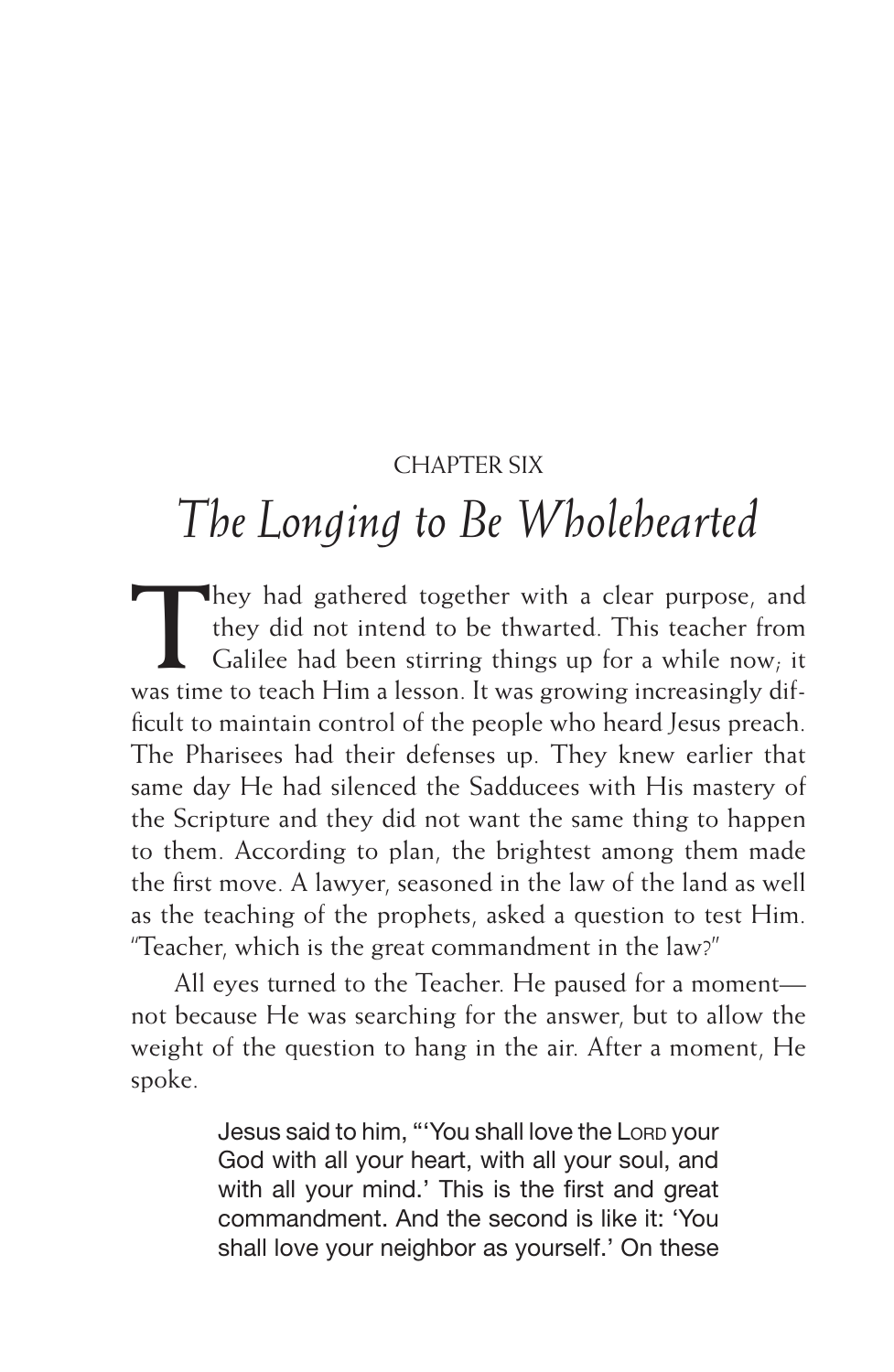#### two commandments hang all the Law and the Prophets." (Matthew 22:37-40)

A murmur ran through the crowd. These were not new ideas to them; they were taken directly from their own Scriptures (Deuteronomy 6:5; Leviticus 19:18). The stir came not from the words themselves, but from the authority with which they were spoken. Jesus wasn't just quoting a Scripture or giving a regurgitated answer to pass a test. He was prophesying about how Israel would respond to God in the future. "You *shall* love God with all your heart," He proclaimed over the people of Israel. This statement is not just an informational statement but a prophetic oracle from Heaven: the time is coming when followers of God will follow Him with wholehearted love, not mindless ritual or casual indifference. His people will be people who love Him radically and passionately. Yes, God will have a people who love Him with all their energy. Today, the Holy Spirit is emphasizing this truth worldwide: "Love the Lord your God with all your heart."

God will restore the First Commandment to first place in the Body of Christ. As this happens, we will give our deepest affection to God. The "joy of lovesickness" is exhilarating. There is a joy and power in being lovesick for Jesus. Loyal, holy love frees us from the burnout of spiritual boredom. Boredom makes us vulnerable to destruction, but God imparts to us the power to be passionate, because He is a passionate God. To love God with all of our strength speaks of loving Him without any of our energy defiled, depleted or diminished. We cannot function properly until we have passionately given our hearts to God in this way. Half-heartedness diminishes our glory as human beings. We long to love God wholeheartedly, and have no defilement or compromise in our hearts or lives. God gave us the longing to love Him wholeheartedly. And when we allow Him and ask Him to, God empowers us to be wholehearted and then, in response to our wholeheartedness, loves and gives Himself to us with all His heart.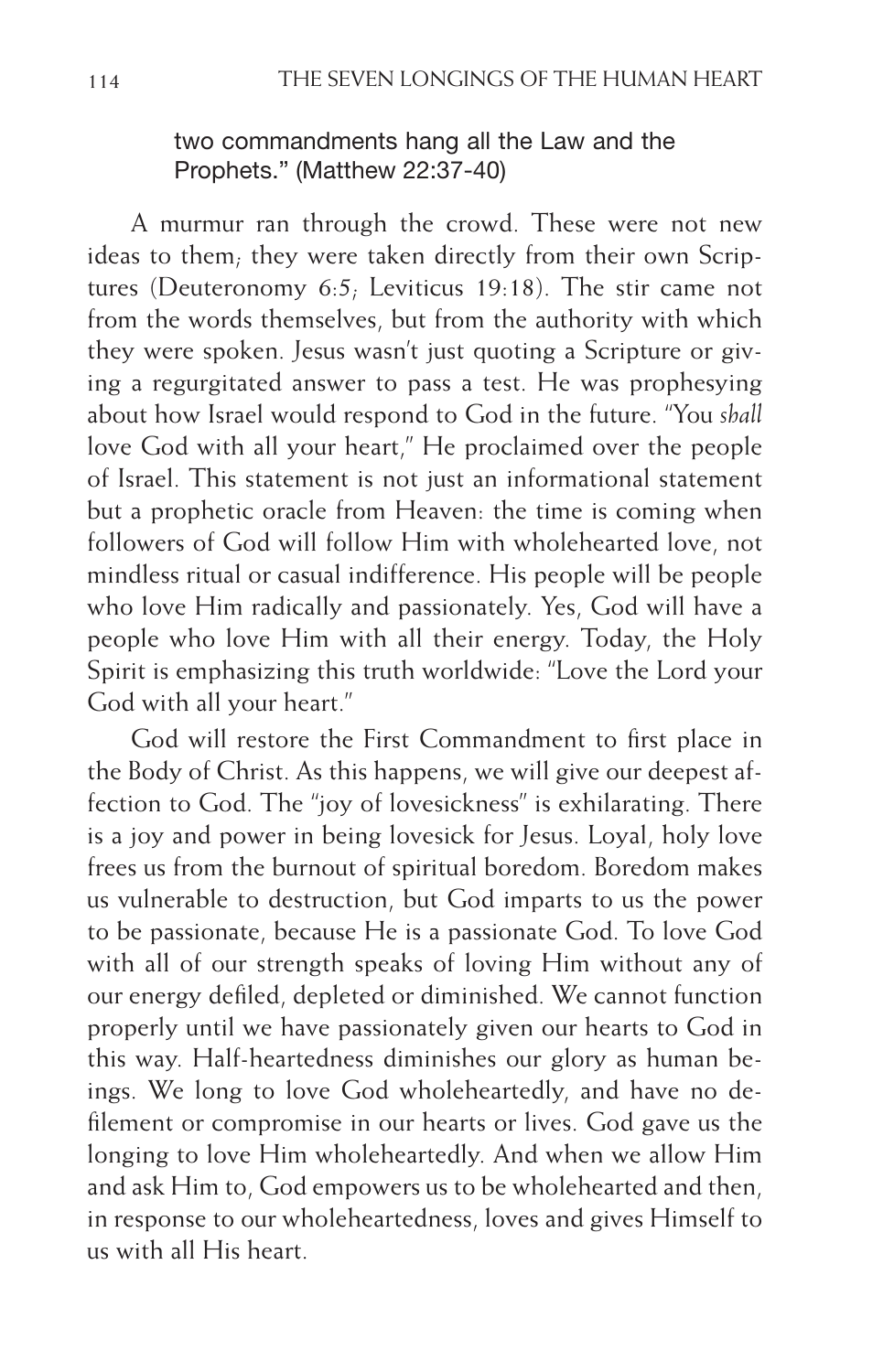We soar to the heights of our human potential only when we fully love God. Today's weary Church needs a vision of the pleasures of loving God. It was the desire to see this vision established in the Church that prompted me to write *The Pleasures of Loving God* in 2000. God's insistence on wholeheartedness towards Him is not for His own gratification. He is not an insecure narcissist looking to His created beings for affirmation. He knows exactly who He is and of what He is capable. His insistence on wholeheartedness is for our benefit. Loving God with all of our hearts allows us to experience the heights and fullness of what it means to be human.

Our emotional capacity for love is immense. We were created for love, and God will empower us to receive His love, love Him in return, and love others. It takes God to love God, and it takes our receipt of God's supernatural power to give us the capacity to love Him. Thus, the supernatural work of His Spirit empowers us to walk out full obedience. Paul described it this way: "The love of God has been poured out in our hearts by the Holy Spirit" (Romans 5:5). The Holy Spirit pours God's affection into the human heart regardless of personality type, history of bondage, woundedness, or brokenness. It's a supernatural activity that transcends the human condition.

This graceful impartation of love is the only way we will be able to live as the equally-yoked Bride of Jesus throughout eternity. Our primary reward is in having the power to love. Our desire for God is His gift to us. Our reward is to feel and receive love, and then to reciprocate it by the power of God. Our lives are not to be measured by how big our ministries grow, but by how much we have grown in loving God and subsequently loving others. Even in this age we can enjoy the great reward of being empowered to love as the primary preoccupation of our lives. It's a pleasure beyond compare. David spoke of his delight in wholeheartedness when he wrote, "I delight to do Your will, O my God, and Your law is within my heart" (Psalm 40:8).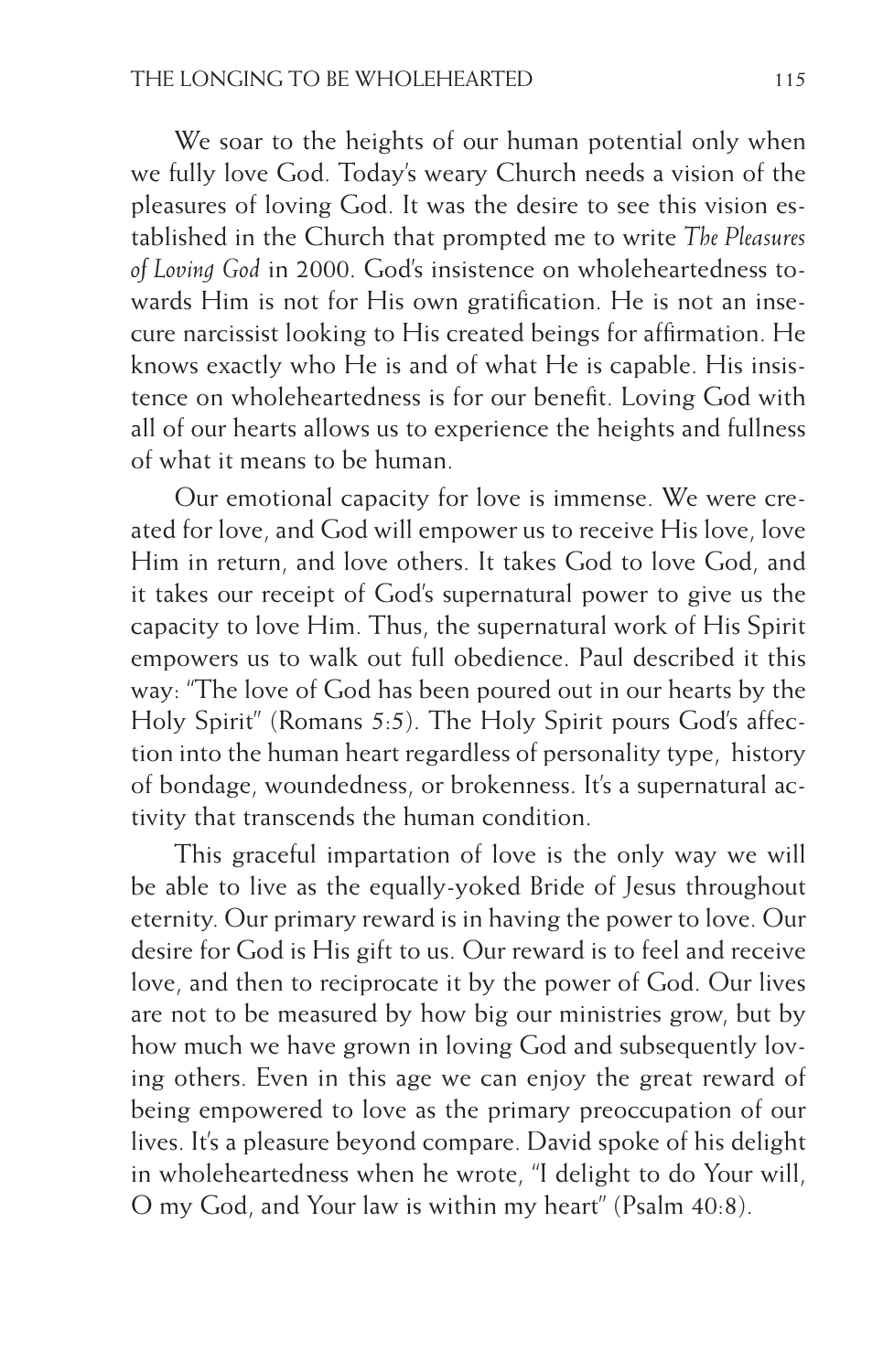# **GOD'S FIERY EMOTIONS**

God's capacity for burning affection is one of the most unique aspects of His character. To be deeply loved and to deeply love in return is one of the unique qualities of the human spirit. This capacity for affection brings us to unimaginable heights of glory, but it can also be our downfall, bringing us to agonizing depths of perversion. An individual's capacity for burning desire, if refused, releases a terrifying capacity for destruction. Emotions can bring us to heights far beyond the angels if we say yes to God's grace, but to the lowest places of darkness if we say no to it.

Exodus 20:5 says, "For I, the LORD your God, am a jealous God…" God has jealous, fiery emotions for us and has created us to have the same emotions in response to Him. One example of this is seen in the jealous zeal that Phinehas had for God in the generation of Moses.

> Israel…began to commit harlotry with the women of Moab. They invited the people to the sacrifices of their gods, and the people ate and bowed down to their gods. So Israel was joined to Baal of Peor, and the anger of the LORD was aroused against Israel. One of the children of Israel came and presented to his brethren a Midianite woman…when Phinehas…saw it, he rose from among the congregation and took a javelin in his hand; and he went after the man of Israel into the tent and thrust both of them through…so the plague was stopped among the children of Israel…Then the LORD spoke to Moses, saying: "Phinehas…has turned back My wrath from the children of Israel, because he was zealous with My zeal among them, so that I did not consume the children of Israel in My zeal." (Numbers 25:1-11)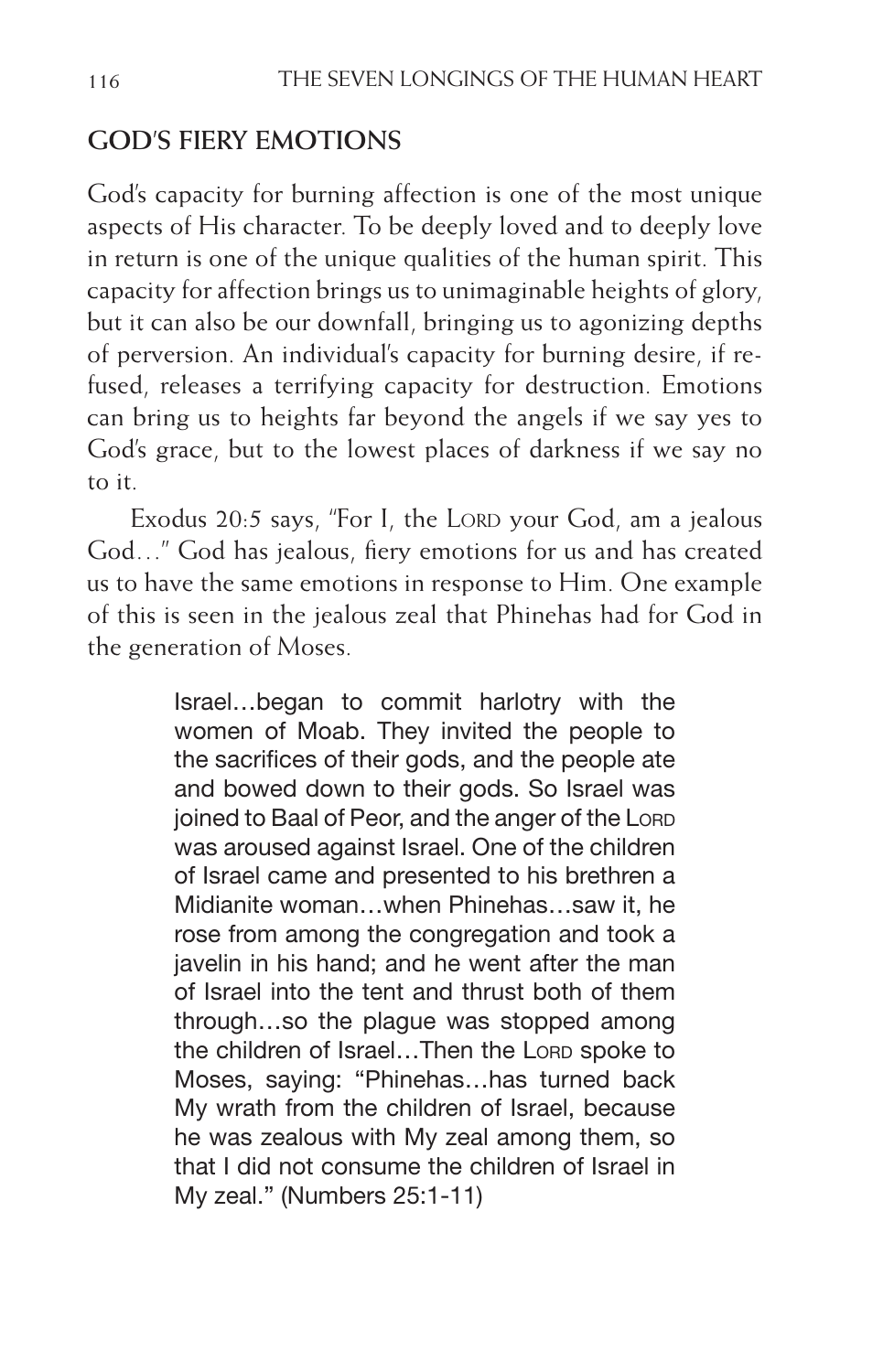#### **HOLY ROMANCE**

As noted, the Gospel's message of holiness is not centered around gritting our teeth and *trying* harder. Instead it brings people into what I call the "Holy Romance of the Gospel." This is not a term found in Scripture, but one I've used for years to describe what happens in the human heart. The words *Trinity* and *Rapture* are not biblical terms either, but they are perfect to describe important biblical truths. When I speak of "holy romance," I am referring to what happens when a person's heart is exhilarated by receiving holy love from Jesus and feeling holy love toward Him. This is a love that causes human beings to sacrifice greatly in any number of areas in their lives, even in the face of death.

When Paul reflected on his sacrifices for God, he testified that what he gave up was rubbish compared to the glory of knowing Jesus. He gave up a brilliant career with incredible financial advantages, but he counted it as the heap of ashes he knew it ultimately was. This is the epitome of what I mean by holy romance. Some fall into serious error by mistakenly assuming sexual overtones are appropriate in their spiritual relationship with Jesus, in the name of a supposed holy romance. This is Satan's deception to undermine the development and proper placement of the First Commandment in a person's life. What this romance is speaking of is a heart burning like John the Baptist's heart and like Paul's heart. It speaks of what Revelation 12:11 describes: "And they overcame him by the blood of the Lamb and by the word of their testimony, and they did not love their lives to the death" (Revelation 12:11).

When Jesus is our magnificent obsession, material and peripheral rewards become secondary. We become powerful and fearless in the grace of God when our primary purpose of loving God is fulfilled. I call this the anointing of the First Commandment. It is our greatest reward in this life. We carry this with us wherever we go, even during dry seasons. From this perspective, life looks totally different, because no matter what happens, a song fills our hearts, stirs us, and our inner man is tender toward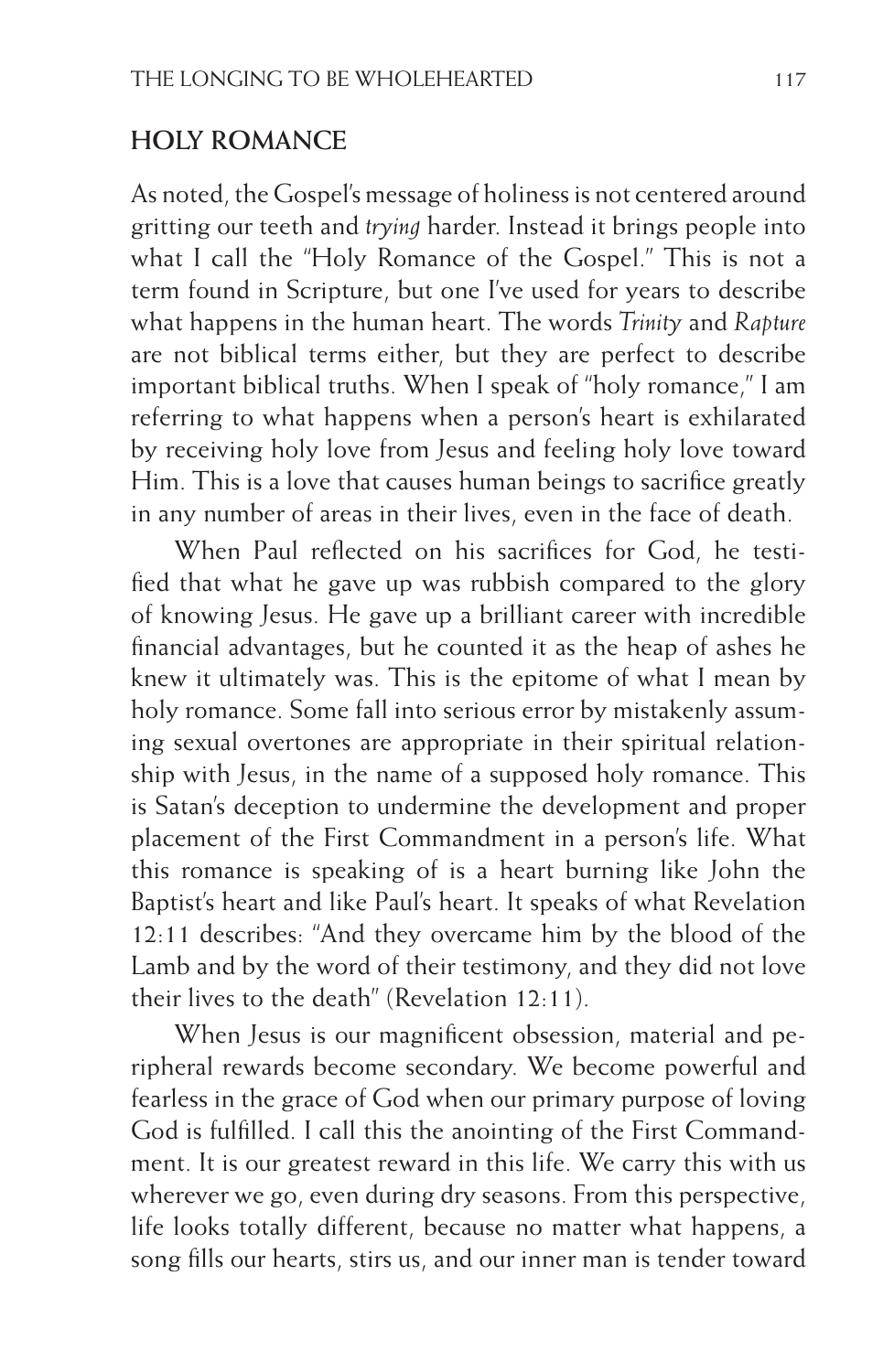God. When Jesus is our primary reward, we can lose everything for the Gospel—go to prison, suffer physically, be tortured and still be successful.

> But what things were gain to me, these I have counted loss for Christ. Yet indeed I also count all things loss for the excellence of the knowledge of Christ Jesus my Lord, for whom I have suffered the loss of all things, and count them as rubbish, that I may gain Christ. (Philippians 3:7-8)

Paul's life as a follower of Jesus was filled with hardship (2 Corinthians 11:23-28), but in the midst of it, he greatly loved Jesus and considered his sufferings as not worthy of being compared to what God gave him in his relationship with Jesus. Paul counted his difficulties as momentary light afflictions. He wrote,

> For our light affliction, which is but for a moment, is working for us a far more exceeding and eternal weight of glory…" (2 Corinthians 4:17)

> For I consider that the sufferings of this present time are not worthy to be compared with the glory which shall be revealed in us. (Romans 8:18)

Holy romance speaks of finding our glory in the ability to walk in holy love and hundred-fold obedience to Jesus. There will be no sacrifice too great when our hearts are set on fire. We are all fascinated by stories of wholeheartedness. Whether it's a story of an athlete, the stories of scaling mountains or reaching the unreachable stars, we love stories of people who give everything, because they are stories that resonate with how we were made to live! There is nothing more compelling or attractive than desire combined with commitment that goes above and beyond the norm.

Hollywood has made billions of dollars from movies trumpeting courageous, fiery love. Every love story through the ages has done the same, but people still flock to the theater to see the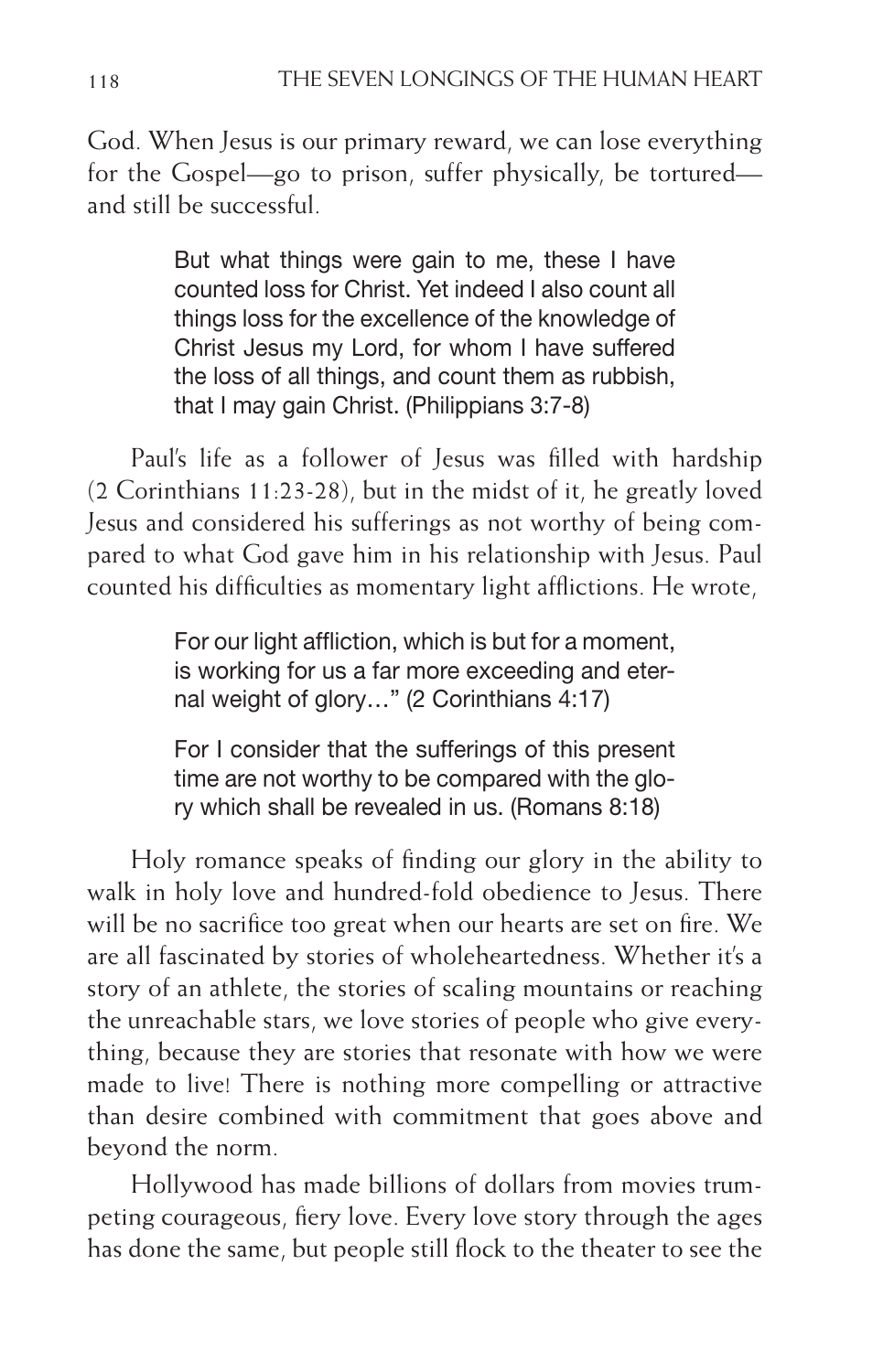same story line over and over. Why? Because something in us longs for love that knows no boundaries, a love that embraces any sacrifice in pursuing the one it loves. From *Romeo and Juliet*  to *Casablanca*, the classic tales through the ages have been those that espouse a radical love at any cost. All too often they are tragic in conclusion, because that is all we know in striving after earthly shadows of true love. But they communicate the truth that life itself is only worthwhile if the heart burns with love. And we devour it. We rejoice to see passion in others and we celebrate those who love with their whole hearts, because we love to love in this way. The reason we love to love in this way is that God designed us to love in this way. This is the glory of the Gospel.

No pleasure is more intense than the pleasure that comes when God communicates His love, His passion, His heart to the human spirit. It is life at its best. Such tender moments with God cause life, love and spiritual vitality to resonate deep within us. Of course, we do not experience an unbroken sense of God's love in this life. Such dramatic touches of God's presence will wax and wane. Only in Heaven will we enjoy the continual ecstasy of His presence. During my tender moments with God, I say to myself and to God, "Oh, yes, I like life. Life is good!" As God pours His love into me, that same love flows from me back to Him. As I love Him back, greater revelation of His affection and beauty comes to me, and the cycle just gets richer and richer. Even so, there is a greater, deeper love that is coming to the hearts of people in the age to come.

As the events that will ultimately lead to the Great Tribulation increase pressure everywhere, the Church will only be made ready as she is empowered through holy romance with God. The Church will interpret the difficulties of the last days, even martyrdom, through a lens of love. As God's temporal judgments disrupt the world and its inhabitants, the end-time Bride of Christ will see God's hand of mercy and goodness manifested. The Church must have vision for this holy romance to allow her to make sense of Jesus the Judge as He brings judgment to the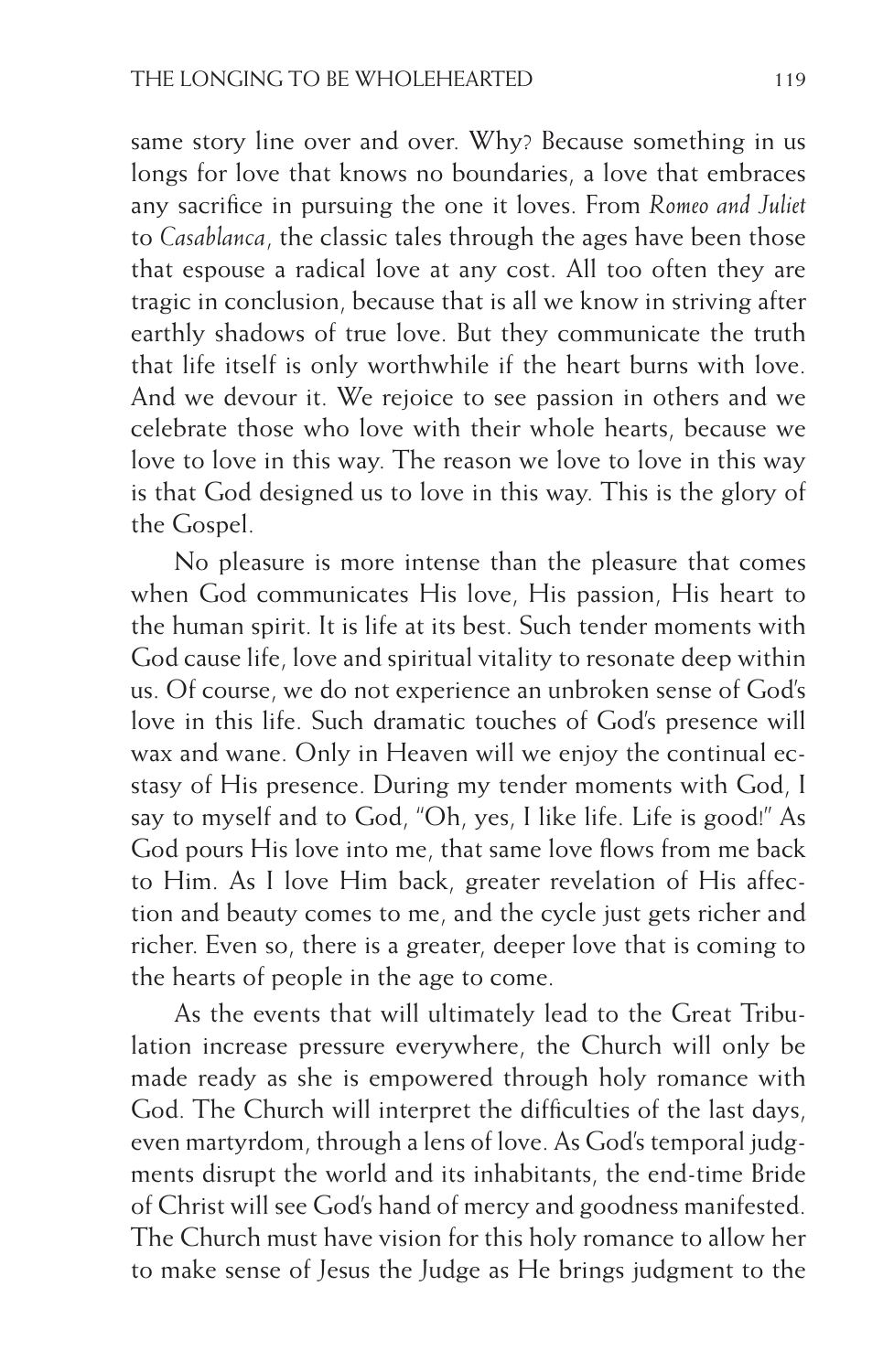nations of the world in the Great Tribulation. We will not understand God's judgments if we don't have a revelation that they come as a result of the Bridegroom's love for His Bride.

#### **THE MISSING DIMENSION OF OUR REDEMPTION**

The Reformers and their successors radically transformed Christianity by reviving an essential truth of the Gospel—we are justified by faith alone through grace alone. What a liberating experience it was for people to understand that the gift of righteousness could be received simply by faith. It was like coming out of darkness into the daylight. Salvation involves a glorious exchange in which Christ takes our sin and guilt, and we take on His righteousness. I love the doctrines of salvation, sanctification and adoption that highlight our legal position in Christ. I believe they are a vital dimension to the preaching of the Cross and are foundational to a healthy walk with God.

Unfortunately, some of reformed evangelicalism has become rigid and scholastic in reducing a relationship with God to our legal standing with Him. The Gospel involves far more than God stamping *accepted* on our passport to Heaven. Yes, that's good news, but that is not the whole of the story of the good news: God's heart is ravished and filled with delight for His people (Song of Solomon 4:9). In the Song of Solomon the bride understands this about the king, saying, "I am my Beloved's, and His desire is toward me." What a statement! Out of a heart consumed with this revelation of God's desire, the bride proclaims that she belongs to the king, and why.

In addition to our legal purification before God, salvation includes intimacy with God, a relationship that involves the receiving and giving of deep affection between our hearts and God's. As God communicates His longing and affections for us, we respond in a similar way. As John said, we love Him because He first loved us (1 John 4:19). An intellectual understanding of the legal aspects alone is not enough. Why? Because we are intended, and we want, to have more passion for God than we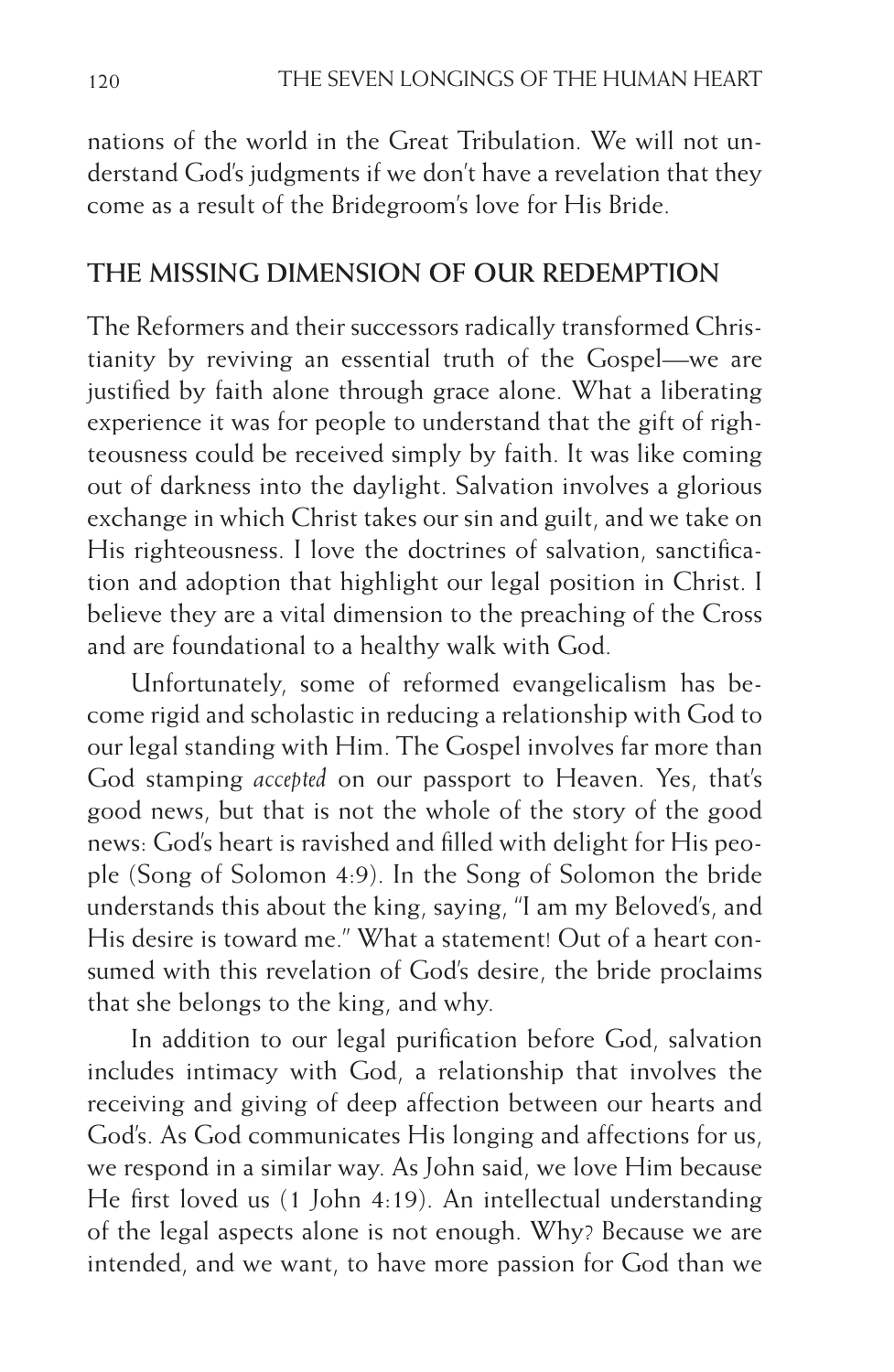do for the lawyer who gets us out of a speeding fine. We must understand what God feels for us; the revelation of the loving, passionate God must pulsate at the core of all our ministries, whether teaching others how to receive salvation, ministering to the sick, or leading a home group. Although God is totally self-sufficient, He desires our love. He, who has no need of us, abounds in His desire for us.

The First Commandment must be first in our lives or we live in boredom and are vulnerable to Satan. The human heart does not work properly in half-heartedness. It will be passive and therefore vulnerable to many destructive lusts. To be emotionally whole, we must live wholeheartedly. Some counseling ministries in the Church fall into deception as they attempt to help people find emotional wholeness without insisting that their clients live in wholeheartedness with God. Wholeheartedness is necessary for our emotional health. Many believers try to find security and happiness in the grace of God without being abandoned to God. They look for a way to make grace reinforce their carnal lifestyles.

# **THE POWER OF LIVING BY LOVE**

Living by love and finding strength in God's embrace will revolutionize our Christian lives. People who are in love give up a lot less frequently than those who are not in love. Being in love gives us strength and tenacity when we're tempted to let go. Being a lover of God not only reduces burnout, it also reduces temptation. This is because we find less satisfaction in sin. Much of the sin in the body of Christ is a wrong response to pain, to fear and to the need for comfort. Sin is a false comfort that people use as a prop to get them through seasons of pain. Many people get into sin because they feel beaten up and abandoned by God and other people. They reach out for immediate comfort in status, financial gain or wrong expressions of sexuality. Those who are spiritually satisfied are not sinless, but they do sin *less*.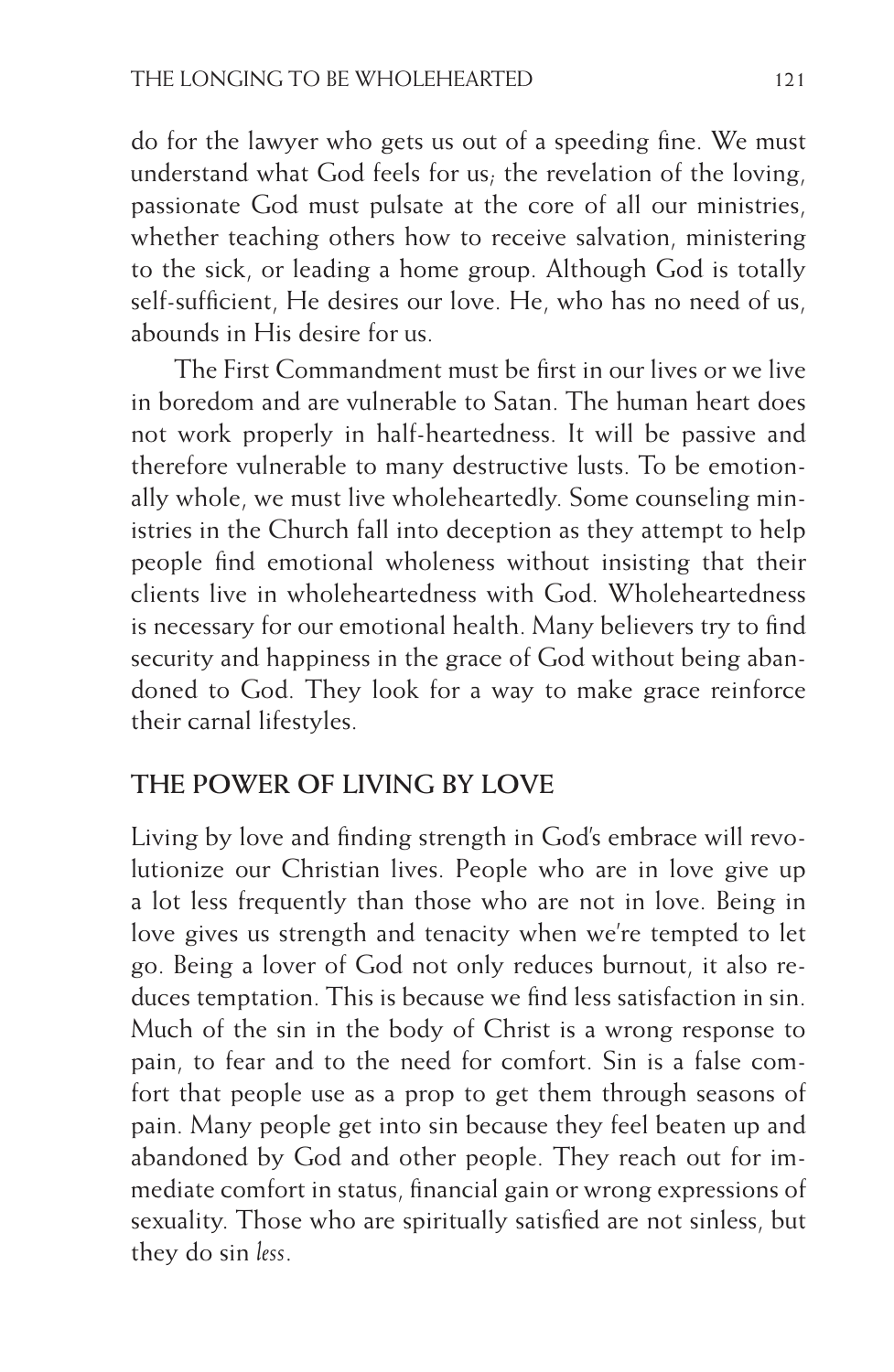Being a lover of God reduces the amount of strife in our relationships; happy people fight less. All of us are slandered at some point in our lives, and I do not always respond rightly to such attacks. However, when I experience God's presence, I fight people a lot less and I respond to hard situations in more godly ways.

In 2 Corinthians 5:14, Paul wrote, "For the love of Christ compels us, because we judge thus: that if One died for all, then all died." In writing this, he was motivated by love for God. It worked in him and empowered him in all he did. It is the power of living in godliness. I encourage people to focus on enjoying God more, not trying harder to overcome sin. Many people are driven by fear instead of by affection for God. I become far steadier in my commitments when the First Commandment is in first place in my life. Satan wants to undermine our love for Jesus by sidetracking and diverting us from the simplicity of undistracted love and devotion (2 Corinthians 11:3). Satan attempts to lead us astray from knowing Jesus' love and kindness to us and responding back to Him in kind. When we do not feel cherished by God in our weakness, we begin to be distracted from pure devotion.

# **THE DESIRE OF JESUS' HEART**

It's useful to ponder what Jesus really wants. Jesus is the Son of God, present at creation and sitting forever at the right hand of the Father. It's hard to imagine Him longing for much of anything. What do we give the God who has everything? Only what He wants…and what He wants is our wholehearted love. Jesus Himself expressed what He wants: "Father, that they would love Me with the love wherein You love me" (John 17:26).

God wants voluntary lovers. Jesus is not looking to abduct a Bride from a foreign tribe and haul her off against her will. He is intent on winning her wholly to Himself with her full agreement. In this passage, Jesus was in essence saying to the Father, "You said there would be a people who would love Me as You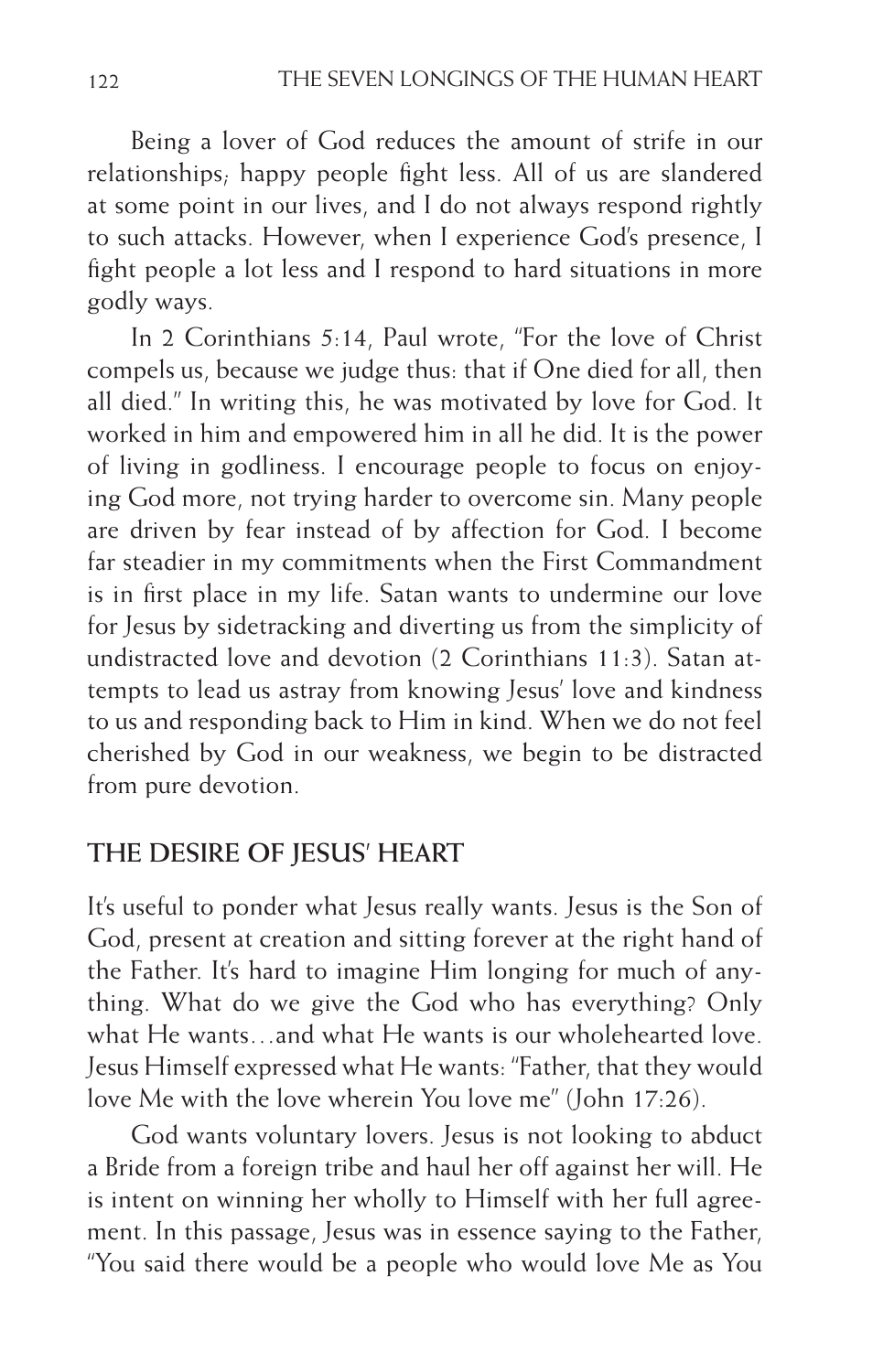love Me, Father." Jesus was asking the Father to supernaturally impart the Father's love for the Son to us, creating voluntary lovers who are so overcome with love that it can only be compared to the way the Father loves the Son. This prayer will be answered more and more fully as the First Commandment prevails in the lives of God's people worldwide. The Father's holy zeal and love for Jesus will fill the hearts of God's people. Imagine the effect of affection for and a fascination with Jesus that is the overflow of the love the Father has for His Son. That is what Jesus prayed for us to receive.

In John 17, Jesus prayed the High Priestly prayer that ended His ministry before He went to the Garden of Gethsemane and finally to the cross. Everything Jesus prayed for is, in essence, a prophetic promise that cannot fail. He did not pray amiss; everything the Lord asked of the Father in this prayer will come to pass. I think it should be the prayer of prayers, the model prayer in our desire to grow in intercession. The Church will love Jesus as intensely as the Father loves Him. The passionate God will give us the power to be passionate. The love the Father has for His Son will be imparted to us, and we will not be satisfied until we passionately give ourselves back to Him. There is nothing more satisfying than being lovesick for God and satisfied in it.

The Father is committed to seeing a people awakened in their affections for Jesus; a people who see and feel what God sees and feels when He looks at His beloved Son. The Father is zealous about having a passionate Church that loves Jesus as He loves Jesus. He will not fail in this. A revival of the intimate knowledge of God is coming, and as a result, the Church will be filled with holy passion for the Son. Divinely inspired intimacy and passion are on the Holy Spirit's agenda, because they are the prayers of Jesus.

#### **WE LONG FOR WHOLEHEARTEDNESS**

We started IHOP with interns, with young people who came to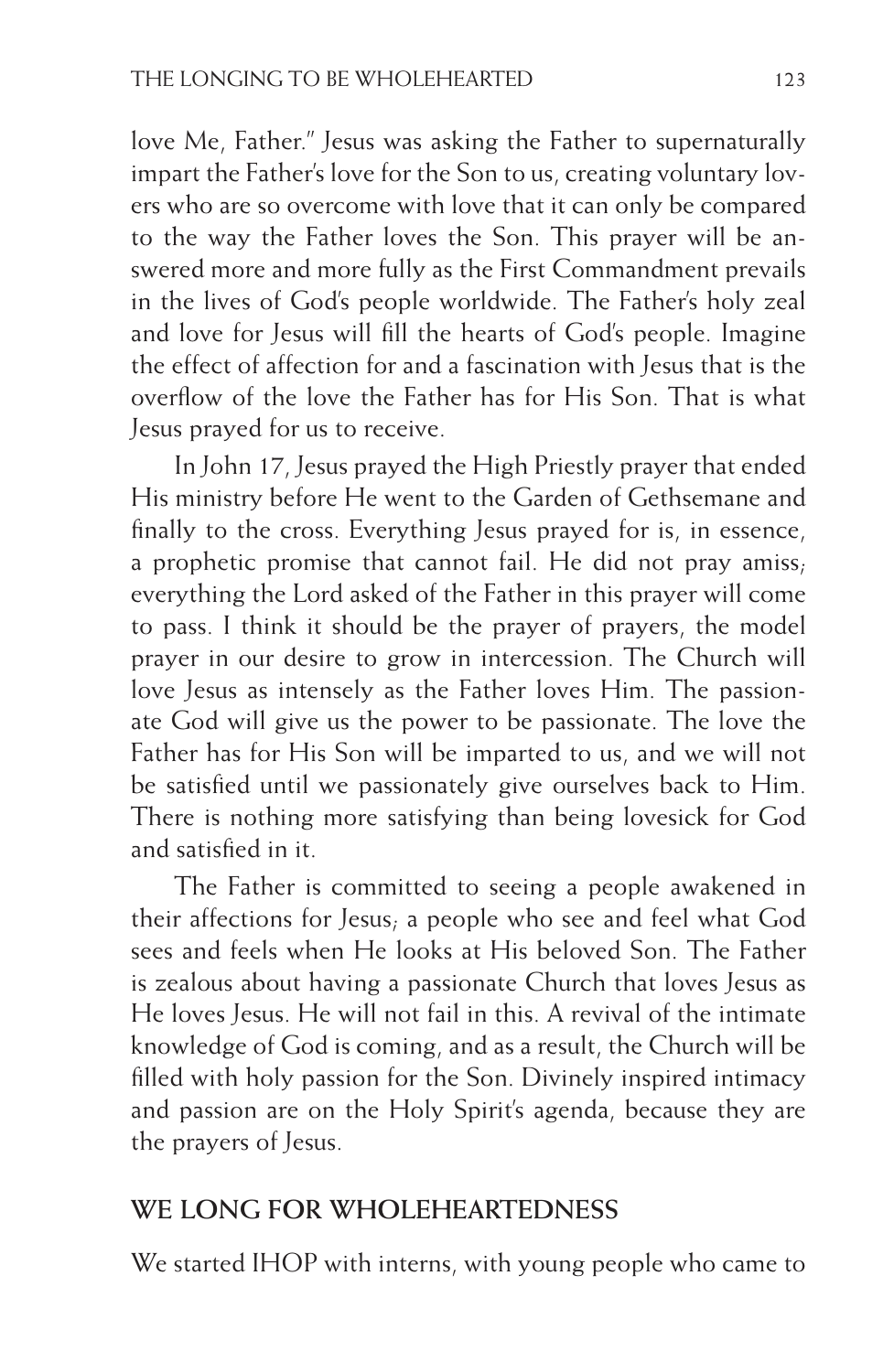give their all to God. Earlier I mentioned that in the years following their arrival, many of them fell in love and got married. Next came the wave of those young couples having children. We're at the phase now where we have many toddlers in our community. Having grown up in the environment of a House of Prayer, they think it's normal to spend time in the prayer room. Being the children of worship leaders and prayer leaders, these little guys often come to do real spiritual business in the prayer room. They sing at the top of their lungs, dance, even pray on the microphone occasionally. They also sleep. In fact, if they're not doing one, they're usually doing another. If they're awake, they're wholeheartedly praising. We were created to live wholeheartedly before God. This strikes a chord in our innermost being because this is how it is supposed to be; we know in our hearts this is what we were made for.

# **WHAT WHOLEHEARTEDNESS LOOKS LIKE**

Many people come to the realization that God wants them to live a wholehearted life, so they take the plunge, make the commitment to Jesus, and even declare it to those around them. "I'm going to do it right this time. I'm going to be wholehearted with the Lord!" They are undoubtedly committed to being something, but may have no idea as to what it will look like. After six months of discouragement, they quit. They were sincere at the beginning, but lacking a model, they failed. In looking for a model of wholeheartedness, we need to look no further than the words of Jesus and recognize that our love for God must be expressed in obedience and not merely religious sentiment.

> He who has My commandments and keeps them, it is he who loves Me…if anyone loves Me, he will keep My word… (John 14:21-23)

Many people today are stumbling through their Christian walks with little experience of God. The message that is popular today promises more comfort without really challenging us to die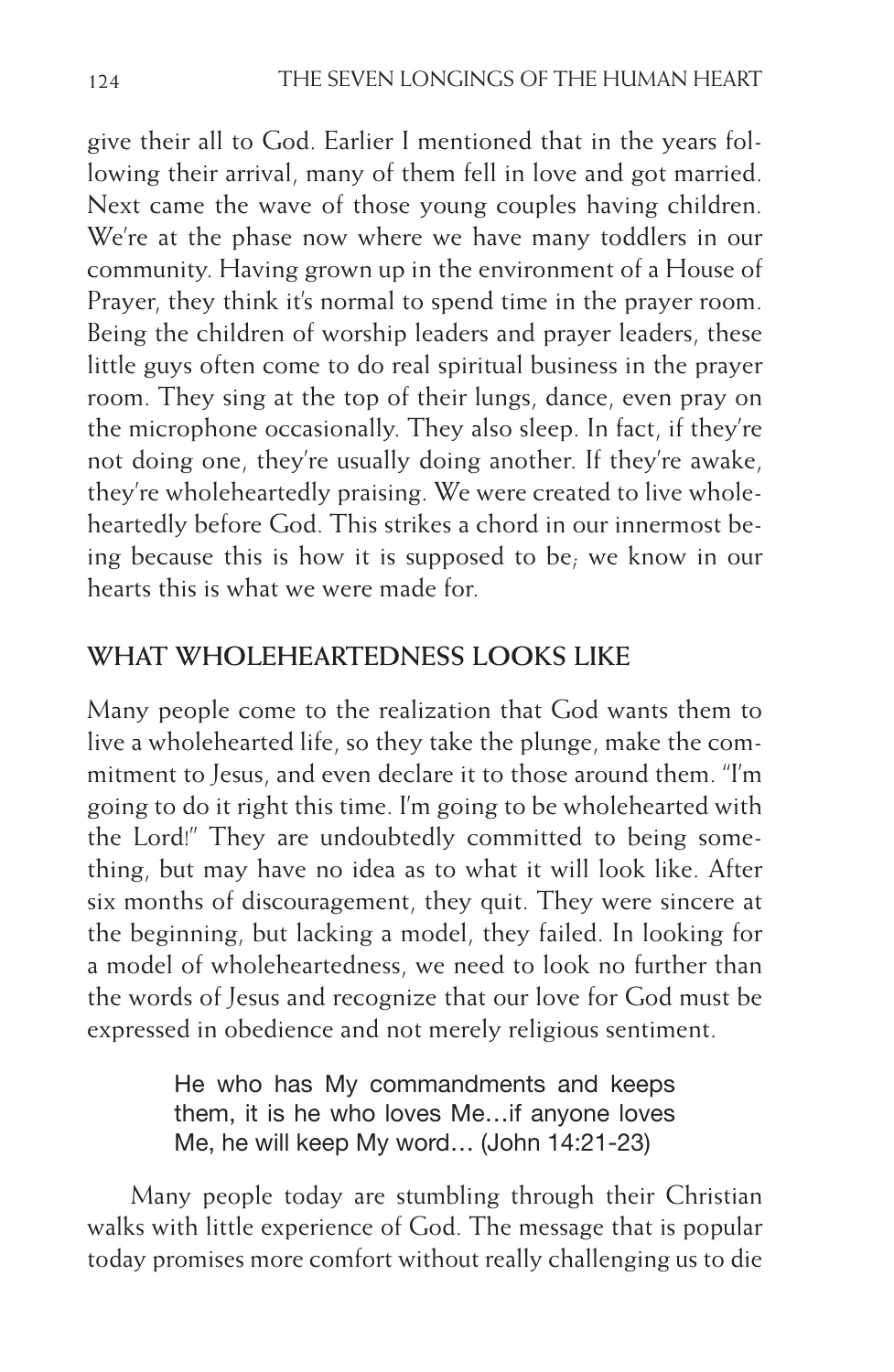to our flesh in our pursuit of absolute obedience. Our programs go on and on, completely lacking in power and impact, even growing bigger, and we assume that more people doing our "church thing" is good, even if our church thing is shallow, powerless and devoid of passion. Like Samson, some of these churches feel they're at the top of their game spiritually, but are entirely unaware that God's presence and power has left them. As for the few that are aware, they're not even alarmed by it. They're convinced they had a little bit of it once, and that was good enough.

Half-heartedness with God is a horrible way to live. Halfhearted followers have too much of God to enjoy sin and too much sin to enjoy God. They are left somewhere in between with a serious spiritual dichotomy, and are usually quite miserable. While giving verbal assent to the superiority of the things of God, they give themselves much more fully to things that feed their flesh. Until we come to a place of wholeheartedness before God, we will never be effective or satisfied.

Frighteningly large percentages of the body of Christ live half-hearted lives and accept it as normal. In Africa, where centuries of superstition and animism pervade, a radical Christian culture of prayer and fasting is growing. In the former Soviet Union, Christian believers are rising to places of influence and bringing their outspoken faith with them. China's believers are evangelizing and teaching new believers to live out their faith in the midst of persecution…all the while, American believers attend services patterned after their favorite television shows because nothing else can hold their attention for an hour. Why the drastic difference? Are the souls of the Chinese more resilient than Americans' souls? Are we being lulled to sleep by our own freedoms and successes? Surely we are made of the same stuff as believers worldwide, at least at the core. So how do we explain our apparent spiritual shallowness? What is behind so much half-hearted Christianity in the Western world?

I believe that part of the answer lies in the lack of any challenge to a life of wholeheartedness in our love and obedience to Jesus. Instead of hearing the normal Christian lifestyle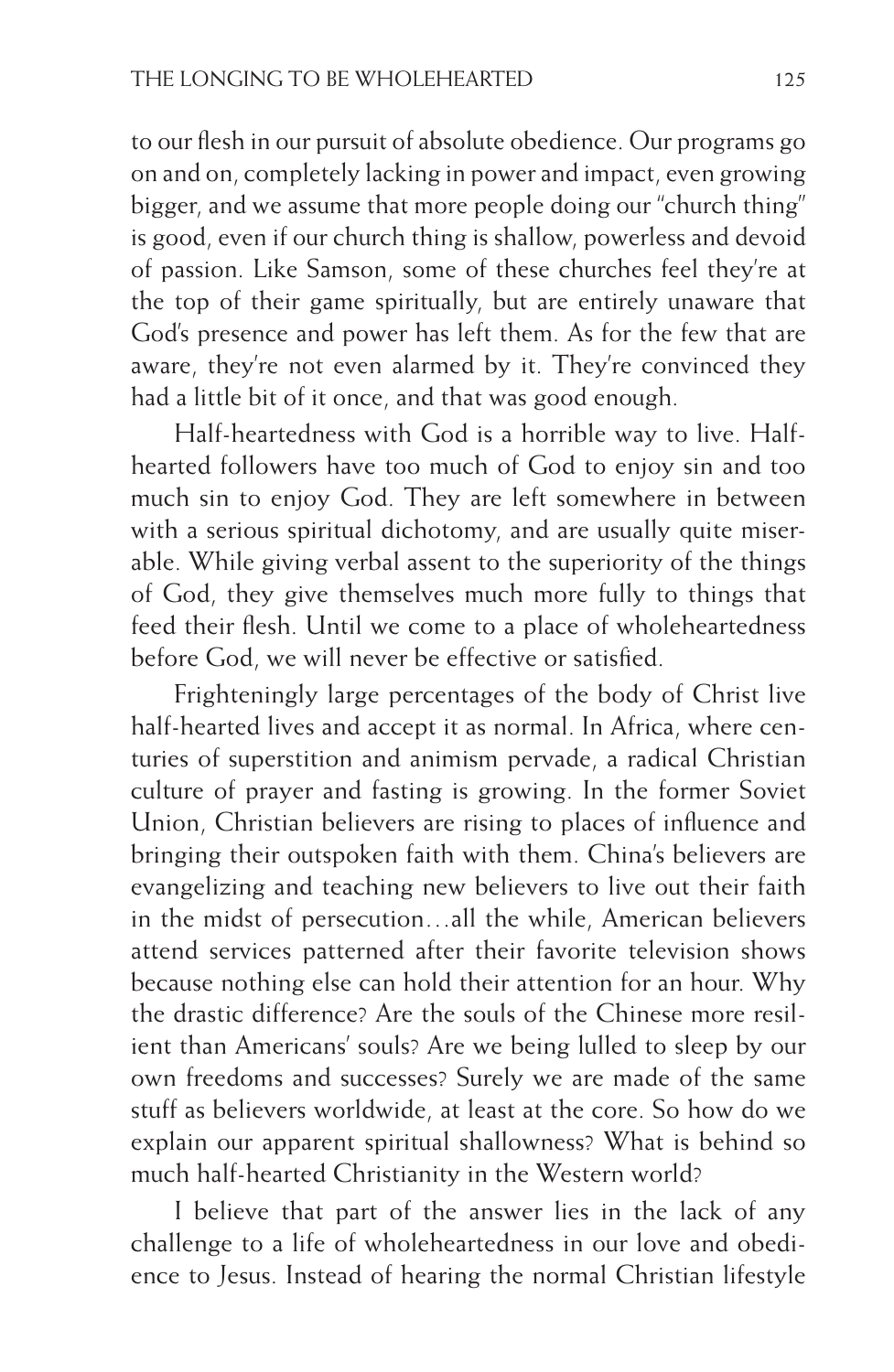defined so clearly in the Sermon on the Mount (Matthew 5-7) being preached, we are being given a message that is so watered down, the early believers in the Book of Acts would hardly recognize it. Today, many churchgoers are in the dangerous position of thinking this weak, watered-down approach to Jesus is real Christianity. It leaves them disillusioned in their day-to-day routines and stagnant in their spiritual lives, despite their weekly attendance in a local church. They are not lacking in core beliefs; they are lacking in vision and leadership. They are lacking in ability to see the picture of what wholeheartedness looks like when it's authentically lived out.

# **FASTING: ENHANCING SPIRITUAL PLEASURE**

Love for God will make you "spiritually violent" for the Kingdom of God; violent enough to endure persecution and even martyrdom. The Bible says the violent will take the Kingdom by *force* (Matthew 11:12). A holy, violent love will make us live very differently before God. The passion behind this love is so strong, so violent, it will keep us from ever quitting or giving up. Let our hearts be molded into the heart of a lovesick bride and let us become individuals like John the Baptist, who fasted and lived in the desert in order to grow in his love for God (Matthew 11:18).

Our greatest pleasure comes by feasting on the person of Jesus. Our pursuit of intimacy with Him involves fasting food because it brings our body into its proper relationship with the life of the Spirit. As we fast food, we seek to feast on Jesus. Fasting does not restrain our pleasure, it enhances it.

Does this sound odd? It's because we live in a culture that thinks backwards. We have been taught that we will experience more life if we pamper our bodies. This is wrong, even on a purely natural level. Though our souls live in physical bodies, they were not designed to be slaves to physical pleasures and passions. If we want our spirit man to gain ascendancy over our flesh, we must deliberately silence the compulsions of our natural man. Only in properly denying some of our fleshly passions,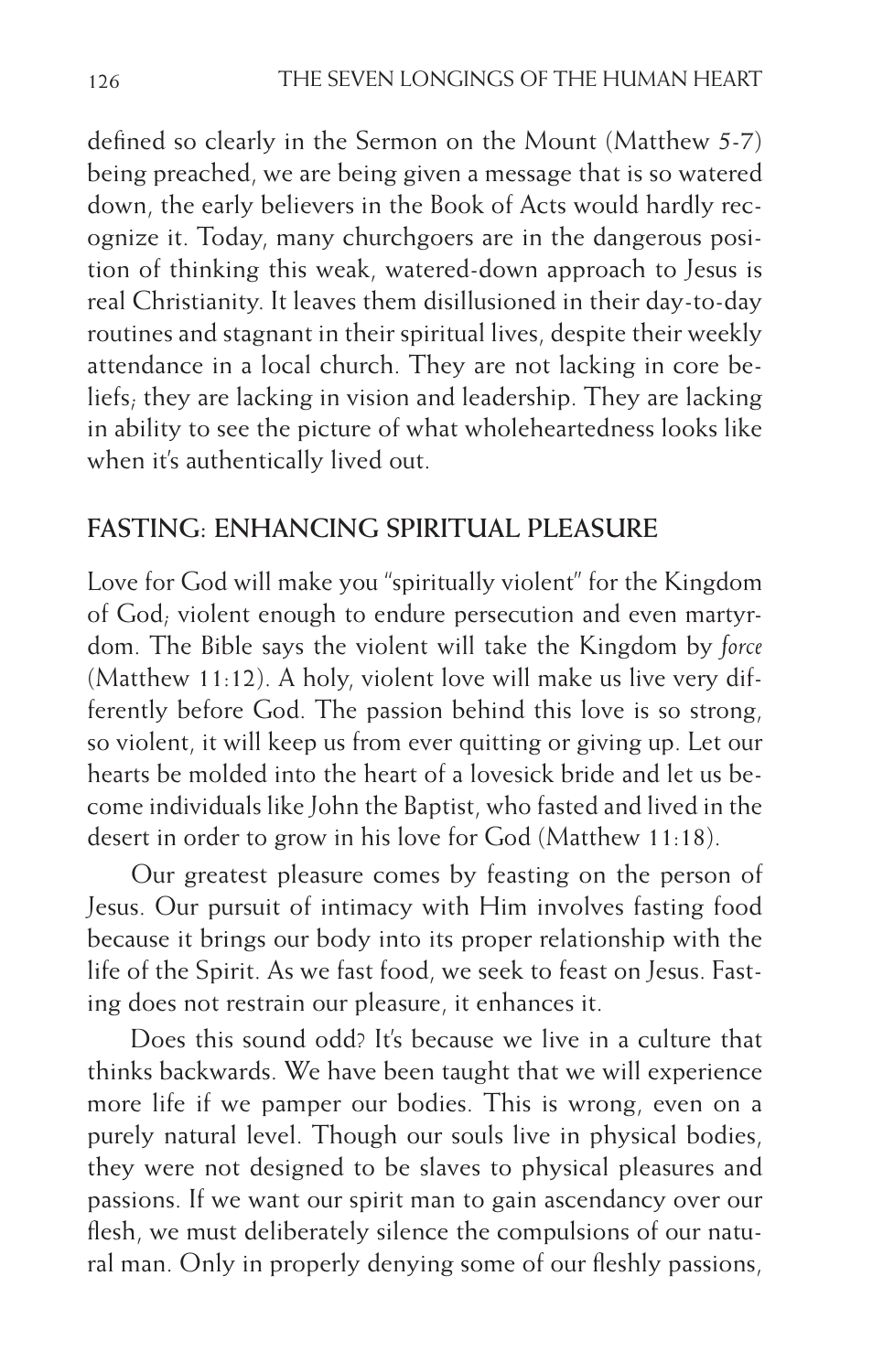can both the physical and emotional aspects of our person experience the superior pleasures of life in the Spirit. Additionally, God actually ordained that fasting would strengthen our physical bodies, not weaken them. We typically approach fasting as if we are waging war on our bodies, when in fact fasting is intended to release warfare in the spirit realm. It is the world's system that wages war against us, both physically and spiritually. God created our physical bodies for fasting. Fasting is given of God to serve and help our natural frames enter into the highest places in the experience of God.

Consider also Mary of Bethany, the woman who broke the alabaster box of perfume. Mary was not an apostle. She was never famous, never wrote a book, never led a conference and didn't say much as far as we are told. Her passionate love was in secret; she just loved the Lord ferociously in secret. She took all she had, all her earthly treasure, that alabaster box filled with spikenard worth thirty thousand dollars, and lavishly, extravagantly poured it upon the One she loved.

> A woman came to Him having an alabaster flask of very costly fragrant oil, and she poured it on His head as He sat at the table. But when His disciples saw it, they were indignant, saying, "Why this waste? For this fragrant oil might have been sold for much and given to the poor." But when Jesus was aware of it, He said to them, "Why do you trouble the woman? For she has done a good work for Me…Assuredly, I say to you, wherever this Gospel is preached in the whole world, what this woman has done will also be told as a memorial to her." (Matthew 26:6–13)

Something magnificent happens when human beings recognize the value of the pleasure of this romance and choose it instead of the dust of this world. Something amazing happens when we look at God and see His incredible worth. Something superb happens when we fall in love with Him and put our own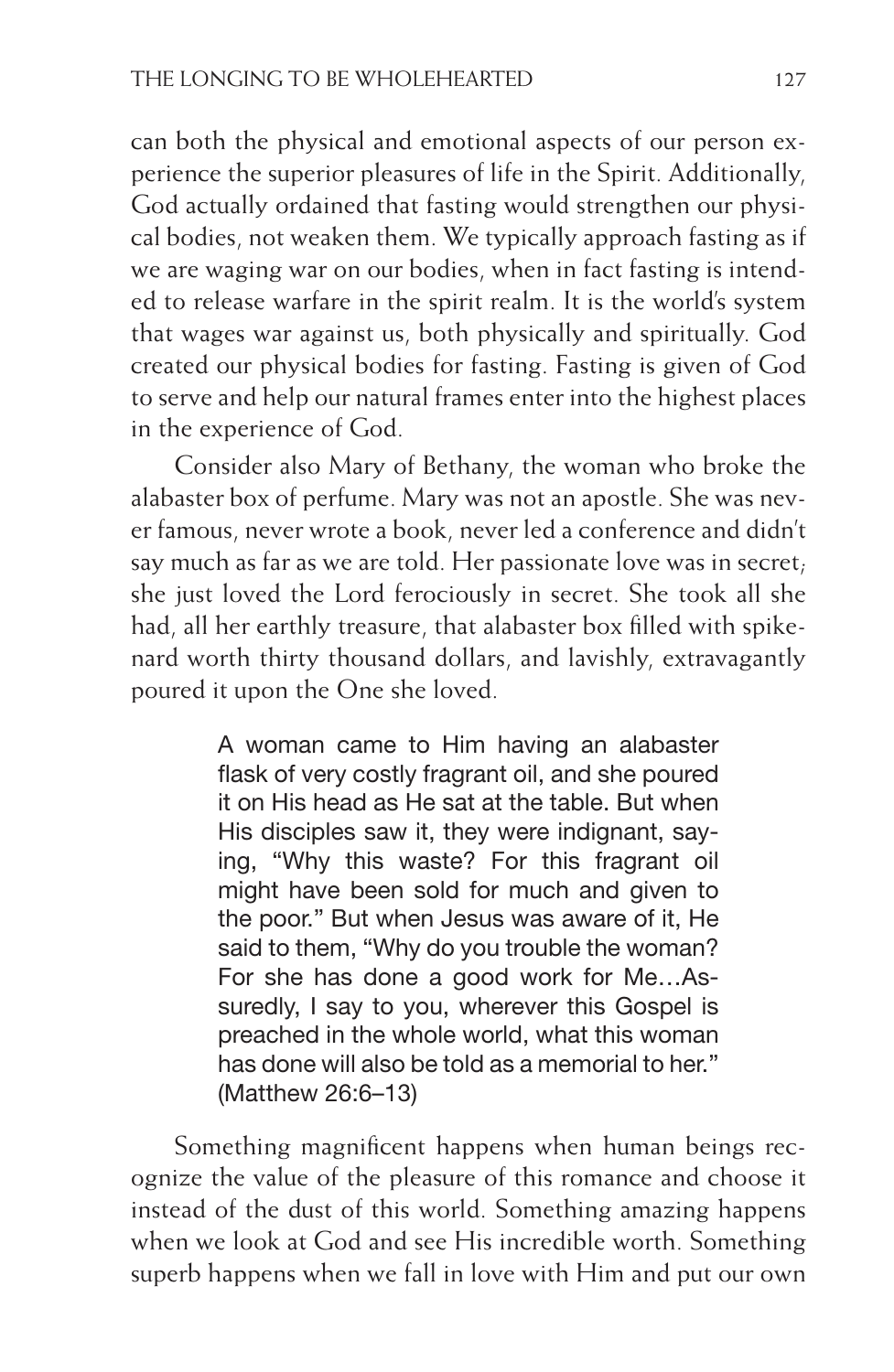gold in the dust. We find gold in Him. God will reward those who consider Him to be their highest gold forever.

> If you return to the Almighty…you will remove iniquity far from your tents. Then you will lay your gold in the dust…yes, the Almighty will be your gold…for then you will have your delight in the Almighty. (Job 22:23-26)

# **HOLDING ON TO JESUS WITH ALL OF OUR HEARTS**

When I found the one I love. I held him and would not let him go. (Song of Songs 3:4)

In this verse we see that, after the Bride's struggle of searching without finding, going into the city even in the face of her fear, again seeking for Jesus to no avail, receiving help even from the watchmen, Jesus renews His presence to her. She finds the One she loves. He answers her persistent striving to find Him. She presses through the dark night until finally she finds the blessing of His presence. Suddenly, she is in His embrace. Upon finding Him, she holds Him and refuses to let Him go. Her painful season of struggle causes a godly tenacity to arise within her and she clings to Him with all of her might. A tremendous resolve arises from her spirit and she sees that, on the scale of worth, finding Jesus far outweighs the cost of obedience. Whatever it takes, she desires to remain close to Him, unhindered by her compromise.

This new holy embrace is fierce, deep and intimate, and it is part of what God desired to bring about all along. Jesus knew her struggle would ignite this deep fire in her. One of His main purposes in withholding His presence was to bring her into the fervency of this fiery clinging. With newly-found zeal and conviction she embraces Him, vowing to never again let Him go. As an expression of her gratitude and her desperation for Him, she deeply resolves to never again consciously compromise by doing anything that hinders the development of her love for God.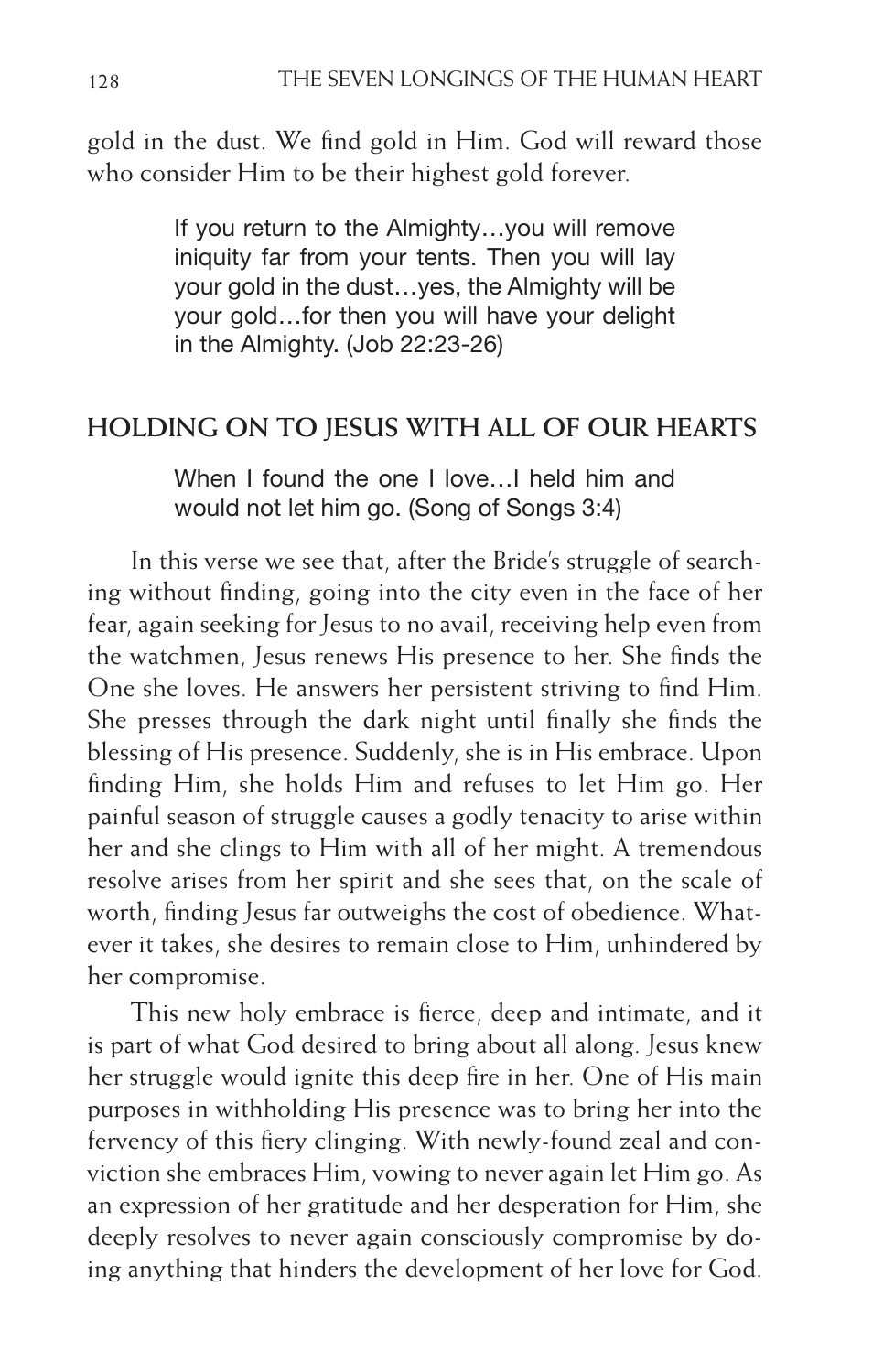Mature love is birthed in "holy violence" that continues to hold on to Jesus. This speaks of a resolute clinging to Jesus in a life of prayer until the deeper things of His heart are attained. For the responsive heart, these God-ordained seasons create spiritual violence, an unquenchable resolution empowered by the Spirit of God to do the will of God. This holy violence in turn creates abandonment, a resolve to give up anything that gets in the way of intimacy with God. A holy commitment arises within to live constantly in the state of being in love with God.

The Song of Solomon, the King's song to His Bride, needs to be taught and sung with revelation and power. It will wash and restore the Church as it prophetically calls her forth to holy passion. It can be interpreted on different levels; either as the historical story of King Solomon wooing and wedding a young shepherdess, or allegorically, where it presents Israel as God's espoused Bride in the same way the Church is also pictured as the Bride of Christ in the New Testament. Some say it describes the love of an actual man for his wife. Others see it as a true story written in symbolic language with spiritual meaning for believers today. Personally, I believe the Holy Spirit interprets the book to the Church in all these different ways and we can learn from each of them; but I want to share the way the book has most edified me.

In this love song from Heaven, I picture the maiden as the young maturing Church, the Bride of Christ. I see a clear spiritual progression in the eight chapters of the Song of Solomon. It is a divine pattern that reveals the progression of holy passion in the heart of the Bride as she is wooed by the beauty and splendor of her glorious King. There are at least two wonderful benefits from meditating upon this great prophetic song. First, the Holy Spirit unveils to us the passions and pleasures in the personality of the Son of God. This insight into the heart of Jesus captures our hearts in a fresh way, energizes us and opens us to new depths of passion for Him. Second, as we meditate upon the Song of Solomon we identify our present position in the divine progression of Christian maturity.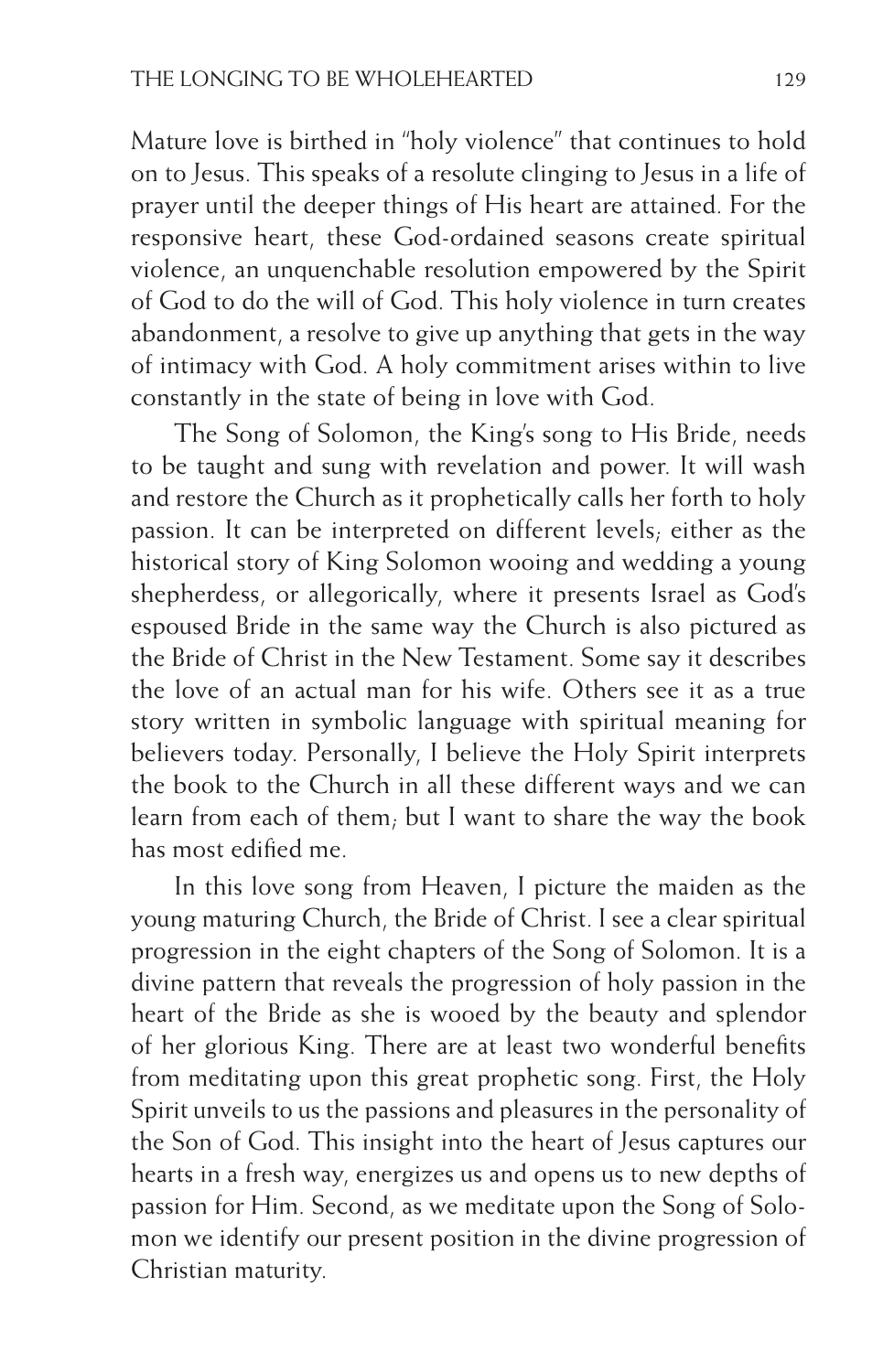While I had always felt a deep longing to be consumed with desire for God, I remember a specific morning in my office when the Lord called me to proclaim the Song of Solomon and the message of the Bride of Christ. I had prayed often, studied the Scriptures and surrounded myself with great teachers and preachers by reading many books. But on that day as I knelt to pray in my office, little did I expect to receive a new direction that would result in experiencing an entirely new dimension of spiritual desire.

I began to pray because an unusual, quiet yearning had filled my heart. It grew as my heart was stirred and it became an intense longing, a thirst that felt impossible to quench. I used Song of Solomon 8:6 as a prayer. "Lord, seal me. Put fiery love in me. Seal me, Jesus." As words of desire began to pour from my lips, the desire for God felt stronger and stronger until it almost hurt. I began weeping, not from pain but from desire. The longing for Christ only became more intense. It was as if I was experiencing a divine vacuum that was actually drawing from God Himself. That drawing brought my heart into His presence in a new way.

As I felt the nearness of God, my desire for Him intensified. I could do little more than continue to weep, at first from passionate desire, and later from joy and gratitude for His nearness. I felt deeply grateful for who He is, for His love, His mercy, His truth and perfection, and I felt more grateful still to know with greater certainty than I'd ever imagined that He loved me so much and I really could love Him with all my heart and strength. Not wanting to lose the preciousness of the moment, I quietly buzzed my secretary and asked her not to let anyone or anything interrupt me for the next thirty minutes. I became totally immersed in the presence of God.

I had been worshiping at His feet for about fifteen minutes more when my secretary suddenly rang into my office. With irritation I asked her, "What are you doing? I don't want to be disturbed yet." "I'm sorry," she responded, "but you have a call, and he says it is very important that he speak to you right away." Annoyed at being distracted from these intimate moments with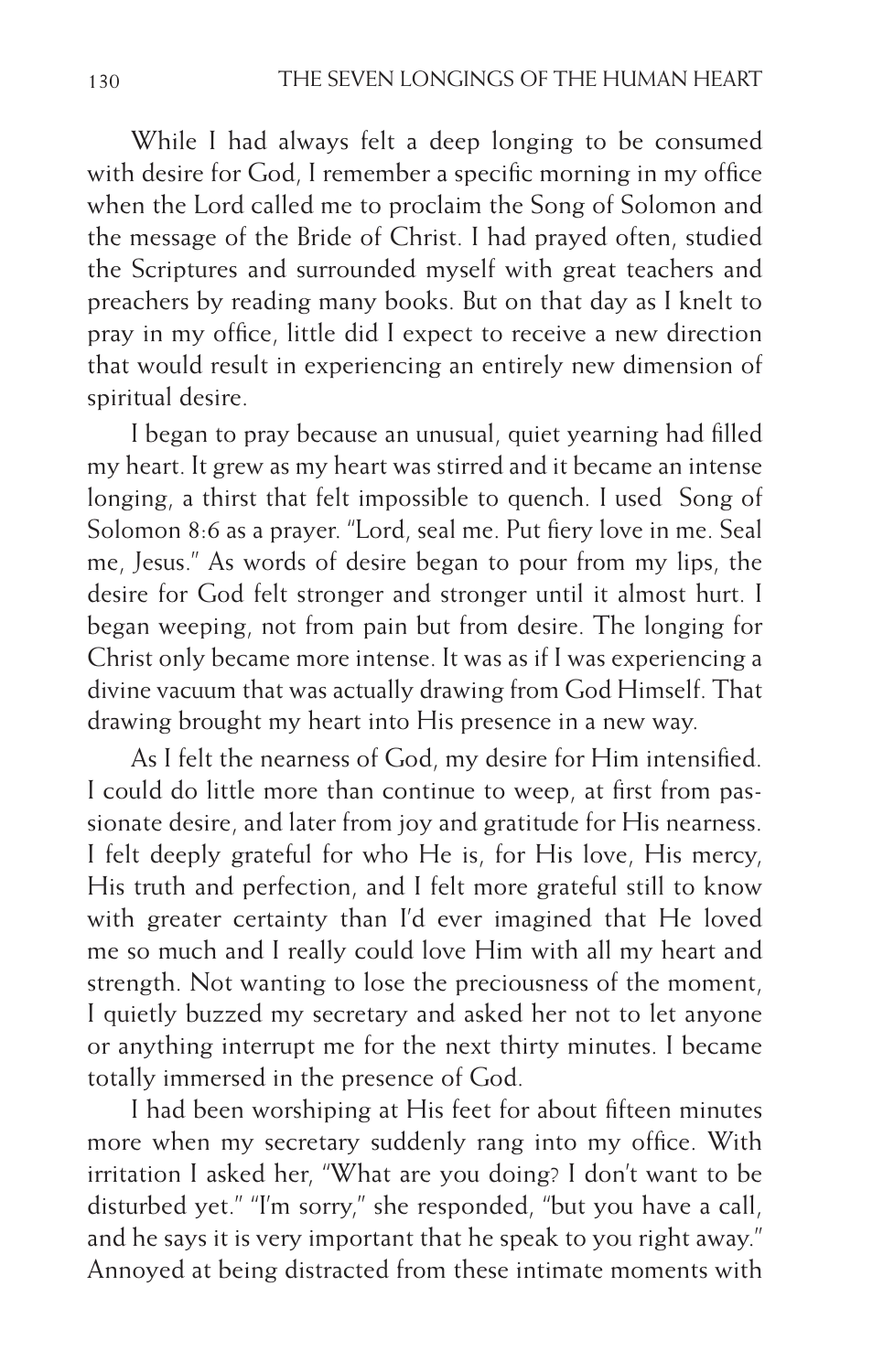God, I picked up the phone. An acquaintance of mine was on the other end of the line. "Mike," he began excitedly, "I had a dream about you last night. The Lord has very clearly impressed upon me that I am to give you a particular verse as His message to you." My annoyance left as I listened to his words. "God wants you to set Him as a seal upon your heart."

God had answered me even as I entered into that secret time with Him. The vehement flames of His love are unquenchable and cannot be drowned. With this divine seal upon us, other things lose their dominance over our hearts.

#### **WHOLEHEARTEDNESS IS ITS OWN REWARD**

Some would consider wholeheartedness as our gift to the Lord, and in one sense it is. More than that, though, our passionate desire for God is *His* gift to *us*. In demanding our full attention, our full affection and our full dedication to moving forward with Him, God sets the stage for a life of fullness.

When this longing to be wholehearted is answered by a life of radically pursuing God, then things deep within us align in ways we would have never dreamed possible. We are freed to become who we really are, without the limitations that halfhearted living creates. We begin to have larger capacities to love God and others, greater inclination to serve with happy hearts, and less difficulty obeying God's commands. God generously packages all this in such a way that we feel we're giving Him something; all the while He is smiling at us like a proud parent who knows He's really the one doing the giving. It is His desire, His jealous longing, that we love Him with all of our hearts, souls, minds and strength, bringing us to this victorious place of intimate relationship with Him.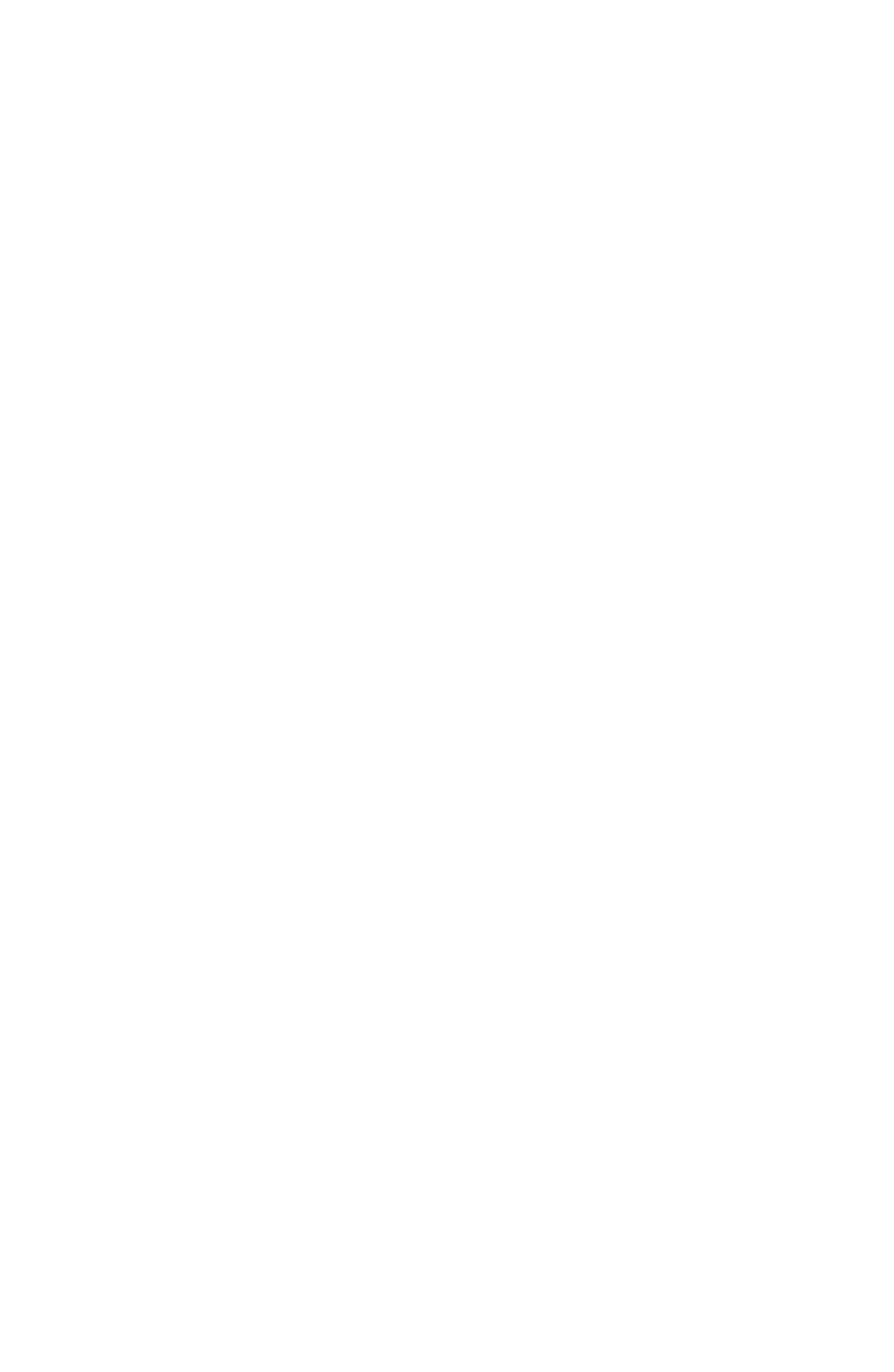### CHAPTER SEVEN

# *The Longing to Make a Deep and Lasting Impact*

**S**an Francisco artist David Best is known for building intri-<br>
Cite monuments from delicately cut sheets of plywood.<br>
Often reaching fifty feet tall, they feature turrets, spindles cate monuments from delicately cut sheets of plywood. Often reaching fifty feet tall, they feature turrets, spindles and railings. These edifices are built in memory of people who have passed away. He leaves a stack of magic markers in the structures and encourages people to write messages about their deceased loved ones. The messages are a mix of profundity and pain. One message was a mix of both. Scrawled in green letters eight inches tall, it read: "Dad, what did your life mean?"

There was no story written alongside the question, so we can only imagine the circumstances driving someone to ask it. Whether the father in question was a good one or not is beside the point. The inference is this: "Dad, I watched you closely and cannot determine the impact you had. It would appear that even from a child's point of view, your life meant…*nothing*." Tragically, at the end of a parent's life, a child looked at his life story and could not perceive an obvious long-term impact on the world, for good or bad. Asked in a moment of private vulnerability, that simple question reveals a longing that exists in every human heart. It is an attempt to reconcile the temporal nature of this life with the eternal nature of the next one.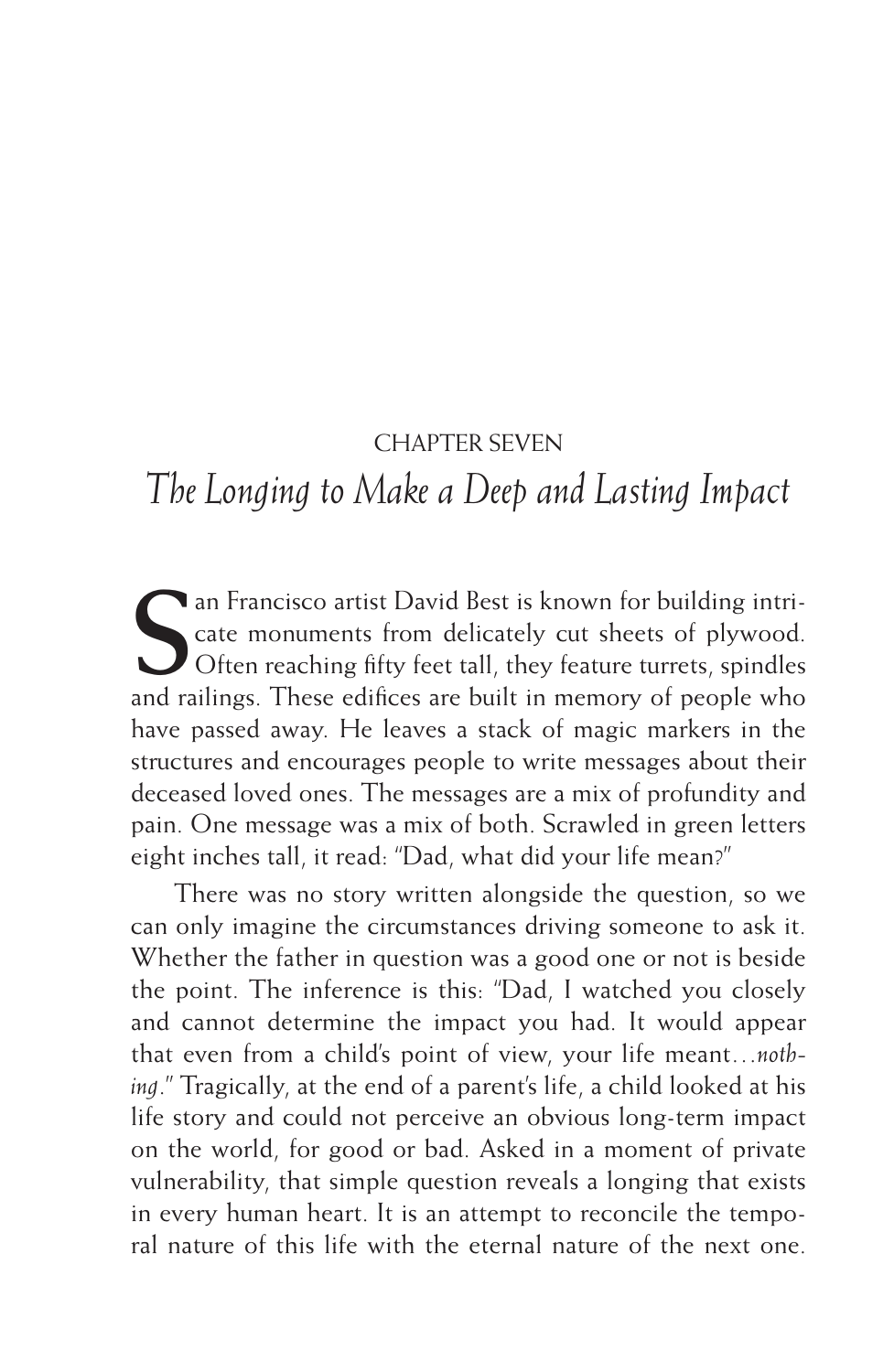Intuitively, people desire to make an impact. Most cannot bear the thought that the extent of their existence could be summed up in a few lines chiseled on a gravestone. There must be more.

Knowing we have limited time in this life, we all long to make a difference that will last far beyond our moment in time, confirming that our lives have meaning beyond the end of our days of flesh and blood. If the desire to have an impact is so much a part of the essence of what it means to have a human soul, surely that desire will not find its ultimate fulfillment in this age. It must come to fruition in the age to come. We are wired to make an impact for all eternity.

We were created to do that which is relevant and significant. God designed us to desperately want to make a difference in the lives of others. We need to know we are making a contribution that is significant to God and one He esteems and remembers forever. Being sure we are impacting people now, while at the same time achieving eternal reward in Heaven, satisfies this longing. A life of meaning involves living in a way that contributes to the enrichment of others in this life and in the age to come. Working together with Jesus to awaken other hearts in love is essential to our emotional health.

> I have no greater joy than to hear that my children walk in truth. (3 John 4)

The longing to make a relevant impact includes the longing for the heroic. By heroic, I mean being willing to risk losing everything so others can experience something significant and life-changing. We long to share things with others that change them or bring them joy and goodness; for example, when we receive great news about something and can't wait to tell the ones we love. When a five-year-old boy finds out his brother is getting a brand new bicycle for Christmas, he just has to tell the secret to see the brother explode with joy. We love being a part of that which exhilarates the people we love. When a woman wins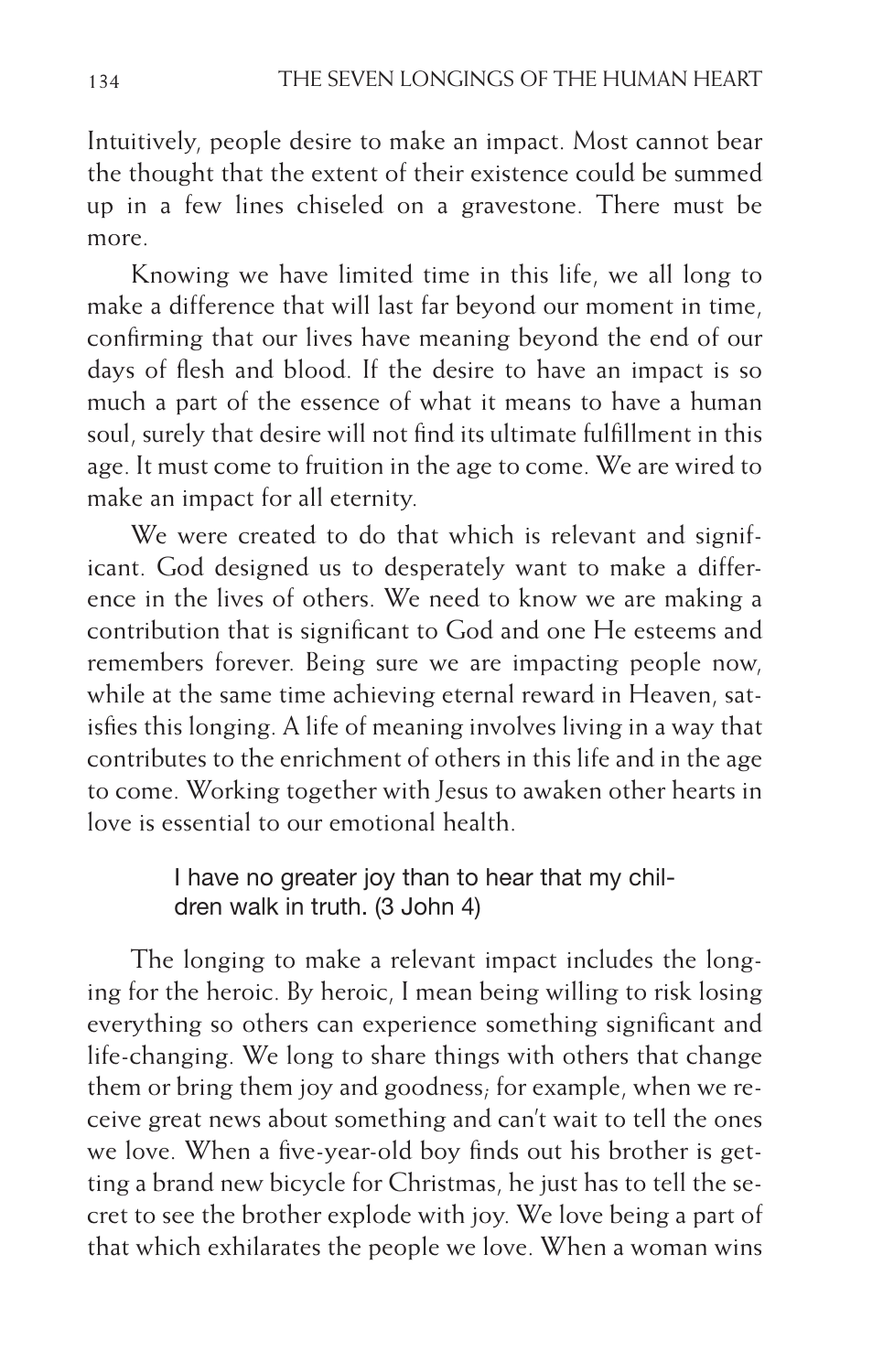the lottery, she will phone her family immediately to celebrate with them. When a terminal cancer patient receives some breakthrough medical cure, he can not contain himself from telling the other patients in the cancer ward. The desire to exhilarate others with good news is fundamental to our humanity.

#### **FAITHFUL IN SMALL THINGS**

And he said to him, "Well done, good servant; because you were faithful in a very little, have authority over ten cities." (Luke 19:17)

His lord said to him, "Well done, good and faithful servant; you were faithful over a few things, I will make you ruler over many things. Enter into the joy of your lord." (Matthew 25:21)

God has called us to be faithful in small things, which tells us that small things are relevant because they are esteemed and remembered by God. He evaluates and rewards our lives in eternity based on the small things we have done in this age. Knowing this gives us strength and quiet confidence to be faithful and diligent while instilling a sense of significance in us. This has a powerful effect on our hearts, motivating us to pursue lasting impact in this age and in the age to come.

We easily become preoccupied with seeking what looks and feels significant to us while devaluing faithfulness in the small things. However, eternal impact is mainly achieved through our faithfulness in small things. Only a few people in history have an international platform like Billy Graham or a worldwide economic reputation like a Bill Gates. When we think about it we realize that God has called only a few to do large things. Of the billions of people in history, *all of them* are called to be faithful in small things. To some this is synonymous with insignificance or irrelevance. Nothing could be further from the truth. God promises that if we are faithful in the everyday scenarios with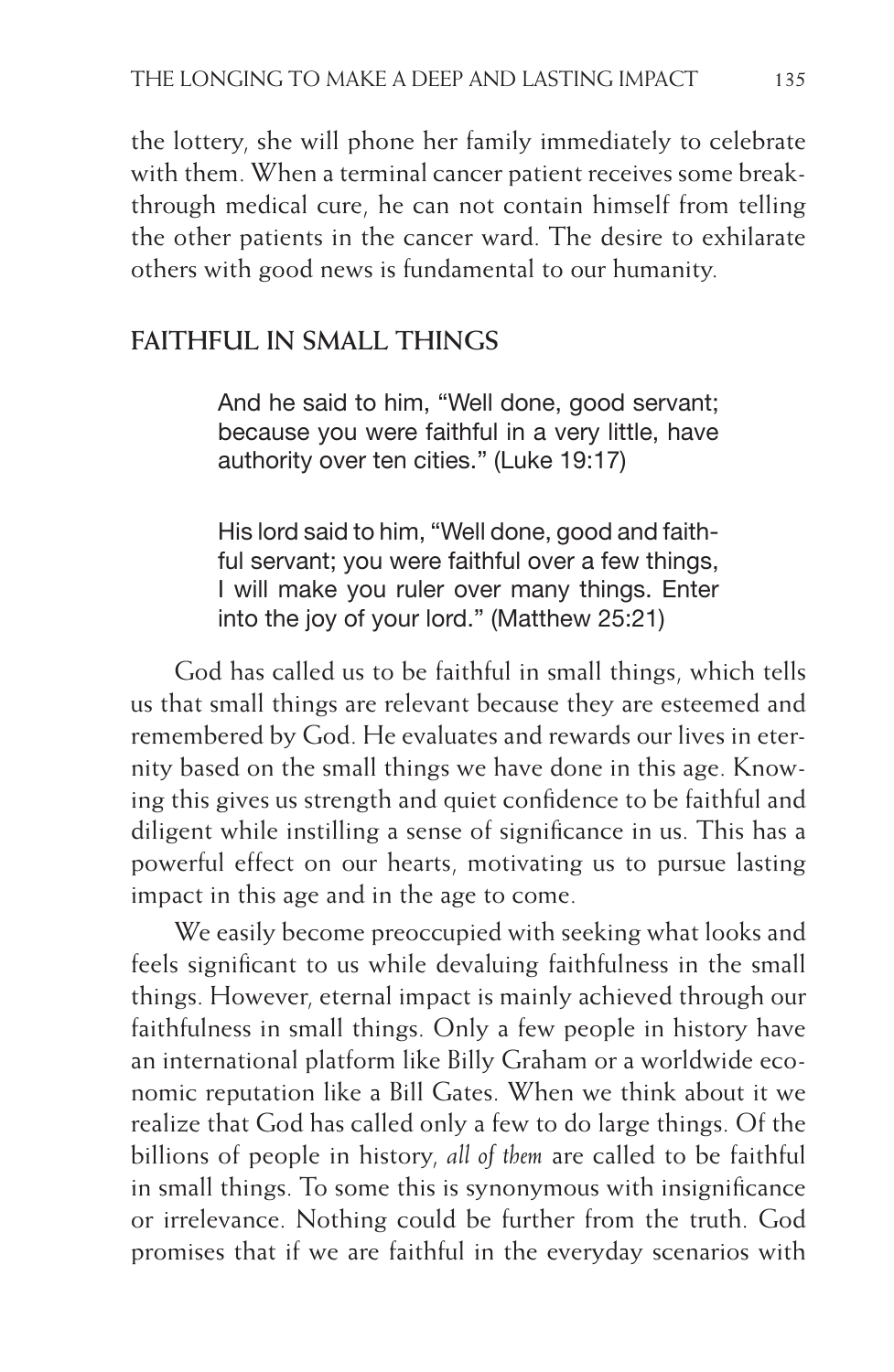little public acknowledgment, He will esteem and remember them forever. We can make a lasting impact in God's Kingdom by being faithful in small things.

*Until I was nineteen years old, my idea of impact was limited to how many thousands of lives I could touch in this life. I distinctly remember the day my paradigm changed. Since then, the Lord has been continually reworking my idea of what impact looks like in this world.*

*One evening after a prayer meeting, Mike Bickle asked me a question. "Where do you see yourself in ten years?" Believing I had the right answer, I told him of my plans to have a big, impacting ministry that would bring many people to the Lord. Mike responded with a surprising question. "How many people were with Jesus at the end of His earthly ministry just before He died?" He only had a few faithful disciples after almost four years of ministry, yet the Father considered Him successful.*

*What became clear to me is how differently God views our impact in this life. The Leader of the hosts of Heaven did not gather a large group of loyal followers on Earth. At the time of His crucifixion, even His closest friends declined to be associated with Him. Yet this same Man, scorned by the majority during His earthly ministry, will reign throughout the ages as the King of the kings and Lord of lords.*

*Though God designed us with a desire to make a deep and lasting impact and to live in a significant way, we must understand how God views this. Lasting impact will not come through pride and self-promotion. Rather, it is the result of a meek life. Jesus taught us that many who are first in honor and privilege will be last, and the last will be first (Matthew 19:30). While few embrace this truth right now, the day will come when we will all understand just how true it is. —Deborah Hiebert*

#### **WHY ARE WE HERE?**

We play a small but significant role in a very large drama, in a great conflict with eternal consequences. We are not some footnote to the script. God did not create the world because He was bored. He is not peering down on us as if we were a collection of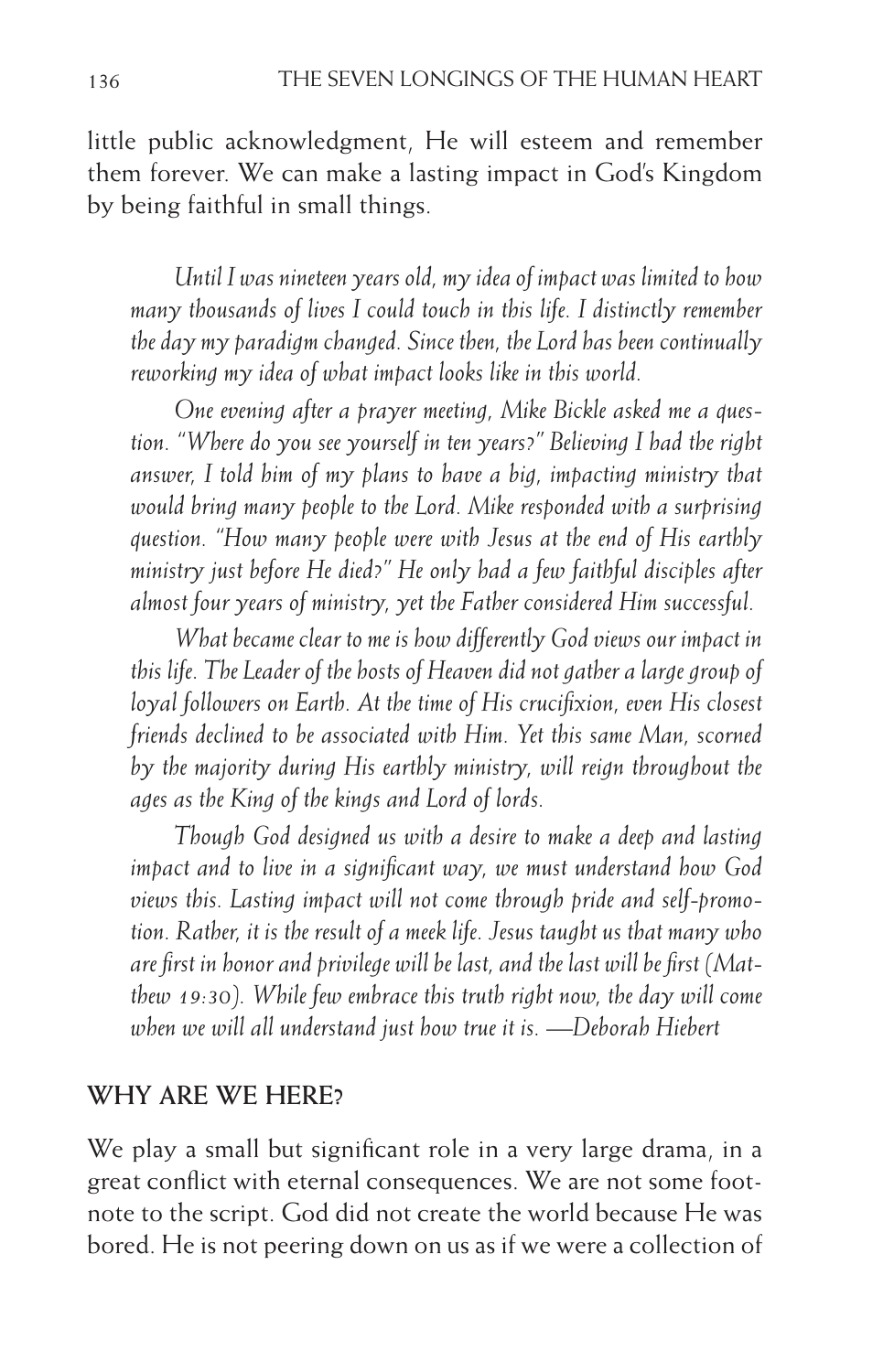highly-functional gerbils in a cage, wondering what we're going to do next. He is looking for people who will partner with Him to bring about His purposes on Earth, and ultimately function as the Bride of Jesus, equally-yoked and madly in love with His Son.

Viewed through the Bridal Paradigm, our contribution is much more significant than most people dare to dream. We will rule and reign alongside His Son forever. He calls us co-heirs for a reason. He wants us to have eternal impact and an eternal role in the story He is unfolding. Jesus gave instructions along this line in the final moments before He ascended to be with the Father. He made it clear that God's plan for planet Earth includes the willing cooperation of His people. He charged us to make a lasting impact on the nations. "Go therefore and make disciples of all the nations…" (Matthew 28:19).

God has big plans for people, real people like you and me. Speaking to His little band of followers who were mostly uneducated and remarkably unremarkable, He laid out their future: *You will disciple nations*. Jesus launched a global mission that would impact their lives, even into eternity. God is looking for people who want to make a deep and lasting impact, people who will partner with Him on a level far exceeding just working a job or pursuing personal happiness.

While some might think of the desire for lasting impact as innately self-serving, it is not. Neither is it a sign of weakness or vanity. It's an expression of being created in the likeness of God. Historically, some people in the Church have dismissed this desire, confusing it with ungodly ambition or pride. They claim that to dedicate energy to making an impact now is to strive for self-importance or fleeting prestige. The fact is that we are very important, but only have lasting significance as we walk in obedience to God's will for our lives. The longing to make a deep and lasting impact is partially satisfied as we engage in changing the lives of others, which in turn results in eternal rewards for our own.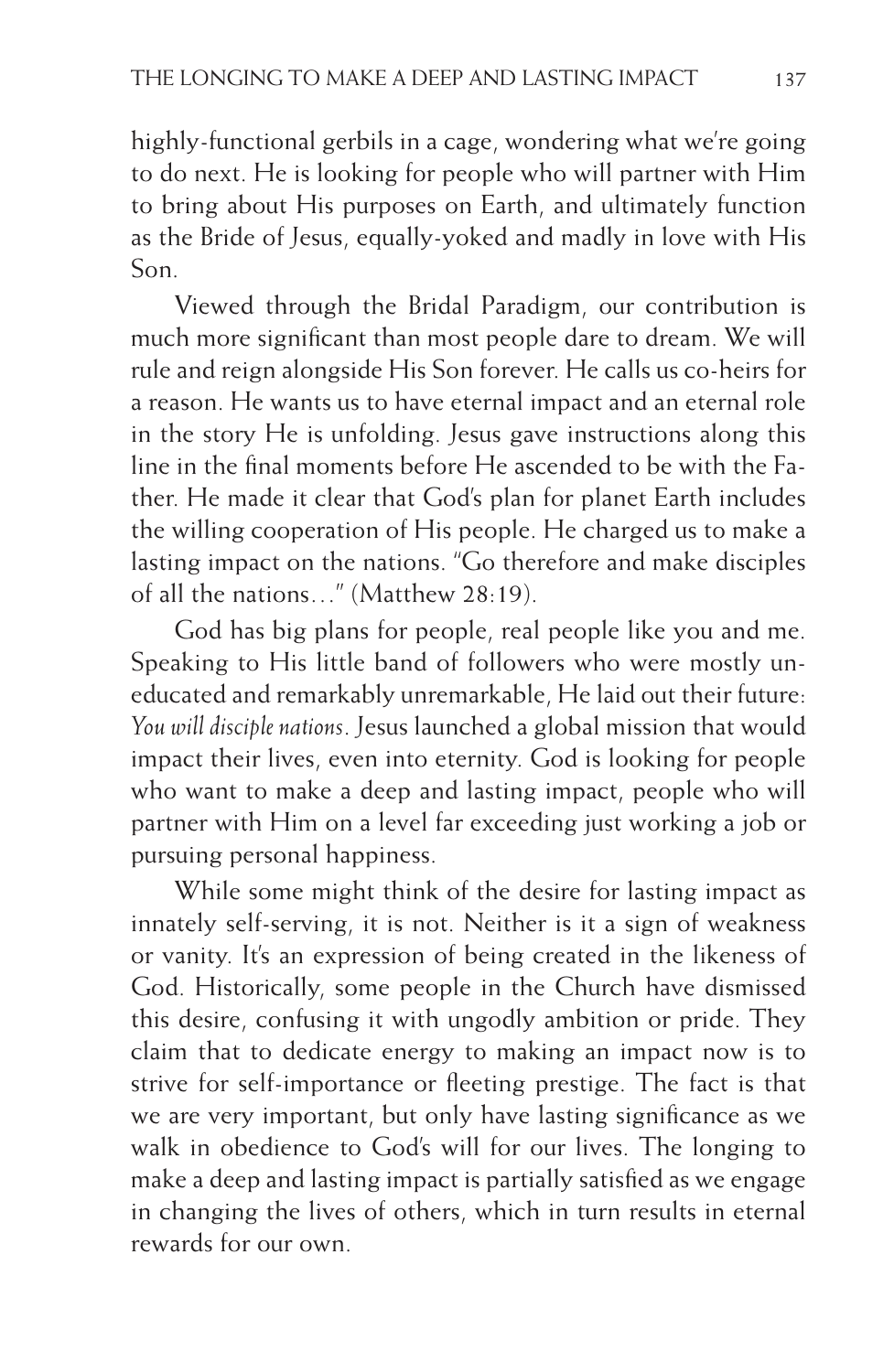#### **MAKING A DIFFERENCE IN THE LIVES OF OTHERS**

Our God-given desires include our longing to contribute to the lives of others, those we care about as well as those we've never met. The most common expression of this is our desire to impact the lives of our children in a long-term and permanent way. We want to influence not only their immediate decisions, but also their decision-making process. We hope that even when we are gone, our children will reflect on what they've learned from us and respond accordingly. We see it in familiar phrases. "Your mother taught you well…" "You sure make your parents proud…" "The apple doesn't fall far from the tree…" "You're a chip off the old block…" "I can see you were raised well."

We also have a drive to make a difference with friends and co-workers. As we get to know them better, the Lord begins to reveal to us His heart for them. The fellow sitting at the next desk becomes a child of God in our eyes. The neighbor across the street grows dear to us and we think, "What can I do to bless her life?" Once we taste God's love, we become zealous to impart it to others. We are not content to explore the vastness of God's love alone. As we grow in the Lord, we feel compelled to impact more people than just those close to us. We begin to pray for the waitress who serves us, we begin to prophesy to the stranger in the grocery store. We find ourselves unwilling to go through life self-contained—we must make an impact.

All of this is part of the grand plan of God to impart His heart to us. He gives us these desires with the expressed intent of partnering with us. Given the choice of doing it with us or without us, He makes it clear that His perfect plan includes our imperfect cooperation. He doesn't *need* our participation, He *wants* it.

# **SHARING WHAT HAS IMPACTED US**

We love to talk to others about what blesses us. One phenomenon of the last decade was the resurgence of Apple Computer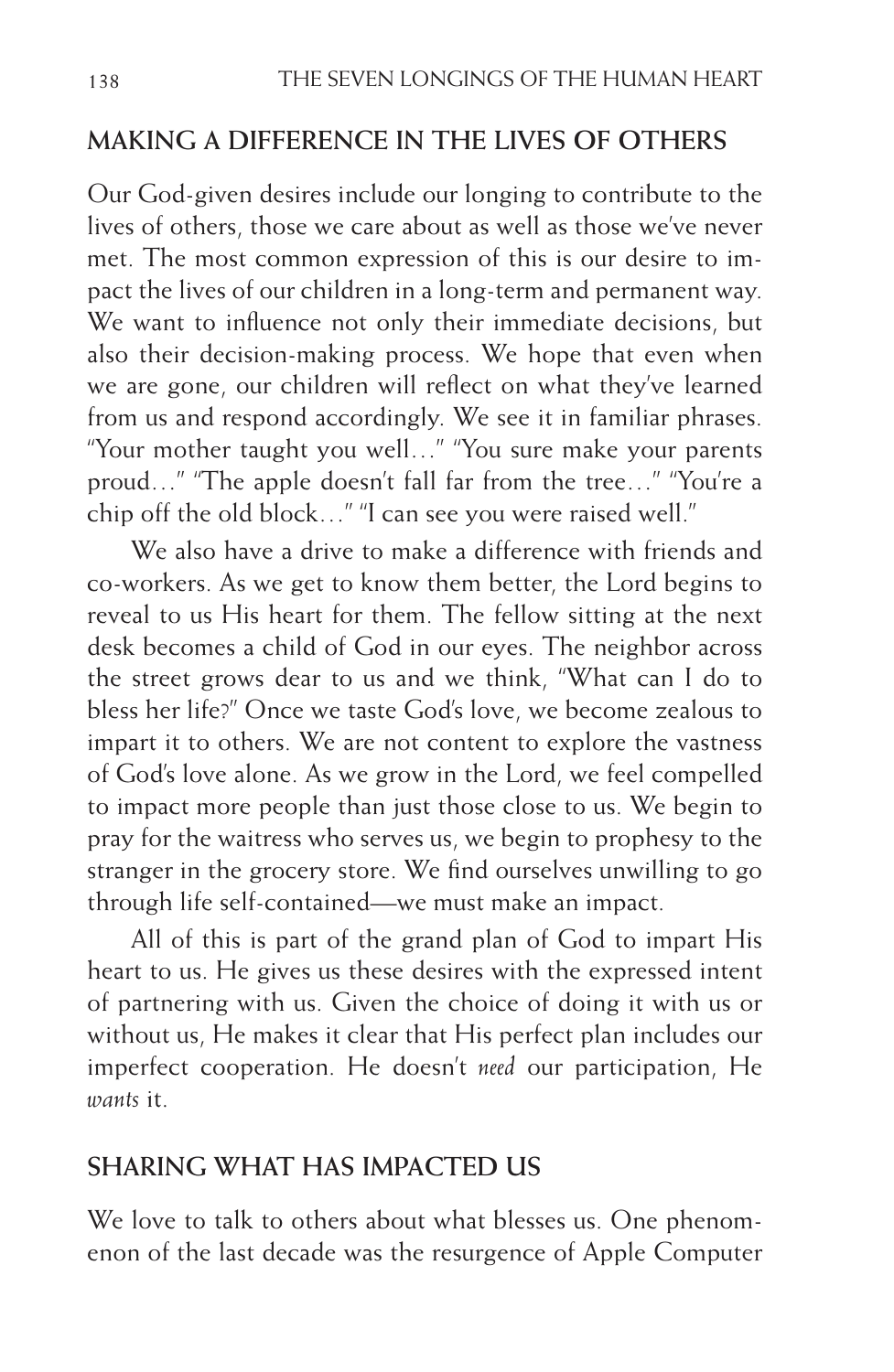after the initial runaway success enjoyed by Microsoft. Apple owes its survival and resurgence to a small but vocal group of users who would tell anyone who would listen, "This Apple computer is so much better than that computer…it's ultra-simple to use, it's intuitive and it helps me be more productive. I love it, I wouldn't trade it for the world, and I'll never use another Windows machine again." This led to the coining of the phrase, "Mac Evangelists," computer users with such an evangelistic fervor for the Apple Macintosh that you might assume they're getting a free toaster for converting a PC user to Apple. Not so: they are simply demonstrating the human trait that eagerly shares what blesses them.

Any time something has had a big impact on us, we are driven to share it. The dad who read the book that helped him in his relationship with his son immediately buys a copy to give to his friends so they can have the same experience. The mom who suddenly gains insight that helps her with her toddler's behavior wants to tell other moms what worked for her. The scientist who, after years of scribbling on napkins, finally completes a groundbreaking equation will do all he can to publicize his discovery. He will deliver lectures to any group of people who will listen. Essentially, we are driven to share with others that which brings us joy. This ability to bring joy and make an impact on others is something put in our hearts by the God who loves people. Without this sense of impact on others, we lose something dynamic.

Our sense of relevance is often connected with doing something that exhilarates others. We delight to share things that cause others to be exhilarated. There is something glorious about telling good news to those we love. Stories touch people's hearts, and when we have one to tell, we usually can't wait to share it. Think of Bartimaeus, the blind beggar from the city of Jericho who was healed by Jesus (Mark 10:46 and Luke 18:35; 19:1, 5). Imagine the joy Bartimaeus had in telling his blind friends about his encounter with Jesus. How exhilarating to bring that news to them! Imagine how he felt when he told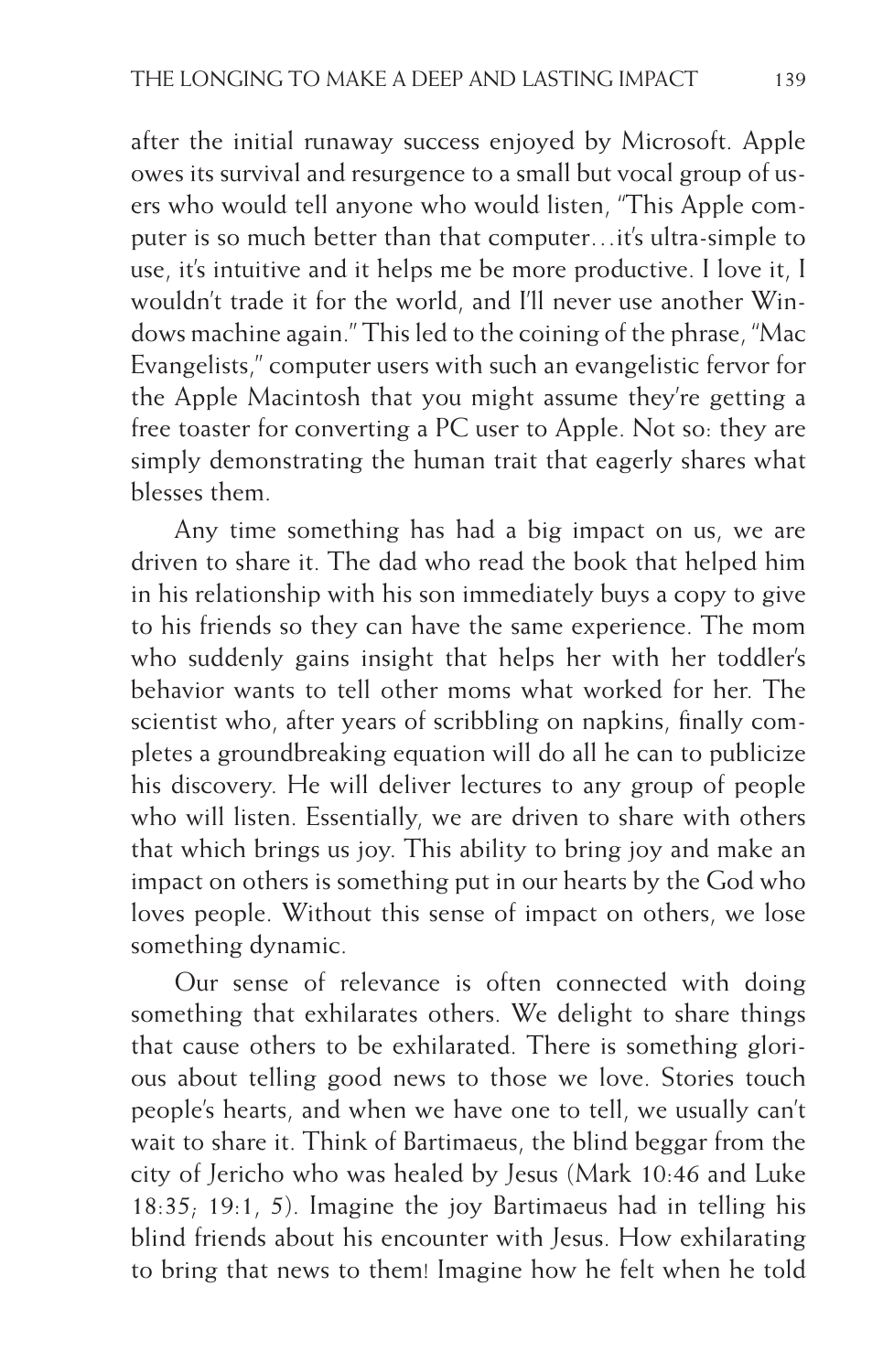them Jesus was in the area. We love to communicate news that excites our friends. We are exhilarated in their exhilaration and joyful when good things happen that bring joy to others.

> For unclean spirits…came out of many…and many who were paralyzed and lame were healed. There was great joy in that city. (Acts 8:7-8)

There is something that makes us want to shout good news from the rooftops in hopes that others can be saved some of the heartaches we've encountered. The idea of changing the trajectory of another person's life is irresistible. We're unsatisfied with wasting small talk on golf clubs or garden tools or the weather. We want to impart substance to people. We want to say and do things that mean something. It's a part of our desire to make a deep and lasting impact.

# **WE FULFILL THE CALL OF GOD THROUGH INFLUENCE**

Influence is a strange thing to understand. Most people grossly underestimate how much influence they have. They are convinced that no one ever listens to or watches them and that nobody will ever remember what they've said or done. Influence is difficult to quantify, but the weight of it is felt in tangible ways. If influence is measured by volume, then the most influential person on the planet is a rock star. If influence is measured by fervency, it's highly likely the most influential person on the planet is a young Muslim with a bomb in his backpack. In truth, these two people may entertain or frighten millions, but neither truly influences many in the long run. They make a splash in the pond of time, but neither creates a current that moves people or things in a lasting way. A person who is truly influential possesses the ability to affect the long-term decisions and quality of life of others. They have the capacity to produce lasting change in the hearts and behavior of people. Only God has all the information necessary to evaluate true influence and impact.

While we rightfully associate influence with power, there is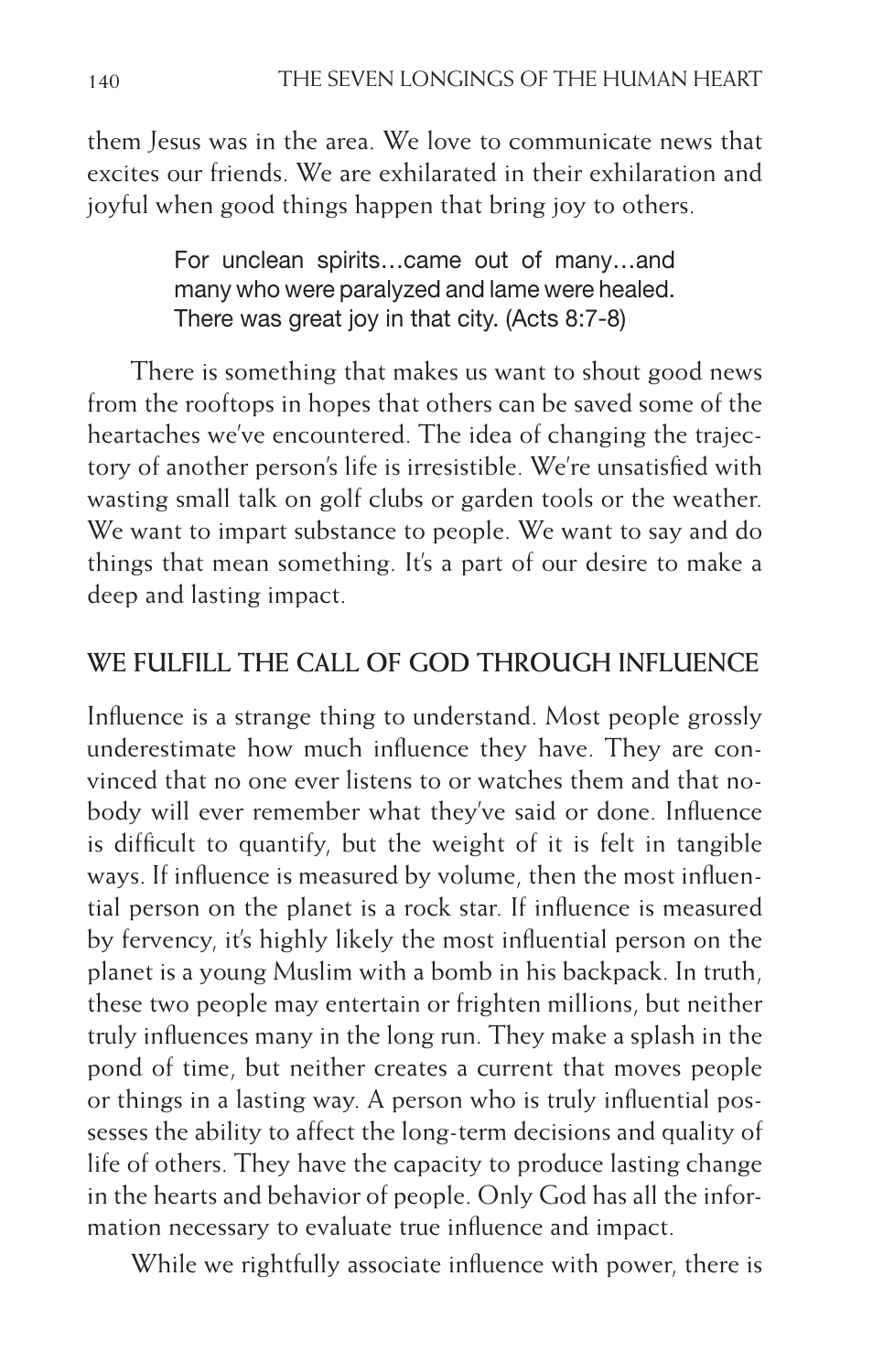an ironic twist to how it works in the Kingdom of God. From God's perspective, influence is usually released with a whisper. It is the kind word spoken to the harried co-worker. It is the glance of approval or the word of appreciation given to an eager child or a friend. Its power lies not in volume or shock value, but in consistency and sincerity. Ask someone who has made the deepest, most lasting impact on them and they will usually tell you about someone they have observed over an extended period of time. While we may be temporarily wowed by stage presence and pizzazz, deep within we are impacted most by the people who walk out their commitments with daily consistency. This approach to life is the one valued by God. It is called faithfulness and it operates in meekness. God sees, esteems, remembers and then rewards the labors of love done for others out of love for Him, and promises to always remember every word or deed in service to others for the sake of His name.

> For God is not unjust to forget your work and labor of love which you have shown toward His name, in that you have ministered to the saints. (Hebrews 6:10)

> Whoever gives one of these little ones only a cup of cold water in the name of a disciple, assuredly, I say to you, he shall by no means lose his reward. (Matthew 10:42)

Jesus taught that using our money to do acts of kindness in this age will be remembered and have an impact on our relationships in the age to come. In fact, Jesus said that when we give money to people in this life and meet them in the age to come, they will remember our sacrificial gifts.

> I say to you, make friends for yourselves by unrighteous mammon, that when you fail, they may receive you into an everlasting home. (Luke 16:9)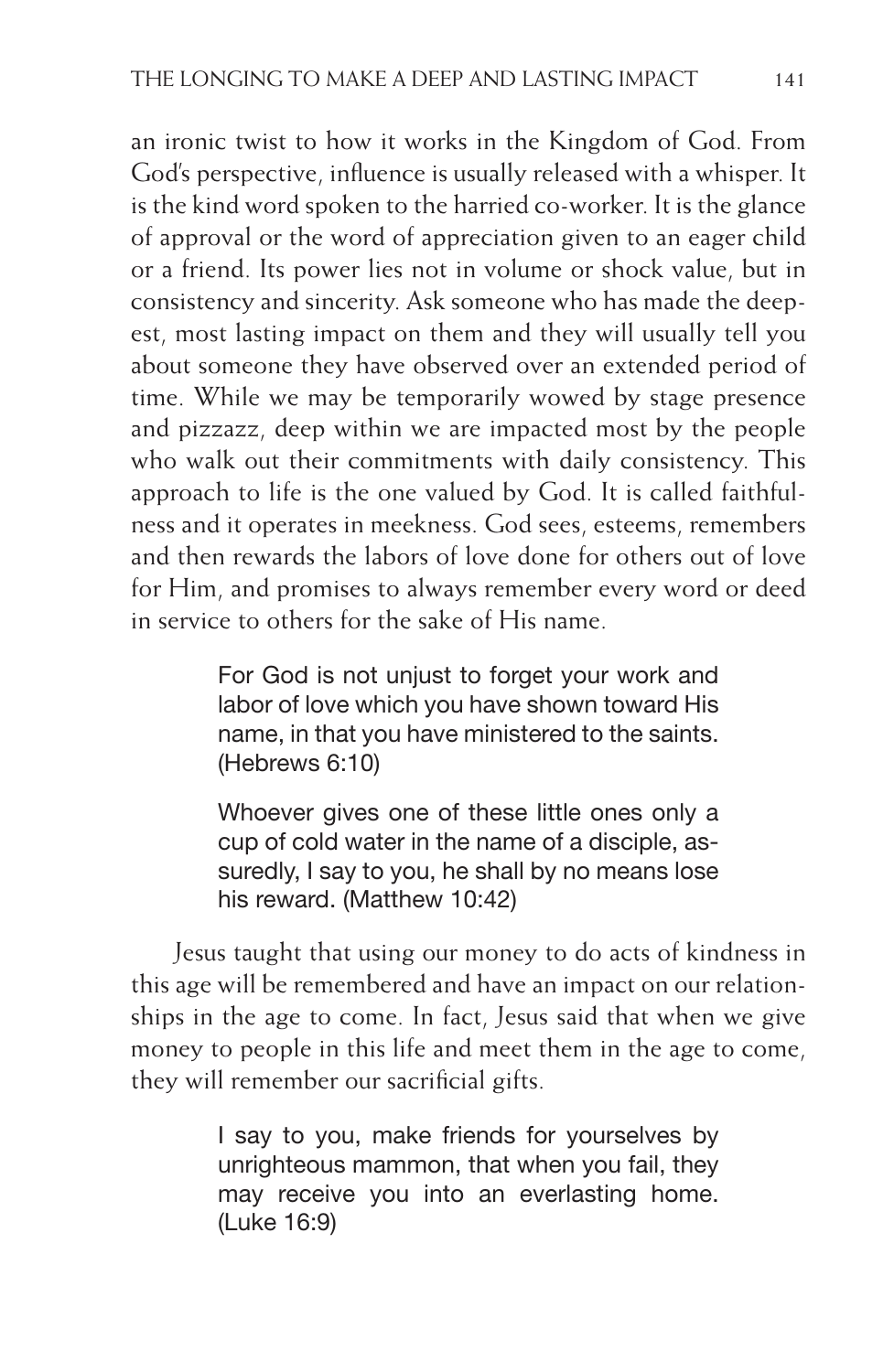# **THE NATURE OF DEEP AND LASTING IMPACT**

Billy Graham is clearly one of the most influential Christians in the last one hundred years. He has conducted huge stadium crusades around the world. Untold millions have heard his simple presentation of the Gospel and many have responded by coming to Christ. In recent years, his health has restricted his public appearances considerably and his sermons have been considerably shortened. But the content has not changed one iota. Anyone going to a Billy Graham crusade can bank on one thing—a straightforward presentation of the Gospel of Jesus, followed by an opportunity to repent of sin and accept Him as Lord and Savior.

I went to his evangelistic crusade at Arrowhead Stadium in Kansas City, held in June of 2005. As when I first heard him in person at the Cotton Bowl Stadium in 1972, he was faithful to His message. I have followed Billy Graham for more than thirty years with great admiration and respect. He has been a picture of consistency in his presentation of the truth of Jesus. After decades of high-profile ministry, there are two questions in peoples' minds when he takes to the podium. "Is this the last crusade?" and "Who will follow in his footsteps?"

The question of, "Who will be the next Billy Graham?" says volumes about how we view influence. We may not verbalize it, but some think that the main way multitudes will be saved is through stadium-style events. However, when viewed as a percentage of the whole, very little evangelism actually happens in large stadium events. That's not to say that it is not a genuine ministry; it's a wonderful example of God partnering with a person to bring forth His purposes, but it's not the norm. In all likelihood, more people get saved at neighborhood barbecues and in the lunchroom at work than in the one big stadium event…and certainly more get discipled through simpler, smaller everyday encounters. Christianity was not designed to be a particularly high-profile affair orchestrated by a tiny conclave of leaders. There may never be another Billy Graham, but neither will there be another you, and both you and Billy have a calling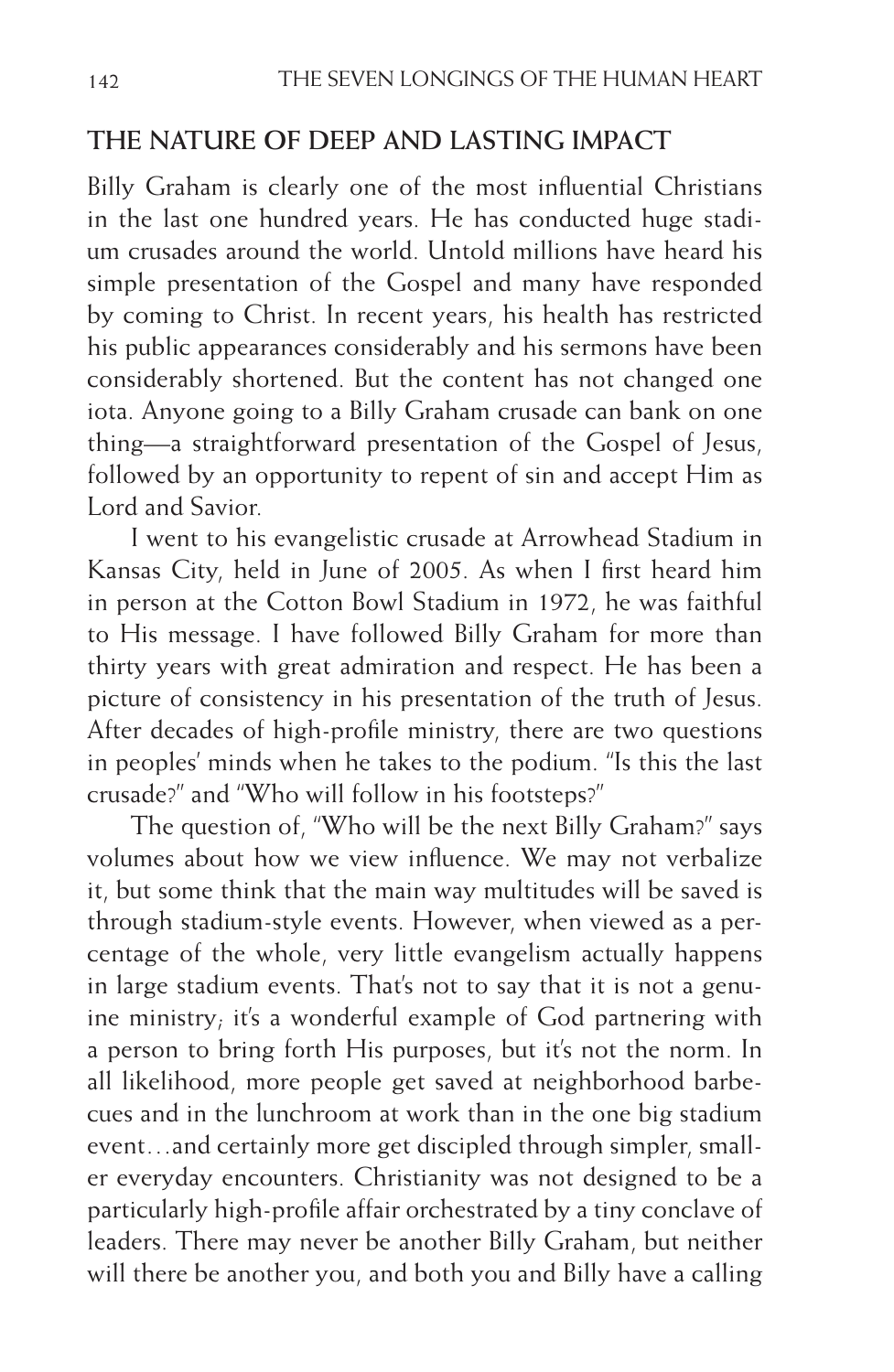from God to be a person of influence.

In setting the wheels in motion for His Millennial Kingdom, Jesus knew He must set some sort of standard by which our impact would be measured and our greatness rewarded. What He taught is profound in its balance of simplicity and difficulty: serving with meekness. This is something everyone can do. Jesus' Kingdom operates and increases in this way. His Kingdom will be advanced by those with a radical commitment to serving. Yes, the First Commandment is to love Him with all of our hearts, but the Second Commandment is to love our neighbors with the same forgiving, selfless love with which we love ourselves. Serving is the measuring stick for making a lasting impact! We don't have to choose between making an impact in this life or impacting our quality of life in the next. We can do both, and, in fact, we are instructed to.

#### **IMPACT IN THIS AGE**

In the early 1980's, a certain gentleman planted a church in Cincinnati. In the early years, he drove a school bus by day while meeting with people in the evenings to share his vision for a church. He realized early on that he was no Billy Graham. He also knew Billy Graham wasn't called to specifically reach Cincinnati; he was. One day, while sitting in line at a Taco Bell drivethru, this gentleman felt the Lord speak to him. "If you take the people no one wants, I will give you thousands of them."

With around fifty people in his struggling church, he felt God challenge him to serve the poor of Cincinnati and thus influence people by kindness. It wasn't preaching in a stadium he was being asked to do, but continued faithfulness in simple and small acts of service to others. Out of a heartfelt desire to make a lasting impact on the city of Cincinnati, he sought for practical ways to express the love of God. Twenty years later, his church is home to six thousand people. On the front of the church building, in large lettering is this inscription:

*Small things done with great love will change the world.*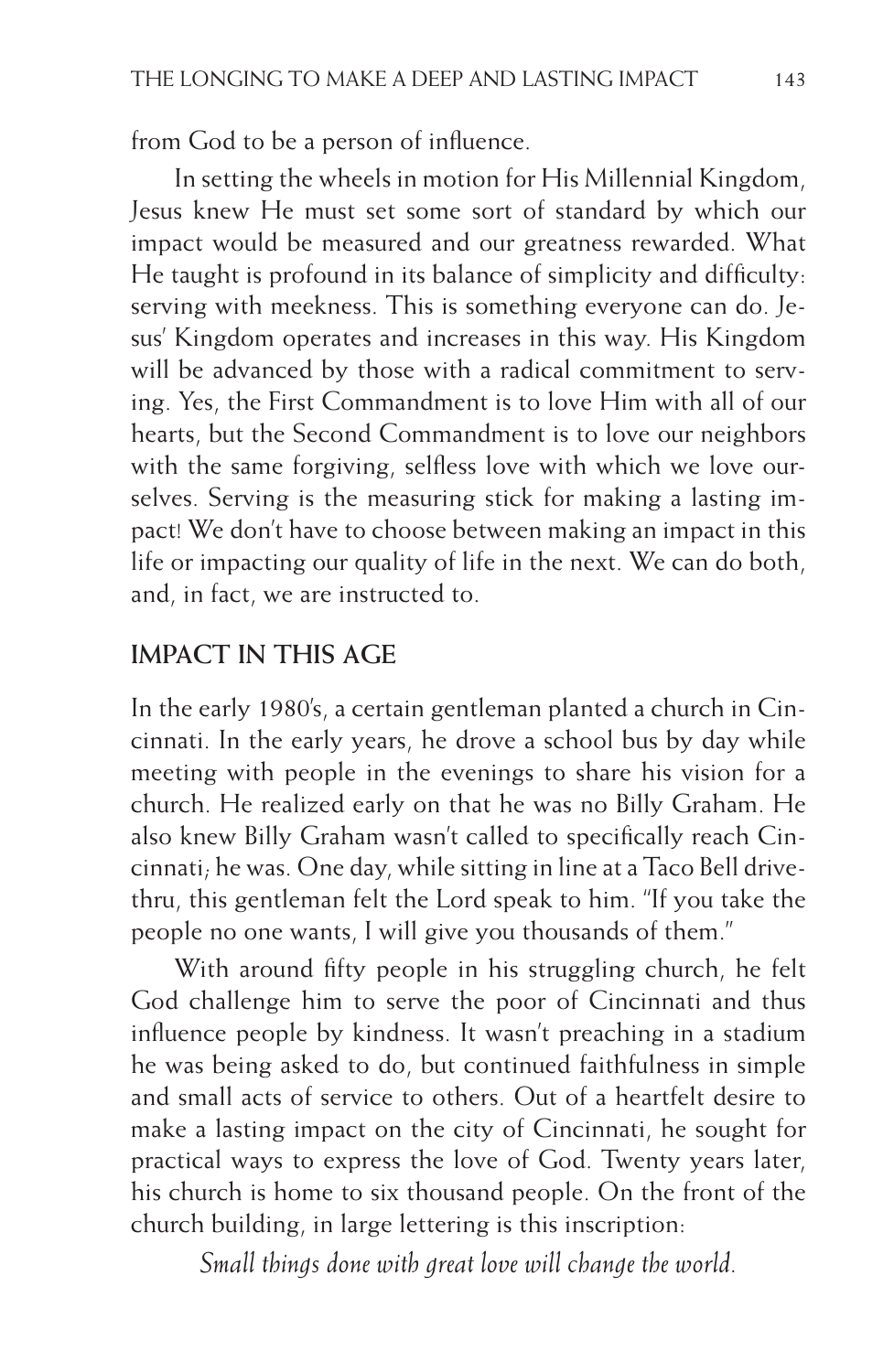# **IMPACT IN THE AGE TO COME**

The goal of impacting lives is excellent, but incomplete. While many people find legitimate fulfillment in serving others, we want our lives to count in eternity as well. Fortunately, that is where we have the greatest potential for impact: not impact on another person for a few decades, or even on our culture for a century, but impact on the entire world as well as our own lives for eternity. Many Christians divorce their actions in this life from their impact in the next. The Second Coming of Christ has been portrayed as some sort of cosmic delete button, after which nothing that happened in this life will matter, or even be remembered. Well-meaning Christians have drawn a line of distinction between this temporal life and the fullness in which we will walk on Earth during the age to come.

Scripture, however, makes it clear that there is a lot of continuity between the two timeframes. Therefore, what we do as Christians now will matter then. If there were no continuity between the two realities, we would be squandering our lives. This is not the case. Instead, we are building relationships, honing skills and shaping our characters in practical ways that will make a significant difference in eternity. As we fashion our lives in this age, we must keep in mind the greatness of the age to come and that the small things done in obedience and meekness now will result in greatness and impact then. There is a divine exchange coming to our lives. Many will find that the kingdoms they built in this life will be taken from them, while those who have maintained meek hearts throughout their earthly lives will receive great authority and honor. When we really understand this exchange rate, we will invest all we can in what God values.

> Peter answered and said to Him, "See, we have left all and followed You. Therefore what shall we have?" So Jesus said to them, "Assuredly I say to you, that in the regeneration, when the Son of Man sits on the throne of His glory, you who have followed Me will also sit on twelve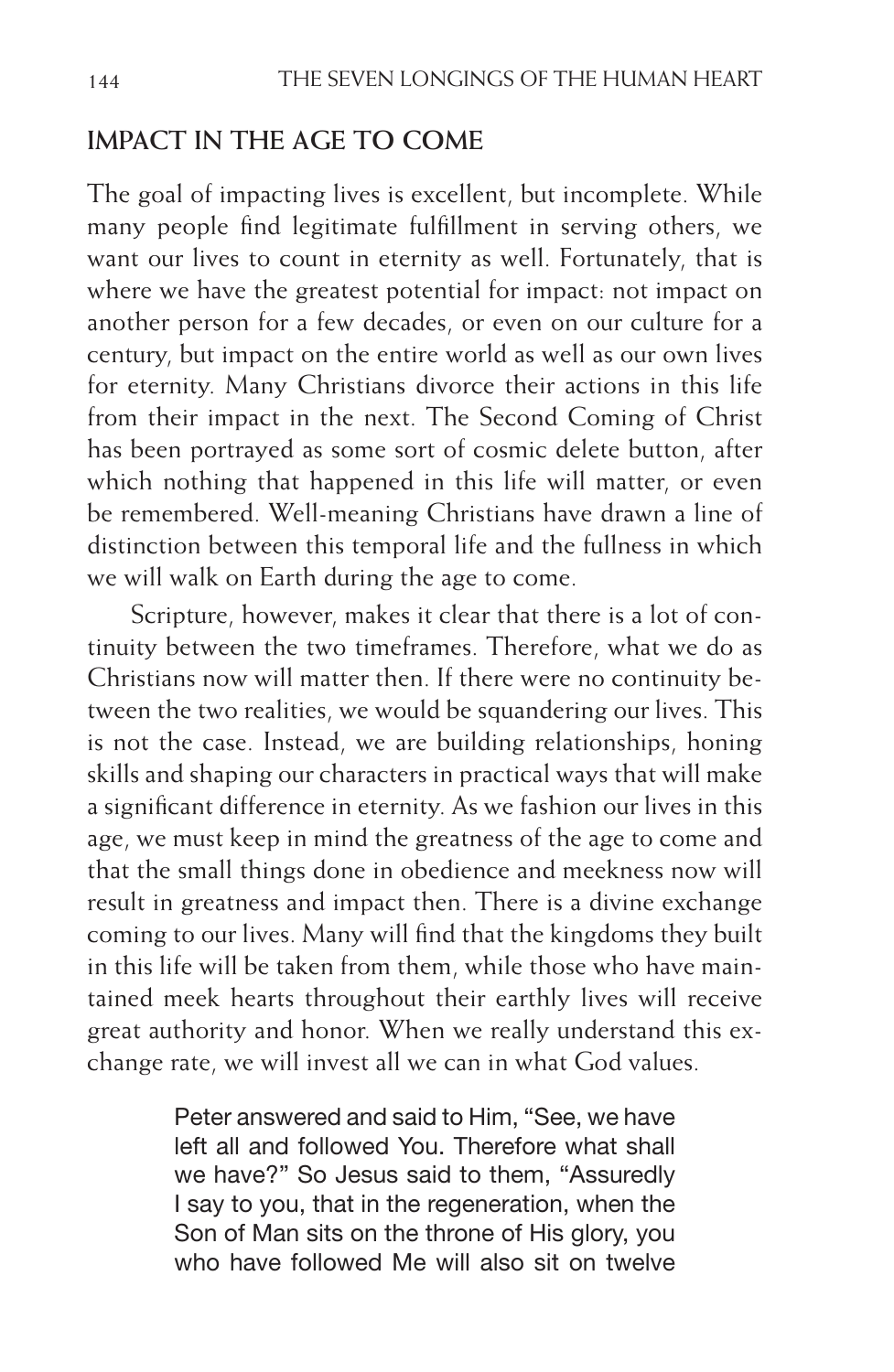thrones, judging the twelve tribes of Israel. And everyone who has left houses or brothers or sisters or father or mother or wife or children or lands, for My name's sake, shall receive a hundredfold, and inherit eternal life. But many who are first will be last, and the last first. (Matthew 19:27-30)

Believers in Jesus are those who have a great opportunity to pursue a deep and lasting impact in this age and in the age to come. In the Sermon on the Mount (Matthew 5-7), we are taught to give to our enemies, to fast, to pray and to bless others. Those attitudes are often rejected by this age, but they will impact our eternal destinies. When the Lord returns, He will establish righteousness worldwide (Isaiah 2:1-4; 9:6-7; 11:1-16). However, before He comes, there will be worldwide revival that will cause new pockets of righteousness and justice to be established in many parts of society. The Lord will protect and sustain some of the justice that is established in society in the endtime revival. We labor today, knowing that some of our labors in establishing justice in the Earth will withstand the pressures of the evil one, even those coming from the Antichrist and his approaching reign of terror.

There will be some continuity of our labors; the fasting, the prayer and the acts of mercy will not just disappear when He returns. The prayers we have prayed for our home town will not suddenly become void and invalid after the Lord returns. In fact, they will become an even more certain reality! Some of the ground we gain in righteousness and justice in society will serve as a part of the beachhead from which Jesus will rule in our cities when He returns to Earth. Some people get the idea that studying the End Times leads people to disconnect from the tasks at hand—nothing could be further from the truth. Our fervent belief in the Lord's return must not cause us to abdicate our responsibility to work toward change in society. Just the opposite is true—*because* He is coming, we work to change society. We work for justice because we understand the implications of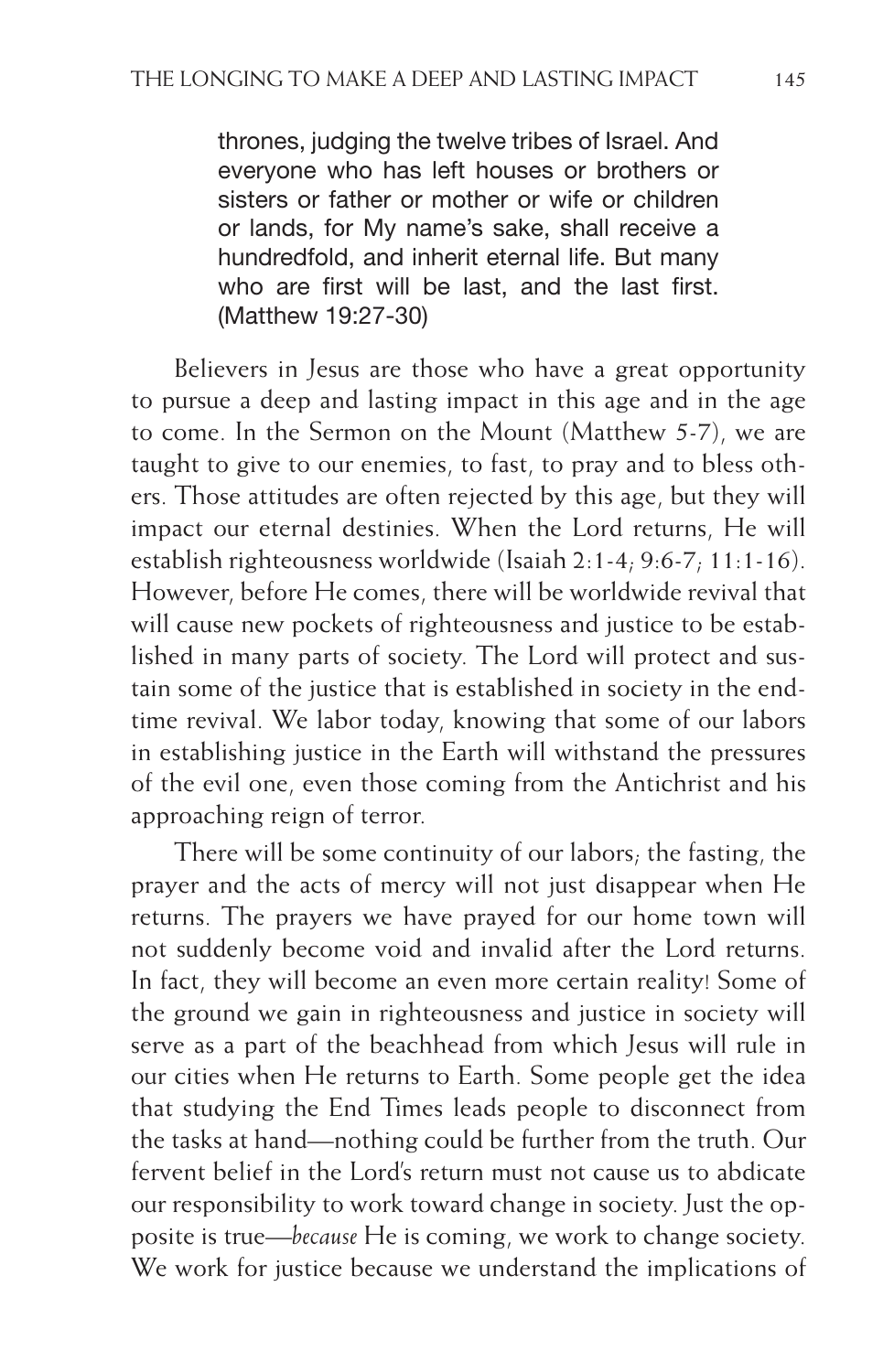His imminent arrival. He will continue to increase that which He established through His Church before His coming.

We must consider the ultimate meaning of the work to which we are putting our hands. If we're leading a small band of intercessors, the intercession we are making is preparing the ground for a Kingdom that will last a thousand years. Some of the children we are training on Sunday mornings may be mighty men and women of God who will do great exploits outlasting their natural earthly lives. The humility that we work hard to develop in this life will contribute to determining our roles in the Millennial Kingdom and the Eternal Age.

#### **LIVING WITH A DESIRE FOR IMPACT**

For too long, the enemy has used our desires to make a lasting impact as ammunition against us. "You just want to be seen," he accuses. "All you want is to build your own reputation. You want a plaque with your name on it on a wall somewhere." Like most falsehoods, these statements sting because there is a small measure of truth to them. All of us struggle with this in varying degrees. We have all lived with conflicting feelings over this desire since we were old enough to verbalize it. In fact, we learned quickly not to verbalize it because it would usually be misunderstood and criticized. We have learned to keep such thoughts and longings to ourselves. Some of us eventually trained ourselves to not even think that way.

Fortunately, the Lord knows that for which we were created. He dictated the story that demands people to do great things and then planted those desires deep within us. The Holy Spirit witnesses within us as we long to be people who do things significant in God's sight. Great things are attainable by those who love God with their whole hearts.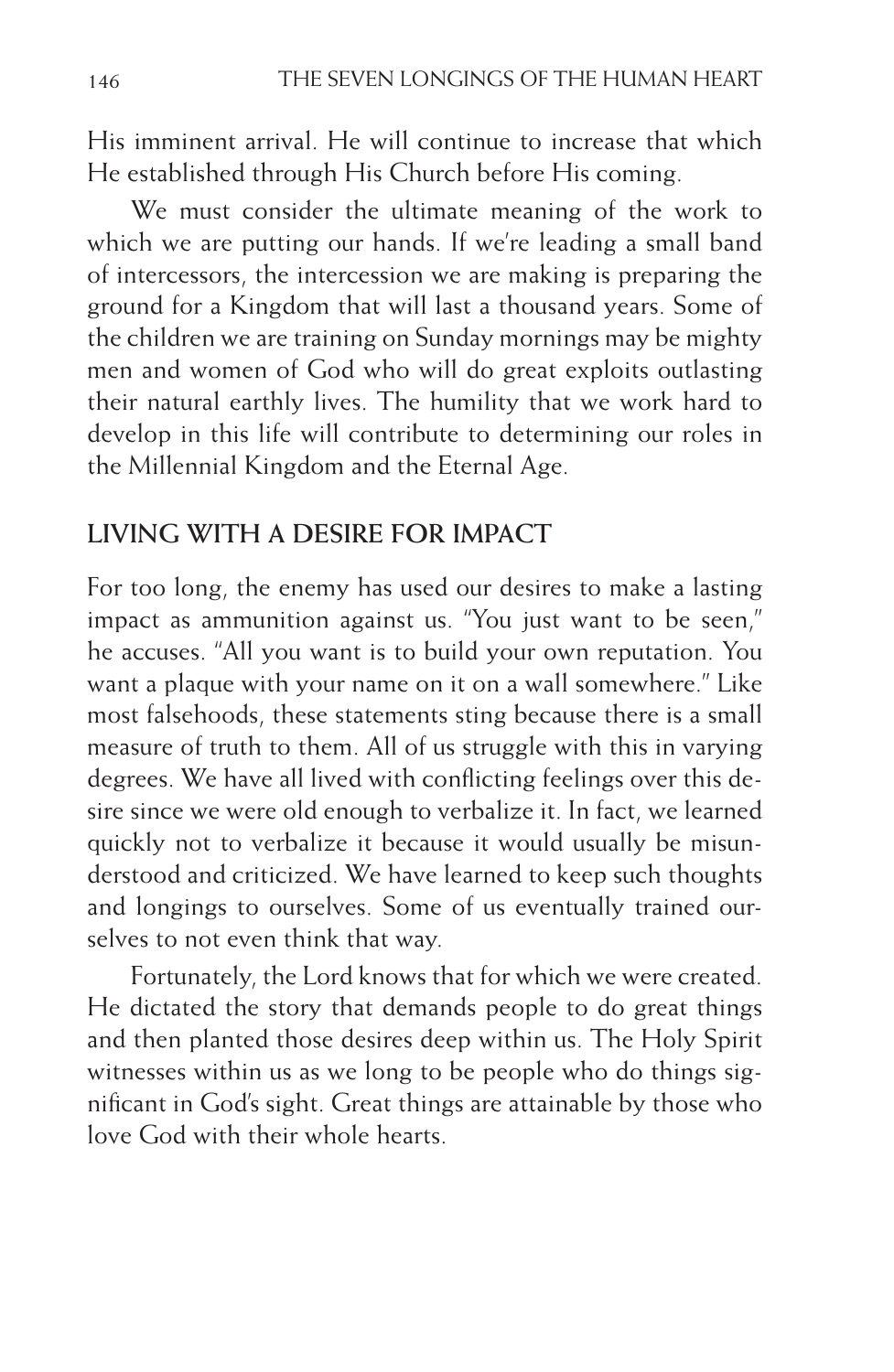#### **CONCLUSION**

September 8, 1941 was a day that charted the life course<br>of nearly three million people. It was the day that Hitler's<br>forces laid siege to Leningrad as part of his campaign of nearly three million people. It was the day that Hitler's forces laid siege to Leningrad as part of his campaign against Russia. Surrounded by German troops and under constant bombardment, the residents of the historic city hunkered down for the duration. Many wondered how long the city could survive the onslaught of the enemy. Would this continue for days, weeks, months? On that autumn day, many might have feared, but few could have known they would be under the heavy hand of the Nazis for nearly two and a half years.

Within the city, fuel and food reserves were only sufficient to last two months at the most. Life grew hard almost immediately. Public transportation ceased, food was rationed. By the first winter, there was no heat, no water and very little food. A few hundred thousand people were evacuated via a road built across a frozen lakebed, but more than 640,000 would die. Until the siege was fully lifted in January 1944, the city was a picture of tortuous waiting; millions of people waiting for a deliverer to come in the form of a Soviet counter-offensive.

When I read about the siege of Leningrad, it reminded me of the way many people view their Christian walks. Lives that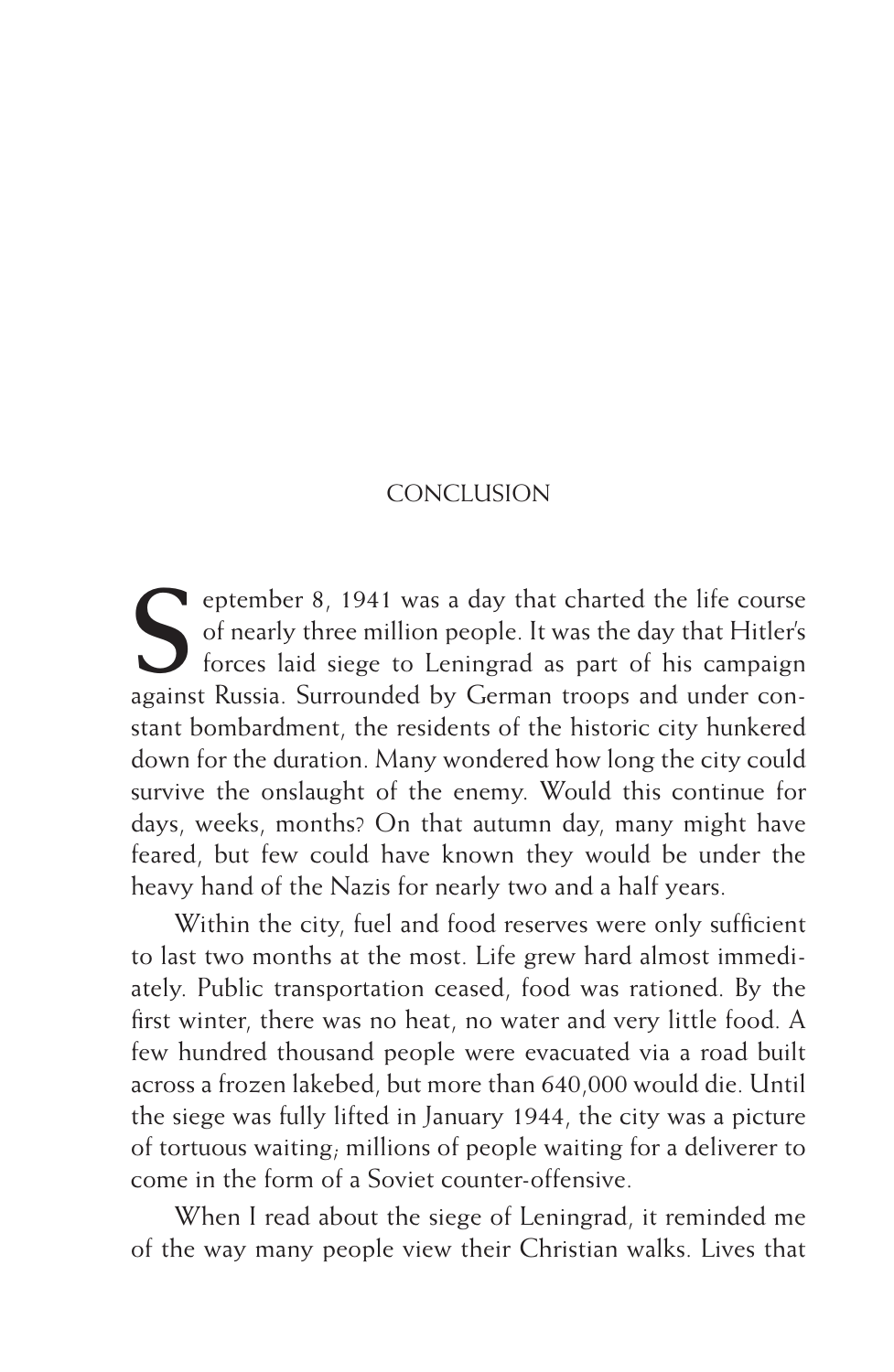should be marked with joy and freedom are instead fraught with difficulty and pain. People have the mentality of being under an enemy siege. We vow never to surrender to Satan, yet we suffer with our basic desires remaining unfulfilled. As Leningrad lacked food and electricity, our souls lack fulfillment and we see the enemy as one who can keep us from satisfaction. With this mindset, we become like souls under siege.

If you receive anything from this book, let it be this: life in Christ was never intended to be lived as a besieged soul. It is not a life of just getting by, trying to hang on until the end. While we do look forward to the return of Christ, we also live with the truth that He is alive and His Spirit is within us now. There is a river of superior pleasure designed to be a fountain of life in our inner man if we say yes to it and drink from it vigorously.

God delights in fascinating and exhilarating our hearts. We don't have to live bored lives. Each day is to be filled with new discoveries. We are not under siege. We can be victorious. Our victory is made tangible as God answers the longings of our hearts now in time and space. He has written the love story of the ages and chosen the perfect context in which longing and fulfillment unite in a beautiful dance. Greatness, intimacy without shame, the potential for long-term impact, and the other longings of our hearts, do not lie outside the cities of our hearts, cordoned off by the forces of evil. Certainly, there is a real enemy and there is a real war going on, but our Commander is well able to keep us supplied and our souls fulfilled.

Not only does God have plans for us to overcome the enemy, He desires to exhilarate us in love in the presence of the enemy (Psalm 23:5). Most people turn to God as a last resort. They do all they can to fulfill the longings of their hearts with entertainment, possessions or relationships with other broken people, only to find that these create an even greater void. In time, the scaffolding they have built to keep their souls propped up falls apart. Yet God appears in their emptiness. At first their cold hearts cannot even respond, but as the fire of His love softens and warms them, a miracle takes place. Life appears. A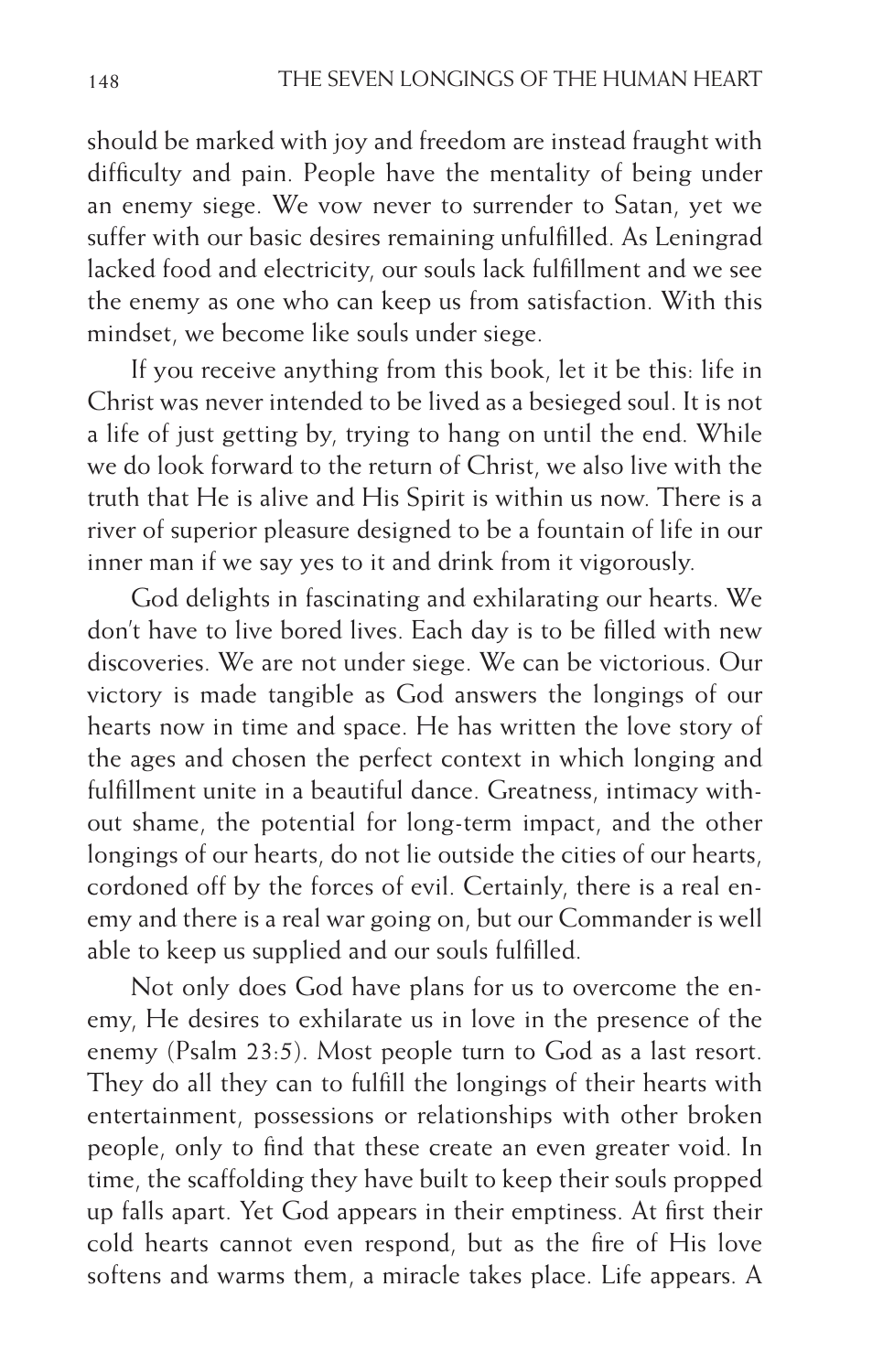#### **CONCLUSION**

heartbeat is heard. It is perhaps faint at first, but growing in strength and purpose. Over time, they find themselves standing before Him, more fascinated with pure love and truth than they ever were with false fulfillment.

For more than seven years, I have had the privilege of leading the International House of Prayer with Deborah and others on my leadership team. Even as I write this, the prayer and worship continues. Our weak prayers ascend to the Father and mingle with the prayers of all the saints from all over the world and throughout Church history. Every two hours another worship team steps in to replace the team just before. We were warned that young people simply would not do this, that they would not commit to prayer, and that if they did commit, they wouldn't keep those commitments. Nevertheless, seven years in, it is the young people who are leading in the prayer room. It is not uncommon for the average age in the room to be around twenty.

It is an incredible blessing to labor alongside young people, old people, single and married people, children, and everyone in between, all of whom have upended their personal lives to be a part of a perpetual solemn assembly. They raise their own financial support as intercessory missionaries. Several hundred are students at the Forerunner School of Ministry, our full-time Bible school, where we endeavor to redefine theological education in the context of night and day prayer. Hundreds more set aside three or six months of their lives to participate in an internship. They come from every state in the country, a number of nations around the world, and every station in life. They have something in common: they are on the pathway to being fulfilled in and by God.

To say they are set on this path is not to say they don't have times of emptiness and unmet emotional needs. They struggle with relationships and needs like everyone else, but they have found something most people never find. Having rejected the materialistic and entertainment-driven culture surrounding them, they have found that the longings of their hearts are only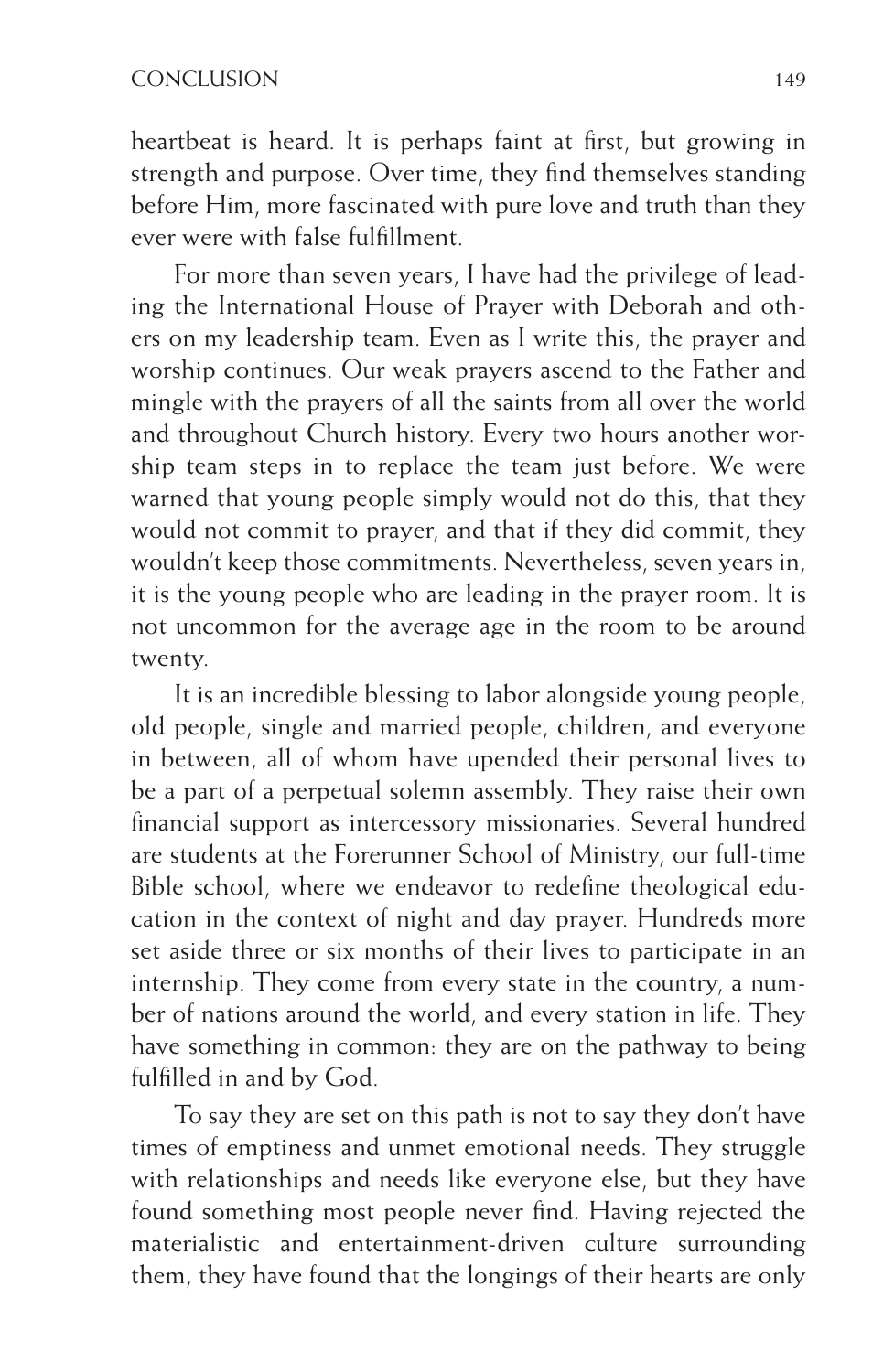truly fulfilled in knowing and pursuing God. Fortunately, this fulfillment is by no means reserved for the IHOP staff or those who end up moving to Kansas City to be in our 24/7 prayer room. It has been found by millions of others around the world and throughout history.

You may have come to this understanding early in your walk with the Lord, or stumbled into it after a lifetime of pain. However you arrive at this conclusion, you will find what you are looking for when you realize God has placed those longings in your heart as a divine desire; your hunger is a gift from God to draw you to Him. It's a holy want with a holy fulfillment. Everything you really need and want is offered by and found in Him.

Have you pursued the fulfillment of the longings of your heart by chasing after cheap imitations? Has your craving for greatness led to years of self-centered behavior? Has your drive to find intimacy bound you in a pattern of shame? Have you sold your soul at too cheap a price—and too often? The fact that you want your longings fulfilled points to the truth of what I am saying. No one hungers and longs for what does not exist. The good news is that your past failures can really be things of the past, your present can be radically changed, and your future can be glorious as you seek to find your fulfillment in Jesus, the beautiful God. It is found by continually placing your heart before Him and asking Him to reveal His heart to you. In this, your longings will be progressively fulfilled.

You may have kept yourself from the obvious sinful behaviors that the multitudes fall into, yet on the inside you are just as dead and unfulfilled. During the siege of Leningrad, just as many people suffered from boredom as hunger. This boredom led to depression as they saw the months go by with no indication that freedom was really coming, that it was, in fact, within their grasp. For those who linger around the fringe of what God wants, I urge you to step in and determinedly seek the fullness. Drawing near to the Father will stir up these desires even as He fulfills them. God's great plan is for your desire to lead you to Him. Everything He placed within you is meant to bring you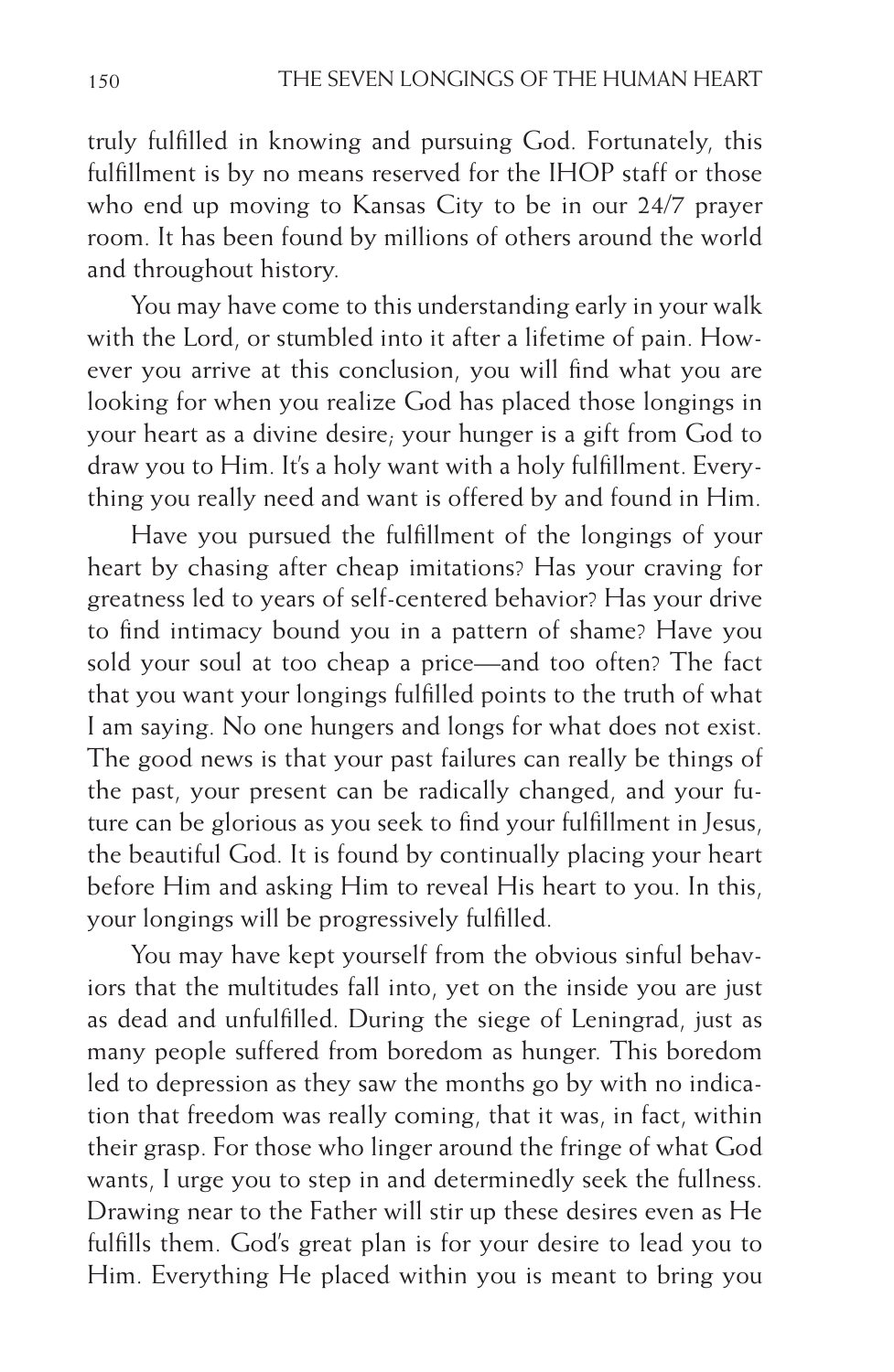into the fullest, most intimate, most joyful relationship with Him. While it may bring frustration and ache at times, it is a holy frustration, a sacred ache, and God will meet you there. After all, God's image is stamped on your soul.

Your longings, if you let them, will be what draw you into the Divine. Like separate streams, each of these seven longings is an escort into the eternal ocean of God's fiery affections. There is nothing more beautiful than when all your longings unite as one holy, raging river of yearning that drives you to God. I remember when I began to experience this a little more in my own life. I wasn't primarily looking to friends, food or entertainment to answer the burning cries in my heart; I was looking to God. Though the ache was often painful, I remember thinking, "This is what I was made for. I was made for Love. I was made for God." Aching and longing is beautiful. It is a gift because this ache is for God alone. I knew God was smiling at me and that it was only a matter of time before He would answer. I felt like I was really living as I was created to live. Even in the delay, before my longings were fulfilled, my spirit was positioned, my heart was alive, and eternity was weighing down on me.

Recently, one of the young ladies at IHOP encouraged a leader with these wise words. "Your desire will be your compass until Jesus comes." With that thought in mind, grab your Bible, quiet your heart, mind your compass, and begin your journey with the eternal longings of your heart. You were made to long. You were made for God. He *will* answer.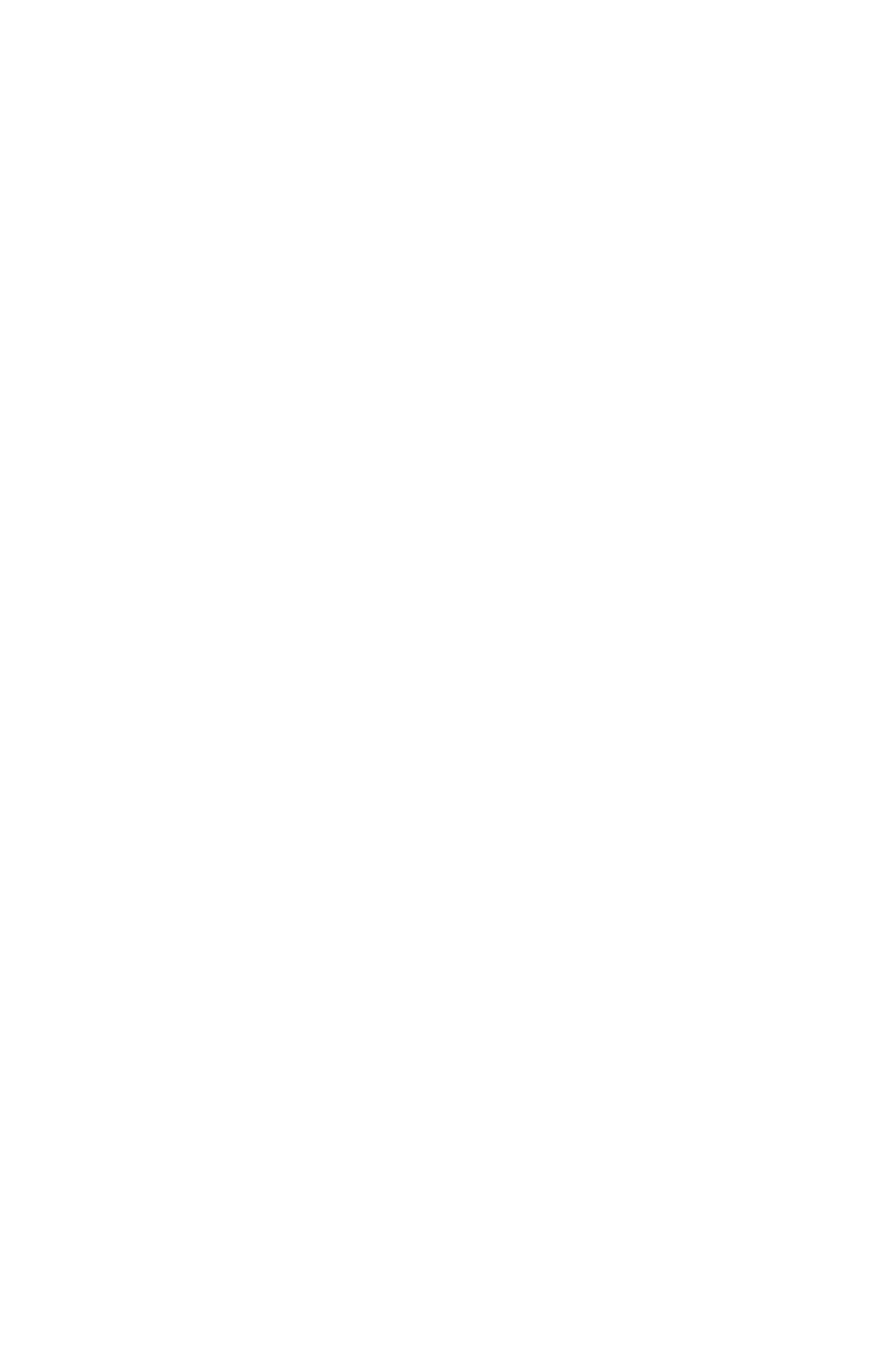### **What is the IHOP-KC Missions Base?**

**The IHOP-KC Missions Base** is an international missions organization committed to:

- Prayer intercession, worship, healing, prophecy, and other expressions
- Fasting our fasting teams cover 365 days a year
- The Great Commission proclaiming Jesus to all nations with power as the way to establish His justice in the Earth

Our work includes equipping and sending out missionaries as dedicated intercessors and anointed messengers who are working to see revival in the Church and a Great Harvest among the lost.

> *Please visit www.IHOP.org for more information about IHOP, joining our staff, or attending an internship, our Bible school or our music academy.*

### **IHOP-KC Missions Base Vision Statement**

To call forth, train and mobilize worshipping intercessors who operate in the forerunner spirit as end-time prophetic messengers. To establish a 24-hour-aday Prayer Room in Kansas City as a perpetual solemn assembly that "keeps the sanctuary" by gathering corporately to fast and pray in the spirit of the Tabernacle of David as God's primary method of establishing justice—full revival unto the Great Harvest. To send out teams to plant houses of prayer in the nations after God grants a breakthrough of His power in Kansas City. The forerunner spirit operates in God's grace in context to the fasted lifestyle (Matthew 6) and prepares others to live in wholehearted love by proclaiming the beauty of Jesus as Bridegroom, King and Judge.

### **Visiting IHOP-KC on Weekends**

Encounter God Services are held every Friday and Saturday at IHOP. We pray each of these services will release renewal, conviction, refreshing, impartation and equipping. On Friday nights, Mike Bickle teaches on themes related to intimacy with God. On Saturday nights, Mike Bickle teaches on themes related to the End Times.

Join the IHOP staff family for either morning or evening Sunday services with worship and teaching. Childcare is available at both services.

Various one-day seminars are taught on Saturdays, covering such topics as prophecy, evangelism, the forerunner ministry, healing, dream interpretation, and others.

> *Please visit www.IHOP.org for detailed event and teaching information and visitor accommodations.*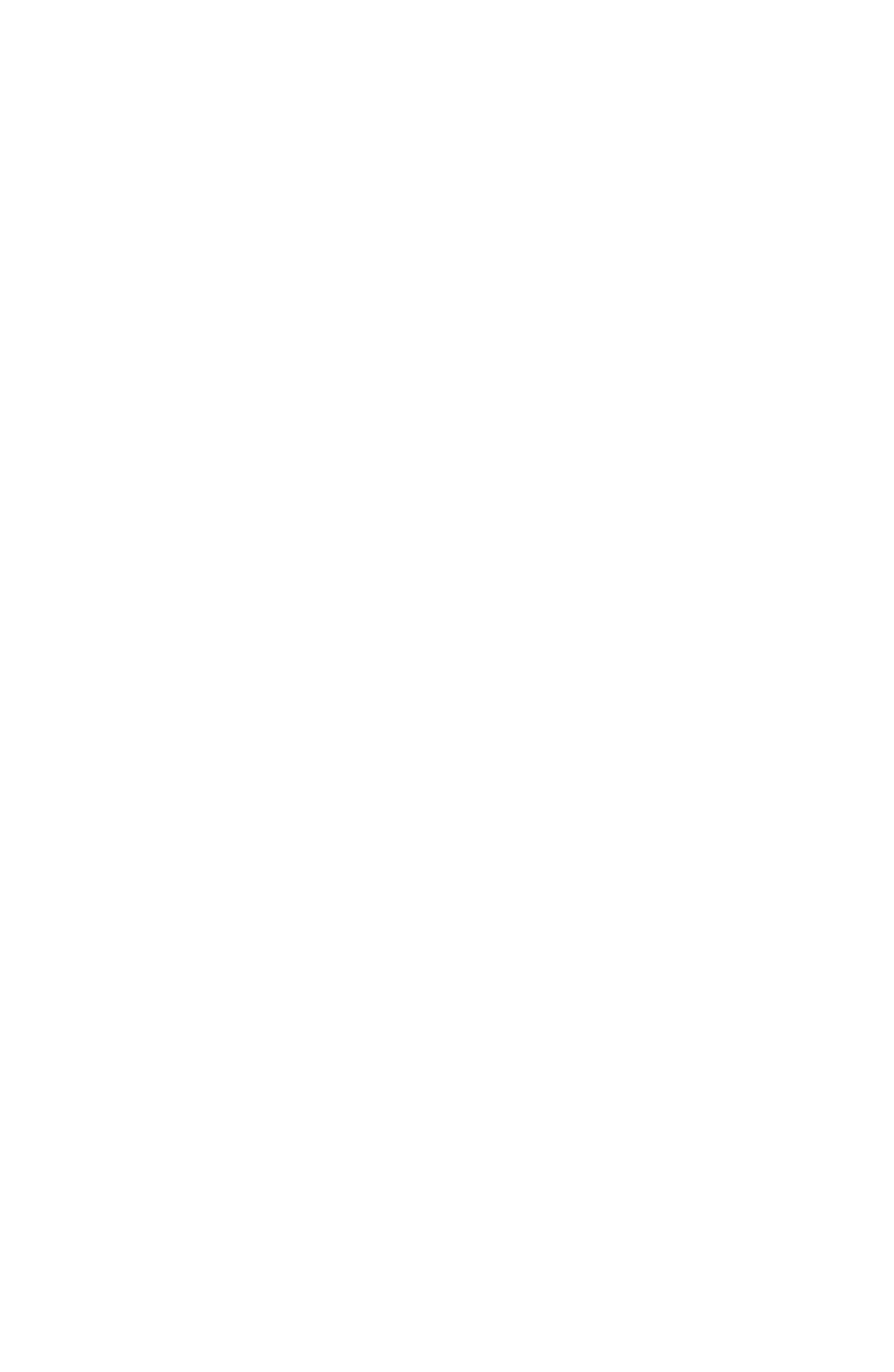# **Visit IHOP-KC at www.IHOP.org**

The International House of Prayer Missions Base website has been designed for easy browsing. The following branches of the missions base have been incorporated into one cohesive website:

- IHOP
- Onething
- Children's Equipping Center
- Forerunner School of Ministry
- Forerunner Music Academy
- Joseph Company
- Events & Conferences
- Internships & Training Programs
- Omega Course

The website also offers a variety of services. Whether you are interested in visiting IHOP, receiving the Missions Base Podcast, browsing the bookstore, watching live Webcasts, or enrolling in FSM's online eSchool, the website delivers the information you need. With login capabilities that allow you access to more comprehensive IHOP materials, we hope our site will be a valuable resource for you. Website features include:

- Podcasting
- Mp3 Downloads
- Forums
- Free & subscription-based Webcasts
- Sermon and teaching notes
- eSchool distance learning
- Internship applications
- Prayer room blogs
- Online bookstore
- And more!

# *Visit us soon at www.IHOP.org!*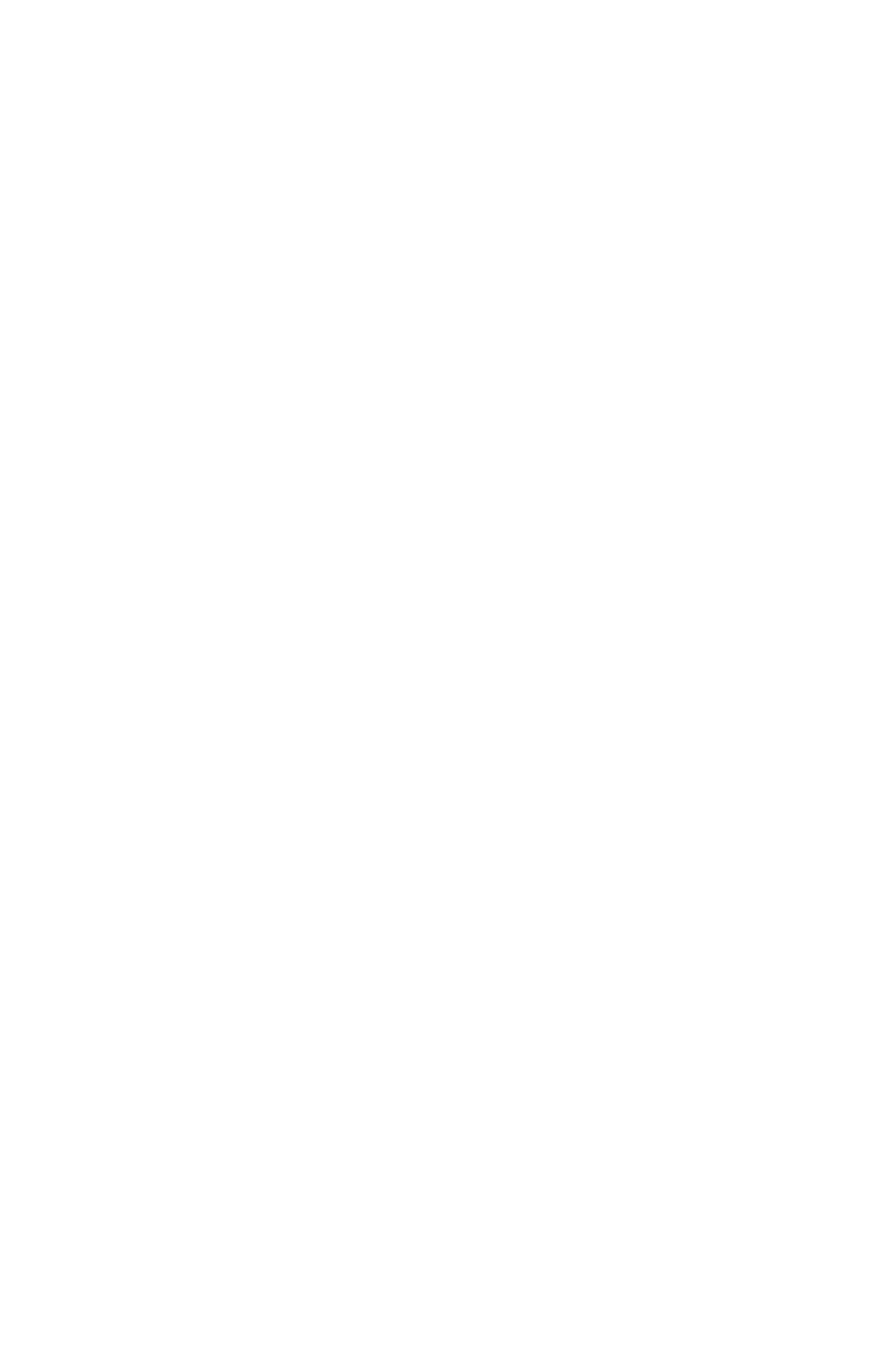## **IHOP Internship Programs**

IHOP offers a variety of three-month and six-month internships for all ages. Each internship has the same basic components, including prayer meeting attendance, classroom instruction, practical ministry experience, community fellowship and team building, conference participation, practical service, and Bible study. Internship attendees regularly participate in prayer meetings – between 15 and 25 hours a week – in the prayer room, which can include worship team involvement, intercession for revival, personal devotional time and study of the Word. Education and instruction covers a wide range of topics, including Christian foundations, prayer, worship, intimacy with God, the Bridal Paradigm of the Kingdom of God, the prophetic and healing ministries, serving the poor, and many others.

*Intro to IHOP* is a three-month internship for people of all ages, married or single, who want to learn and experience all that IHOP represents – prayer, worship, intimacy, etc.

**Simeon Company** is a three-month training program for people ages 50 and older who refuse to retire in their desire to radically serve Jesus through prayer, fasting, and worship.

**One Thing Internship** is a six-month daytime internship for young adults between the ages of 18 and 25 who are singers, musicians, intercessors or evangelists. This program includes housing and 18 meals a week.

*Fire in the Night* is a three-month nighttime internship for those between the ages of 18 and 30 who want to worship and minister to the Lord through the night, midnight to 6 a.m. This program includes housing and 18 meals a week.

**Summer Teen Internship** is a three-week summer program to equip teens in prophetic worship, intercession and intimacy with Jesus. Housing is provided with IHOP-KC families.

*Please visit www.IHOP.org for more information.*